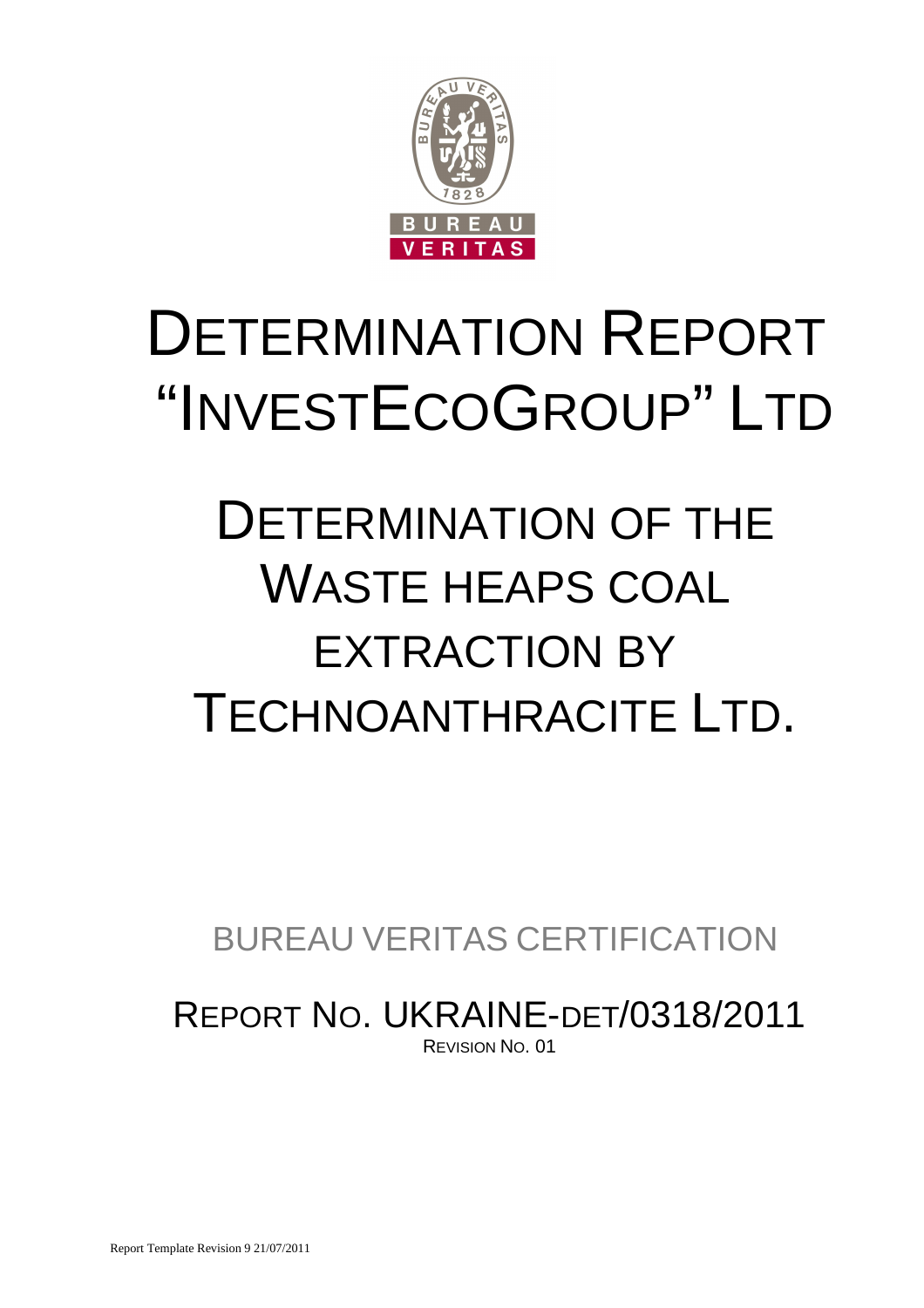

DETERMINATION REPORT: WASTE HEAPS COAL EXTRACTION BY TECHNOANTHRACITE LTD

|                                                                                                                                                                | Organizational unit:<br><b>Bureau Veritas Certification</b><br><b>Holding SAS</b>                                                                                                                                                                                                                                                                                                                                                                                                                                                                                                                                                                                                                                                                                                                                                                                                                                                                                                                                                                                                                                                                                                                                                                               |
|----------------------------------------------------------------------------------------------------------------------------------------------------------------|-----------------------------------------------------------------------------------------------------------------------------------------------------------------------------------------------------------------------------------------------------------------------------------------------------------------------------------------------------------------------------------------------------------------------------------------------------------------------------------------------------------------------------------------------------------------------------------------------------------------------------------------------------------------------------------------------------------------------------------------------------------------------------------------------------------------------------------------------------------------------------------------------------------------------------------------------------------------------------------------------------------------------------------------------------------------------------------------------------------------------------------------------------------------------------------------------------------------------------------------------------------------|
| Client:<br>"InvestEcoGroup" Ltd                                                                                                                                | Client ref.:<br>Volodimir Kozlenko                                                                                                                                                                                                                                                                                                                                                                                                                                                                                                                                                                                                                                                                                                                                                                                                                                                                                                                                                                                                                                                                                                                                                                                                                              |
| Summary:<br>conducted using Bureau Veritas Certification internal procedures.                                                                                  | Bureau Veritas Certification has made the determination of the "Waste heaps coal extraction by<br>Technoanthracite Ltd." project of "InvestEcoGroup" Ltd located in Sverdlovsk town, Luhansk region, Ukraine<br>on the basis of UNFCCC criteria for the JI, as well as criteria given to provide for consistent project operations,<br>monitoring and reporting. UNFCCC criteria refer to Article 6 of the Kyoto Protocol, the JI rules and modalities<br>and the subsequent decisions by the JI Supervisory Committee, as well as the host country criteria.<br>The determination scope is defined as an independent and objective review of the project design document,<br>the project's baseline study, monitoring plan and other relevant documents, and consisted of the following<br>three phases: i) desk review of the project design and the baseline and monitoring plan; ii) follow-up interviews<br>with project stakeholders; iii) resolution of outstanding issues and the issuance of the final determination report<br>and opinion. The overall determination, from Contract Review to Determination Report & Opinion, was<br>The first output of the determination process is a list of Clarification and Corrective Actions Requests (CL and |
| design document.<br>country criteria.                                                                                                                          | CAR), presented in Appendix A. Taking into account this output, the project proponent revised its project<br>In summary, it is Bureau Veritas Certification's opinion that the project correctly applies Guidance on criteria for<br>baseline setting and monitoring and meets the relevant UNFCCC requirements for the JI and the relevant host                                                                                                                                                                                                                                                                                                                                                                                                                                                                                                                                                                                                                                                                                                                                                                                                                                                                                                                |
|                                                                                                                                                                |                                                                                                                                                                                                                                                                                                                                                                                                                                                                                                                                                                                                                                                                                                                                                                                                                                                                                                                                                                                                                                                                                                                                                                                                                                                                 |
| Report No.:<br><b>Subject Group:</b><br>UKRAINE-det/0318/2011<br>JI                                                                                            | <b>Indexing terms</b>                                                                                                                                                                                                                                                                                                                                                                                                                                                                                                                                                                                                                                                                                                                                                                                                                                                                                                                                                                                                                                                                                                                                                                                                                                           |
| Project title:<br>Waste<br>heaps<br>coal<br>extraction<br>Technoanthracite Ltd.                                                                                | by                                                                                                                                                                                                                                                                                                                                                                                                                                                                                                                                                                                                                                                                                                                                                                                                                                                                                                                                                                                                                                                                                                                                                                                                                                                              |
| Work carried out by:<br>Oleg Skoblyk - Team Leader, Lead verifier<br>Vyacheslav Yeriomin - Team member, verifier                                               | $\boxtimes$<br>No distribution without permission from the<br>Client or responsible organizational unit                                                                                                                                                                                                                                                                                                                                                                                                                                                                                                                                                                                                                                                                                                                                                                                                                                                                                                                                                                                                                                                                                                                                                         |
| Work reviewed by:<br>Ivan Sokolov - Internal Technical Reviewer.<br>Nikolay Chekhmestrenkau Vechnical<br>Holding SAS<br><b>Specialist</b><br>Work approved by: | Limited distribution                                                                                                                                                                                                                                                                                                                                                                                                                                                                                                                                                                                                                                                                                                                                                                                                                                                                                                                                                                                                                                                                                                                                                                                                                                            |

1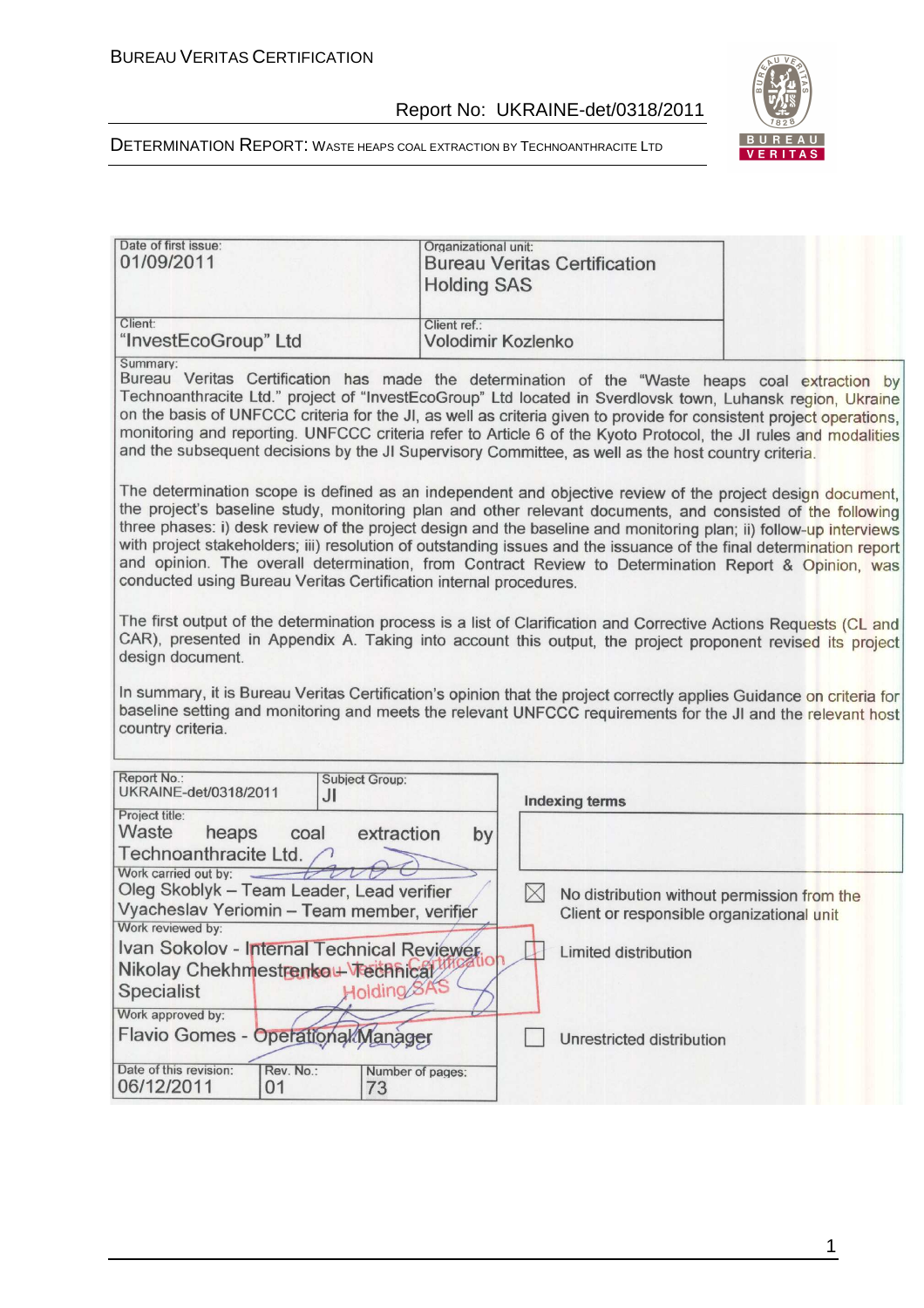DETERMINATION REPORT: WASTE HEAPS COAL EXTRACTION BY TECHNOANTHRACITE LTD

# **Table of Contents Page 2014**

| $\mathbf{1}$   |                                                                                     |                |
|----------------|-------------------------------------------------------------------------------------|----------------|
| 1.1            | Objective                                                                           | 3              |
| 1.2            | Scope                                                                               | 3              |
| 1.3            | Determination team                                                                  | 3              |
| 2              |                                                                                     | $\overline{A}$ |
| 2.1            | <b>Review of Documents</b>                                                          | 4              |
| 2.2            | Follow-up Interviews                                                                | 5              |
| 2.3            | Resolution of Clarification and Corrective Action Requests                          | 5              |
| 3              |                                                                                     |                |
| $\overline{4}$ |                                                                                     |                |
| 4.1            | Project approvals by Parties involved (19-20)                                       | 9              |
| 4.2            | Authorization of project participants by Parties involved (21)                      | 10             |
| 4.3            | Baseline setting (22-26)                                                            | 10             |
| 4.4            | Additionality (27-31)                                                               | 12             |
| 4.5            | Project boundary (32-33)                                                            | 13             |
| 4.6            | Crediting period (34)                                                               | 14             |
| 4.7            | Monitoring plan (35-39)                                                             | 14             |
| 4.8            | Leakage (40-41)                                                                     | 18             |
| 4.9            | Estimation of emission reductions or enhancements of net removals<br>$(42-47)$      | 19             |
| 4.10           | Environmental impacts (48)                                                          | 20             |
| 4.11           | Stakeholder consultation (49)                                                       | 21             |
| 4.12           | Determination regarding small scale projects (50-57)                                | 21             |
| 4.13           | Determination regarding land use, land-use change and forestry                      |                |
|                | (LULUCF) projects (58-64)                                                           | 21             |
|                | 4.14 Determination regarding programmes of activities (65-73)                       | 21             |
| 5              | SUMMARY AND REPORT OF HOW DUE ACCOUNT WAS<br>TAKEN OF COMMENTS RECEIVED PURSUANT TO |                |
| 6              |                                                                                     |                |
| $7^{\circ}$    |                                                                                     |                |
|                | APPENDIX A: COMPANY PROJECT DETERMINATION PROTOCOL33                                |                |

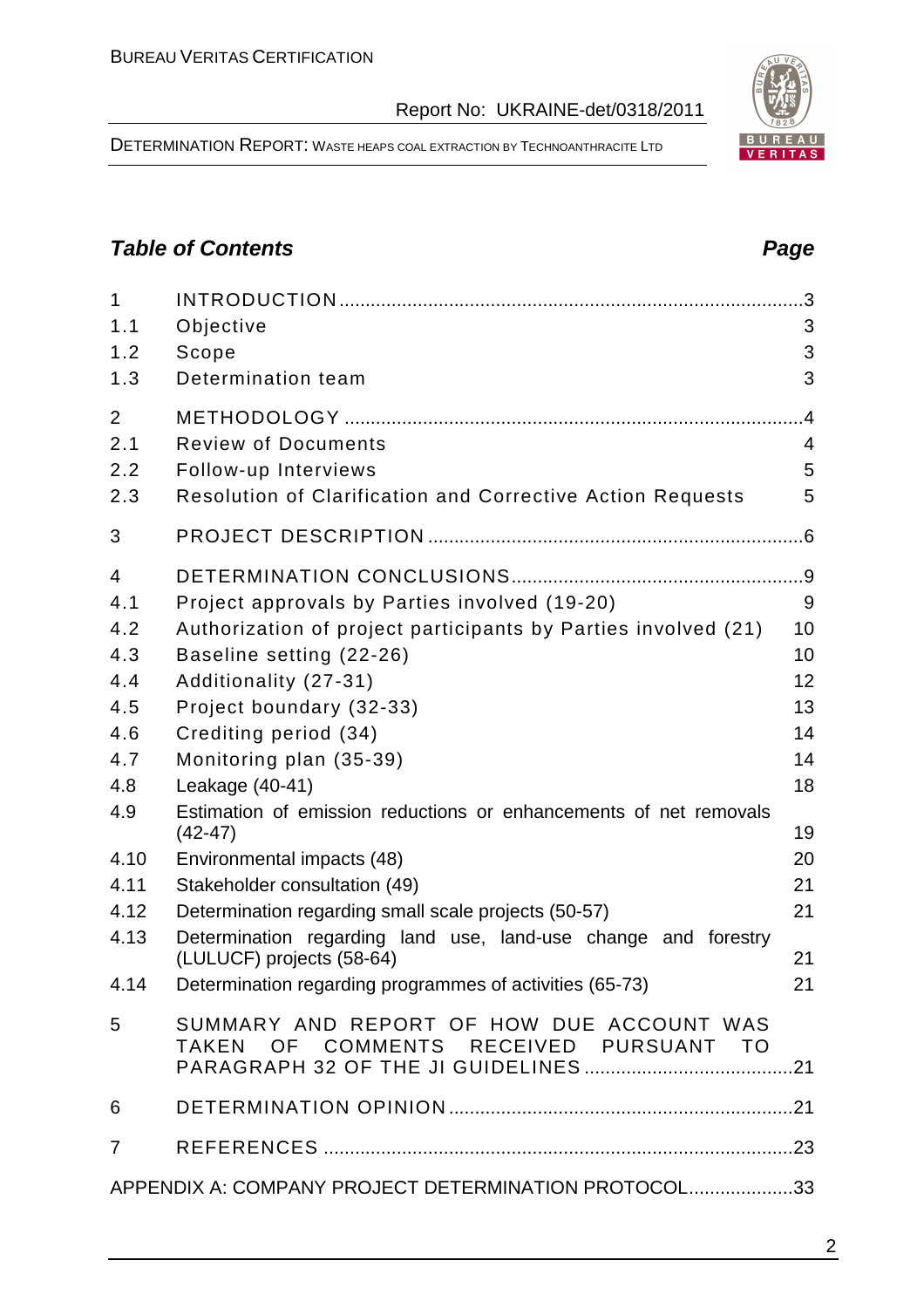



# **1 INTRODUCTION**

"InvestEcoGroup" Ltd has commissioned Bureau Veritas Certification to determine its JI project "Waste heaps coal extraction by Technoanthracite Ltd." (hereafter called "the project") at Sverdlovsk town, Luhansk region, Ukraine.

This report summarizes the findings of the determination of the project, performed on the basis of UNFCCC criteria, as well as criteria given to provide for consistent project operations, monitoring and reporting.

# **1.1 Objective**

The determination serves as project design verification and is a requirement of all projects. The determination is an independent third party assessment of the project design. In particular, the project's baseline, the monitoring plan (MP), and the project's compliance with relevant UNFCCC and host country criteria are determined in order to confirm that the project design, as documented, is sound and reasonable, and meets the stated requirements and identified criteria. Determination is a requirement for all JI projects and is seen as necessary to provide assurance to stakeholders of the quality of the project and its intended generation of emissions reductions units (ERUs).

UNFCCC criteria refer to Article 6 of the Kyoto Protocol, the JI rules and modalities and the subsequent decisions by the JI Supervisory Committee, as well as the host country criteria.

# **1.2 Scope**

The determination scope is defined as an independent and objective review of the project design document, the project's baseline study and monitoring plan and other relevant documents. The information in these documents is reviewed against Kyoto Protocol requirements, UNFCCC rules and associated interpretations.

The determination is not meant to provide any consulting towards the Client. However, stated requests for clarifications and/or corrective actions may provide input for improvement of the project design.

# **1.3 Determination team**

The determination team consists of the following personnel:

Oleg Skoblyk

Bureau Veritas Certification Team Leader, Climate Change Verifier

Vyacheslav Yeriomin

Bureau Veritas Certification Climate Change Verifier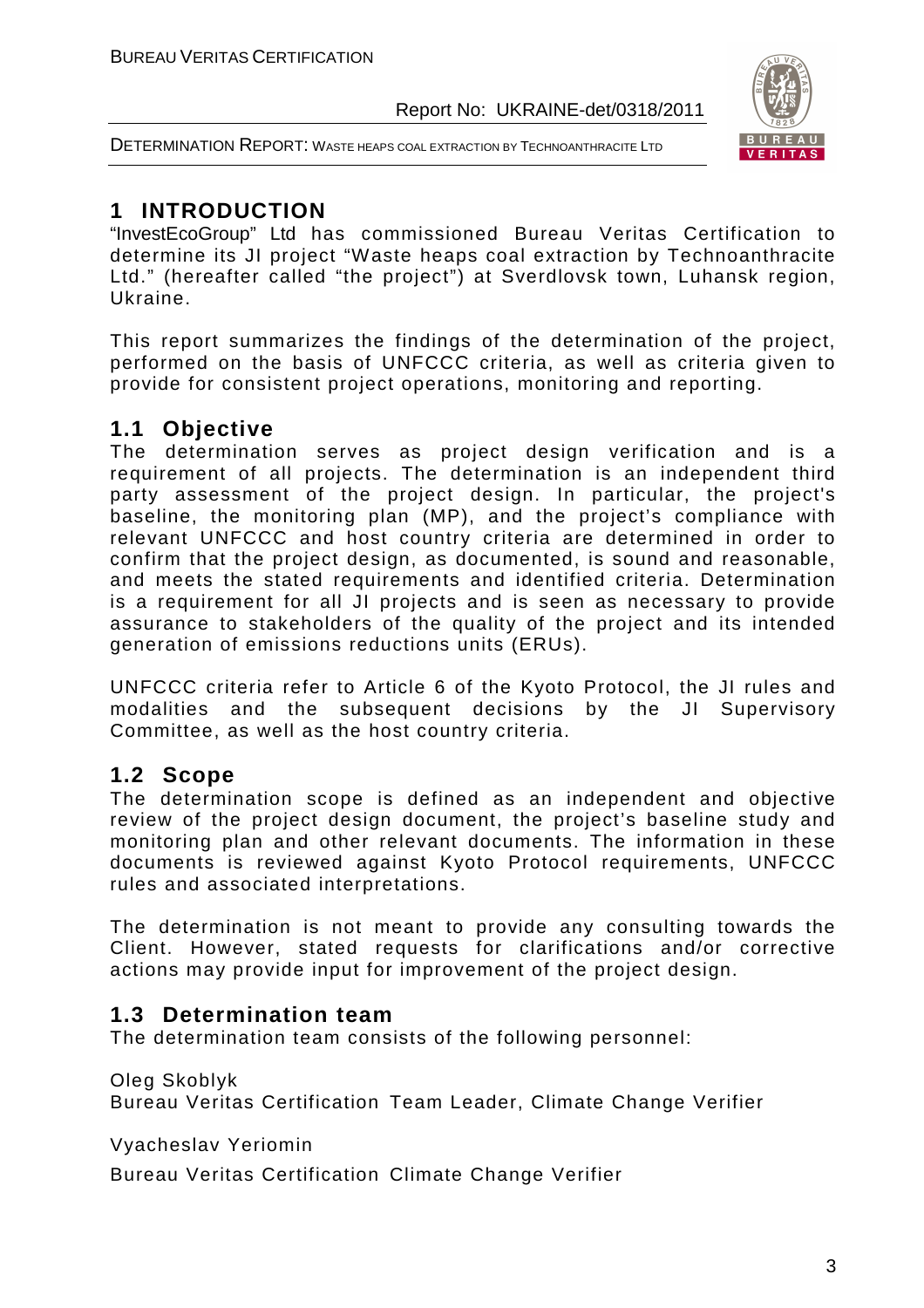DETERMINATION REPORT: WASTE HEAPS COAL EXTRACTION BY TECHNOANTHRACITE LTD



This determination report was reviewed by:

Ivan Sokolov Bureau Veritas Certification, Internal reviewer

Nikolay Chekhmestrenko

Bureau Veritas Certification, Technical Specialist

# **2 METHODOLOGY**

The overall determination, from Contract Review to Determination Report & Opinion, was conducted using Bureau Veritas Certification internal procedures.

In order to ensure transparency, a determination protocol was customized for the project, according to the version 01 of the Joint Implementation Determination and Verification Manual, issued by the Joint Implementation Supervisory Committee at its 19 meeting on 04/12/2009. The protocol shows, in a transparent manner, criteria (requirements), means of determination and the results from determining the identified criteria. The determination protocol serves the following purposes:

- It organizes, details and clarifies the requirements a JI project is expected to meet;
- It ensures a transparent determination process where the determiner will document how a particular requirement has been determined and the result of the determination.

The completed determination protocol is enclosed in Appendix A to this report.

#### **2.1 Review of Documents**

The Project Design Document (PDD) submitted by "InvestEcoGroup" Ltd and additional background documents related to the project design and baseline, i.e. country Law, Guidelines for users of the joint implementation project design document form, Approved CDM methodology and/or Guidance on criteria for baseline setting and monitoring, Kyoto Protocol, Clarifications on Determination Requirements to be Checked by an Accredited Independent Entity were reviewed.

To address Bureau Veritas Certification corrective action and clarification requests, "InvestEcoGroup" Ltd revised the PDD and resubmitted it on 01/12/2011.

The determination findings presented in this report relate to the project as described in the PDD versions 1.0, 2.0, 2.1.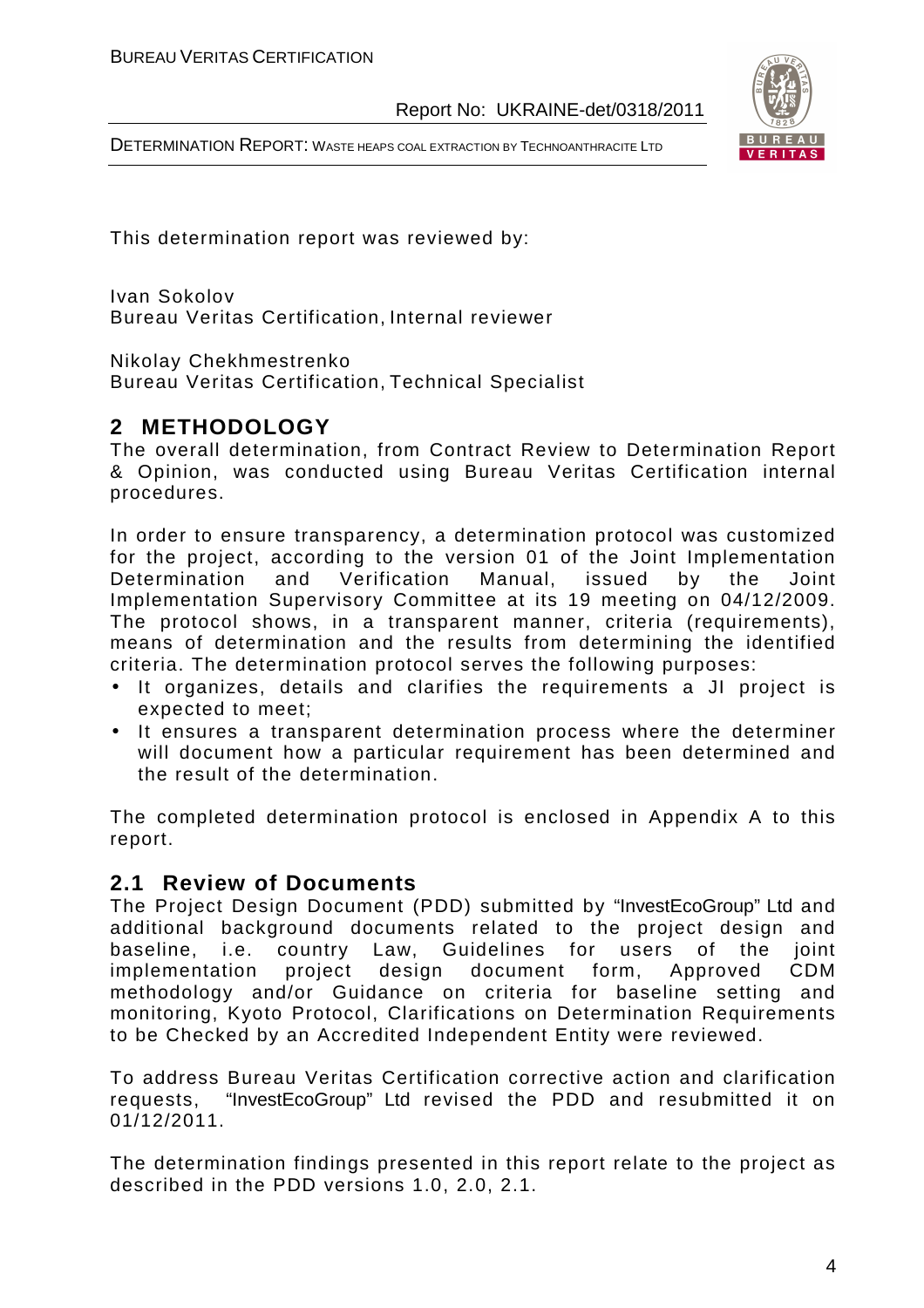



# **2.2 Follow-up Interviews**

On 31/08/2011 Bureau Veritas Certification performed on-site interviews with project stakeholders to confirm selected information and to resolve issues identified in the document review. Representatives of Technoanthracite Ltd were interviewed (see References). The main topics of the interviews are summarized in Table 1.

| <b>Interviewed</b><br>organization | <b>Interview topics</b>                                                                                                                                                                                                                                                                                                                                                                                                                                                                                                                                                                                                                                       |
|------------------------------------|---------------------------------------------------------------------------------------------------------------------------------------------------------------------------------------------------------------------------------------------------------------------------------------------------------------------------------------------------------------------------------------------------------------------------------------------------------------------------------------------------------------------------------------------------------------------------------------------------------------------------------------------------------------|
| Technoanthracite<br>Ltd            | Project history<br>$\bullet$<br>Project approach<br>Project boundary<br>$\bullet$<br>Implementation schedule<br>$\bullet$<br>Organizational structure<br>$\bullet$<br>Responsibilities and authorities<br>$\bullet$<br>Training of personnel<br>$\bullet$<br>Quality management procedures and technology<br>$\bullet$<br>Rehabilitation/Implementation of equipment (records)<br>$\bullet$<br>Metering equipment control<br>$\bullet$<br>Metering record keeping system, database<br>$\bullet$<br><b>Technical documentation</b><br>Monitoring plan and procedures<br>$\bullet$<br><b>Permits and licenses</b><br>Local stakeholder's response.<br>$\bullet$ |
| "InvestEcoGroup"<br>Ltd            | Baseline methodology<br>$\bullet$<br>Monitoring plan<br>$\bullet$<br><b>Additionality proofs</b><br>$\bullet$<br>Calculation of emission reduction.                                                                                                                                                                                                                                                                                                                                                                                                                                                                                                           |

#### **Table 1 Interview topics**

## **2.3 Resolution of Clarification and Corrective Action Requests**

The objective of this phase of the determination is to raise the requests for corrective actions and clarification and any other outstanding issues that needed to be clarified for Bureau Veritas Certification positive conclusion on the project design.

If the determination team, in assessing the PDD and supporting documents, identifies issues that need to be corrected, clarified or improved with regard to JI project requirements, it will raise these issues and inform the project participants of these issues in the form of:

(a) Corrective action request (CAR), requesting the project participants to correct a mistake in the published PDD that is not in accordance with the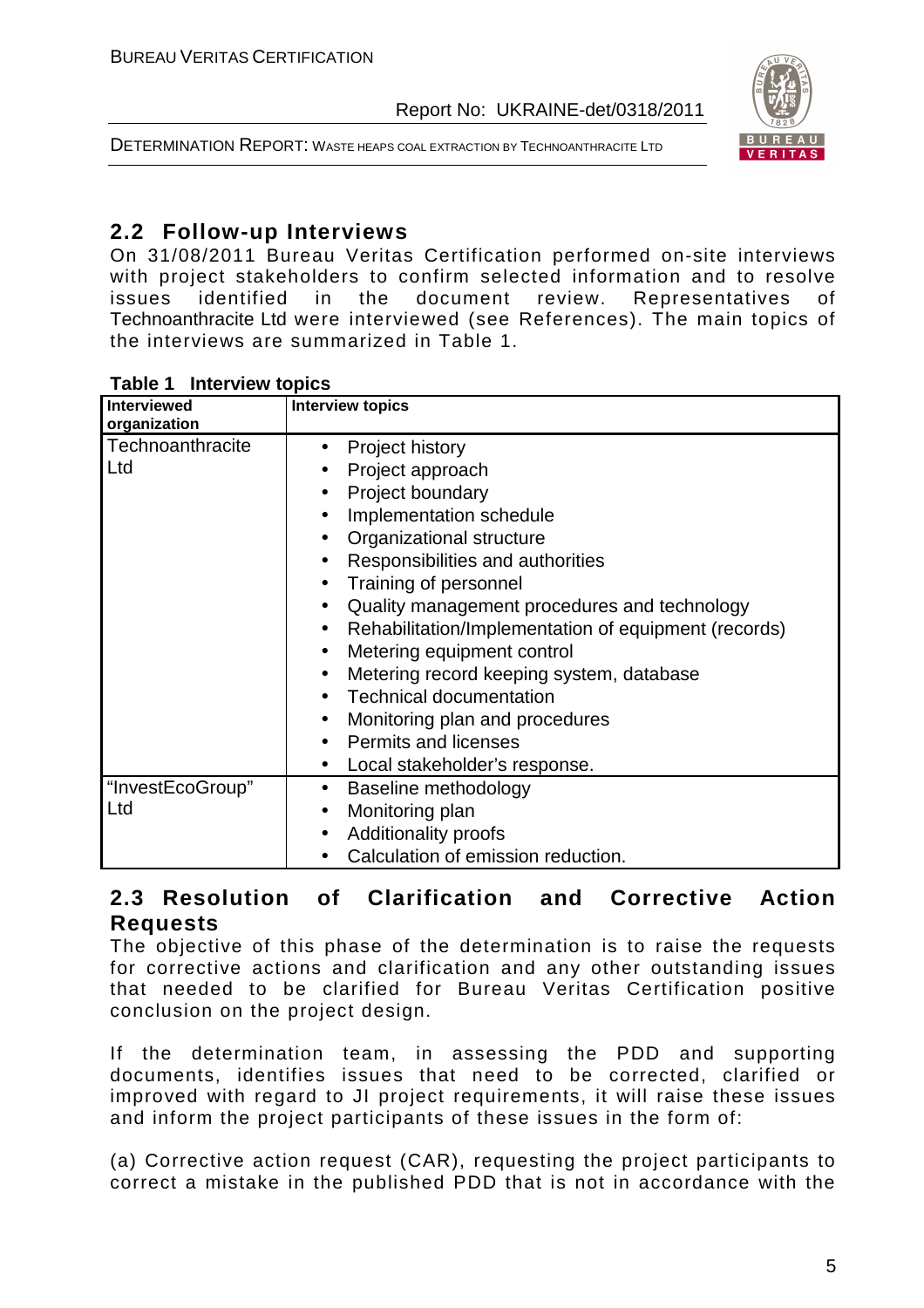DETERMINATION REPORT: WASTE HEAPS COAL EXTRACTION BY TECHNOANTHRACITE LTD



(technical) process used for the project or relevant JI project requirement or that shows any other logical flaw;

(b) Clarification request (CL), requesting the project participants to provide additional information for the determination team to assess compliance with the JI project requirement in question;

(c) Forward action request (FAR), informing the project participants of an issue, relating to project implementation but not project design, that needs to be reviewed during the first verification of the project.

The determination team will make an objective assessment as to whether the actions taken by the project participants, if any, satisfactorily resolve the issues raised, if any, and should conclude its findings of the determination.

To guarantee the transparency of the verification process, the concerns raised are documented in more detail in the verification protocol in Appendix A.

# **3 PROJECT DESCRIPTION**

The main area of coal mining is the Donetsk Basin. Donetsk Basin's coal is mainly situated at medium depths of 400-800 m. The average thickness of coal beds is around 0,6-1,2 m. Therefore, coal is mined at Donbas mainly by mining. Most mines develop beds at the depth of 400-800 m; however, 35 mines of the region mine the coal from the horizon of 1000- 1300 m. Coal-beds in Donetsk basin are interleaved with rock and usually are found every 20-40 m. Coal mining in such conditions leads to rise of large amounts of coal containing rock mass discharge to the surface. Coal is separated from the rock mass, which forms a huge coal containing waste heaps. The process of coal extraction at the coal mines was never effective.

In the past, very often it was not economically feasible to extract all 100% of coal from the rock mass. Therefore, waste heaps of Donbas contains a large amount of coal, which is self-ignited later on. According to different estimations, the rock mass, which is mined from the coal mine, contains only around 65-70% of coal, while the rest is a waste. Up to 60% of this rock mass is formed in coal containing waste heaps. According to experts' estimations, percentage of combustible substances in the coal containing waste heaps is around 15-30%, when at the same time the coal content varies from 7% and till 28-32%.

All the waste heaps that were self-ignited or the ones that are close to self-ignition are the centre of uncontrolled pollutants and greenhouse gas emissions. Harmful substances herewith include sulphurous anhydride that turns into sulphur acid, which causes sulphur rains together with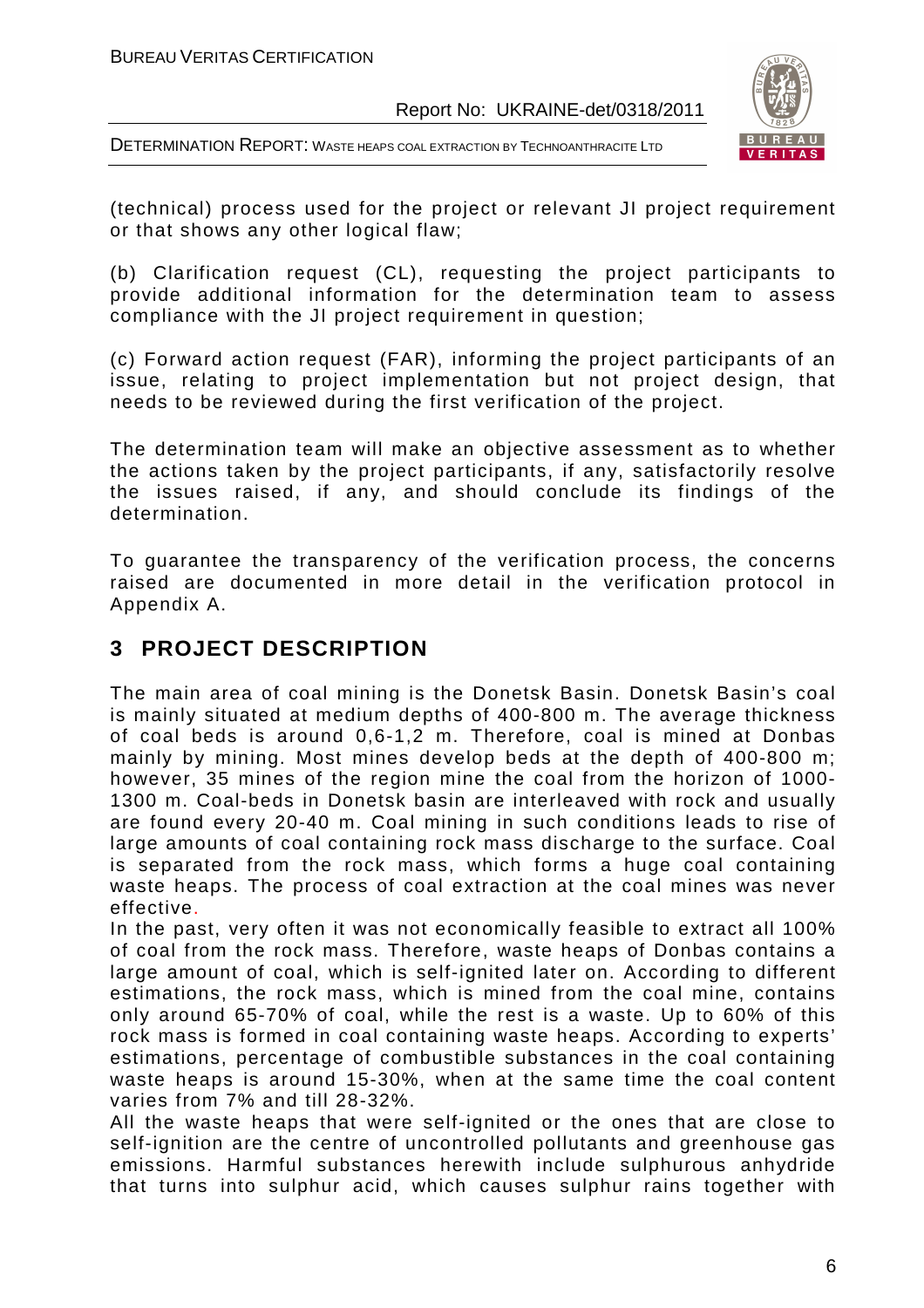

DETERMINATION REPORT: WASTE HEAPS COAL EXTRACTION BY TECHNOANTHRACITE LTD

hydrogen sulphide and carbon monoxide discharge. Groundwater is polluted by small particles of rock during the contact with coal containing waste heaps. As the result, acidity and hardness of water rises. The erosion processes often lead to fracture of waste heaps, which pollute surrounding areas with dust containing harmful substances (e.g. sulphur). Over time, erosion can lead to complete destruction of waste heaps or massive landslide, which is dangerous both in terms of direct damage to people and property, as well as huge dust and harmful substances emissions into the atmosphere. Erosion also increases the probability of waste heaps self-ignition. The process of carbon combustion in the waste heaps is quite continuous and lasts from 5 to 7 years.

Taking into account that the first coal containing waste heap was located near the special coal extraction plant, during years 2008-2009 the coal containing waste heaps mass is directly transported by the bulldozers to the special coal extraction plant.

At the first stage the coal containing waste heaps mass is loaded in the ground tunnel. The coal containing mass is then transported through vibrating feed unit, conveyor belt and metal separation unit to the separator. After that, the separated fraction of +50 mm is transported through conveyor (installed in the gallery for additional coal separation) to a newly formed flat rock mass formation in order to enable future usage of lands vacated from waste heaps. The fraction of 0-50 mm is transported for further coal extraction.

At the second stage, the coal containing waste heaps mass (fraction of 0- 50 mm) is supplied to the special coal extraction plant for further dressing and processing. The selection of the main equipment was performed in accordance with recommendations of the Ukrainian Coal Enrichment Institute. The complete coal enrichment cycle process in heavy media is performed in the premises of coal extraction plant. The process is performed by mixing waste heap mass with magnetic suspension. As a result of this, the separation of processing material into coal concentrate and rock mass is performed due to the influence of centrifugal force. It is envisaged to equip the coal extraction unit with necessary blocking and alarm systems, emergency disconnection systems and sensors of performance control. Production process at this unit is automatic. The end product is coal concentrate in fractions of 0-10 mm, 10-25 mm and 25-50 mm. Sorted coal, obtained within the project activity is delivered to consumers for further consumption.

After the processing, the remains of rock mass are also transported to a newly formed flat rock mass formation in order to enable future usage of lands vacated from waste heaps.

Taking into account that the first coal containing waste heap was fully dressed and processed and also that the second waste heap is located on a 14 km distance from the special coal extraction plant, starting from the August 2010 the coal containing waste heaps mass is separated by a slightly different separation technology which is described below.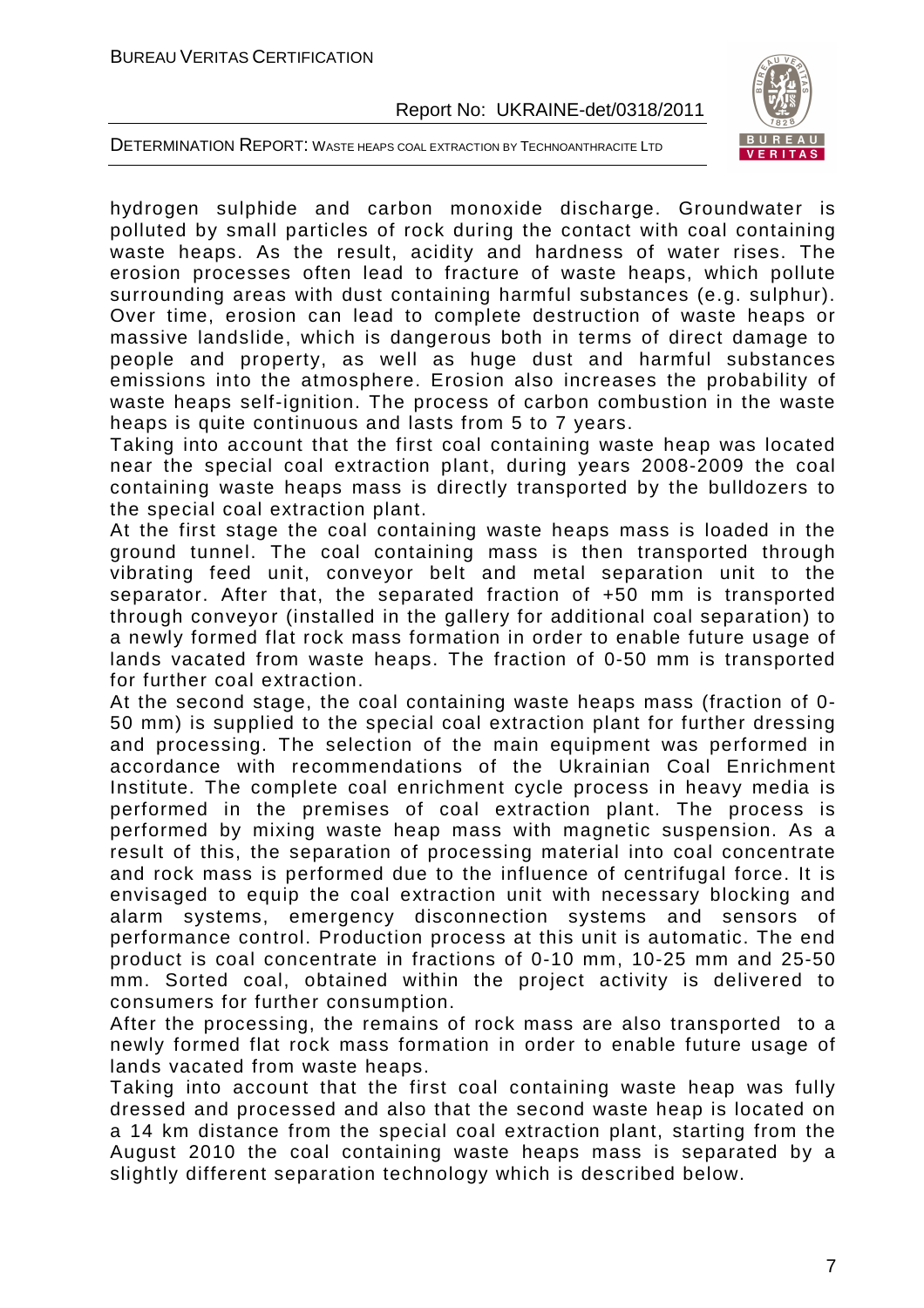

DETERMINATION REPORT: WASTE HEAPS COAL EXTRACTION BY TECHNOANTHRACITE LTD

1) Coal containing waste heaps mass is transported to the sorting units by the bulldozers in order to conduct further separation process of coal containing waste heaps mass on specific fractions.

2) Excavator Hyundai 360 is used for coal containing waste heaps mass with its further load to receivers of mobile sorting units.

3) Sorting complex for coal containing waste heaps processing is used to separate the coal containing waste heaps on different fractions of 0-50 mm and +50-120 mm Kleemann MS 19Z and Kleemann MS 16Z.

4) After the coal containing waste heaps are sorted by fractions of 0-50 mm and +50-120 mm, the coal containing waste heaps mass of 0-50 mm fraction is loaded by frontal loaders Hyundai HL760-7A in the bulldozers and transported to the coal extraction plant for further dressing and processing of coal containing waste heaps.

5) The coal containing waste heaps mass (fraction of +50-120 mm) is loaded by frontal loaders Hyundai HL770-7А in the dump trucks and transported to the newly flat rock mass formation. After finalisation of old coal containing waste heap processing and forming the new one, the territory that will be released from the coal containing waste heaps will be reclaimed and planted with grass.

All technologies used for coal extraction from the waste heaps are typical and used in the other plants, hence no weaknesses are expected.

The project objective is to reduce anthropogenic greenhouse gas emissions into the atmosphere. Moreover, the project will contribute to improvement of ecological situation at the enterprise.

The mentioned above objective to be achieved by coal extraction from coal containing waste heaps in order to prevent CO2e emissions into the atmosphere which are occurring as the result of waste heaps spontaneous burning and also to obtain additional quantities of coal. An important result of waste heaps coal extraction with further processing of the waste heaps mass is the exclusion of unfavourable ecological impacts of the waste heaps (dust emissions, greenhouse gas emissions, harmful gases and pollutants emissions, polluted waste water discharge from the surface of the waste heaps into the environment). Waste heaps coal extraction and the usage of the rock mass enables further reclamation of the renewed land from the waste heaps and efficient economical use of the area, which is restored for construction needs. On the 23rd of June 2006 project documentation development regarding waste heaps coal extraction plant was initiated in order to achieve the result under the project activity.

Coal extracted from the waste heaps will substitute the coal from the mines and will be used mainly for energy production purposes at coalfired power plants. Coal mining is a source of the fugitive emissions of methane; therefore, the project activity will reduce methane emissions by reducing the amount of coal required to be mined.

Emission reductions due to the implementation of this project will come from two major sources: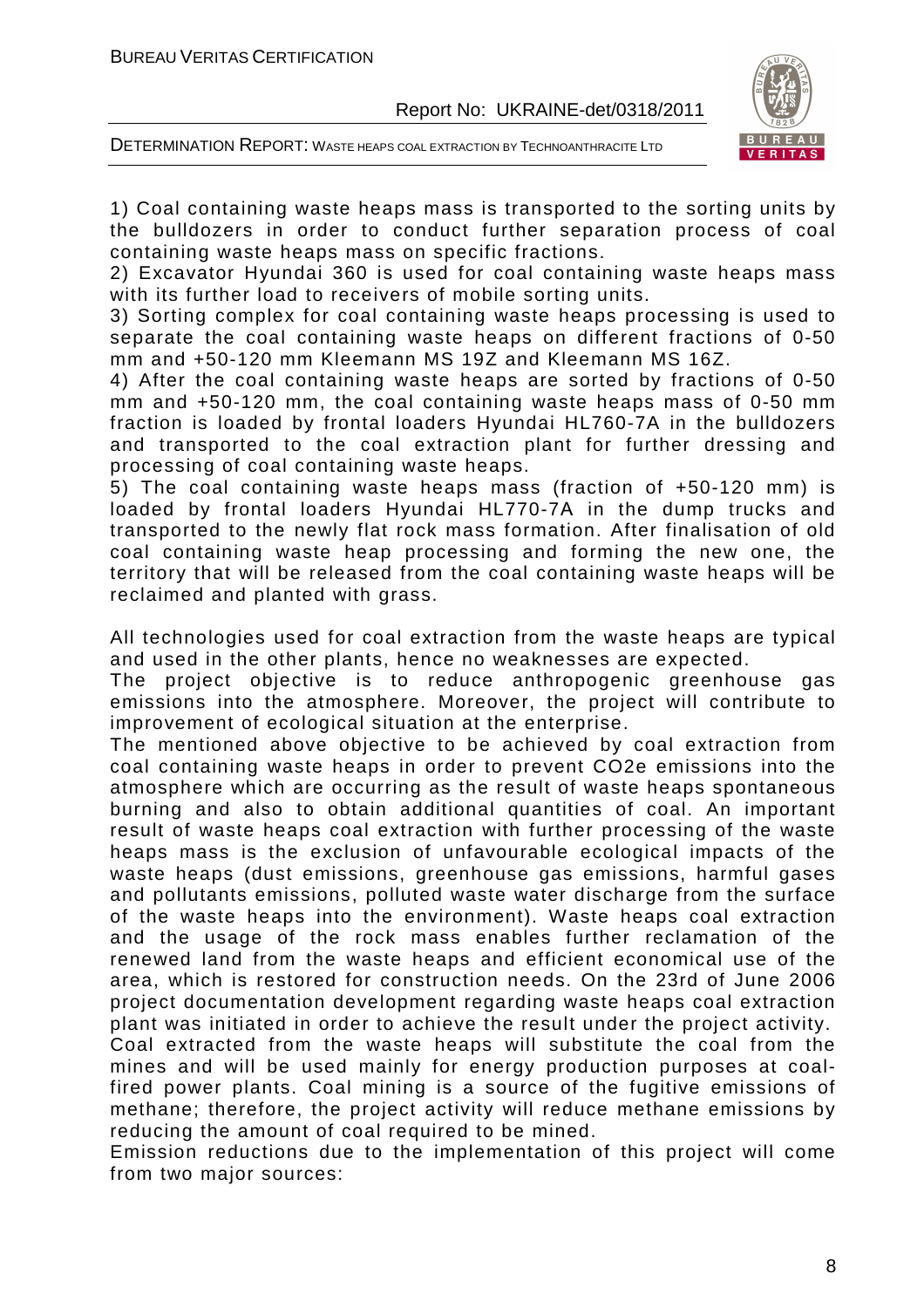



• Removing the source of green-house gas emissions from the combustion of waste heaps by the extraction of coal from the waste-heaps;

• Reduced fugitive emissions of methane due to the replacement of coal that would have been mined by the project.

Waste heaps are sources of uncontrolled green-house gas emissions, hazardous substances emissions, particle emissions, ground water contamination. Addressing problems of waste heaps is costly and is not addressed in a systematic way in Ukraine. Efforts to stop burning of waste heaps and break them down completely are in line with the existing environmental legislation of Ukraine. The proposed project ispositively evaluated by local authorities.

CARs (CAR01-CAR07) and their resolutions/conclusions applicable to project description are listed in the APPENDIX A: DETERMINATION PROTOCOL (Table 2) below.

## **4 DETERMINATION CONCLUSIONS**

In the following sections, the conclusions of the determination are stated.

The findings from the desk review of the original project design documents and the findings from interviews during the follow up visit are described in the Determination Protocol in Appendix A.

The Clarification and Corrective Action Requests are stated, where applicable, in the following sections and are further documented in the Determination Protocol in Appendix A. The determination of the Project resulted in 20 Corrective Action Requests and 3 Clarification Requests.

The number between brackets at the end of each section correspond to the DVM paragraph

#### **4.1 Project approvals by Parties involved (19-20)**

The project has already received Letter of Endorsement № 2810/23/7 on the JI project "Waste heaps coal extraction by Technoanthracite Ltd." dated 28/09/2011 issued by National Environmental Investment Agency of Ukraine.

Bureau Veritas Certification received this letter from the project participants and does not doubt its authenticity.

As for the time being no written approvals of the project by Parties involved are available. After receiving Determination Report from the Accredited Independent Entity the project documentation will be submitted to the Ukrainian Designated Focal Point (DFP) which is State Environmental Investment Agency of Ukraine, for receiving a Letter of Approval. The written approval by another Parties involved will be obtained later on.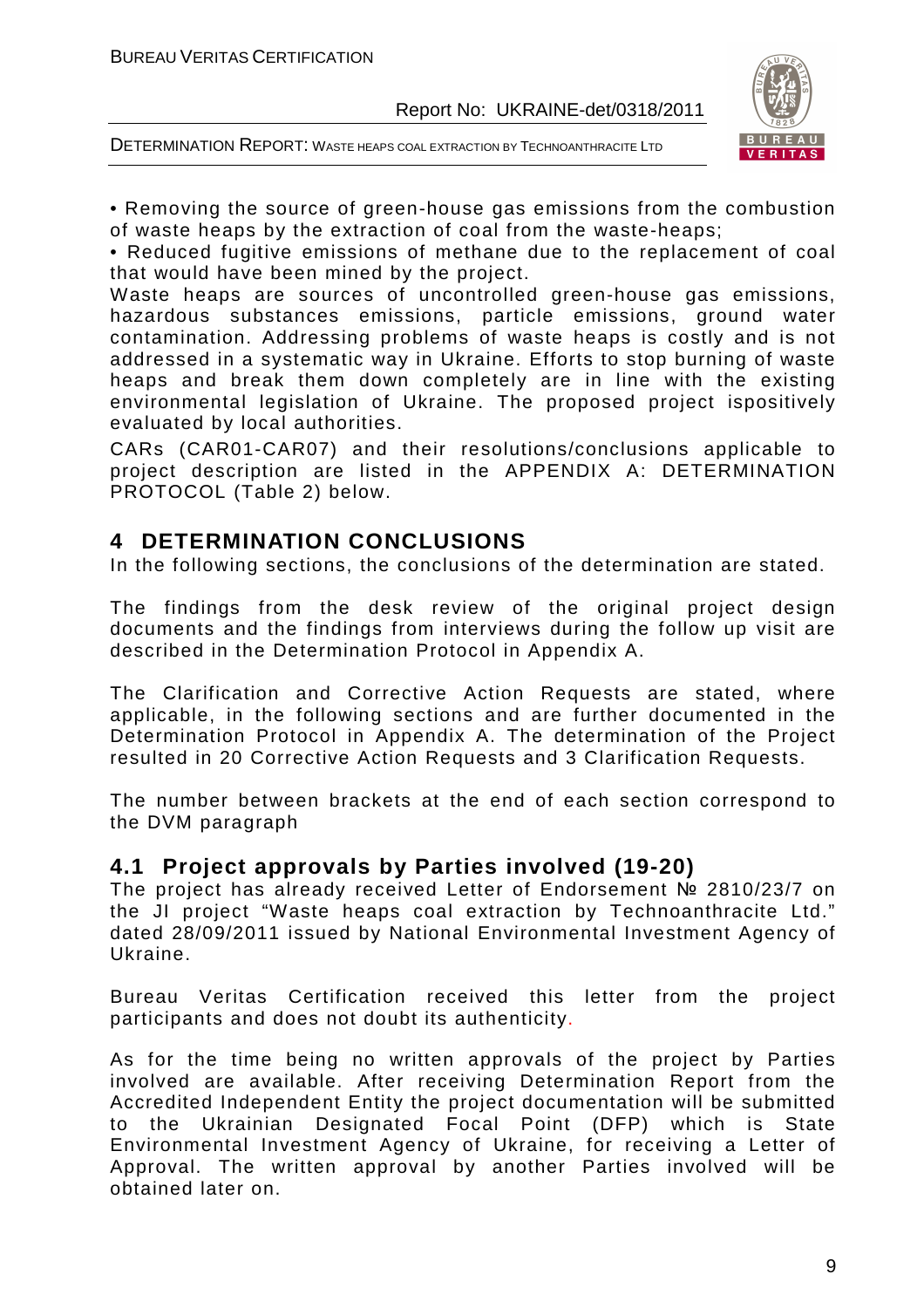DETERMINATION REPORT: WASTE HEAPS COAL EXTRACTION BY TECHNOANTHRACITE LTD



CARs (CAR08, CAR09) and their resolutions/conclusions applicable to project description are listed in the APPENDIX A: DETERMINATION PROTOCOL (Table 2) below.

# **4.2 Authorization of project participants by Parties involved (21)**

The official authorization of each legal entity listed as project participant in the PDD by Parties involved will be provided in the written project approvals (refer to 4.1 above).

## **4.3 Baseline setting (22-26)**

The PDD explicitly indicates that using a methodology for baseline setting and monitoring developed in accordance with appendix B of the JI guidelines (hereinafter referred to as JI specific approach) was the selected approach for identifying the baseline.

The PDD provides a detailed theoretical description in a complete and transparent manner, as well as justification, that the baseline is established:

a) Identifying and listing alternatives to the project activity on the basis of conservative assumptions and taking into account uncertainties.

b) Identifying the most plausible alternatives considering relevant sectoral policies and circumstances, such as economic situation in the steel sector in Ukraine and other key factors that may affect the baseline. The baseline is identified by screening of the alternatives based on the technological and economic considerations for the project developer, as well as on the prevailing technologies and practices in Ukrainian fuel industry at the time of the investment decision.

The alternatives have been identified based on national practice and reasonable assumptions with regard to the sectoral legislation and reform, economic situation in the country, availability of raw materials and fuel as well as technologies and logistics etc..

There are five alternatives for proposed project activity

#### Scenario 1. Continuation of existing situation

In the current situation waste heaps are not utilised. Spontaneous selfheating and subsequent burning of waste heaps is very common and measures to extinguish fire are taken sporadically. Burning waste heaps are sources of uncontrolled greenhouse gas emissions. Coal is not extracted from the waste heaps. Coal is produced by underground mines of the region and used for energy production or other purposes. Coal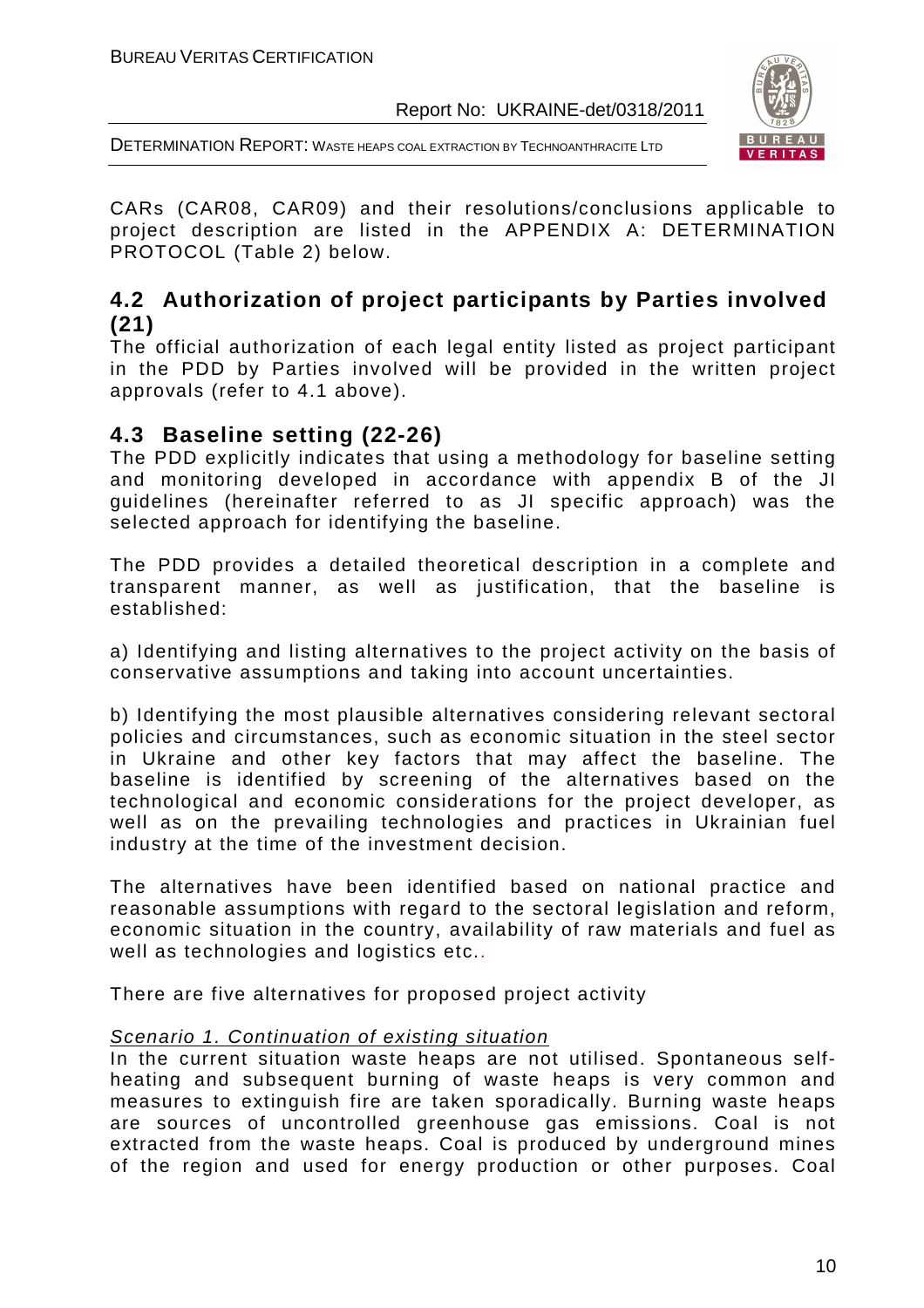



mining activities cause emissions of fugitive methane and also the formation of new waste-heaps.

#### Scenario 2. Direct energy production from the heat energy of burning waste heap

Waste heaps are not extinguished and not monitored properly. Some burning heaps are used to produce energy by direct insertion of heat exchangers into the waste heap. This captures a certain amount of heat energy for direct use or conversion into electricity. The coal is not extracted from the waste heaps. Coal is produced by underground mines of the region and used for energy production or other purposes. Mining activities, resulting in fugitive gas release, and the formation of more waste-heaps.

#### Scenario 3. Production of construction materials from waste heap matter

Waste heaps are being processed in order to produce construction materials (bricks, panels, etc.). Coal in the waste heap matter is burnt during the agglomeration process. Coal is produced by underground mines of the region and used for energy production or other purposes. Mining activities, resulting in fugitive gas release, and the formation of more waste-heaps.

#### Scenario 4. Coal extraction from waste heaps without JI incentives

This scenario is similar to the project activity only in this case the project does not benefit from the possible development as a joint implementation project. In this scenario waste heaps are processed in order to extract coal and used it the energy sector. Less coal is produced by underground mines of the region.

#### Scenario 5. Systematic monitoring of waste heaps condition and regular fire prevention and extinguishing measures.

Waste heaps are systematically monitored and their thermal condition is researched. Regular fire prevention measures are taken. In case of a burning waste heap, the fire is extinguished and measures are taken to prevent burning in the future. Coal is not extracted from the waste heaps. Coal is produced by underground mines of the region and used for energy production or other purposes. Mining activities resulting in fugitive gas release, and the formation of more waste-heaps.

Existing Ukrainian laws and regulations treat waste heaps as sources of possible dangerous emissions into the atmosphere. In general burning waste heaps should be extinguished and measures must be taken to prevent fires in the future. However, due to the large numbers of waste heaps and their substantial sizes, combined with the limited resources of the owners, they typically do not even undertake the minimum required regular monitoring. Even when informed of a burning waste heap, and measures have to be taken under existing legislation, it is more typical to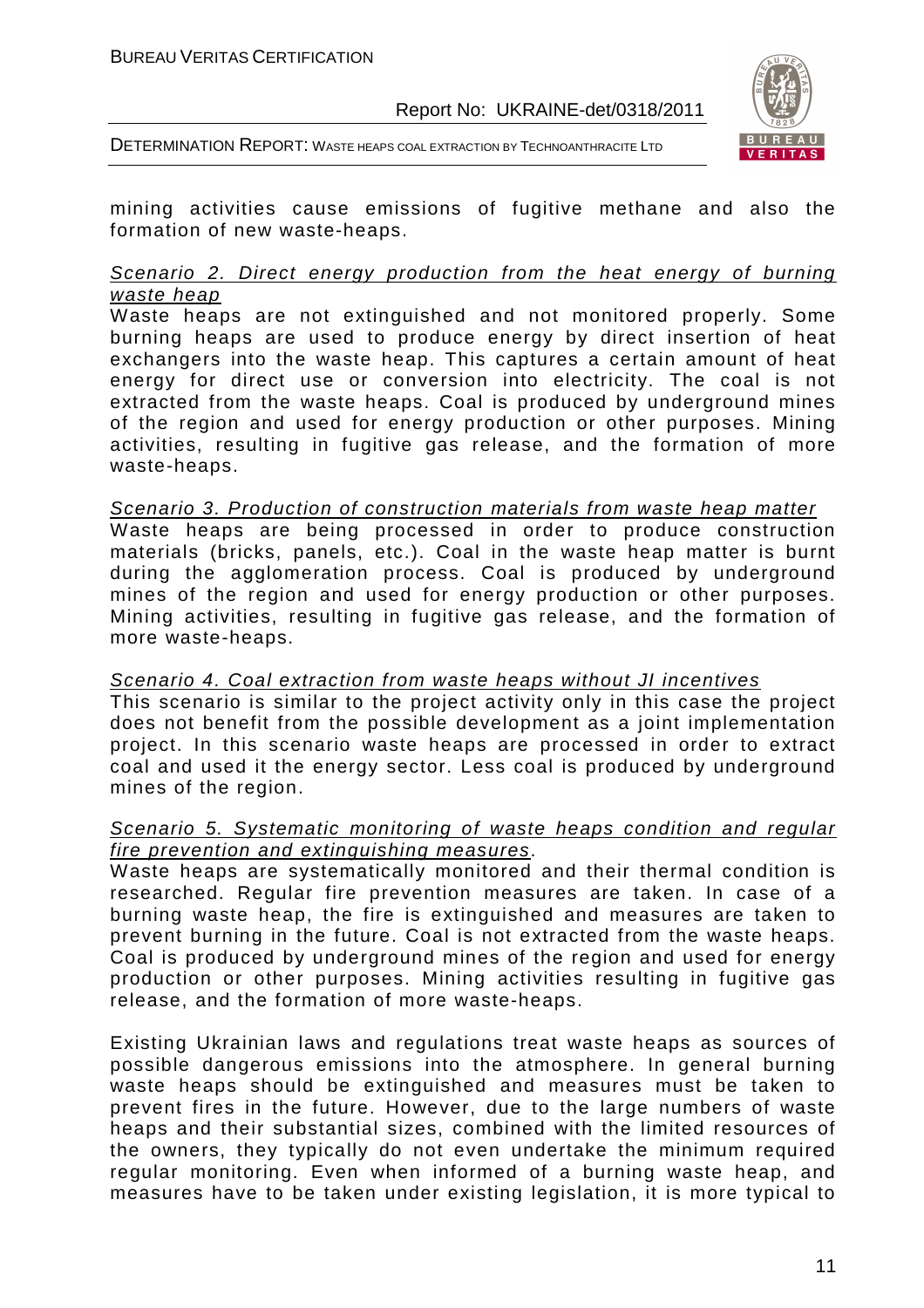DETERMINATION REPORT: WASTE HEAPS COAL EXTRACTION BY TECHNOANTHRACITE LTD



accept the fine for air contamination, rather than take action to extinguish the burning waste heap itself.

In such circumstances it is safe to say that all scenarios do not contradict existing laws and regulations.

All scenarios, except Scenario 1 - Continuation of existing situation, face prohibitive barriers. Therefore, continuation of existing situation is the most plausible future scenario and is the baseline scenario.

The most recent determined project "Waste heaps dismantling with the aim of decreasing the greenhouse gases emissions into the atmosphere" which is published on the UNFCCC JI website at http://ji.unfccc.int/UserManagement/FileStorage/IE7LK2SZF1NOXRVB4CY G65WQPJMHA3 is applied to prove that the anthropogenic emissions are reduced below those that would have occurred in the absence of the JI project. The above mentioned project "Waste heaps dismantling with the aim of decreasing the greenhouse gases emissions into the atmosphere" has same GHG mitigation measure, same country, similar technology, and similar scale.

CARs (CAR10), CLs (CL01) and their resolutions/conclusions applicable to project description are listed in the APPENDIX A: DETERMINATION PROTOCOL (Table 2) below.

## **4.4 Additionality (27-31)**

The most recent version of the "Tool for the demonstration and assessment of additionality" approved by the CDM Executive Board was used, in accordance with the JI specific approach, defined in paragraph 2 (c) of the annex I to the "Guidance on criteria for baseline setting and monitoring". All explanations, descriptions and analyses are made in accordance with the selected tool.

In the present project the developer is applying approach B stipulated by the annex 1 of the Guidance For Criteria On Baseline Setting And Monitoring, which allows proving additionality by referring to the comparable project which has already passed determination. In this case the authors refer to the project "Waste heaps dismantling with the aim of decreasing the greenhouse gases emissions into the atmosphere".

In order these projects could be considered comparable the following criteria specified by the article 12 of the Guidance shall be met:

(a) **GHG mitigation measure.** The project boundary of the proposed project and the other project(s) encompass similar sources of GHG emissions and the emission reductions are achieved by similar measures; and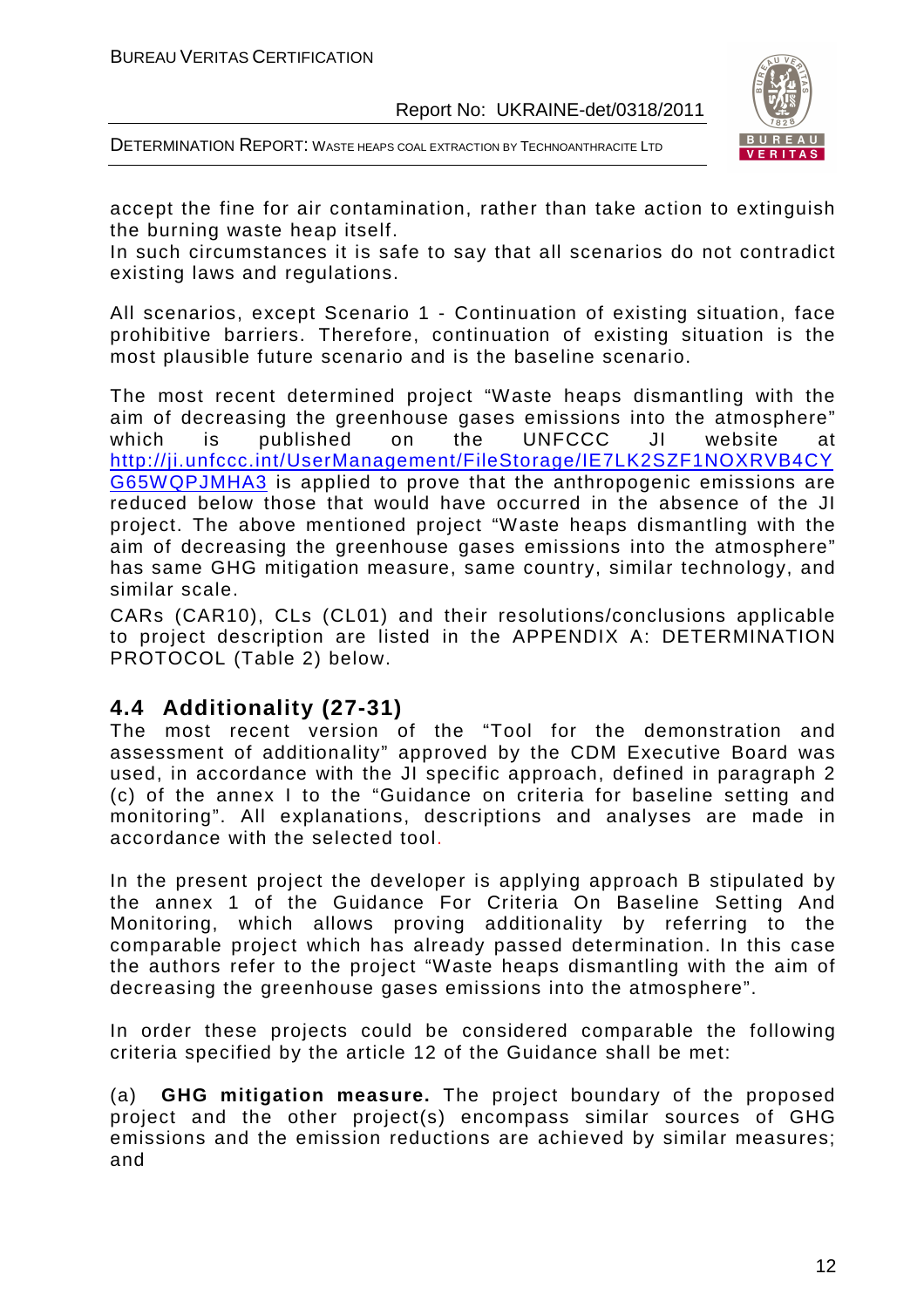DETERMINATION REPORT: WASTE HEAPS COAL EXTRACTION BY TECHNOANTHRACITE LTD



The project boundary is virtually identical; the expected average annual GHG emissions reductions differ only by 2%. Criteria is satisfied.

(b) **Geography and time.** The proposed project and the other project(s) are hosted by the same Party and the period of time between starting dates of the proposed and the other project(s) is not more than five years; and

The project is implemented in the same region of Ukraine; the starting dates are divided by less than 1.5 years. Criteria is satisfied.

(c) **Scale.** The difference between the proposed project and the other project(s) is less than 50 per cent in terms of the projects output (i.e. power output, capacity increase, etc.) or service provided; and

The projects envisage production of the same product (coal), average annual coal outputs for both projects differ by merely 8%. Criteria is satisfied.

(d) **Regulatory framework.** Between the starting dates of the proposed project and the other project(s) the regulatory framework

There were no significant changes in regulatory framework between the starting dates of two projects. Criteria is satisfied.

Basing on the considerations above we can make conclusion that approach B can be employed in order to prove the additionality of the project and the reference to the comparable project "Waste heaps dismantling with the aim of decreasing the greenhouse gases emissions into the atmosphere" is valid.

# **4.5 Project boundary (32-33)**

Project boundaries include the sources of all significant greenhouse gases emissions that are under control of the project participants and connected with project activity, namely coal containing waste heaps masses that is purchased by Technoanthracite Ltd. At the same time, some sources of GHG emissions are indirect – fugitive methane emissions as the result of coal mining in Ukraine, CO2e emissions due rock mass transporting on tracks, CO2e emissions due to the consumption of power from the Ukrainian electricity grid, as a result of electricity generation using fossil fuels.

Based on the above assessment, the AIE hereby confirms that the identified boundary and the selected sources and gases are justified for the project activity.

CARs (CAR11-CAR12) and their resolutions/conclusions applicable to project description are listed in the APPENDIX A: DETERMINATION PROTOCOL (Table 2) below.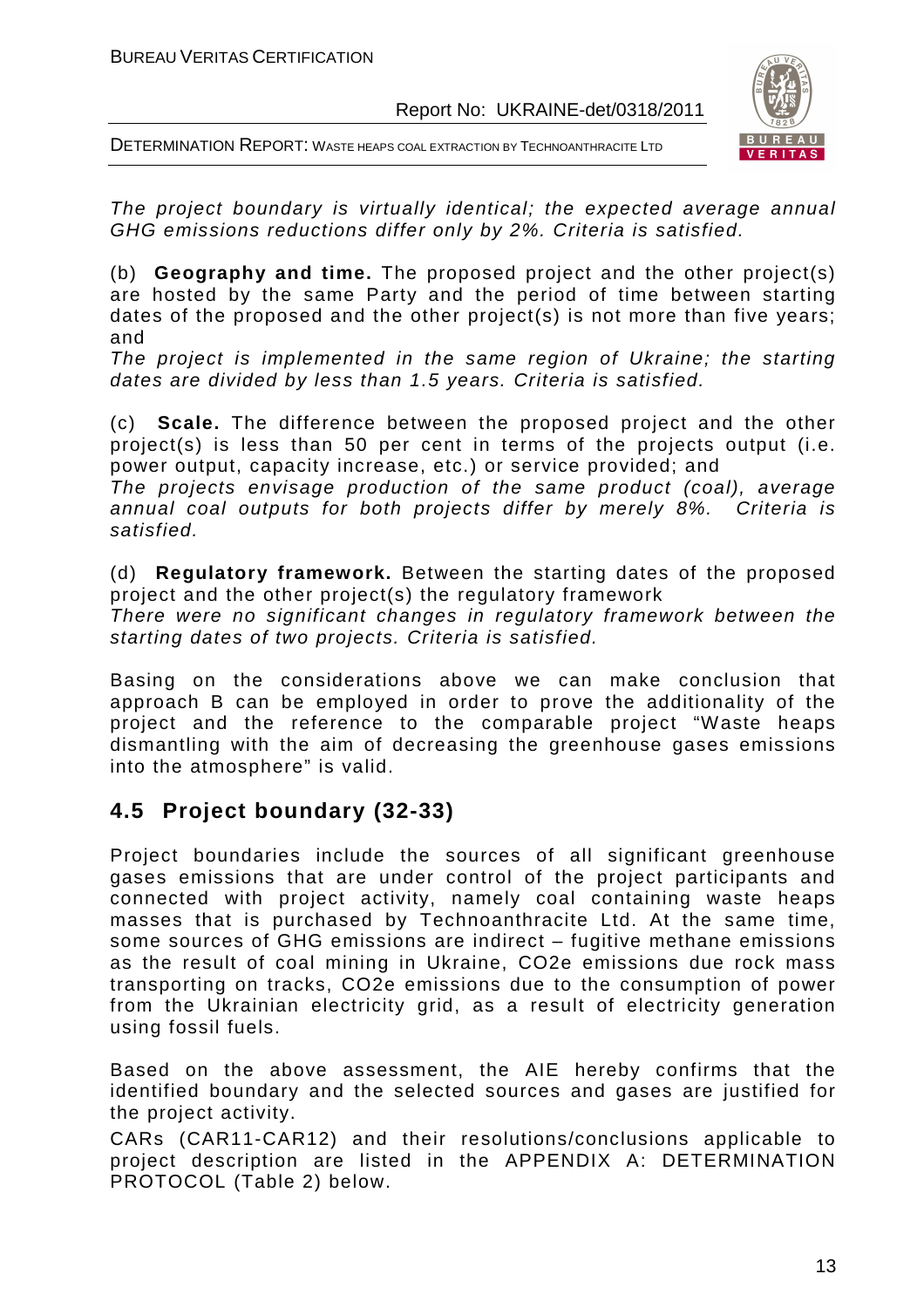



# **4.6 Crediting period (34)**

The PDD states the starting date of the project as the date on which the implementation or construction or real action of the project will begin or began, and the starting date is 01/01/2008, which is after the beginning of 2000.

The PDD states the expected operational lifetime of the project in years and months, which is 13 years or 156 months.

The PDD states the length of the crediting period in years and months, which is 13 years (156 months), and its starting date as 01/01/2008, which is on the date the first emission reductions or enhancements of net removals are generated by the project.

The PDD states that the crediting period for the issuance of ERUs starts only after the beginning of 2008 and does not extend beyond the operational lifetime of the project.

The PDD states that the extension of its crediting period beyond 2012 is subject to the host Party approval, and the estimates of emission reductions or enhancements of net removals are presented separately for those until 2012 and those after 2012 in all relevant sections of the PDD.

CLs (CL02, CL03) and their resolutions/conclusions applicable to project description are listed in the APPENDIX A: DETERMINATION PROTOCOL (Table 2) below.

## **4.7 Monitoring plan (35-39)**

The PDD, in its monitoring plan section, explicitly indicates that JI specific approach was selected.

The monitoring plan describes all relevant factors and key characteristics that will be monitored, and the period in which they will be monitored, in particular also all decisive factors for the control and reporting of project performance, in particular also all decisive factors for the control and reporting of project performance, such as statistics reporting forms; quality control (QC) and quality assurance (QA) procedures; detailed guidelines regulating the monitoring procedures and responsibilities; the Investment Plan giving a schedule of construction activities; the operational and management structure that will be applied in implementing the monitoring plan.

The monitoring plan specifies the indicators, constants and variables that are reliable (i.e. provide consistent and accurate values), valid (i.e. be clearly connected with the effect to be measured), and that provide a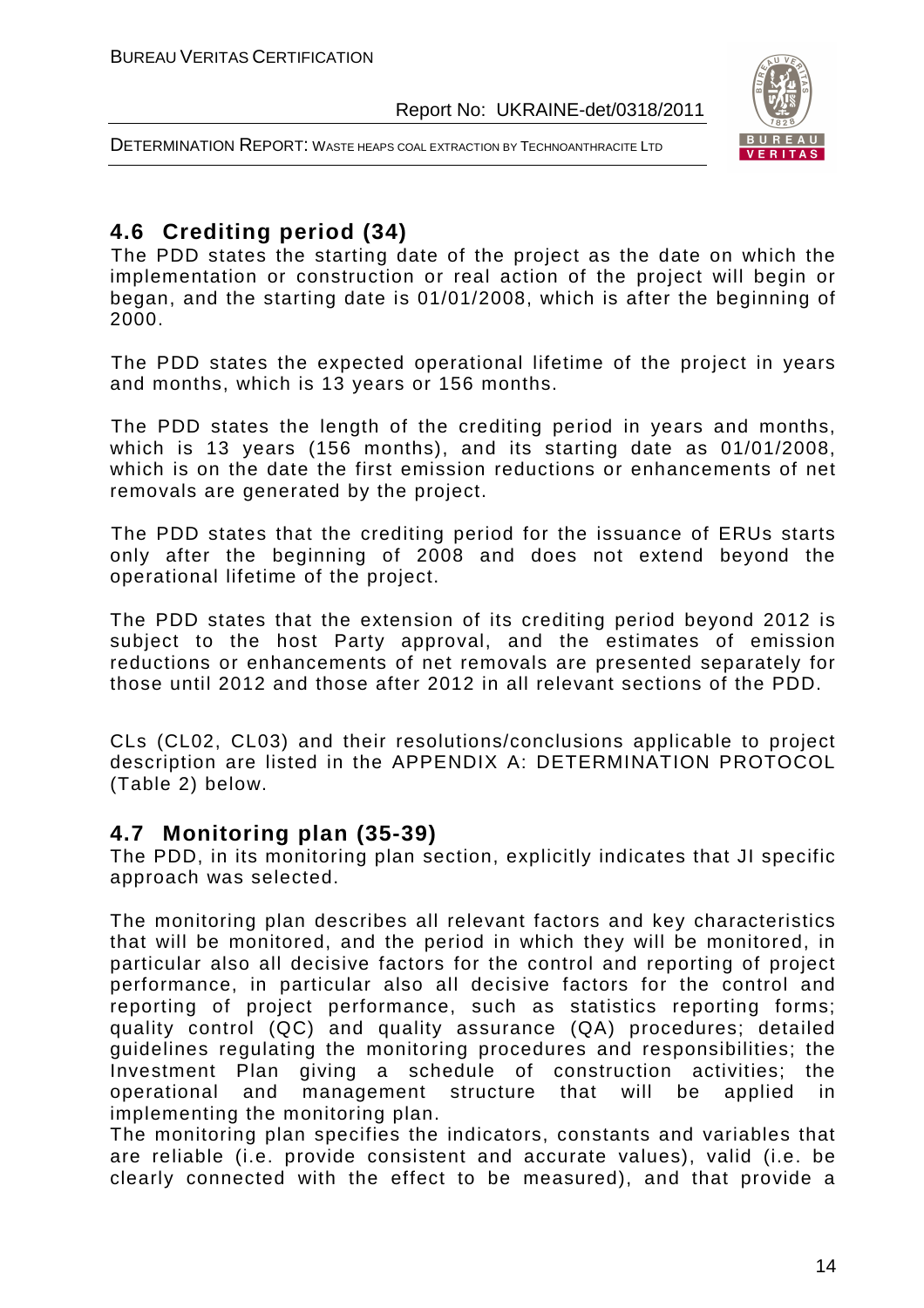



transparent picture of the emission reductions or enhancements of net removals to be monitored such as volume of extracted fuel, quantity of electric energy consumed for coal extraction, emission factor for electricity and heavy fuel oil consumption.

The monitoring plan explicitly and clearly distinguishes:

(i) Data and parameters that are not monitored throughout the crediting period, but are determined only once (and thus remain fixed throughout the crediting period), and that are available already at the stage of determination, such as Probability of waste heaps self-ignition, emission factor for fugitive methane emissions from coal mining, carbon content of coal, etc.

(ii) Data and parameters that are not monitored throughout the crediting period, but are determined only once (and thus remain fixed throughout the crediting period), but that are not already available at the stage of determination, such is absent.

(iii) Data and parameters that are monitored throughout the crediting period, such as value of produced coal, value of consumed electricity and fuel.

The monitoring plan describes the methods employed for data monitoring (including its frequency) and recording, such as direct measurement with scales; heavy fuel oil and electricity meters; calculations with different recording frequency such as continuously or monthly and electronic or paper recording method.

The monitoring plan elaborates all algorithms and formulae used for the estimation/calculation of baseline emissions and project emissions from the project, leakage, as appropriate.

**Baseline emissions** are calculated as follows:

 $BE_v = BE_{coal,v} + BE_{CH4,v} + BE_{WHS,v}$ 

where:

BEy - Baseline emissions, tCO2e per year;

 $BE_{\text{coal}}$ , - Baseline emissions as a result of coal consumption for energy production needs, tCO2e per year;

BE<sub>CH4, y</sub> - Baseline emissions as a result of uncontrolled emissions of methane during extraction works, tCO2e per year;

 $BE<sub>WHS,y</sub>$  - Baseline emissions as a result of coal containing waste heaps self-ignition, tCO2e per year.

 $BE_{coal,y}$  =  $FC_{BE, coal,y}$ /1000x  $NCV_{coal}$  x  $OXID_{coal}$  x  $k$   $^C_{coal}$  x44/12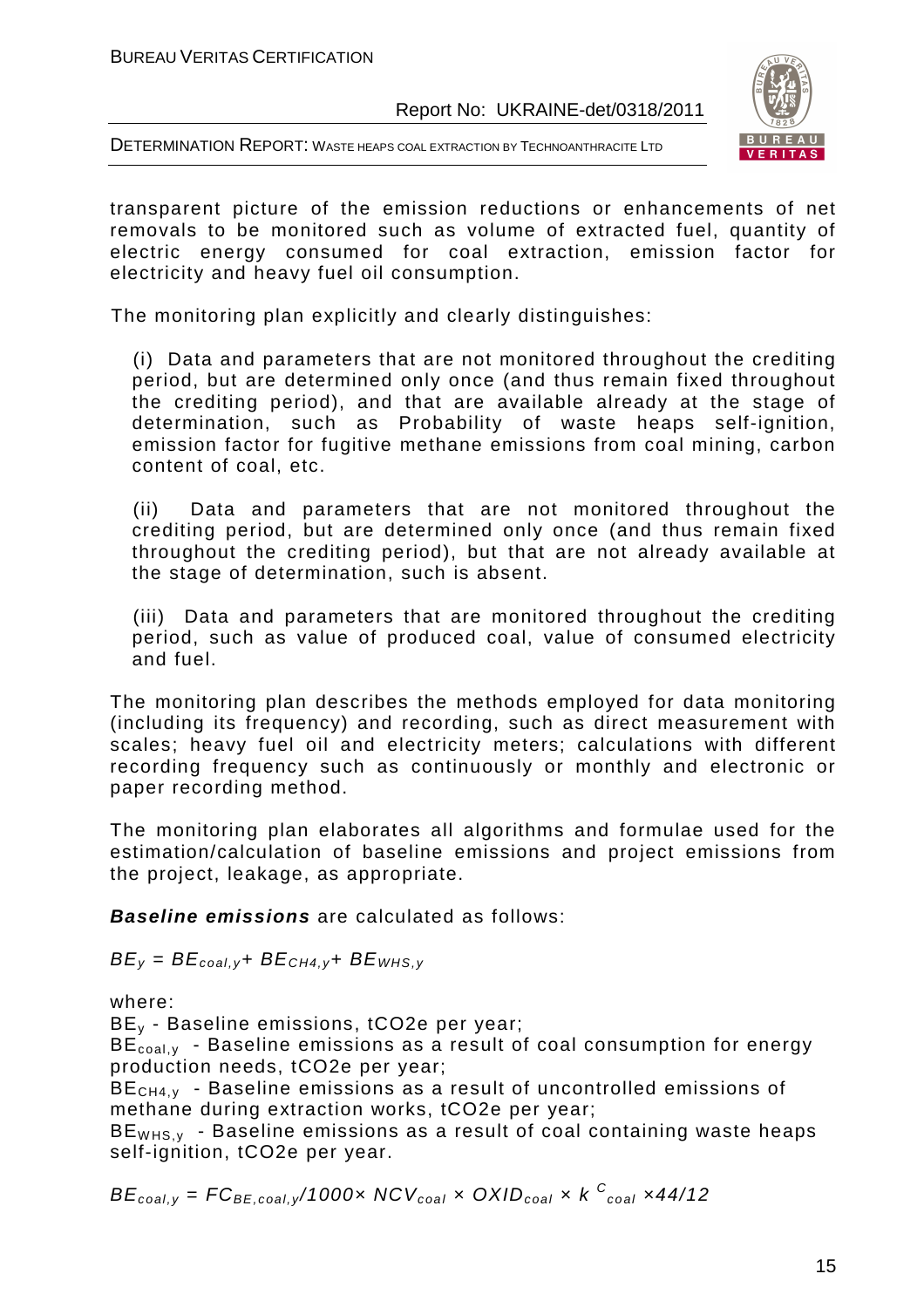



#### where:

 $FC_{BE, coal,v}$  - Amount of coal that has been mined under the baseline scenario and combusted for energy needs (equal to the amount of coal extracted from the waste heaps under the project line scenario in the year y), tonnes;

 $NCV_{coal}$  - Net calorific value for coal, TJ/kt;

OXID<sub>coal</sub> - Carbon oxidation factor of coal, %;

 $k \frac{C_{coal}}{C_{coal}}$  Carbon content of coal, tC/TJ;

44/12 - Ratio between molecular mass of CO2е and C. Reflects oxidation of С to CO2е.

 $BE<sub>CH4,V</sub> = FC<sub>BE.coal,V</sub> × EF<sub>CH4,CM</sub> × \rho<sub>CH4</sub> × GWP<sub>CH4</sub>$ 

where:

EFCH4,CM - Emission factor for methane emissions as the result of coal mining (m<sup>3</sup>/t). The parameter is equal to 25,67 m<sup>3</sup>/t in accordance with National GHG inventory of Ukraine, period 1990-2009;

 $\rho_{\texttt{CH4}}$  - Density of methane, t/m $^3;$ 

GWP<sub>CH4</sub> - Global warming potential of methane, tCO2e/tCH<sub>4</sub>.

 $BE_{WHS, y}$  =  $FC_{BE, coal, y}$ /1000x  $P_{WHS}$  xNCV $_{coal}$  x OXID $_{coal}$  x k  $^{\text{C}}_{\text{coal}}$  x44/12

where:

 $FC_{BE, coal,y}$  - Amount of coal that has been mined under the baseline scenario and combusted for energy needs (equal to the amount of coal extracted from the waste heaps under the project line scenario in the year y), tonnes;

 $P<sub>WHS</sub>$  - Probability of waste heaps self-ignition. The parameter is in accordance with report regarding waste heaps self-ignition probability in Lughansk region and is defined as the ratio between waste heaps that are or have been self ignited historically and all existing waste heaps in Lughansk region. This ratio is equal to 0,699, ratio;

 $NCV_{coal}$  - Net calorific value for coal, TJ/kt;

 $OXID_{coal}$  - Carbon oxidation factor of coal, %;

 $k\textsuperscript{c}_{\text{coal}}$  - Carbon content of coal, tC/TJ;

44/12 - Ratio between molecular mass of CO2е and C. Reflects oxidation of С to CO2е.

#### **Project emissions** are calculated as follows:

 $PE_y = PE$   $_{coal,y} + PE$  electricity,y +  $PE$  diesel,y

where:

PEy - Project emissions, tCO2e per year;

 $PE<sub>coal,v</sub>$  - Project emissions as a result of coal consumption for energy needs under the project line scenario, tCO2e per year;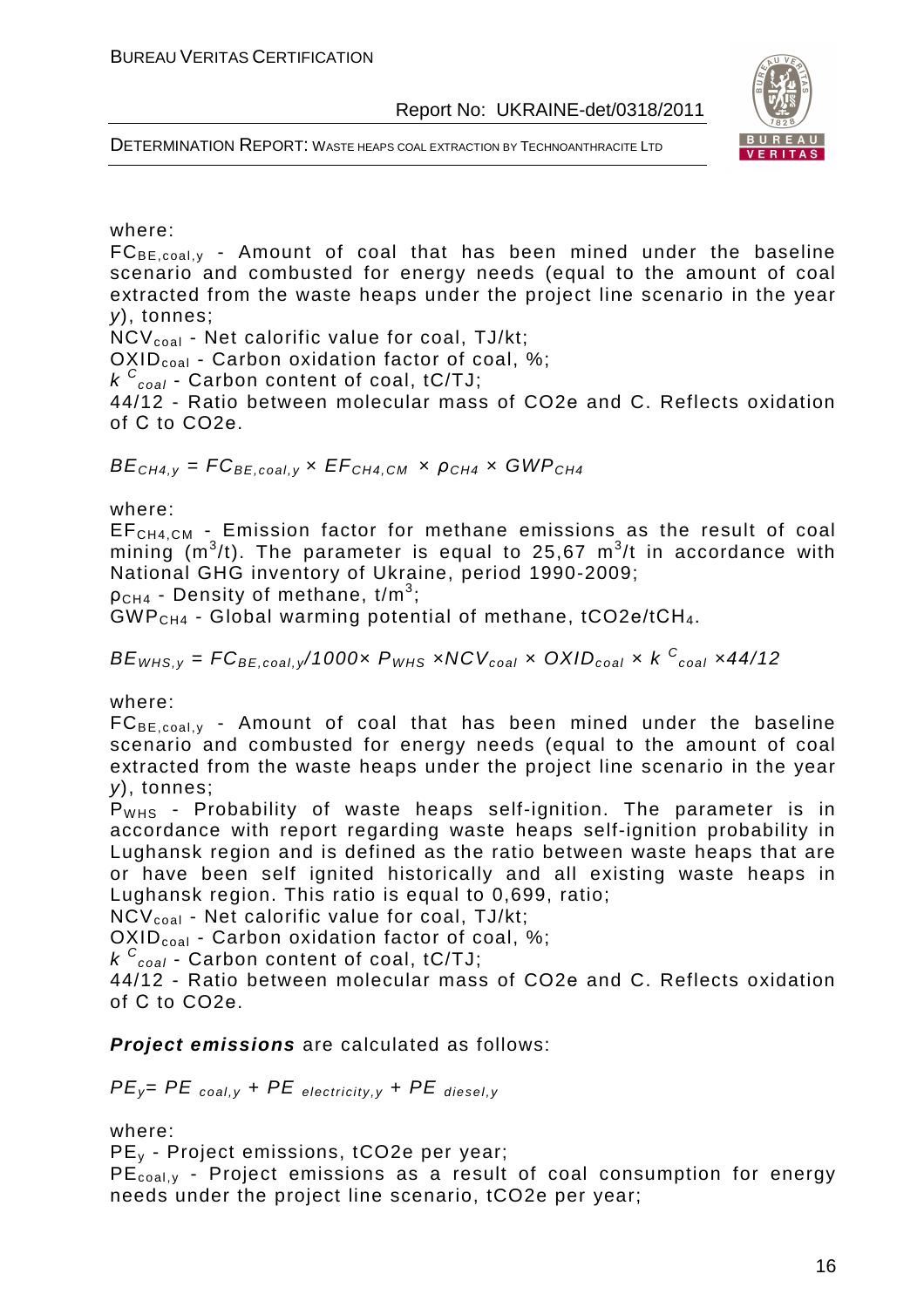



 $PE<sub>electricity,y</sub>$  - Project emissions as a result of electricity consumption from the grid under the project line scenario, tCO2e per year;

 $PE_{\text{diesel,v}}$  - Project emissions as a result of diesel fuel consumption under the project line scenario, tCO2e per year.

 $PE_{coal} = FC_{PE, coal,y}$ / 1000x NCV<sub>coal</sub> x OXID<sub>coal</sub> x k  $C_{coal}$  x 44/12

#### where:

 $FC_{PE, coal, y}$  - Amount of coal that has been extracted from the waste heaps under the project line scenario and combusted for energy needs (in the year y), tonnes;

 $NCV_{coal}$  - Net calorific value for coal, TJ/kt;

OXID<sub>coal</sub> - Carbon oxidation factor of coal, %;

 $k \frac{C_{coal}}{C_{coal}}$  Carbon content of coal, tC/TJ;

44/12 - Ratio between molecular mass of CO2е and C. Reflects oxidation of С to CO2е.

 $PE_{\text{electricity},y} = EC_{PE,y} \times EF_{CO2e, \text{electricity},y}$ 

#### where:

 $EC_{PF, y}$  - Amount of electricity consumed under the project line scenario (in the year  $\sqrt{ }$ ), MWh;

EF<sub>CO2e,electricity, y</sub> - Emission factor for electricity consumption from the grid under the project line scenario, tCO2e/MWh.

 $PE_{\text{diesel}, y}$ = FC $_{PE, \text{diesel}, y}$ /1000 $x$  NC $V_{\text{diesel}}$   $x$  OXID $_{\text{diesel}}$   $x$   $k^c_{\text{diesel}}$   $x$ 44/12

where:

 $FC_{PE, diesel,v}$  - Amount of diesel fuel consumed under the project line scenario (in the year y), tonnes;

NCV<sub>diesel</sub> - Net calorific value for diesel, TJ/kt;

 $OXID_{\text{diesel}}$  - Carbon oxidation factor of diesel, %;

 $k^{c}$ <sub>diesel</sub> - Carbon content of diesel, tC/TJ;

44/12 - Ratio between molecular mass of CO2е and C. Reflects oxidation of С to CO2е.

**Emission reductions** are calculated as follows:

 $ER_v = BE_v - PE_v$ 

Where:

 $ER<sub>v</sub>$  - Emissions reductions of the JI project in year y (tCO2e);

 $BE_v$  - Baseline Emission in year y (tCO2e);

 $PE_v$  - Project Emission in year y (tCO2e).

The monitoring plan presents the quality assurance and control procedures for the monitoring process which is described in section D.2 of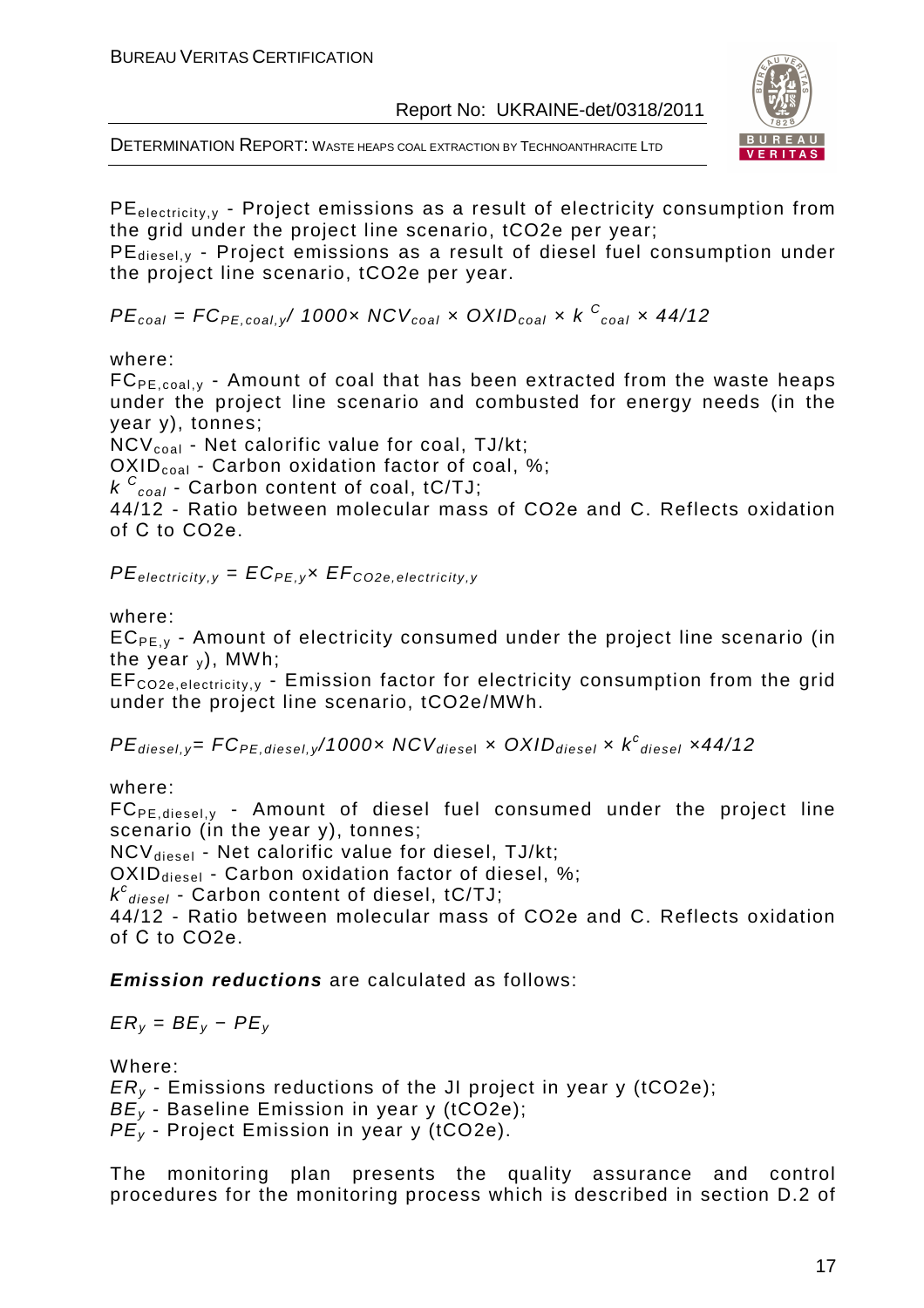DETERMINATION REPORT: WASTE HEAPS COAL EXTRACTION BY TECHNOANTHRACITE LTD



the PDD. This includes, as appropriate, information on calibration and on how records on data and/or method validity and accuracy are kept and made available on request.

Monitoring plan clearly indicates sources of information used for project activity calculation. Inititally data on value and quality of produced coal, track's load, diesel fuel consumption, waste heap mass quantity is obtained from logbooks of relevant workshops. The data on electricity consumed is obtained from monthly reports of Regional Electric Network.

The data required to monitor JI project is routinely collected within the normal operations of the "Technoantracite Ltd" therefore JI monitoring is integral part of routine monitoring.

The monitoring plan will be implemented by different specialists of the enrichment fabric "Technoantracite Ltd" under supervision of the technical director of the Plant. All main production shops and specialists of the plant will be involved into the preparation of monitoring report under coordination of the "Technoantracite Ltd" director.

The monitoring plan indicates default values, such as carbon emission factors for electricity consumption in appropriately way. "Technoantracite" LLC is II class consumer in accourdance with order #1052 dated 13/08/1999 issued by National Electricity Regulation Comission of Ukraine.

The monitoring plan provides, in tabular form, a complete compilation of the data that need to be collected for its application, including data that are measured or sampled and data that are collected from other sources (e.g. official statistics, expert judgment, proprietary data, IPCC, commercial and scientific literature etc.) but not including data that are calculated with equations

The "Technoantracite" LLC work equipment is not changed during project implementation, so special trainings are not needed.

The monitoring plan indicates that the data monitored and required for verification are to be kept for two years after the last transfer of ERUs for the project.

CARs (CAR13-CAR18) and their resolutions/conclusions applicable to project description are listed in the APPENDIX A: DETERMINATION PROTOCOL (Table 2) below.

# **4.8 Leakage (40-41)**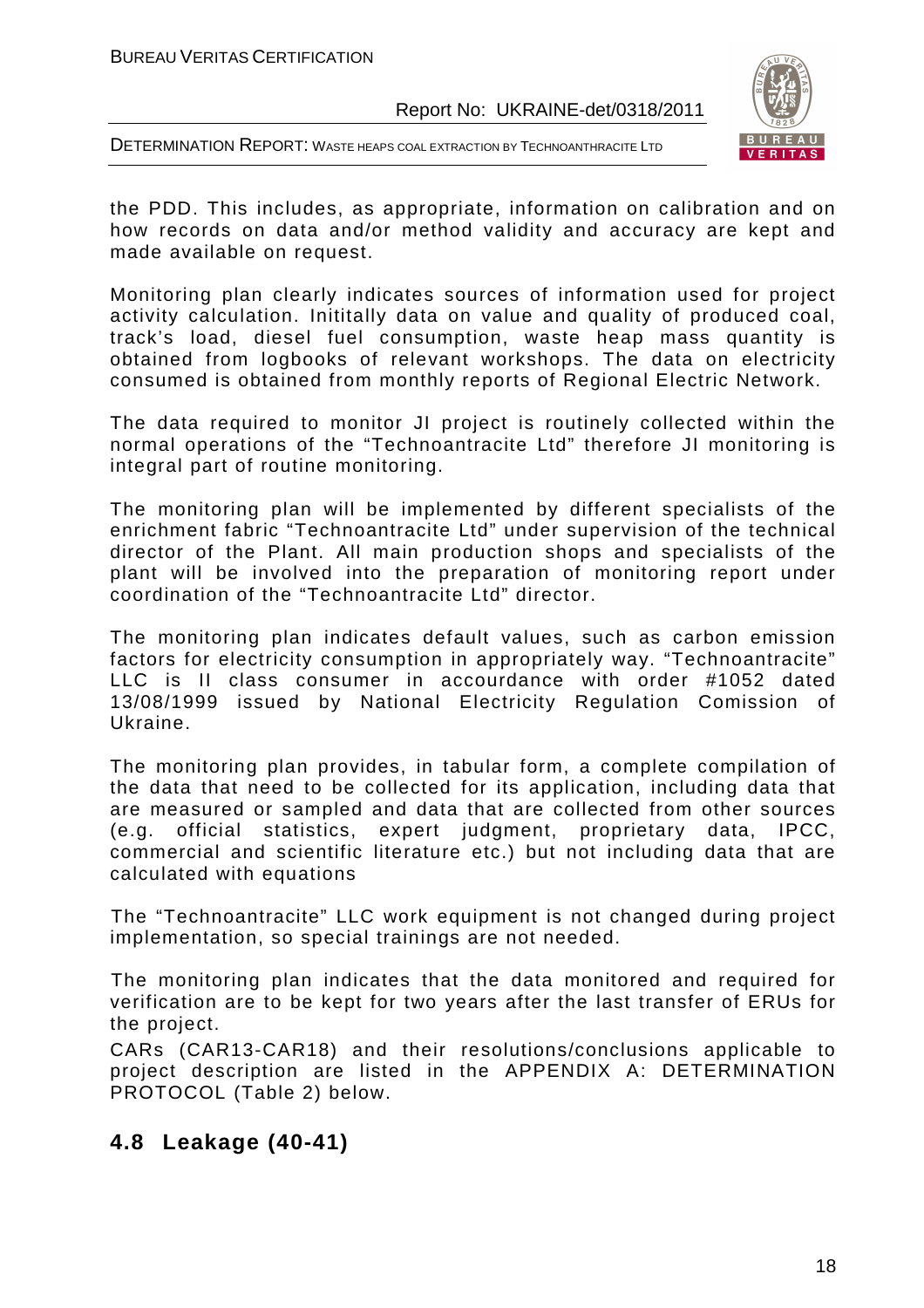DETERMINATION REPORT: WASTE HEAPS COAL EXTRACTION BY TECHNOANTHRACITE LTD



The PDD appropriately describes an assessment of the potential leakage of the project and appropriately explains which sources of leakage are to be calculated, and which can be neglected, such as  $NO<sub>2</sub>$ .

# **4.9 Estimation of emission reductions or enhancements of net removals (42-47)**

The PDD indicates assessment of emissions or net removals in the baseline scenario and in the project scenario as the approach chosen to estimate the emission reductions or enhancement of net removals generated by the project.

The PDD provides the ex ante estimates of:

(a) Emissions or net removals for the project scenario (within the project boundary), which are 634 495 tons of CO2e for period 2008-2012 and 1 062 800 tons of CO2e for period 2013-2020 years;

(b) Leakage, which are absent;

(c) Emissions or net removals for the baseline scenario (within the project boundary), which are 1 135 393 tons of CO2e for period 2008- 2012 and 1 854 800 tons of CO2e for period 2013-2020 years;

(d) Emission reductions or enhancements of net removals adjusted by leakage (based on (a)-(c) above), which are 500 898 tons of CO2e for period 2008-2012 years and 792 000 tons of CO2e for period 2013-2020 years;

The estimates referred to above are given:

(a) On a annually basis;

- (b) From 01/01/2008 to 31/12/2020, covering the whole crediting period;
- (c) On a source-by-source/sink-by-sink basis;
- (d) For each GHG gas, which are CO2

(e) In tonnes of CO2 equivalent, using global warming potentials defined by decision 2/CP.3 or as subsequently revised in accordance with Article 5 of the Kyoto Protocol;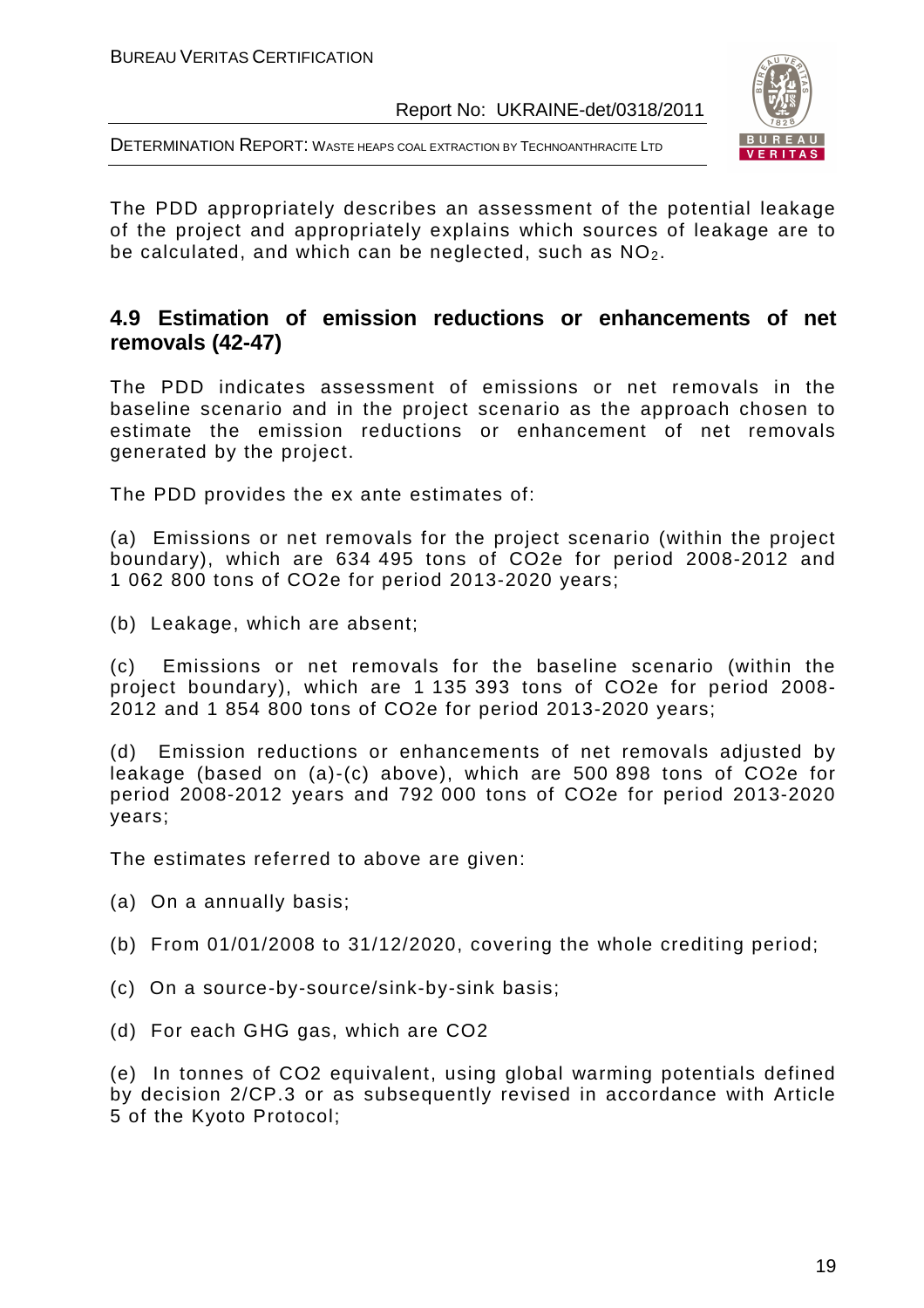

DETERMINATION REPORT: WASTE HEAPS COAL EXTRACTION BY TECHNOANTHRACITE LTD

The formula used for calculating the estimates referred above, which are the same as those used for project monitoring and described in the section 4.7 are consistent throughout the PDD.

For calculating the estimates referred to above, key factors, e.g. energy prices and availability, market development influencing the baseline emissions influencing the baseline emissions or removals and the activity level of the project and the emissions or net removals as well as risks associated with the project were taken into account, as appropriate.

Data sources used for calculating the estimates referred to above, such as feasibility studies, production forecasts, actual historical monitored data are clearly identified, reliable and transparent.

Emission factors, such as emission factor for electricity consumption, emission factor for heavy fuel oil, were selected by carefully balancing accuracy and reasonableness, and appropriately justified of the choice.

The estimation referred to above is based on conservative assumptions and the most plausible scenarios in a transparent manner.

The estimates referred to above are consistent throughout the PDD.

The annual average of estimated emission reductions or enhancements of net removals over the crediting period is calculated by dividing the total estimated emission reductions or enhancements of net removals over the crediting period by the total months of the crediting period, and multiplying by twelve.

CARs (CAR19, CAR20) and their resolutions/conclusions applicable to project description are listed in the APPENDIX A: DETERMINATION PROTOCOL (Table 2) below.

## **4.10 Environmental impacts (48)**

The Host Party for this project is Ukraine. Environmental Impact Assessment (EIA) is the part of the Ukrainian project planning and permitting procedures. Implementation regulations for EIA are included in the Ukrainian State Construction Standard DBN A.2.2.-1-95 (amended 2003) (Title: "Structure and Contents of the Environmental Impact Assessment Report (EIR) for Designing and Construction of Production Facilities, Buildings and Structures").

The full scope EIA in accordance with the Ukrainian legislation has been conducted for the proposed project in 2005-2006 by the local developer SPE "Company Nature". Key findings of this EIA are summarized in section F.1 of the PDD.

The section F.1 of PDD provides conclusion and all references to supporting documentation of an environmental impact assessment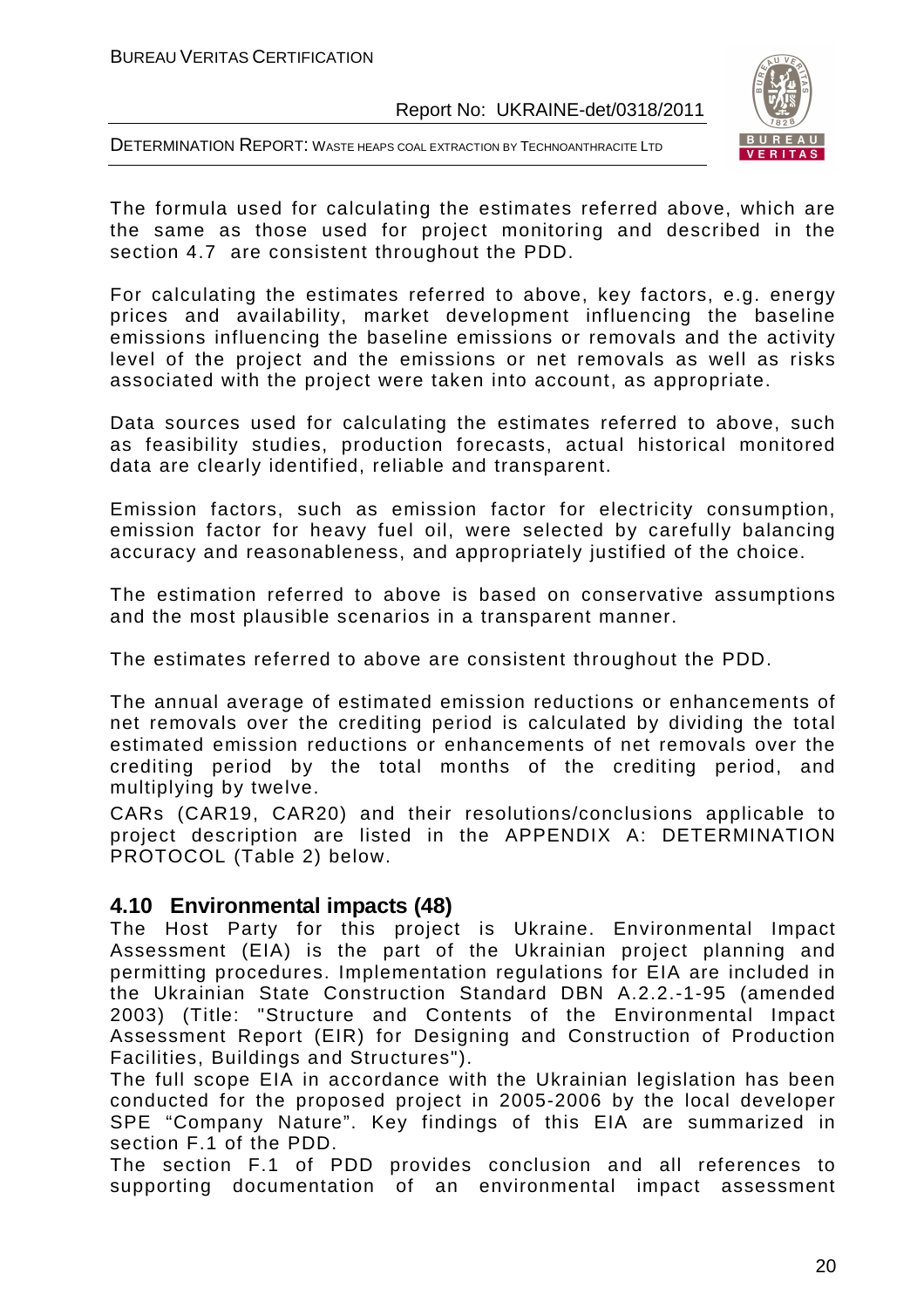



undertaken in accordance with the procedures as required by the host Party.

## **4.11 Stakeholder consultation (49)**

Law of Ukraine on environmental expertise defines the procedure of participation of citizens and public organizations in the public environmental expertise.

Public has been informed about the planned economic activities with the goal to identify public attitudes and take opinion in account during environmental impact assessment process. Public was informed about the project, especially about the following information:

· project name, goals and site;

- · legal name and address of project owner and its representative;
- · approximate dates of EIAs procedures;
- · deadline and formats of submission of public comments;

· when and where EIA documents can be retrieved.

No negative comments from the public were received within the deadlines indicated in these publications. Public hearings have not been organized.

# **4.12 Determination regarding small scale projects (50-57)**

"Not applicable"

# **4.13 Determination regarding land use, land-use change and forestry (LULUCF) projects (58-64)**

"Not applicable"

**4.14 Determination regarding programmes of activities (65-73) (write**  "Not applicable"

## **5 SUMMARY AND REPORT OF HOW DUE ACCOUNT WAS TAKEN OF COMMENTS RECEIVED PURSUANT TO PARAGRAPH 32 OF THE JI GUIDELINES**

No comments, pursuant to paragraph 32 of the JI Guidelines, were received

## **6 DETERMINATION OPINION**

Bureau Veritas Certification has performed a determination of the "Waste heaps coal extraction by Technoanthracite Ltd." Project in Sverdlovsk town, Luhansk region, Ukraine. The determination was performed on the basis of UNFCCC criteria and host country criteria and also on the criteria given to provide for consistent project operations, monitoring and reporting.

The determination consisted of the following three phases: i) a desk review of the project design and the baseline and monitoring plan; ii) follow-up interviews with project stakeholders; iii) the resolution of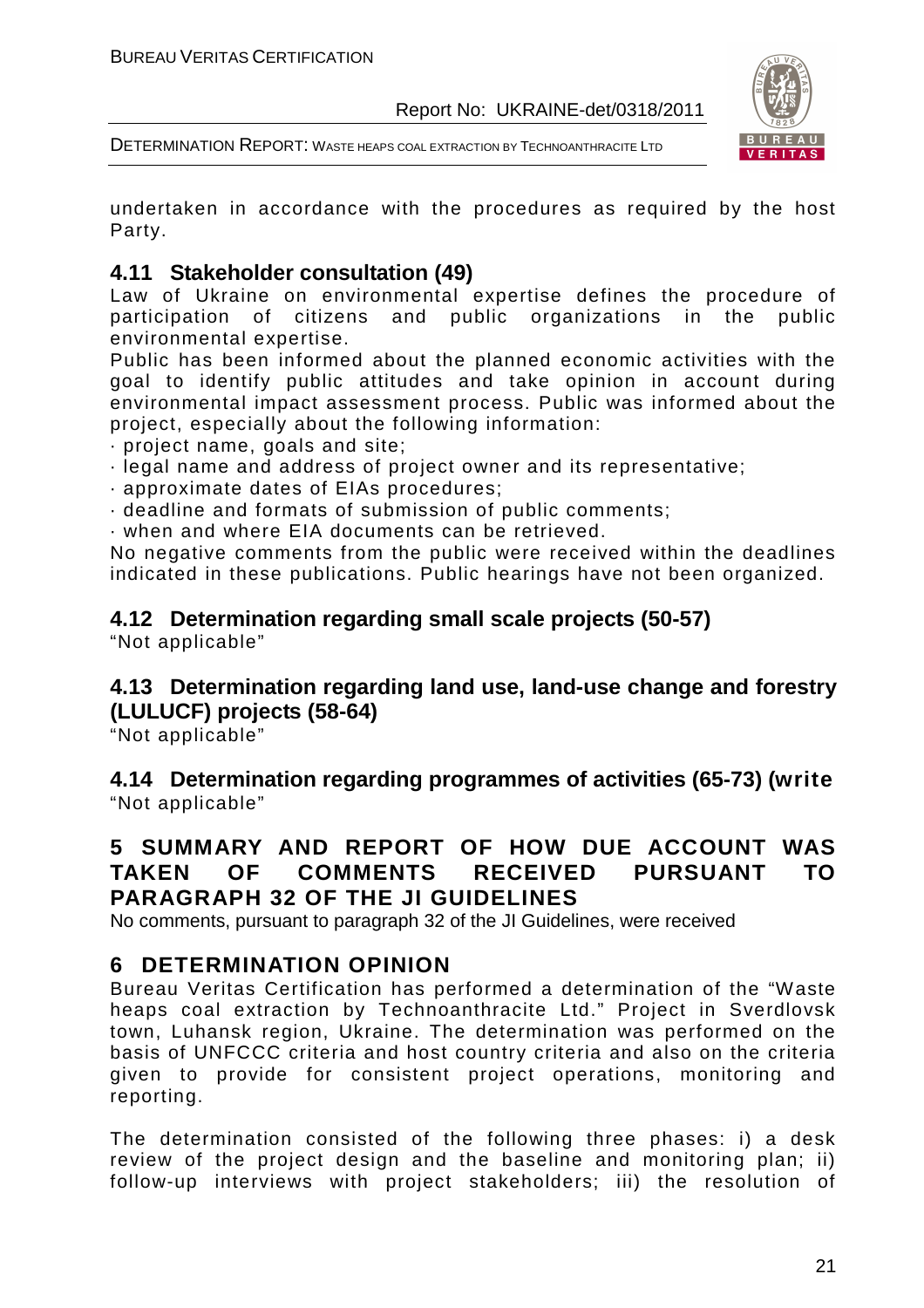



outstanding issues and the issuance of the final determination report and opinion.

Project participant/s used the latest tool for demonstration of the additionality. In line with this tool, the PDD provides barrier analysis and common practice analysis to determine that the project activity itself is not the baseline scenario.

Emission reductions attributable to the project are hence additional to any that would occur in the absence of the project activity. Given that the project is implemented and maintained as designed, the project is likely to achieve the estimated amount of emission reductions.

The review of the project design documentation and the subsequent follow-up interviews have provided Bureau Veritas Certification with sufficient evidence to determine the fulfillment of stated criteria. In our opinion, the project correctly applies and meets the relevant UNFCCC requirements for the JI and the relevant host country criteria.

The determination is based on the information made available to us and the engagement conditions detailed in this report.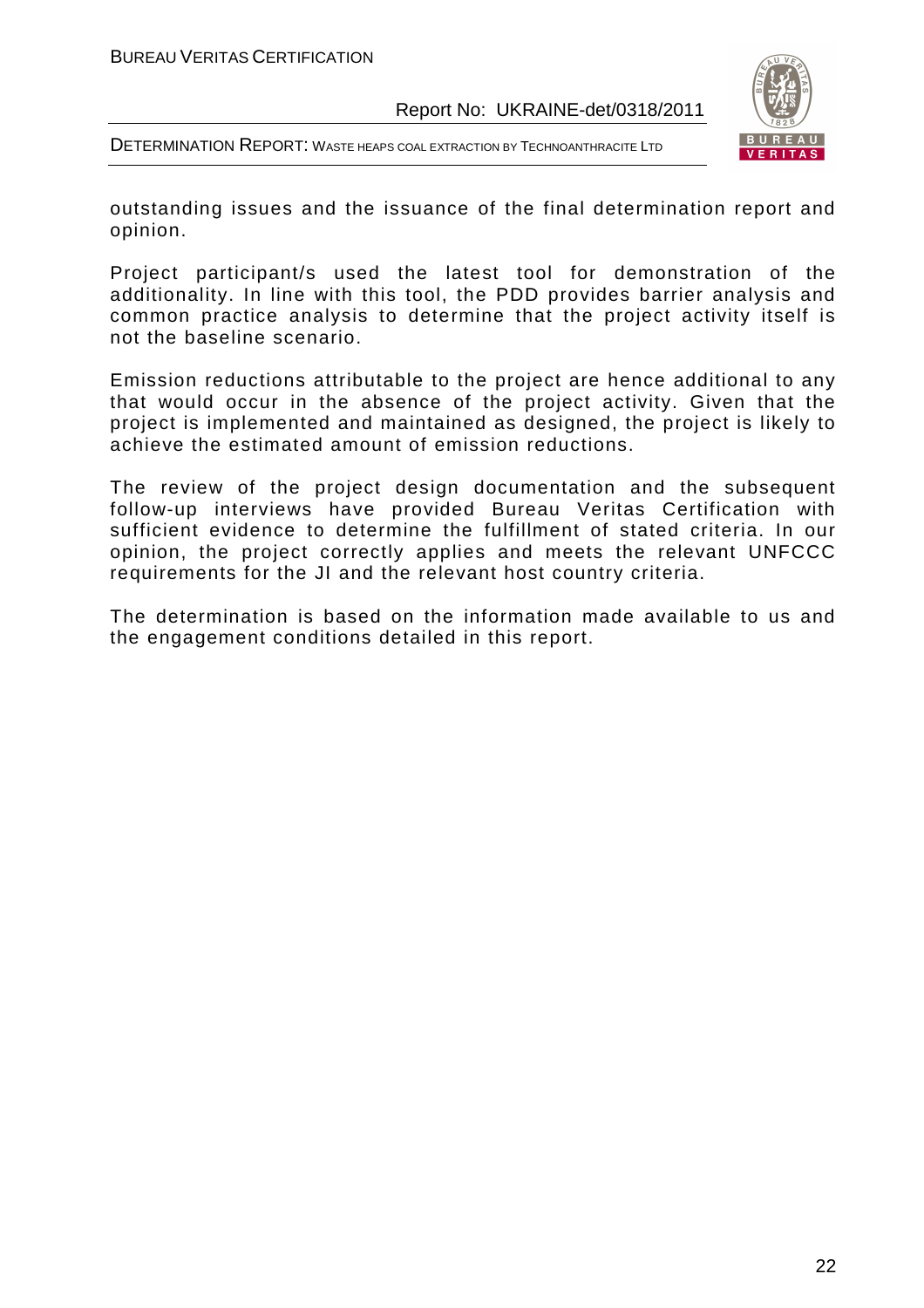DETERMINATION REPORT: WASTE HEAPS COAL EXTRACTION BY TECHNOANTHRACITE LTD



# **7 REFERENCES**

#### **Category 1 Documents:**

Documents provided by Type the name of the company that relate directly to the GHG components of the project.

- /1/ Project Design Document "Waste heaps coal extraction by Technoanthracite Ltd." version 1.0 dated 01/06/2011
- /2/ Project Design Document "Waste heaps coal extraction by Technoanthracite Ltd." version 2.0 dated 01/10/2011
- /3/ Project Design Document "Waste heaps coal extraction by Technoanthracite Ltd." version 2.1 dated 01/12/2011
- /4/ Letter of Endorsement #2810/23/7 dated 28/09/2011 issued by State Environmental Investment Agency of Ukraine
- /5/ Excel calculation file "20110825\_ER\_Technoatracit\_draft\_ver1\_en\_fin1"
- /6/ Excel calculation file "20111205\_ER\_Technoatracit\_PDD\_ver2.1"

#### **Category 2 Documents:**

Background documents related to the design and/or methodologies employed in the design or other reference documents.

| /1/            | Goods (coal) delivery note #PH-0000084 dated 21/10/2010 |  |  |  |
|----------------|---------------------------------------------------------|--|--|--|
| $\frac{12}{1}$ | Goods (coal) delivery note #PH-0000122 dated 30/11/2010 |  |  |  |
| /3/            | Goods (coal) delivery note #PH-0000121 dated 29/11/2010 |  |  |  |
| $\frac{14}{3}$ | Goods (coal) delivery note #PH-0000120 dated 28/11/2010 |  |  |  |
| /5/            | Goods (coal) delivery note #PH-0000119 dated 27/11/2010 |  |  |  |
| /6/            | Goods (coal) delivery note #PH-0000118 dated 26/11/2010 |  |  |  |
| 7              | Goods (coal) delivery note #PH-0000117 dated 25/11/2010 |  |  |  |
| /8/            | Goods (coal) delivery note #PH-0000116 dated 24/11/2010 |  |  |  |
| /9/            | Goods (coal) delivery note #PH-0000115 dated 22/11/2010 |  |  |  |
| /10/           | Goods (coal) delivery note #PH-0000114 dated 21/11/2010 |  |  |  |
| /11/           | Goods (coal) delivery note #PH-0000113 dated 20/11/2010 |  |  |  |
| /12/           | Goods (coal) delivery note #PH-0000112 dated 19/11/2010 |  |  |  |
| /13/           | Goods (coal) delivery note #PH-0000111 dated 18/11/2010 |  |  |  |
| /14/           | Goods (coal) delivery note #PH-0000110 dated 17/11/2010 |  |  |  |
| /15/           | Goods (coal) delivery note #PH-0000109 dated 16/11/2010 |  |  |  |
| /16/           | Goods (coal) delivery note #PH-0000108 dated 15/11/2010 |  |  |  |
| /17/           | Goods (coal) delivery note #PH-0000107 dated 14/11/2010 |  |  |  |
| /18/           | Goods (coal) delivery note #PH-0000106 dated 13/11/2010 |  |  |  |
| /19/           | Goods (coal) delivery note #PH-0000105 dated 10/11/2010 |  |  |  |
| /20/           | Goods (coal) delivery note #PH-0000104 dated 09/11/2010 |  |  |  |
| /21/           | Goods (coal) delivery note #PH-0000102 dated 08/11/2010 |  |  |  |
| /22/           | Goods (coal) delivery note #PH-0000101 dated 07/11/2010 |  |  |  |
| /23/           | Goods (coal) delivery note #PH-0000100 dated 06/11/2010 |  |  |  |
| /24/           | Goods (coal) delivery note #PH-0000099 dated 05/11/2010 |  |  |  |
| /25/           | Goods (coal) delivery note #PH-0000098 dated 04/11/2010 |  |  |  |
| /26/           | Goods (coal) delivery note #PH-0000097 dated 03/11/2010 |  |  |  |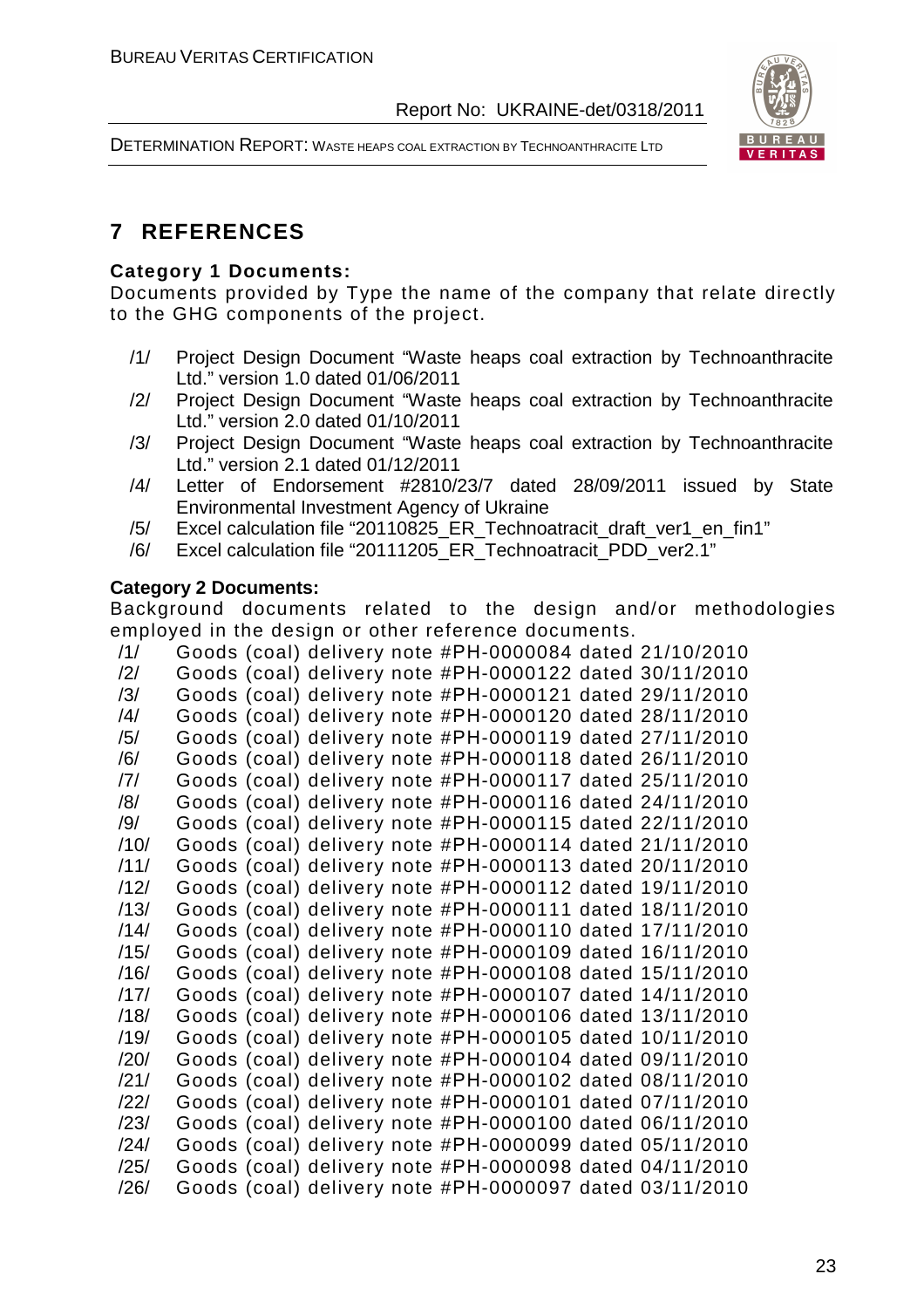

DETERMINATION REPORT: WASTE HEAPS COAL EXTRACTION BY TECHNOANTHRACITE LTD

/27/ Goods (coal) delivery note #РН-0000096 dated 02/11/2010 /28/ Goods (coal) delivery note #РН-0000152 dated 31/12/2010 /29/ Goods (coal) delivery note #РН-0000151 dated 30/12/2010 /30/ Goods (coal) delivery note #РН-0000150 dated 29/12/2010 /31/ Goods (coal) delivery note #РН-0000149 dated 28/12/2010 /32/ Goods (coal) delivery note #РН-0000148 dated 27/12/2010 /33/ Goods (coal) delivery note #РН-0000147 dated 26/12/2010 /34/ Goods (coal) delivery note #РН-0000146 dated 25/12/2010 /35/ Goods (coal) delivery note #РН-0000145 dated 24/12/2010 /36/ Goods (coal) delivery note #РН-0000144 dated 23/12/2010 /37/ Goods (coal) delivery note #РН-0000143 dated 22/12/2010 /38/ Goods (coal) delivery note #РН-0000142 dated 21/12/2010 /39/ Goods (coal) delivery note #РН-0000141 dated 20/12/2010 /40/ Goods (coal) delivery note #РН-0000140 dated 19/12/2010 /41/ Goods (coal) delivery note #РН-0000139 dated 18/12/2010 /42/ Goods (coal) delivery note #РН-0000138 dated 17/12/2010 /43/ Goods (coal) delivery note #РН-0000137 dated 16/12/2010 /44/ Goods (coal) delivery note #РН-0000136 dated 15/12/2010 /45/ Goods (coal) delivery note #РН-0000134 dated 14/12/2010 /46/ Goods (coal) delivery note #РН-0000133 dated 13/12/2010 /47/ Goods (coal) delivery note #РН-0000132 dated 12/12/2010 /48/ Goods (coal) delivery note #РН-0000131 dated 11/12/2010 /49/ Goods (coal) delivery note #РН-0000130 dated 10/12/2010 /50/ Goods (coal) delivery note #РН-0000129 dated 09/12/2010 /51/ Goods (coal) delivery note #РН-0000128 dated 08/12/2010 /52/ Goods (coal) delivery note #РН-0000127 dated 07/12/2010 /53/ Goods (coal) delivery note #РН-0000126 dated 05/12/2010 /54/ Goods (coal) delivery note #РН-0000125 dated 04/12/2010 /55/ Goods (coal) delivery note #РН-0000124 dated 04/12/2010 /56/ Goods (coal) delivery note #РН-0000123 dated 02/12/2010 /57/ Goods (diesel fuel) delivery note #03274 dated 30/12/2010 /58/ Goods (diesel fuel) delivery note #03245 dated 28/12/2010 /59/ Goods (diesel fuel) delivery note #102055 dated 28/12/2010 /60/ Stock (diesel fuel) delivery note #03245 dated 28/12/2010 /61/ Conformity certificate #164533 Series BB dated 11/03/2010, valid till 10/03/2012 (diesel fuel) /62/ Quality passport #198-3 dated 22/12/2008 /63/ Goods (diesel fuel) delivery note #03233 dated 27/12/2010 /64/ Invoice #102044 dated 24/12/2010 (diesel fuel) /65/ Goods (diesel fuel) delivery note #03199 dated 22/12/2010 /66/ Invoice #102031 dated 21/12/2010 (diesel fuel) /67/ Invoice #102023 dated 17/12/2010 (diesel fuel) /68/ Goods (diesel fuel) delivery note #03128 dated 15/12/2010 /69/ Goods (diesel fuel) delivery note #03113 dated 13/12/2010 /70/ Goods (diesel fuel) delivery note #03086 dated 09/12/2010 /71/ Goods (diesel fuel) delivery note #03067 dated 07/12/2010 /72/ Goods (diesel fuel) delivery note #03041 dated 03/12/2010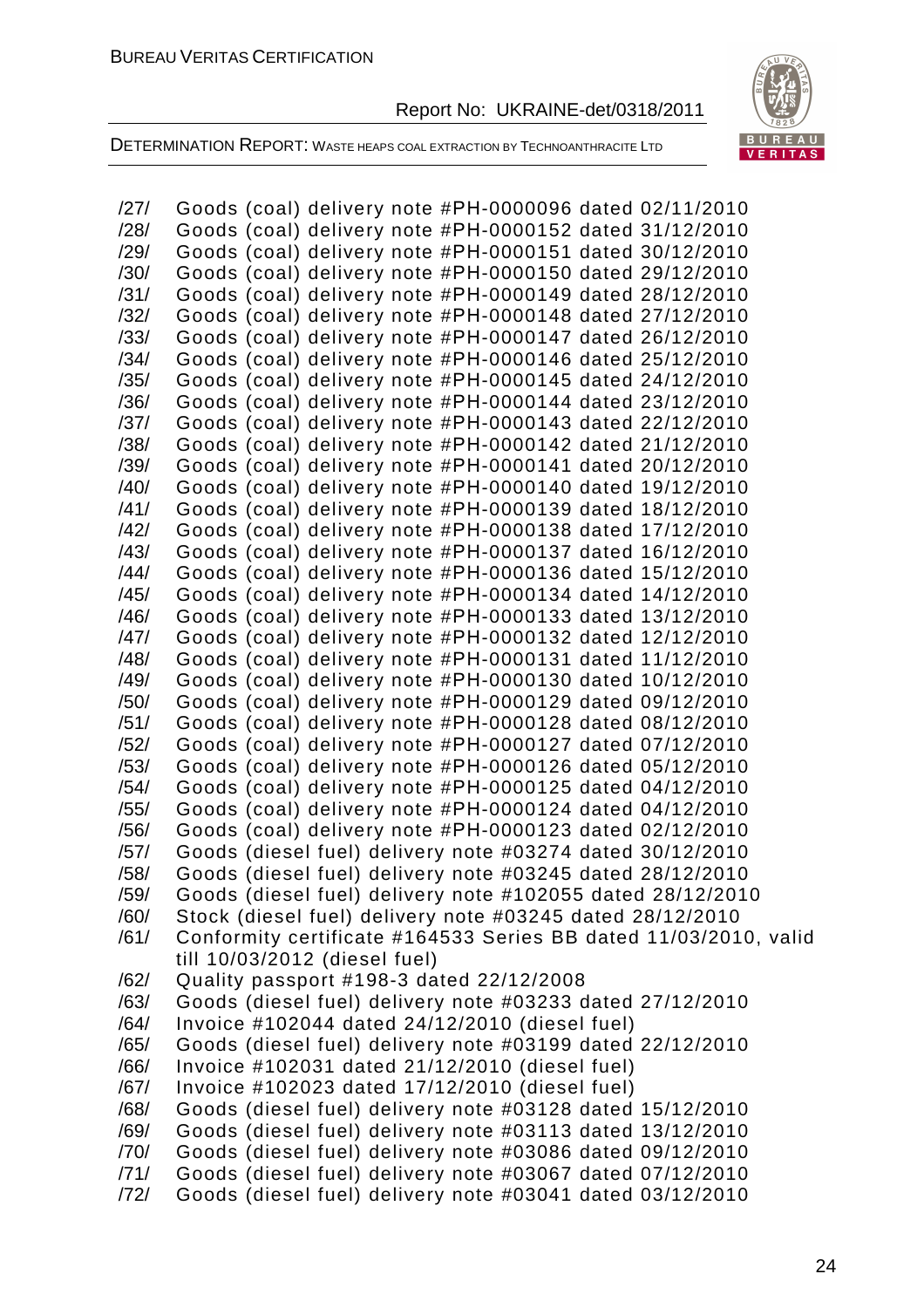

DETERMINATION REPORT: WASTE HEAPS COAL EXTRACTION BY TECHNOANTHRACITE LTD

/74/ Delivery note #923/1 dated 27/12/2010 (diesel fuel) /75/ Billing statement #910/1 dated 20/12/2010 (diesel fuel) /76/ Delivery note #897/1 dated 13/12/2010 (diesel fuel) /77/ Delivery note #895 dated 10/12/2010 (diesel fuel)

/73/ Goods (diesel fuel) delivery note #03021 dated 01/12/2010

- /78/ Delivery note #14 dated 06/12/2010 (diesel fuel) /79/ Project documentation /80/ Invoice #498 dated 31/08/2010 /81/ Invoice #498P dated 31/08/2010 /82/ Invoice #498 dated 30/09/2010 /83/ Invoice #498Р dated 30/09/2010 /84/ Invoice #498 dated 31/10/2010 /85/ Invoice #498Р dated 30/10/2010 /86/ Invoice #498 dated 30.10.2010 /87/ Invoice #498 dated 31.12.2010 /88/ Invoice #498Р dated 31/12/2010 /89/ Photo – Finished product storage /90/ Photo – Bulldozer earthmover /91/ Photo – Debris dump /92/ Photo – Control panel /93/ Photo – Unitized transformer substation 10 kV /94/ Photo – Mnemonic diagram of coal benefication process in heavy medium
- /95/ Photo Control and video surveillance system
- /96/ Photo Coal-preparing plant automatic control system
- /97/ Photo Wet purification crasher
- /98/ Photo Pulp output
- /99/ Photo Cyclone separator
- /100/ Photo technological water filtration system
- /101/ Devices line scheme
- /102/ Passport #560 on strain-gauge balance
- /103/ Operational manual 607.00.00.004 РЭ on weighting on scales ВЭТ-70К, ВЭТ-100К
- /104/ Incoming product sorting logbook
- /105/ Wastes register
- /106/ Invoices register, started 19/08/2010
- /107/ Loader operation register
- /108/ Trips register, started 01/08/2011
- /109/ Operation time register, started 23/06/2011
- /110/ Certificate #906530 dated 25/12/2007 Series CAB on real estate ownership
- /111/ Calibration certificate dated 30/07/2000 on active power meter type СА4У-И672Д, serial #639556
- /112/ Calibration certificate dated 30/07/2000 on reactive power meter type СА4У-И673M, serial #654493
- /113/ Calibration certificate dated 30/07/2000 on active power meter type EPQS, serial #638061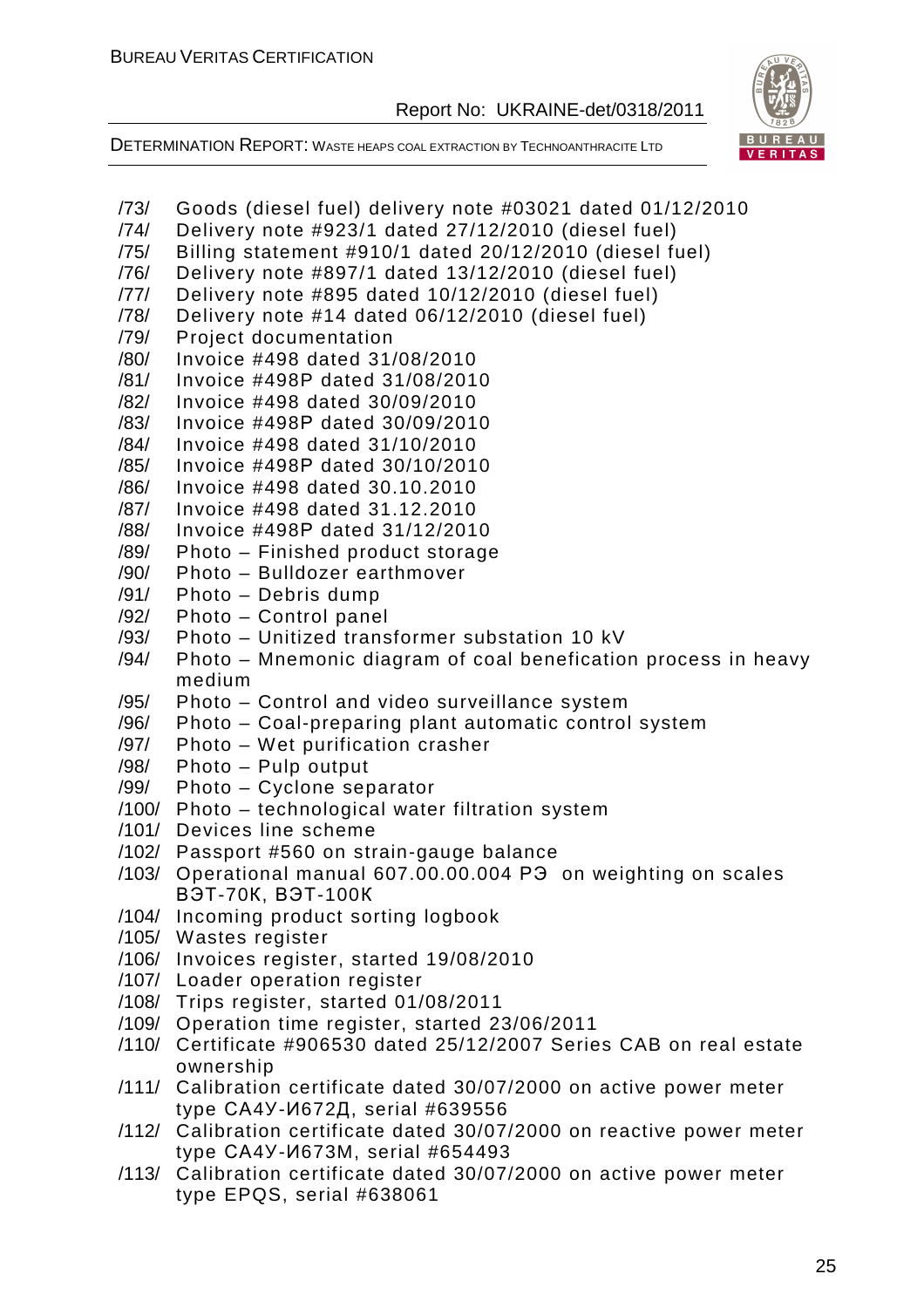



|                | /114/ Calibration certificate dated 30/07/2000 on reactive power meter                                             |
|----------------|--------------------------------------------------------------------------------------------------------------------|
|                | type SL7000, serial #36118794                                                                                      |
| /115/          | Commercial agent report #1-27/05-11K dated 30/06/2008                                                              |
|                | /116/ Turnover balance sheet according to the bill #361 for May 2008                                               |
| /117/          | Goods (coal) delivery note #PH-0000046 dated 13/05/2008                                                            |
| /118/          | Goods (coal) delivery note #PH-0000045 dated 12/05/2008                                                            |
| /119/          | Goods (coal) delivery note #PH-0000044 dated 11/05/2008                                                            |
| /120/          | Goods (coal) delivery note #PH-0000043 dated 08/05/2008                                                            |
| /121/          | Goods (coal) delivery note #PH-0000042 dated 07/05/2008                                                            |
| /122/          | Goods (coal) delivery note #PH-0000041 dated 06/05/2008                                                            |
| /123/          | Goods (coal) delivery note #PH-0000040 dated 05/05/2008                                                            |
| /124/          | Turnover balance sheet according to the bill #361 for April 2008                                                   |
| /125/          | Goods (coal) delivery note #PH-0000039 dated 30/04/2008                                                            |
| /126/          | Goods (coal) delivery note #PH-0000037 dated 24/04/2008                                                            |
| /127/          | Goods (coal) delivery note #PH-0000038 dated 28/04/2008                                                            |
| /128/          | Goods (coal) delivery note #PH-0000035 dated 17/04/2008                                                            |
| /129/          | Goods (coal) delivery note #PH-0000036 dated 22/04/2008                                                            |
| /130/          | Goods (coal) delivery note #PH-0000034 dated 16/04/2008                                                            |
| /131/          | Goods (coal) delivery note #PH-0000033 dated 15/04/2008                                                            |
| /132/          | Goods (coal) delivery note #PH-0000031 dated 10/04/2008                                                            |
| /133/          | Goods (coal) delivery note #PH-0000032 dated 11/04/2008                                                            |
| /134/          | Goods (coal) delivery note #PH-0000030 dated 09/04/2008                                                            |
| /135/          | Goods (coal) delivery note #PH-0000029 dated 07/04/2008                                                            |
| /136/          | Goods (coal) delivery note #PH-0000028 dated 05/04/2008                                                            |
| /137/          | Goods (coal) delivery note #PH-0000027 dated 04/04/2008                                                            |
| /138/          | Goods (coal) delivery note #PH-0000026 dated 03/04/2008                                                            |
| /139/          | Turnover balance sheet according to the bill #361 for March 2008                                                   |
| /140/          | Goods (coal) delivery note #PH-0000018 dated 03/03/2008                                                            |
|                |                                                                                                                    |
| /141/          | Goods (coal) delivery note #PH-0000019 dated 06/03/2008                                                            |
| /142/<br>/143/ | Goods (coal) delivery note #PH-0000020 dated 12/03/2008                                                            |
|                | Goods (coal) delivery note #PH-0000021 dated 14/03/2008<br>Goods (coal) delivery note #PH-0000022 dated 20/03/2008 |
| /144/          |                                                                                                                    |
| /145/          | Goods (coal) delivery note #PH-0000023 dated 24/03/2008                                                            |
| /146/          | Goods (coal) delivery note #PH-0000024 dated 26/03/2008                                                            |
| /147/          | Goods (coal) delivery note #PH-0000025 dated 27/03/2008                                                            |
| /148/          | Turnover balance sheet according to the bill #361 for February                                                     |
|                | 2008                                                                                                               |
| /149/          | Goods (coal) delivery note #PH-0000010 dated 11/02/2008                                                            |
| /150/          | Goods (coal) delivery note #PH-0000011 dated 12/02/2008                                                            |
| /151/          | Goods (coal) delivery note #PH-0000012 dated 15/02/2008                                                            |
| /152/          | Goods (coal) delivery note #PH-0000013 dated 21/02/2008                                                            |
| /153/          | Goods (coal) delivery note #PH-0000014 dated 22/02/2008                                                            |
| /154/          | Goods (coal) delivery note #PH-0000015 dated 26/02/2008                                                            |
| /155/          | Goods (coal) delivery note #PH-0000016 dated 27/02/2008                                                            |
| /156/          | Goods (coal) delivery note #PH-0000017 dated 28/02/2008                                                            |
| /157/          | Turnover balance sheet according to the bill #361 for January 2008                                                 |
| /158/          | Goods (coal) delivery note #PH-0000009 dated 31/01/2008                                                            |
|                |                                                                                                                    |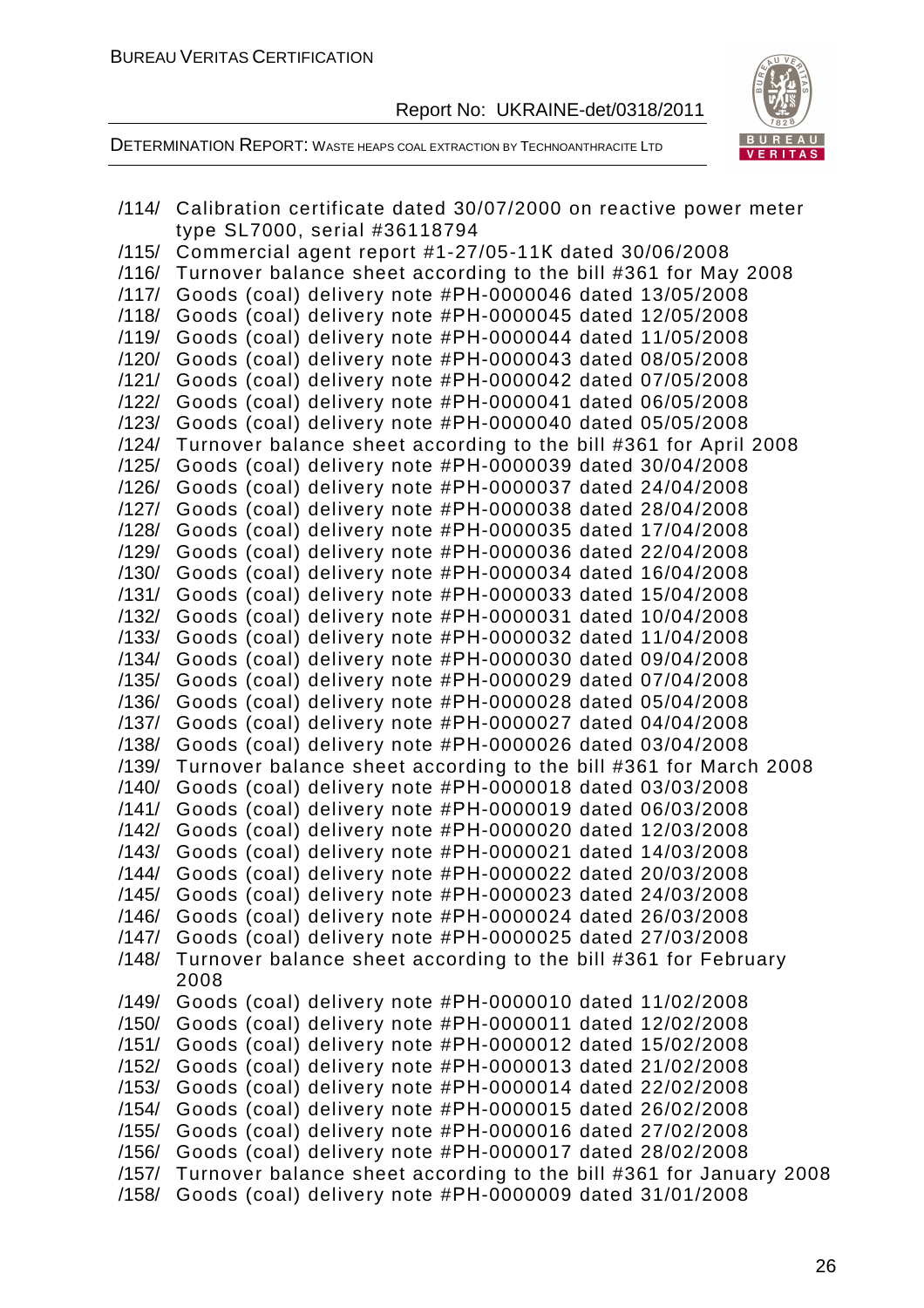

DETERMINATION REPORT: WASTE HEAPS COAL EXTRACTION BY TECHNOANTHRACITE LTD

/159/ Goods (coal) delivery note #РН-0000008 dated 30/01/2008 /160/ Goods (coal) delivery note #РН-0000007 dated 29/01/2008 /161/ Goods (coal) delivery note #РН-0000006 dated 25/01/2008 /162/ Goods (coal) delivery note #РН-0000005 dated 23/01/2008 /163/ Goods (coal) delivery note #РН-0000004 dated 21/01/2008 /164/ Goods (coal) delivery note #РН-0000003 dated 18/01/2008 /165/ Goods (coal) delivery note #РН-0000002 dated 16/01/2008 /166/ Goods (coal) delivery note #РН-0000001 dated 14/01/2008 /167/ Goods (coal) delivery note #РН-0000016 dated 31/05/2008 /168/ Goods (coal) delivery note #РН-0000015 dated 30/05/2008 /169/ Goods (coal) delivery note #РН-0000014 dated 29/05/2008 /170/ Goods (coal) delivery note #РН-0000013 dated 28/05/2008 /171/ Goods (coal) delivery note #РН-0000012 dated 27/05/2008 /172/ Goods (coal) delivery note #РН-0000011 dated 26/05/2008 /173/ Goods (coal) delivery note #РН-0000010 dated 23/05/2008 /174/ Goods (coal) delivery note #РН-0000009 dated 22/05/2008 /175/ Goods (coal) delivery note #РН-0000008 dated 21/05/2008 /176/ Goods (coal) delivery note #РН-0000007 dated 20/05/2008 /177/ Goods (coal) delivery note #РН-0000006 dated 19/05/2008 /178/ Goods (coal) delivery note #РН-0000005 dated 17/05/2008 /179/ Goods (coal) delivery note #РН-0000004 dated 16/05/2008 /180/ Goods (coal) delivery note #РН-0000003 dated 15/05/2008 /181/ Goods (coal) delivery note #РН-0000002 dated 14/05/2008 /182/ Turnover balance sheet according to the bill #361 for May 2008 /183/ Goods (coal) delivery note #РН-0000029 dated 25/06/2008 /184/ Goods (coal) delivery note #РН-0000028 dated 23/06/2008 /185/ Goods (coal) delivery note #РН-0000027 dated 15/06/2008 /186/ Goods (coal) delivery note #РН-0000026 dated 12/06/2008 /187/ Goods (coal) delivery note #РН-0000025 dated 11/06/2008 /188/ Goods (coal) delivery note #РН-0000024 dated 10/06/2008 /189/ Goods (coal) delivery note #РН-0000023 dated 09/06/2008 /190/ Goods (coal) delivery note #РН-0000022 dated 06/06/2008 /191/ Goods (coal) delivery note #РН-0000021 dated 05/06/2008 /192/ Goods (coal) delivery note #РН-0000020 dated 03/06/2008 /193/ Goods (coal) delivery note #РН-0000019 dated 02/06/2008 /194/ Goods (coal) delivery note #РН-0000030 dated 10/06/2008 /195/ Commercial agent report #1-20/06-08 dated 30/06/2008 /196/ Statement #1 dated 24/06/2008 on acceptance-transmitting for commission /197/ Commercial agent report #1-27/06-08 dated 30/06/2008 /198/ Statement #1 dated 27/06/2008 on acceptance-transmitting for commission /199/ Goods (coal) delivery note #РН-0000055 dated 20/07/2008 /200/ Goods (coal) delivery note #РН-0000053 dated 16/07/2008 /201/ Goods (coal) delivery note #РН-0000052 dated 15/07/2008 /202/ Goods (coal) delivery note #РН-0000051 dated 14/07/2008 /203/ Goods (coal) delivery note #РН-0000048 dated 07/07/2008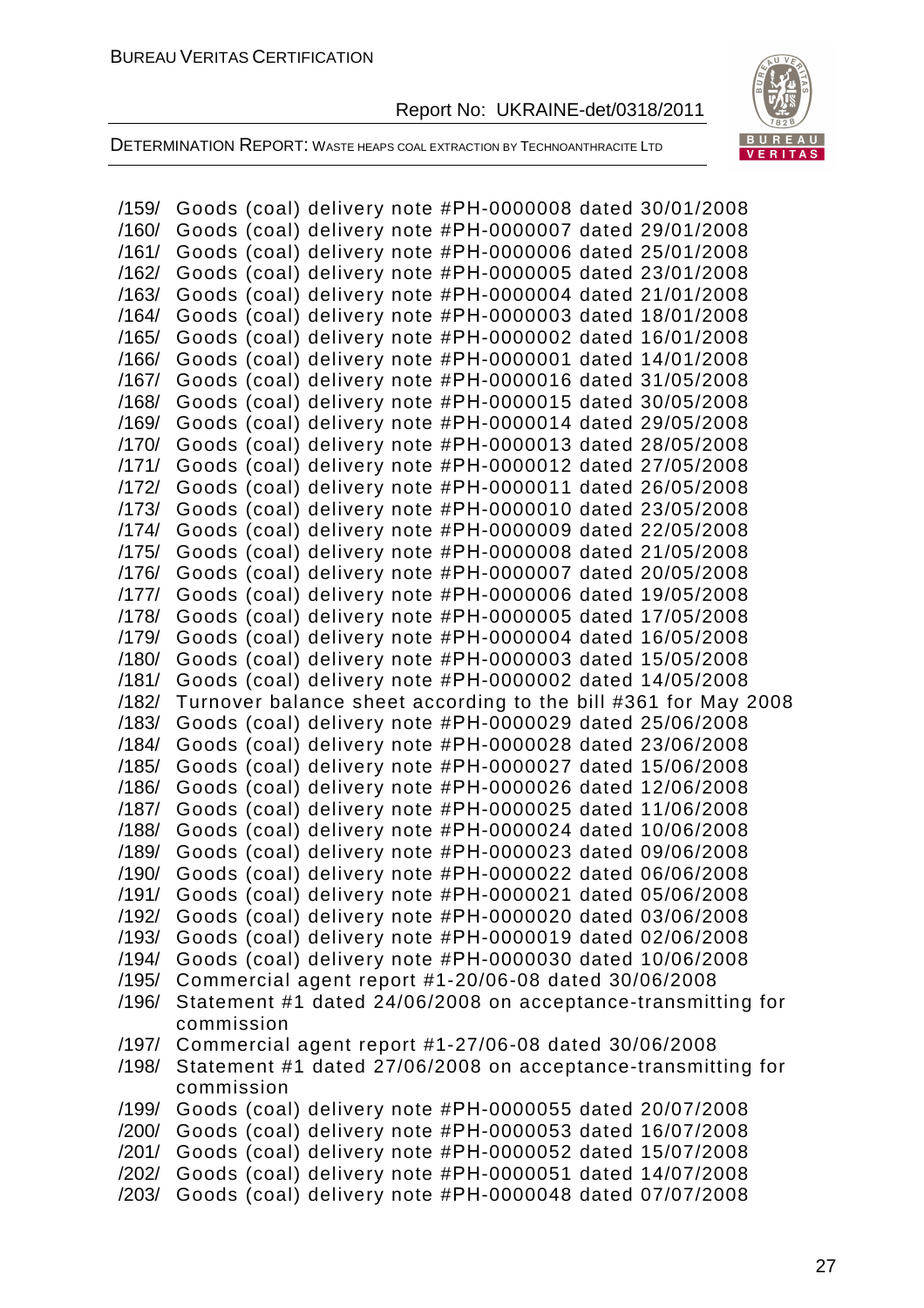

DETERMINATION REPORT: WASTE HEAPS COAL EXTRACTION BY TECHNOANTHRACITE LTD

| /204/ | Goods (coal) delivery note #PH-0000047 dated 03/07/2008                 |
|-------|-------------------------------------------------------------------------|
| /205/ | Goods (coal) delivery note #PH-0000054 dated 17/07/2008                 |
| /206/ | Goods (coal) delivery note #PH-0000050 dated 11/07/2008                 |
| /207/ | Goods (coal) delivery note #PH-0000049 dated 09/07/2008                 |
| /208/ | Goods (coal) delivery note #PH-0000046 dated 01/07/2008                 |
|       |                                                                         |
| /209/ | Goods (coal) delivery note #PH-0000043 dated 24/07/2008                 |
| /210/ | Goods (coal) delivery note #PH-0000042 dated 24/07/2008                 |
| /211/ | Goods (coal) delivery note #PH-0000041 dated 18/07/2008                 |
| /212/ | Goods (coal) delivery note #PH-0000040 dated 18/07/2008                 |
| /213/ | Goods (coal) delivery note #PH-0000045 dated 11/07/2008                 |
| /214/ | Goods (coal) delivery note #PH-0000044 dated 10/07/2008                 |
| /215/ | Commercial agent report #1-17/06-9K dated 31/07/2008                    |
| /216/ | Statement #1 dated 20/07/2008 on acceptance-transmitting for            |
|       | commission                                                              |
|       | /217/ Commercial agent report #2-20/06-08 dated 31/07/2008              |
|       |                                                                         |
| /218/ | Commercial agent report #2-27/06-08 dated 31/07/2008                    |
| /219/ | Statement #2 dated 04/07/2008 on acceptance-transmitting for            |
|       | commission                                                              |
| /220/ | Statement #4 dated 17/07/2008 on acceptance-transmitting for            |
|       | commission                                                              |
| /221/ | Statement #5 dated 18/07/2008 on acceptance-transmitting for            |
|       | commission                                                              |
| /222/ | Statement #6 dated 19/07/2008 on acceptance-transmitting for            |
|       | commission                                                              |
| /223/ | Statement #7 dated 20/07/2008 on acceptance-transmitting for            |
|       | commission                                                              |
| /224/ |                                                                         |
|       | Statement #8 dated 22/07/2008 on acceptance-transmitting for            |
|       | commission                                                              |
| /225/ | Statement #9 dated 25/07/2008 on acceptance-transmitting for            |
|       | commission                                                              |
| /226/ | Statement #10 dated 30/07/2008 on acceptance-transmitting for           |
|       | commission                                                              |
|       | /227/ Turnover balance sheet according to the bill #361 for August 2008 |
|       | /228/ Goods (coal) delivery note #PH-0000072 dated 06/08/2008           |
|       | /229/ Invoice # CФ-0000011 dated 06/08/2008                             |
|       | /230/ Goods (coal) delivery note #PH-0000073 dated 14/08/2008           |
| /231/ | Invoice # C $\Phi$ -0000012 dated 14/08/2008                            |
|       | /232/ Commercial agent report #3-27/06-08 dated 31/08/2008              |
| /233/ |                                                                         |
|       | Statement #11 dated 28/08/2008 on acceptance-transmitting for           |
|       | commission                                                              |
|       | /234/ Statement #12 dated 30/08/2008 on acceptance-transmitting for     |
|       | commission                                                              |
| /235/ | Statement #13 dated 31/08/2008 on acceptance-transmitting for           |
|       | commission                                                              |
|       | /236/ Commercial agent report #3-20/06-08 dated 29/08/2008              |
|       | /237/ Statement #3 dated 06/08/2008 on acceptance-transmitting for      |
|       | commission                                                              |
|       |                                                                         |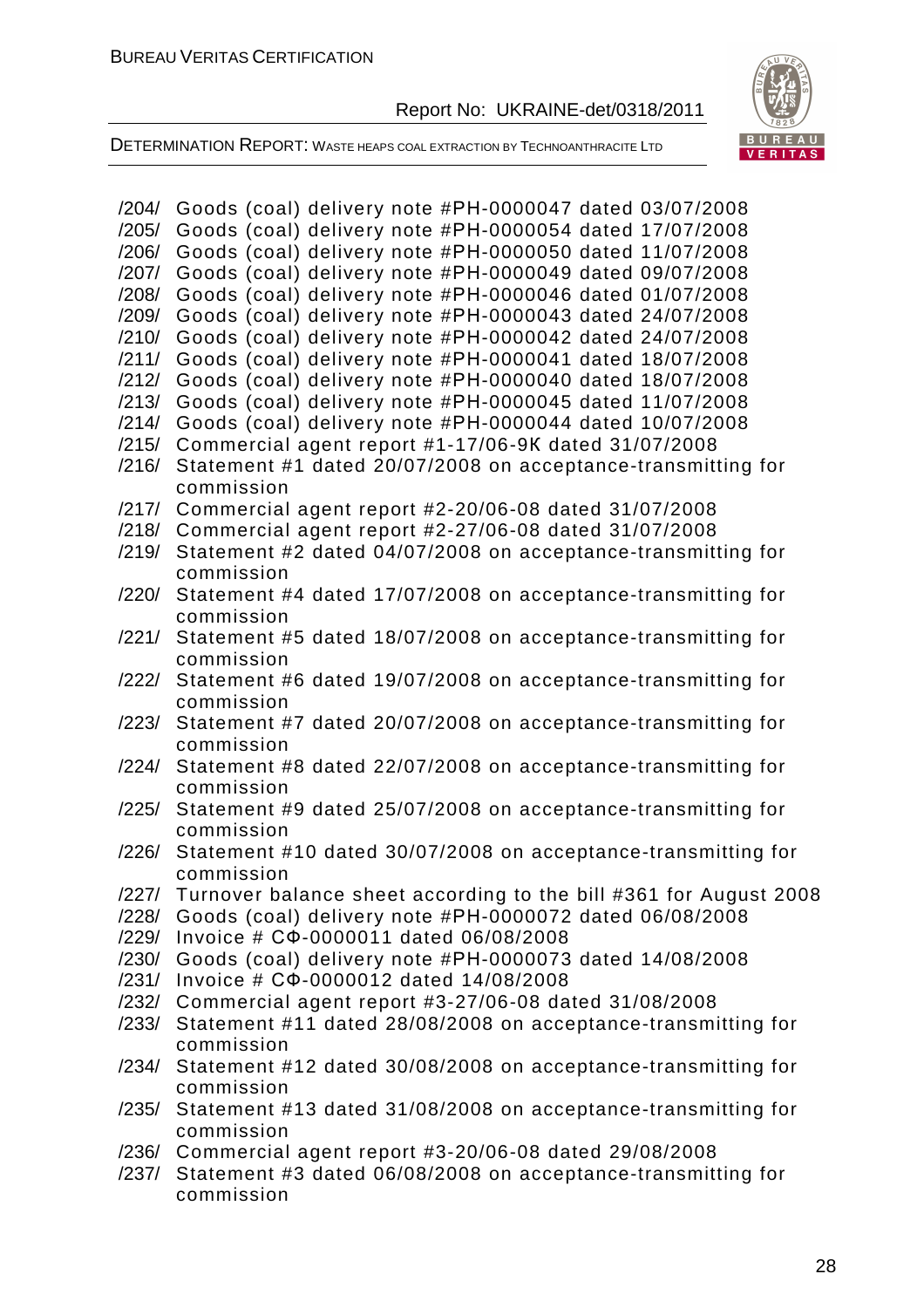DETERMINATION REPORT: WASTE HEAPS COAL EXTRACTION BY TECHNOANTHRACITE LTD



| /238/ | Goods (coal) delivery note #PH-0000074 dated 19/08/2008                                           |
|-------|---------------------------------------------------------------------------------------------------|
| /239/ | Goods (coal) delivery note #PH-0000075 dated 20/08/2008                                           |
| /240/ | Agreement #498 dated09/08/2010 on energy supply                                                   |
| /241/ | Commercial agent report #2-17/06-9K dated 15/09/2008                                              |
| /242/ | Statement #13 dated 08/09/2008 on acceptance-transmitting for<br>commission                       |
| /243/ | Statement #14 dated 08/09/2008 on acceptance-transmitting for<br>commission                       |
| /244/ | Goods (coal) delivery note #PH-0000092 dated 12/09/2008                                           |
| /245/ | Goods (coal) delivery note #PH-0000078 dated 08/09/2008                                           |
| /246/ | Goods (coal) delivery note #PH-0000077 dated 06/09/2008                                           |
| /247/ | Goods (coal) delivery note #PH-0000076 dated 05/09/2008                                           |
| /248/ | Goods (coal) delivery note #PH-0000095 dated 03/09/2008                                           |
| /249/ | Commercial agent report #4-20/06-08 dated 30/09/2008                                              |
| /250/ | Statement #4 dated 18/09/2008 on acceptance-transmitting for<br>commission                        |
| /251/ | Commercial agent report #4-27/06-08 dated 30/09/2008                                              |
| /252/ | Statement #14 dated 06/09/2008 on acceptance-transmitting for<br>commission                       |
| /253/ | Statement #15 dated 14/09/2008 on acceptance-transmitting for<br>commission                       |
| /254/ | Statement #16 dated 19/09/2008 on acceptance-transmitting for<br>commission                       |
| /255/ | Statement #17 dated 22/09/2008 on acceptance-transmitting for<br>commission                       |
| /256/ | Statement #18 dated 24/09/2008 on acceptance-transmitting for<br>commission                       |
| /257/ | Statement #19 dated 30/09/2008 on acceptance-transmitting for<br>commission                       |
| /258/ | Goods (coal) delivery note #PH-0000093 dated 22/09/2008                                           |
| /259/ | Goods (coal) delivery note #PH-0000094 dated 29/09/2008                                           |
| /260/ | Goods delivery note #H2215 dated 14/10/2008 (diesel fuel)                                         |
| /261/ | Stock delivery note #H2215 dated 14/10/2008 (diesel fuel)                                         |
| /262/ | Goods delivery note #H2135 dated 06/10/2008 (diesel fuel)                                         |
| /263/ | Conformity certificate #614494 Series ДЗ dated 28/01/2008, valid<br>till 22/03/2011 (diesel fuel) |
| /264/ | Passport #1039 dated 20/09/2008 on diesel fuel                                                    |
| /265/ | Stock delivery note #H2135 dated 06/10/2008 (diesel fuel)                                         |
| /266/ | Invoice #H1646 dated 06/10/2008                                                                   |
| /267/ | Agreement #66/09-08CT dated 03/09/2008                                                            |
| /268/ | Agreement #1p-01 dated 04/01/2011                                                                 |
| /269/ | Agreement #6/01-09CT dated 05/01/2009                                                             |
| /270/ | Goods delivery note #PH-0000025 dated 30/08/2010 (coal)                                           |
| /271/ | Goods delivery note #PH-0000023 dated 30/08/2010 (coal)                                           |
| /272/ | Goods delivery note #PH-0000024 dated 30/08/2010 (coal)                                           |
| /273/ | Goods delivery note #PH-0000022 dated 30/08/2010 (coal)                                           |
| /274/ | Goods delivery note #PH-0000018 dated 28/08/2010 (coal)                                           |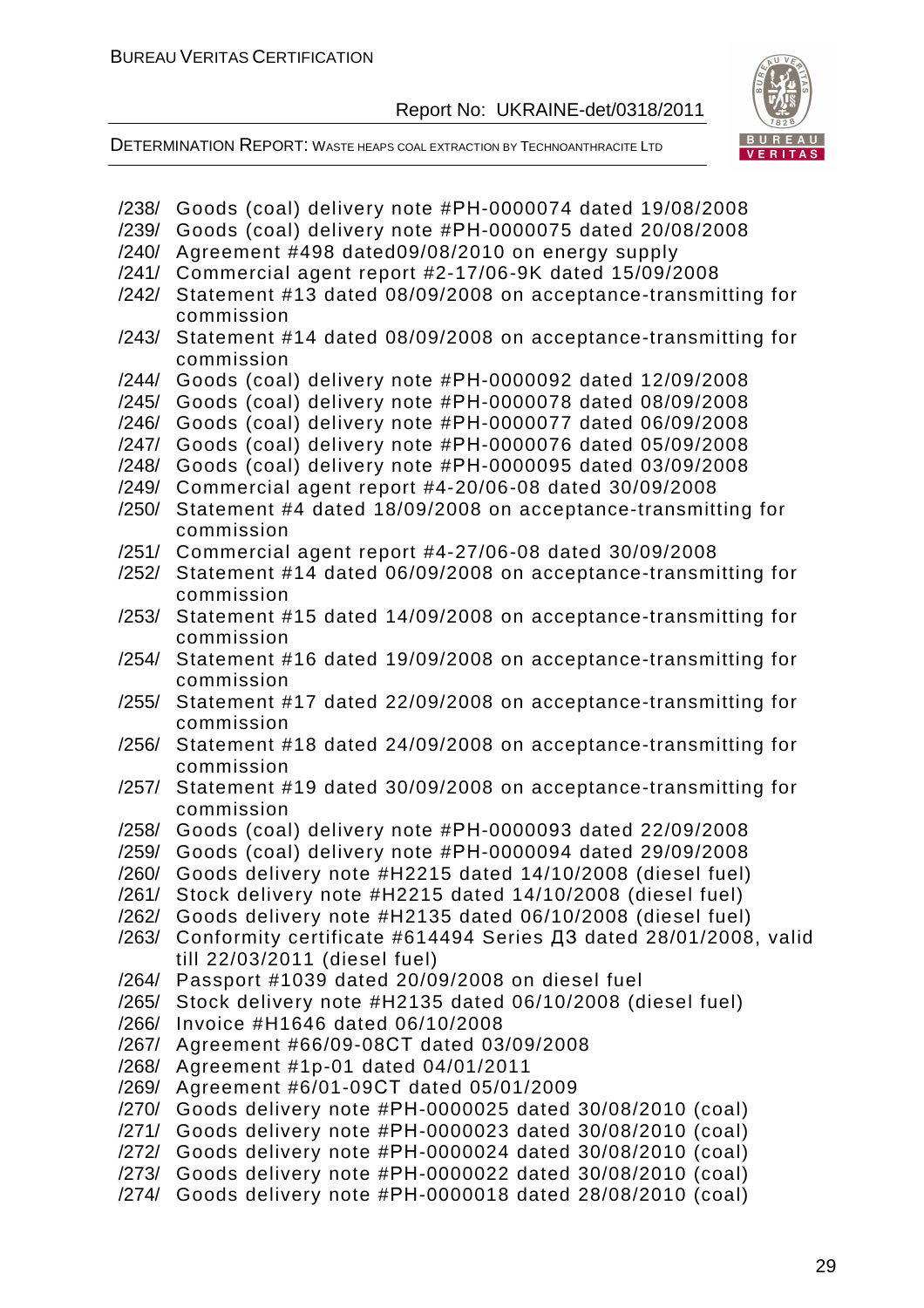

DETERMINATION REPORT: WASTE HEAPS COAL EXTRACTION BY TECHNOANTHRACITE LTD

/275/ Goods delivery note #РН-0000020 dated 27/08/2010 (coal) /276/ Goods delivery note #РН-0000021 dated 27/08/2010 (coal) /277/ Goods delivery note #РН-0000019 dated 27/08/2010 (coal) /278/ Goods delivery note #РН-0000017 dated 27/08/2010 (coal) /279/ Goods delivery note #РН-0000016 dated 25/08/2010 (coal) /280/ Goods delivery note #РН-0000011 dated 21/08/2010 (coal) /281/ Goods delivery note #РН-0000014 dated 25/08/2010 (coal) /282/ Goods delivery note #РН-0000012 dated 23/08/2010 (coal) /283/ Goods delivery note #РН-0000010 dated 21/08/2010 (coal) /284/ Goods delivery note #РН-0000015 dated 25/08/2010 (coal) /285/ Goods delivery note #РН-0000013 dated 23/08/2010 (coal) /286/ Goods delivery note #РН-0000009 dated 21/08/2010 (coal) /287/ Goods delivery note #РН-0000008 dated 19/08/2010 (coal) /288/ Goods delivery note #РН-0000007 dated 25/08/2010 (coal) /289/ Goods delivery note #РН-0000006 dated 23/08/2010 (coal) /290/ Goods delivery note #РН-0000005 dated 21/08/2010 (coal) /291/ Goods delivery note #РН-0000004 dated 19/08/2010 (coal) /292/ Goods delivery note #РН-0000060 dated 30/09/2010 (coal) /293/ Goods delivery note #РН-0000059 dated 29/09/2010 (coal) /294/ Goods delivery note #РН-0000058 dated 28/09/2010 (coal) /295/ Goods delivery note #РН-0000057 dated 27/09/2010 (coal) /296/ Goods delivery note #РН-0000056 dated 26/09/2010 (coal) /297/ Goods delivery note #РН-0000055 dated 25/09/2010 (coal) /298/ Goods delivery note #РН-0000054 dated 24/09/2010 (coal) /299/ Goods delivery note #РН-0000053 dated 23/09/2010 (coal) /300/ Goods delivery note #РН-0000052 dated 23/09/2010 (coal) /301/ Goods delivery note #РН-0000051 dated 22/09/2010 (coal) /302/ Goods delivery note #РН-0000050 dated 21/09/2010 (coal) /303/ Goods delivery note #РН-0000049 dated 20/09/2010 (coal) /304/ Goods delivery note #РН-0000048 dated 19/09/2010 (coal) /305/ Goods delivery note #РН-0000047 dated 18/09/2010 (coal) /306/ Goods delivery note #РН-0000046 dated 17/09/2010 (coal) /307/ Goods delivery note #РН-0000045 dated 16/09/2010 (coal) /308/ Goods delivery note #РН-0000044 dated 15/09/2010 (coal) /309/ Goods delivery note #РН-0000043 dated 14/09/2010 (coal) /310/ Goods delivery note #РН-0000042 dated 13/09/2010 (coal) /311/ Goods delivery note #РН-0000039 dated 12/09/2010 (coal) /312/ Goods delivery note #РН-0000038 dated 10/09/2010 (coal) /313/ Goods delivery note #РН-0000037 dated 09/09/2010 (coal) /314/ Goods delivery note #РН-0000036 dated 09/09/2010 (coal) /315/ Goods delivery note #РН-0000035 dated 08/09/2010 (coal) /316/ Goods delivery note #РН-0000034 dated 08/09/2010 (coal) /317/ Goods delivery note #РН-0000033 dated 08/09/2010 (coal) /318/ Goods delivery note #РН-0000032 dated 07/09/2010 (coal) /319/ Goods delivery note #РН-0000031 dated 05/09/2010 (coal) /320/ Goods delivery note #РН-0000030 dated 03/09/2010 (coal) /321/ Goods delivery note #РН-0000029 dated 03/09/2010 (coal)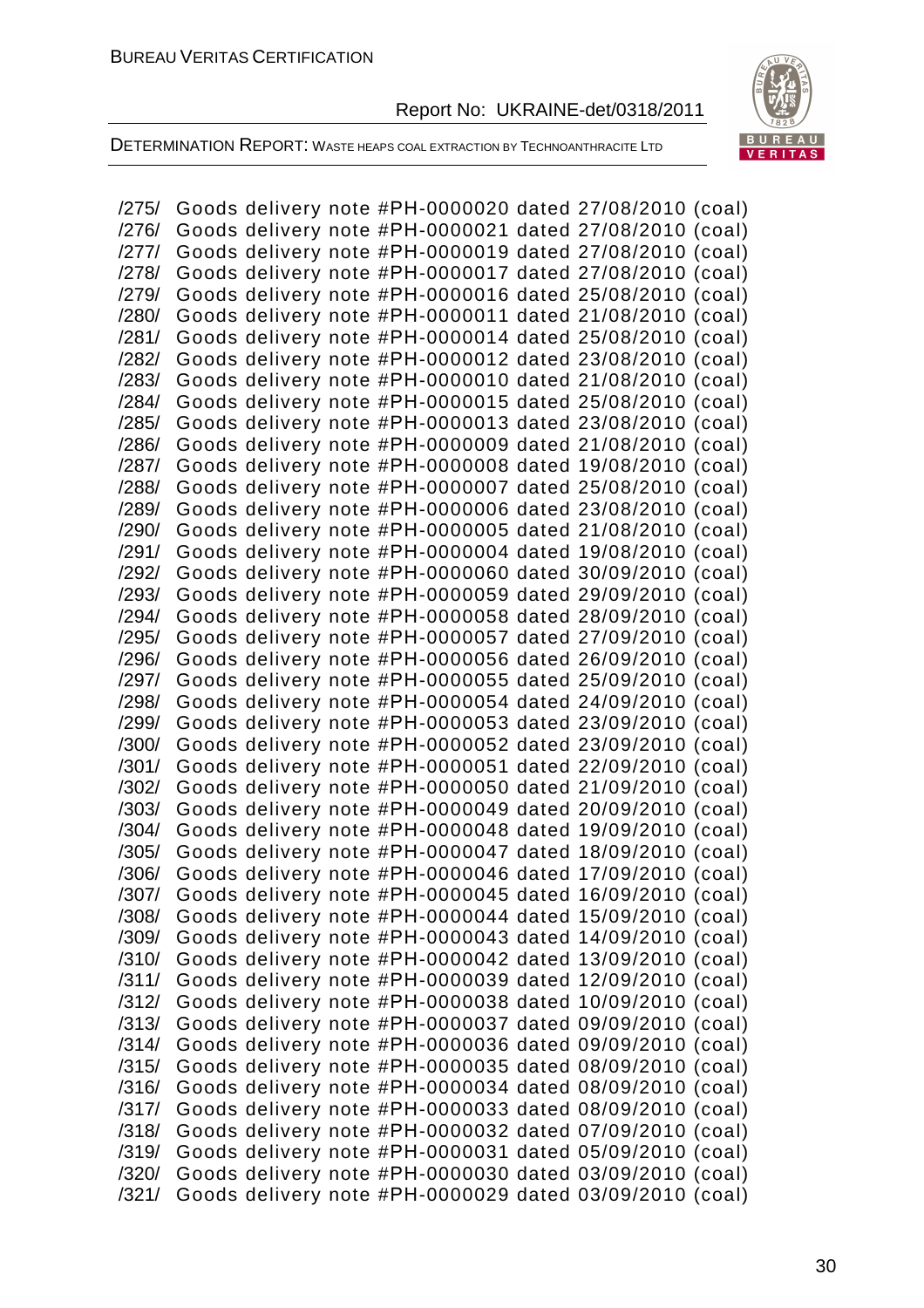

DETERMINATION REPORT: WASTE HEAPS COAL EXTRACTION BY TECHNOANTHRACITE LTD

/322/ Goods delivery note #РН-0000028 dated 01/09/2010 (coal) /323/ Goods delivery note #РН-0000027 dated 01/09/2010 (coal) /324/ Goods delivery note #РН-0000095 dated 31/10/2010 (coal) /325/ Goods delivery note #РН-0000094 dated 30/10/2010 (coal) /326/ Goods delivery note #РН-0000093 dated 28/10/2010 (coal) /327/ Goods delivery note #РН-0000092 dated 27/10/2010 (coal) /328/ Goods delivery note #РН-0000091 dated 26/10/2010 (coal) /329/ Goods delivery note #РН-0000090 dated 25/10/2010 (coal) /330/ Goods delivery note #РН-0000089 dated 24/10/2010 (coal) /331/ Goods delivery note #РН-0000088 dated 23/10/2010 (coal) /332/ Goods delivery note #РН-0000087 dated 22/10/2010 (coal) /333/ Goods delivery note #РН-0000086 dated 21/10/2010 (coal) /334/ Goods delivery note #РН-0000085 dated 20/10/2010 (coal) /335/ Goods delivery note #РН-0000081 dated 19/10/2010 (coal) /336/ Goods delivery note #РН-0000080 dated 18/10/2010 (coal) /337/ Goods delivery note #РН-0000079 dated 17/10/2010 (coal) /338/ Goods delivery note #РН-0000078 dated 16/10/2010 (coal) /339/ Goods delivery note #РН-0000077 dated 14/10/2010 (coal) /340/ Goods delivery note #РН-0000071 dated 12/10/2010 (coal) /341/ Goods delivery note #РН-0000070 dated 11/10/2010 (coal) /342/ Goods delivery note #РН-0000069 dated 09/10/2010 (coal) /343/ Goods delivery note #РН-0000068 dated 08/10/2010 (coal) /344/ Goods delivery note #РН-0000067 dated 07/10/2010 (coal) /345/ Goods delivery note #РН-0000066 dated 06/10/2010 (coal) /346/ Goods delivery note #РН-0000065 dated 04/10/2010 (coal) /347/ Goods delivery note #РН-0000064 dated 03/10/2010 (coal) /348/ Goods delivery note #РН-0000063 dated 02/10/2010 (coal) /349/ Goods delivery note #РН-0000062 dated 01/10/2010 (coal) /350/ Goods delivery note #РН-0000072 dated 11/10/2010 (coal) /351/ Goods delivery note #РН-0000073 dated 13/10/2010 (coal) /352/ Goods delivery note #РН-0000074 dated 14/10/2010 (coal) /353/ Goods delivery note #РН-0000075 dated 15/10/2010 (coal) /354/ Goods delivery note #РН-0000076 dated 16/10/2010 (coal) /355/ Goods delivery note #РН-0000082 dated 19/10/2010 (coal) /356/ Goods delivery note #РН-0000083 dated 20/10/2010 (coal) /357/ Photo – waste heap /358/ Photo – burn out waste heap /359/ Photo – Mobile sorting unit (sieve) /360/ Photo – used waste heap mass new flat rock formation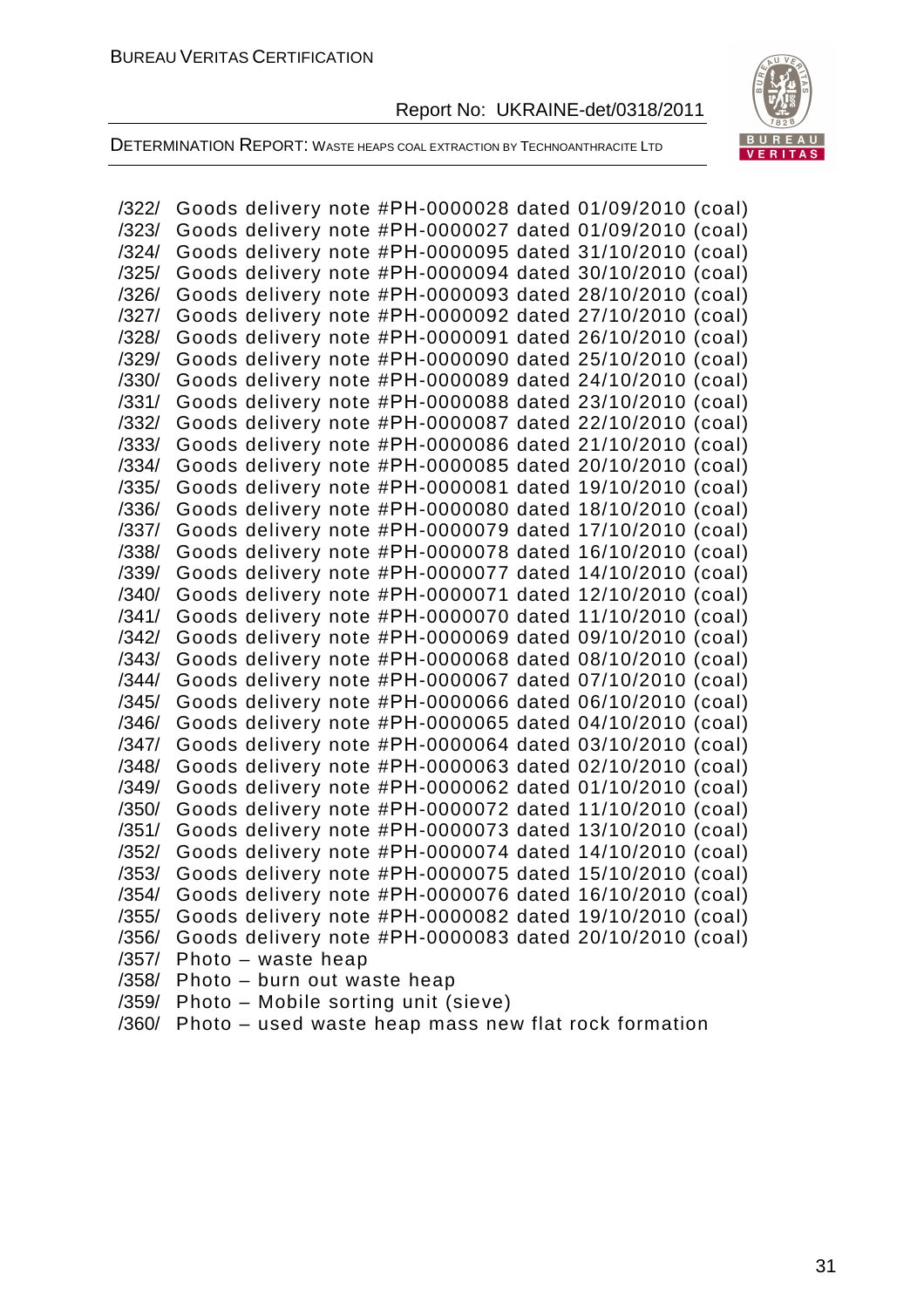DETERMINATION REPORT: WASTE HEAPS COAL EXTRACTION BY TECHNOANTHRACITE LTD



#### **Persons interviewed:**

List persons interviewed during the determination or persons that contributed with other information that are not included in the documents listed above.

- /1/ Natalia Ulinets Director of "Technoantracite" LLC
- /2/ Vadim Kuras Vice-Director of "Technoantracite" LLC
- /3/ Serhiy Kosyakov Technical Director of "Technoantracite" LLC
- /4/ Oleh Konovalov Technical Director of "Technoantracite" LLC
- /5/ Denys Doroshenko Vice-Head of Separation Producing Unit of of "Technoantracite" LLC
- /6/ Volodymyr Ivanov Head Mechanic of "Technoantracite" LLC
- /7/ Oleksandr Storozhenko Vice-Head of Recording Department
- /8/ Tetyana Stryzhevska Head Bookkeeper of "Technoantracite" LLC
- /9/ Alla Antonenko Bookkeeper of "Technoantracite" LLC
- /10/ Ruslan Holdenberg Director of "Promsoyz" LLC
- /11/ Airat Khakimzyanov representative of "InvestEcoGroup" Ltd

o0o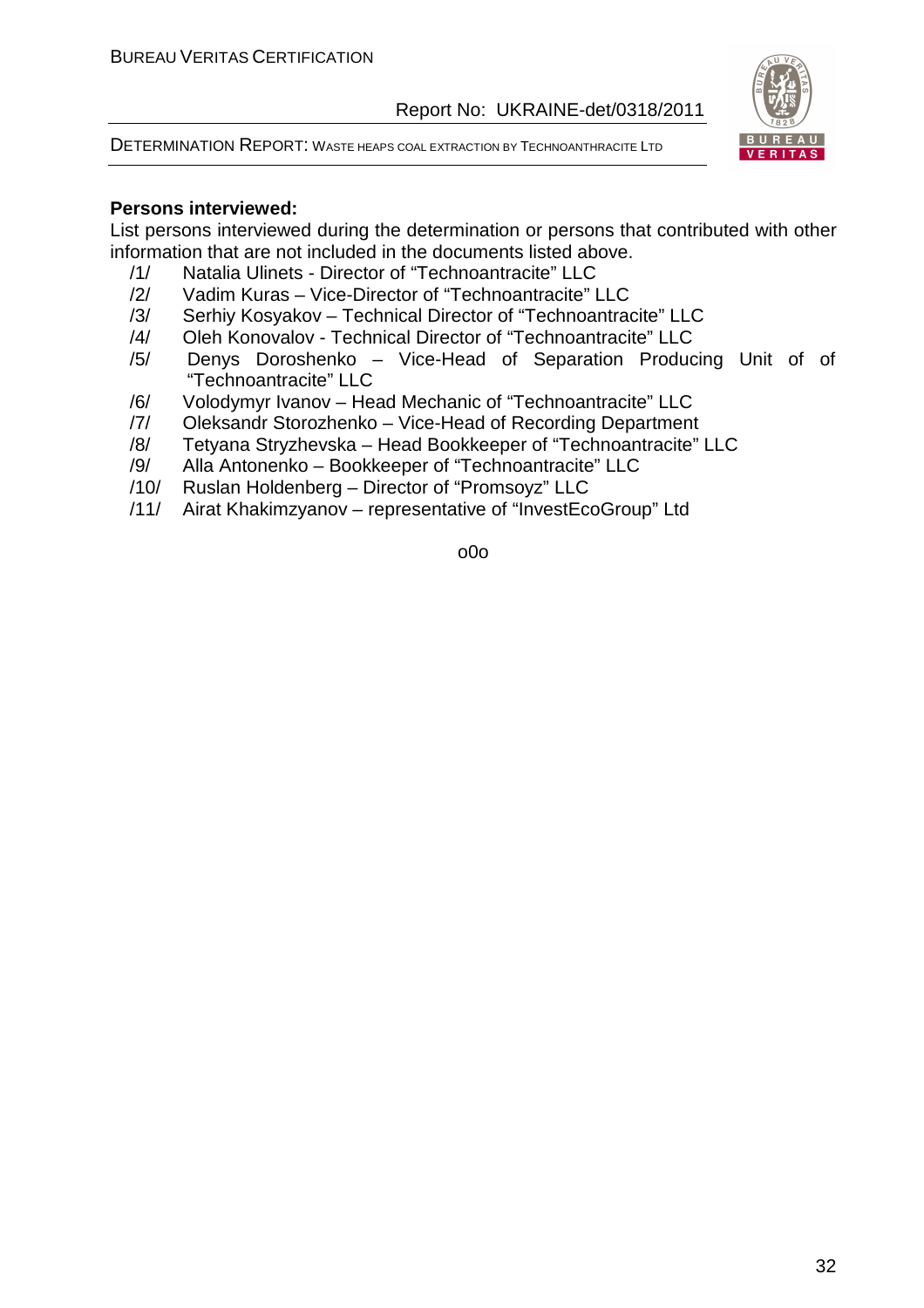

DETERMINATION REPORT: <sup>W</sup>ASTE HEAPS COAL EXTRACTION BY TECHNOANTHRACITE LTD

#### APPENDIX A: COMPANY PROJECT DETERMINATION PROTOCOL **DETERMINATION PROTOCOL**

| Check list for determination, according JOINT IMPLEMENTATION DETERMINATION AND VERIFICATION MANUAL (Version 01) |  |
|-----------------------------------------------------------------------------------------------------------------|--|
|-----------------------------------------------------------------------------------------------------------------|--|

| <b>DVM</b>               | <b>Check Item</b>                                                                                                                                                                                                                                                                                           | <b>Initial finding</b>                                                                                                                                                                                                                                                                                                                                                       |                  | <b>Final</b>     |
|--------------------------|-------------------------------------------------------------------------------------------------------------------------------------------------------------------------------------------------------------------------------------------------------------------------------------------------------------|------------------------------------------------------------------------------------------------------------------------------------------------------------------------------------------------------------------------------------------------------------------------------------------------------------------------------------------------------------------------------|------------------|------------------|
| <b>Paragra</b>           |                                                                                                                                                                                                                                                                                                             |                                                                                                                                                                                                                                                                                                                                                                              | <b>Conclusio</b> | <b>Conclusio</b> |
| ph                       |                                                                                                                                                                                                                                                                                                             |                                                                                                                                                                                                                                                                                                                                                                              | $\mathsf{n}$     | $\mathsf{n}$     |
|                          | <b>General description of the project</b>                                                                                                                                                                                                                                                                   |                                                                                                                                                                                                                                                                                                                                                                              |                  |                  |
| Title of the project     |                                                                                                                                                                                                                                                                                                             |                                                                                                                                                                                                                                                                                                                                                                              |                  |                  |
|                          | Is the title of the project presented?                                                                                                                                                                                                                                                                      | The title of project is "Waste heaps coal extraction<br>by Technoanthracite Ltd."                                                                                                                                                                                                                                                                                            | <b>OK</b>        | OK               |
|                          | Is the sectoral scope to which the<br>project pertains presented?                                                                                                                                                                                                                                           | The sectoral scope of the project is 8.<br>Mining/mineral production                                                                                                                                                                                                                                                                                                         | <b>OK</b>        | <b>OK</b>        |
| $\overline{\phantom{0}}$ | Is the current version number of the<br>document presented?                                                                                                                                                                                                                                                 | The current version of the PDD is 1                                                                                                                                                                                                                                                                                                                                          | <b>OK</b>        | <b>OK</b>        |
|                          | Is the date when the document was<br>completed presented?                                                                                                                                                                                                                                                   | The date when the Project Design Document is<br>completed is 01/06/2011                                                                                                                                                                                                                                                                                                      | <b>OK</b>        | <b>OK</b>        |
|                          | <b>Description of the project</b>                                                                                                                                                                                                                                                                           |                                                                                                                                                                                                                                                                                                                                                                              |                  |                  |
|                          | Is the purpose of the project included<br>concise,<br>with<br>summarizing<br>a<br>explanation (max. 1-2 pages) of the:<br>a) Situation existing prior to the starting<br>date of the project;<br>b) Baseline scenario; and<br>c) Project scenario (expected outcome,<br>including a technical description)? | The main goal of the project is coal extraction from<br>coal containing waste heaps in order to prevent<br>CO2e emissions into the atmosphere which are<br>occurring as the result of waste heaps<br>spontaneous burning and also to obtain additional<br>quantities of coal.<br><b>Corrective Action Request 01</b><br>Please clearly formulate main goal of the project in | CAR01<br>CAR02   | <b>OK</b><br>OK  |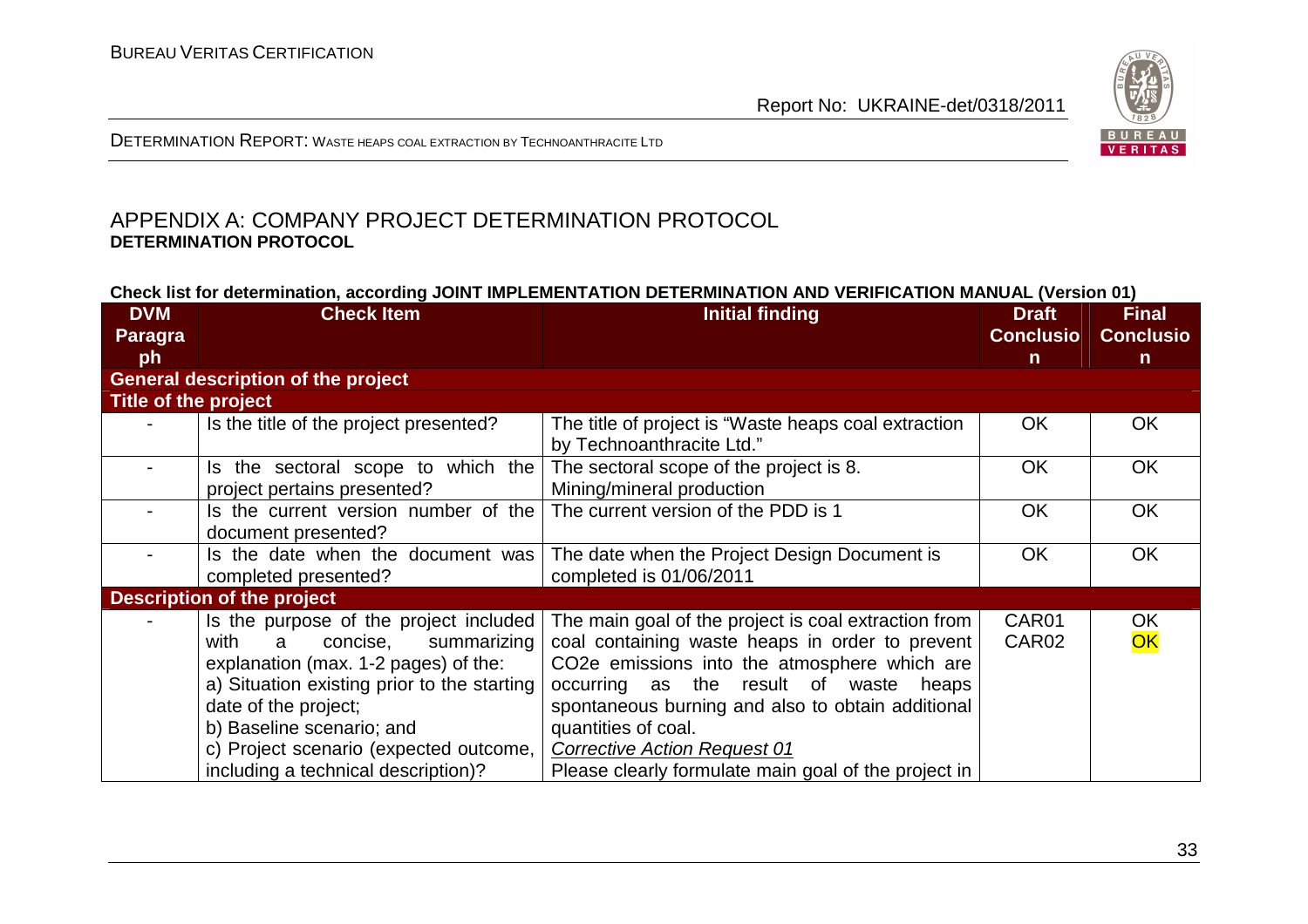

DETERMINATION REPORT: <sup>W</sup>ASTE HEAPS COAL EXTRACTION BY TECHNOANTHRACITE LTD

| <b>DVM</b><br><b>Paragra</b> | <b>Check Item</b>                           | <b>Initial finding</b>                                             | <b>Draft</b><br><b>Conclusio</b> | <b>Final</b><br><b>Conclusio</b> |
|------------------------------|---------------------------------------------|--------------------------------------------------------------------|----------------------------------|----------------------------------|
| ph                           |                                             |                                                                    | $\mathsf{n}$                     | $\mathsf{n}$                     |
|                              |                                             | the section A.2                                                    |                                  |                                  |
|                              |                                             | <b>Corrective Action Request02</b>                                 |                                  |                                  |
|                              |                                             | Please describe in the section A.2 of the PDD next                 |                                  |                                  |
|                              |                                             | follows:                                                           |                                  |                                  |
|                              |                                             | a) situation existing before the starting date of                  |                                  |                                  |
|                              |                                             | the project                                                        |                                  |                                  |
|                              |                                             | b) baseline scenario                                               |                                  |                                  |
|                              |                                             | c) project scenario including a technical                          |                                  |                                  |
|                              |                                             | description and expected outcome                                   |                                  |                                  |
|                              | Is the history of the project (incl. its JI | <b>Corrective Action Request 03</b>                                | CAR <sub>03</sub>                | <b>OK</b>                        |
|                              | component) briefly summarized?              | Please, briefly summarise the history of the project               |                                  |                                  |
|                              |                                             | including its JI component                                         |                                  |                                  |
| <b>Project participants</b>  |                                             |                                                                    |                                  |                                  |
|                              | Are project participants and Party(ies)     | The project participants such as "Technoantracite"                 | CAR04                            | <b>OK</b>                        |
|                              | involved in the project listed?             | Ltd and the Party Involved Ukraine are listed in the<br><b>PDD</b> |                                  |                                  |
|                              |                                             | <b>Corrective Action Request 04</b>                                |                                  |                                  |
|                              |                                             | Please indicate second Party involved                              |                                  |                                  |
|                              | Is the data of the project participants     | The data of project participants is presented in                   | OK                               | <b>OK</b>                        |
|                              | presented in tabular format?                | tabular format                                                     |                                  |                                  |
|                              | contact information provided<br>in<br>ls.   | <b>Corrective Action Request 05</b>                                | CAR05                            | <b>OK</b>                        |
|                              | Annex 1 of the PDD?                         | Please provide in Annex 1 more detailed                            |                                  |                                  |
|                              |                                             | information about project participants                             |                                  |                                  |
|                              | Is it indicated, if it is the case, if the  | Ukraine is indicated as the Host Party                             | OK                               | <b>OK</b>                        |
|                              | Party involved is a host Party?             |                                                                    |                                  |                                  |
|                              | <b>Technical description of the project</b> |                                                                    |                                  |                                  |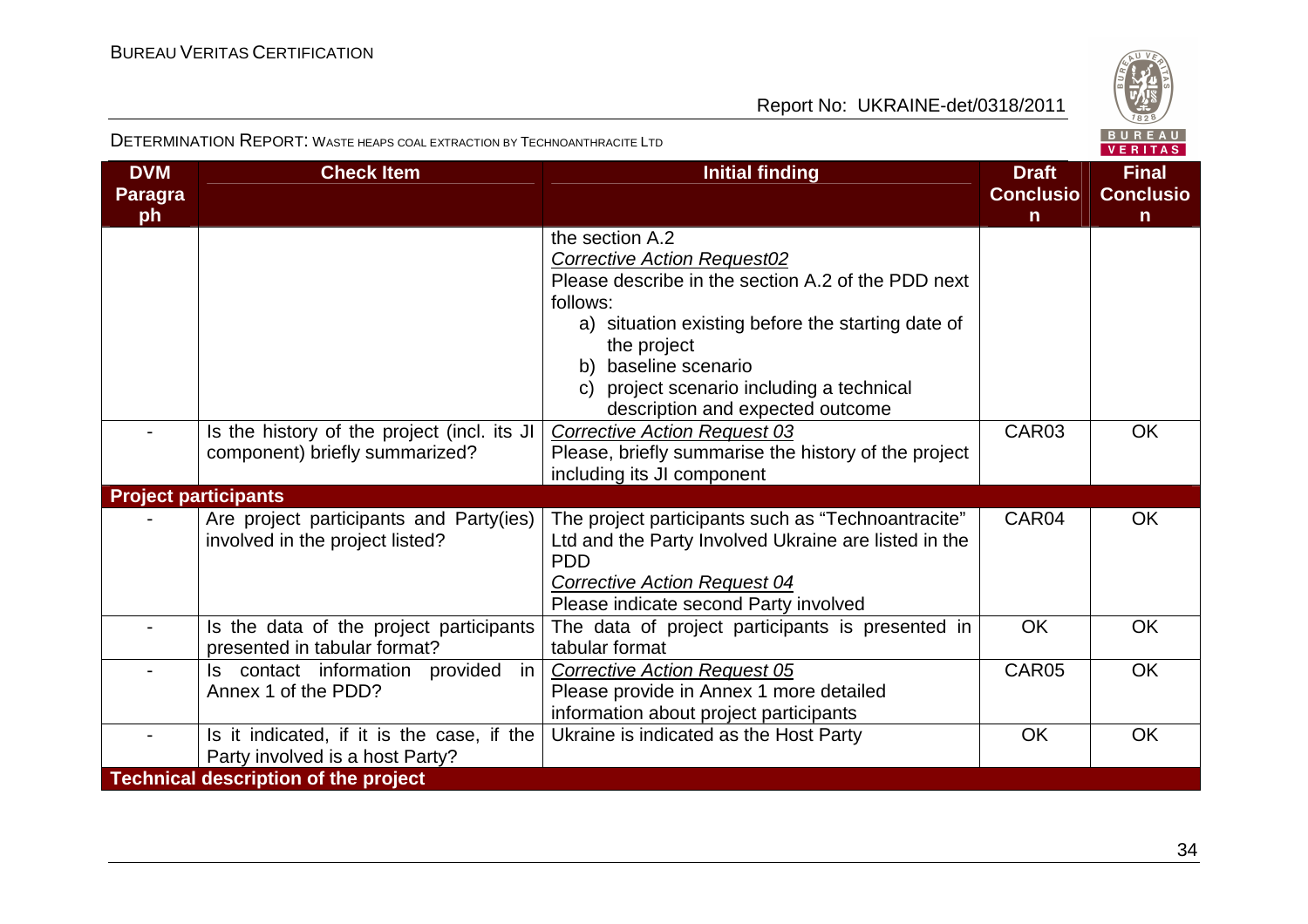

#### DETERMINATION REPORT: <sup>W</sup>ASTE HEAPS COAL EXTRACTION BY TECHNOANTHRACITE LTD

|  |  | .   |  |  |  |
|--|--|-----|--|--|--|
|  |  | FR. |  |  |  |

| <b>DVM</b><br><b>Paragra</b> | <b>Check Item</b>                                                                                                                                                                                                                     | <b>Initial finding</b>                                                                                                                                                                                                                                                                                                                                                                                                                                                                                                                                                                                                                                                                                                                                                                                                                                           | <b>Draft</b><br><b>Conclusio</b> | <b>Final</b><br><b>Conclusio</b> |
|------------------------------|---------------------------------------------------------------------------------------------------------------------------------------------------------------------------------------------------------------------------------------|------------------------------------------------------------------------------------------------------------------------------------------------------------------------------------------------------------------------------------------------------------------------------------------------------------------------------------------------------------------------------------------------------------------------------------------------------------------------------------------------------------------------------------------------------------------------------------------------------------------------------------------------------------------------------------------------------------------------------------------------------------------------------------------------------------------------------------------------------------------|----------------------------------|----------------------------------|
| ph                           |                                                                                                                                                                                                                                       |                                                                                                                                                                                                                                                                                                                                                                                                                                                                                                                                                                                                                                                                                                                                                                                                                                                                  | $\mathsf{n}$                     | $\mathsf{n}$                     |
|                              | <b>Location of the project</b>                                                                                                                                                                                                        |                                                                                                                                                                                                                                                                                                                                                                                                                                                                                                                                                                                                                                                                                                                                                                                                                                                                  |                                  |                                  |
|                              | Host Party(ies)                                                                                                                                                                                                                       | <b>Ukraine</b>                                                                                                                                                                                                                                                                                                                                                                                                                                                                                                                                                                                                                                                                                                                                                                                                                                                   | <b>OK</b>                        | <b>OK</b>                        |
| $\overline{\phantom{a}}$     | Region/State/Province etc.                                                                                                                                                                                                            | Luhansk region                                                                                                                                                                                                                                                                                                                                                                                                                                                                                                                                                                                                                                                                                                                                                                                                                                                   | <b>OK</b>                        | <b>OK</b>                        |
| $\blacksquare$               | City/Town/Community etc.                                                                                                                                                                                                              | Sverdlovsk town                                                                                                                                                                                                                                                                                                                                                                                                                                                                                                                                                                                                                                                                                                                                                                                                                                                  | OK.                              | <b>OK</b>                        |
| $\blacksquare$               | Detail of the physical location, including                                                                                                                                                                                            | <b>Corrective Action Request 06</b>                                                                                                                                                                                                                                                                                                                                                                                                                                                                                                                                                                                                                                                                                                                                                                                                                              | CAR06                            | <b>OK</b>                        |
|                              | information<br>allowing<br>the<br>unique                                                                                                                                                                                              | Please provide section A.4.1.4 that it doesn't                                                                                                                                                                                                                                                                                                                                                                                                                                                                                                                                                                                                                                                                                                                                                                                                                   |                                  |                                  |
|                              | identification of the project. (This                                                                                                                                                                                                  | exceed one page                                                                                                                                                                                                                                                                                                                                                                                                                                                                                                                                                                                                                                                                                                                                                                                                                                                  |                                  |                                  |
|                              | section should not exceed one page)                                                                                                                                                                                                   |                                                                                                                                                                                                                                                                                                                                                                                                                                                                                                                                                                                                                                                                                                                                                                                                                                                                  |                                  |                                  |
|                              |                                                                                                                                                                                                                                       | Technologies to be employed, or measures, operations or actions to be implemented by the project                                                                                                                                                                                                                                                                                                                                                                                                                                                                                                                                                                                                                                                                                                                                                                 |                                  |                                  |
|                              | technology(ies)<br>be <sub>l</sub><br>the<br>to<br>Are<br>employed, or measures, operations or<br>actions to be implemented by the<br>project, including all relevant technical<br>data and the implementation schedule<br>described? | The first coal containing waste heap was located<br>near the special coal extraction plant, during years<br>2008-2009 the coal containing waste heaps mass<br>is directly transported to the special coal extraction<br>plant.<br>Now, the coal containing mass is transported<br>through vibrating feed unit, conveyor belt and<br>metal separation unit to the separator. After that,<br>the separated fraction of +50 mm is transported<br>through conveyor (installed in the gallery for<br>additional coal separation) to a newly formed flat<br>rock mass formation in order to enable future<br>usage of lands vacated from waste heaps. The<br>fraction of 0-50 mm is transported for further coal<br>extraction. At the second stage, the coal<br>containing waste heaps mass (fraction of 0-50<br>mm) is supplied to the special coal extraction plant | <b>OK</b>                        | OK                               |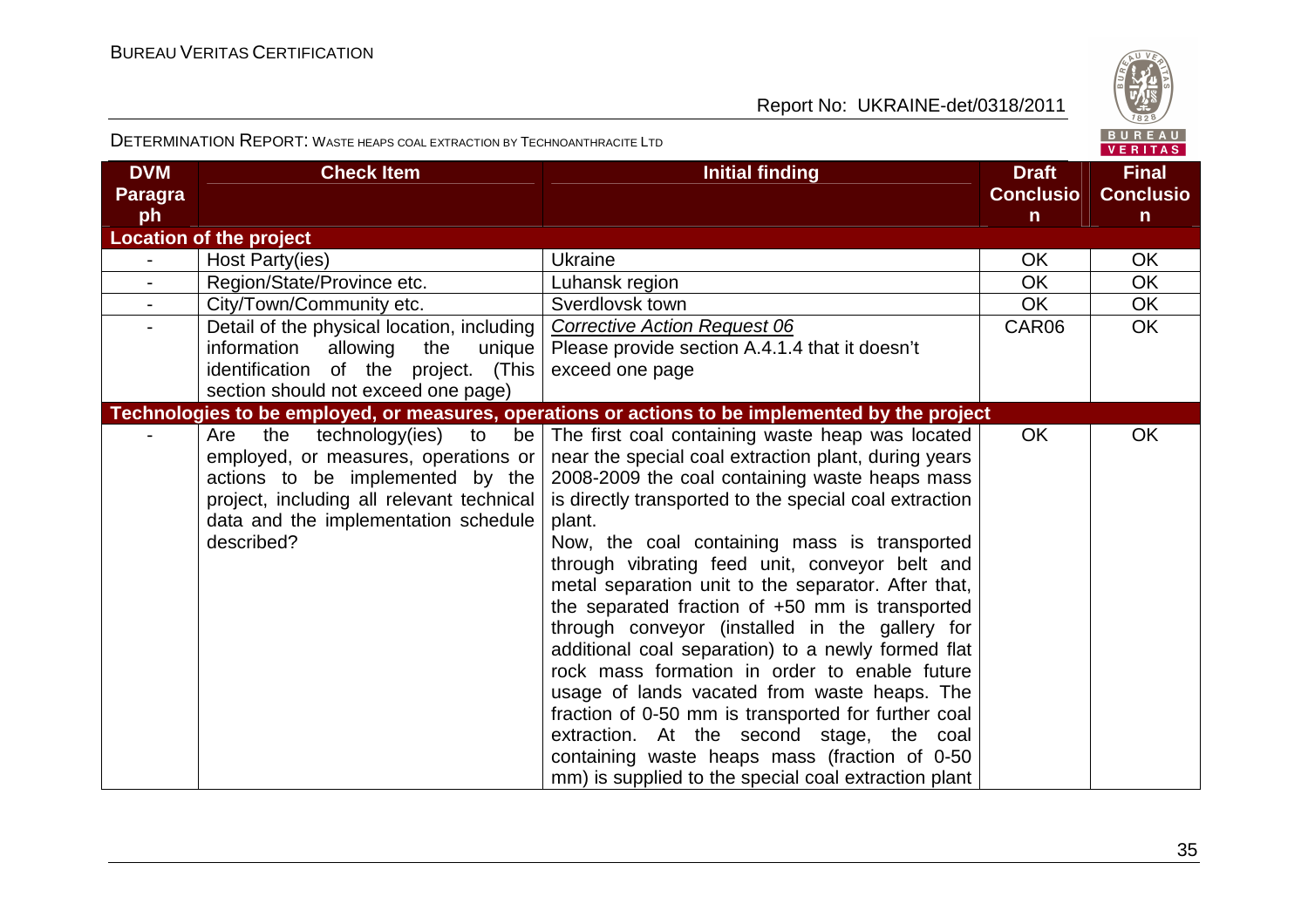

| <b>DVM</b><br><b>Paragra</b> | <b>Check Item</b>                                                                                                                   | <b>Initial finding</b>                                                                                                                                                                                                                                                                                                                                                                                                                                                                                                                                                                                              | <b>Draft</b><br><b>Conclusio</b> | <b>Final</b><br><b>Conclusio</b> |
|------------------------------|-------------------------------------------------------------------------------------------------------------------------------------|---------------------------------------------------------------------------------------------------------------------------------------------------------------------------------------------------------------------------------------------------------------------------------------------------------------------------------------------------------------------------------------------------------------------------------------------------------------------------------------------------------------------------------------------------------------------------------------------------------------------|----------------------------------|----------------------------------|
| ph                           |                                                                                                                                     | for further dressing and processing. The complete<br>coal enrichment cycle process in heavy media is<br>performed in the premises of coal extraction plant.<br>The process is performed by mixing waste heap<br>mass with magnetic suspension. As a result of<br>this, the separation of processing material into coal<br>concentrate and rock mass is performed due to<br>the influence of centrifugal force. The end product<br>is coal concentrate in fractions of 0-10 mm, 10-25<br>mm and 25-50 mm. Sorted coal, obtained within<br>the project activity is delivered to consumers for<br>further consumption. | $\mathsf{n}$                     | $\mathbf n$                      |
|                              |                                                                                                                                     | Brief explanation of how the anthropogenic emissions of greenhouse gases by sources are to be reduced by the<br>proposed JI project, including why the emission reductions would not occur in the absence of the proposed project,                                                                                                                                                                                                                                                                                                                                                                                  |                                  |                                  |
|                              | taking into account national and/or sectoral policies and circumstances                                                             |                                                                                                                                                                                                                                                                                                                                                                                                                                                                                                                                                                                                                     |                                  |                                  |
|                              | Is it stated how anthropogenic GHG<br>emission<br>reductions are to<br>be<br>achieved? (This section should not<br>exceed one page) | Anthropogenic GHG emissions reductions are to<br>be achieved by coal extraction from coal<br>containing waste heaps in order to prevent CO2e<br>emissions into the atmosphere which are occurring<br>as the result of waste heaps<br>spontaneous burning and also to obtain additional<br>quantities of coal.<br>Coal extracted from the waste heaps will substitute<br>the coal from the mines and will be used mainly for<br>energy production purposes at coal-fired power<br>plants. Coal mining is a source of the fugitive                                                                                    | <b>OK</b>                        | <b>OK</b>                        |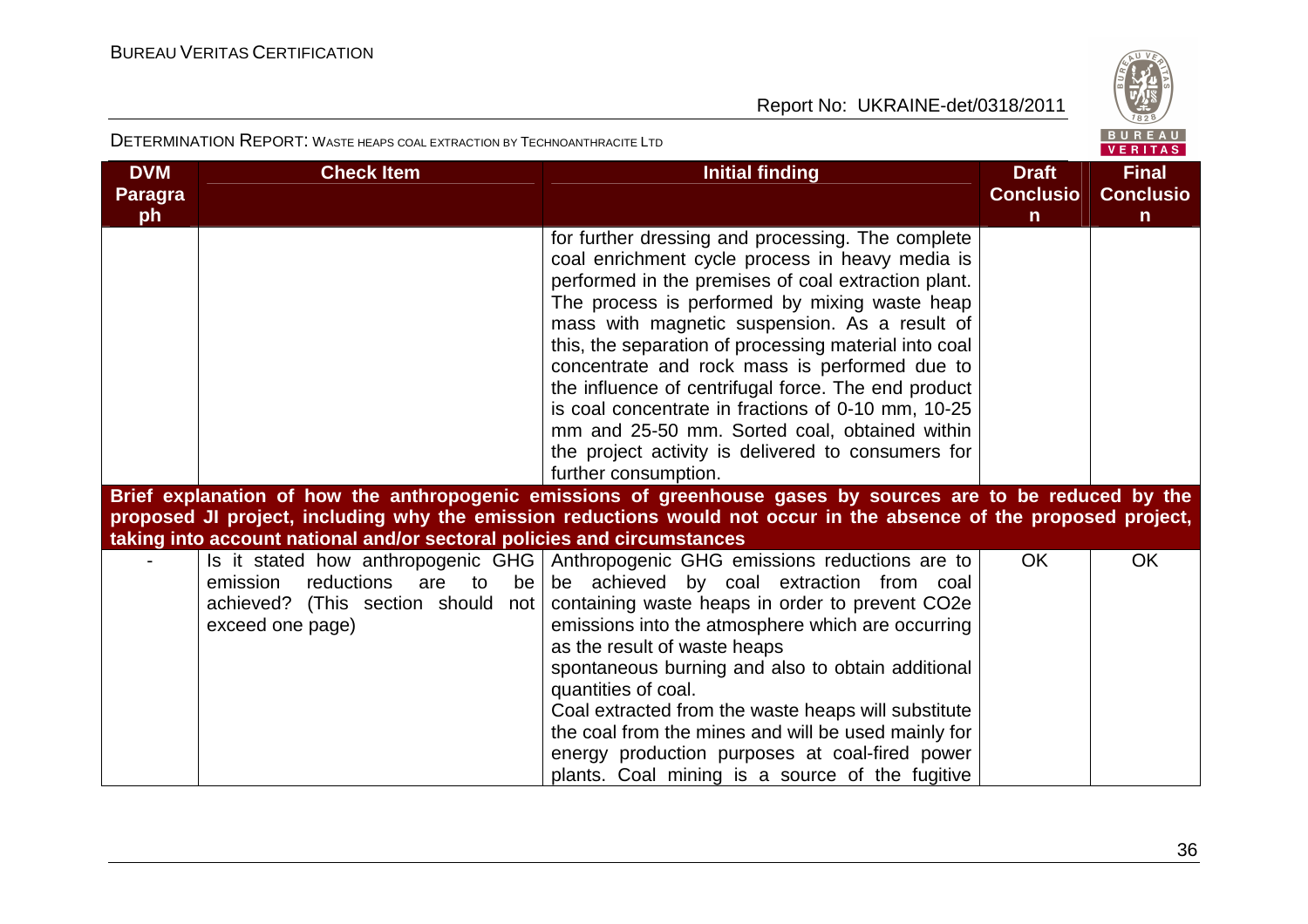

| <b>DVM</b><br><b>Paragra</b><br>ph | <b>Check Item</b>                                                                                                                       | <b>Initial finding</b><br><b>Conclusio</b>                                                                                                           |           | <b>Final</b><br><b>Conclusio</b><br>n |
|------------------------------------|-----------------------------------------------------------------------------------------------------------------------------------------|------------------------------------------------------------------------------------------------------------------------------------------------------|-----------|---------------------------------------|
|                                    |                                                                                                                                         | emissions of methane, therefore, the project<br>activity will reduce methane emissions by reducing<br>the amount of coal required to be mined        |           |                                       |
|                                    | Is it provided the estimation of emission<br>reductions over the crediting period?                                                      | The estimation of emission reduction over the<br>crediting period is provided                                                                        | <b>OK</b> | <b>OK</b>                             |
|                                    | Is it provided the estimated annual<br>reduction for the chosen credit period in<br>tCO <sub>2</sub> e?                                 | Te estimated annual reduction for the chosen<br>credit period is provided in tCO2e                                                                   | OK        | <b>OK</b>                             |
|                                    | Are the data from questions above<br>presented in tabular format?                                                                       | The data from these questions are provided in<br>tabular format                                                                                      | OK        | <b>OK</b>                             |
|                                    | Estimated amount of emission reductions over the crediting period                                                                       |                                                                                                                                                      |           |                                       |
|                                    | Is the length of the crediting period<br>Indicated?                                                                                     | <b>Corrective Action Request 07</b><br>Please indicate in the section A.4 length of<br>crediting period                                              | CAR07     | <b>OK</b>                             |
|                                    | Are estimates of total as well as annual<br>annual<br>emission<br>and<br>average<br>reductions in tonnes of CO2 equivalent<br>provided? | The estimates are provided in tonnes of tCO2e                                                                                                        | <b>OK</b> | <b>OK</b>                             |
|                                    | <b>Project approvals by Parties</b>                                                                                                     |                                                                                                                                                      |           |                                       |
| 19                                 | Have the DFPs of all Parties listed as<br>"Parties involved" in the PDD provided<br>written project approvals?                          | Project Idea Note had been submitted for review to<br>the State Environmental Investment Agency of<br>Ukraine<br><b>Corrective Action Request 08</b> | CAR08     | <b>OK</b>                             |
|                                    |                                                                                                                                         | Please provide in the section A.5 of the PDD<br>Letter of Endorsement issued by SEIA                                                                 |           |                                       |
| 19                                 | Does the PDD identify at least the host                                                                                                 | The PDD identifies Ukraine as a Host Party. See                                                                                                      | <b>OK</b> | <b>OK</b>                             |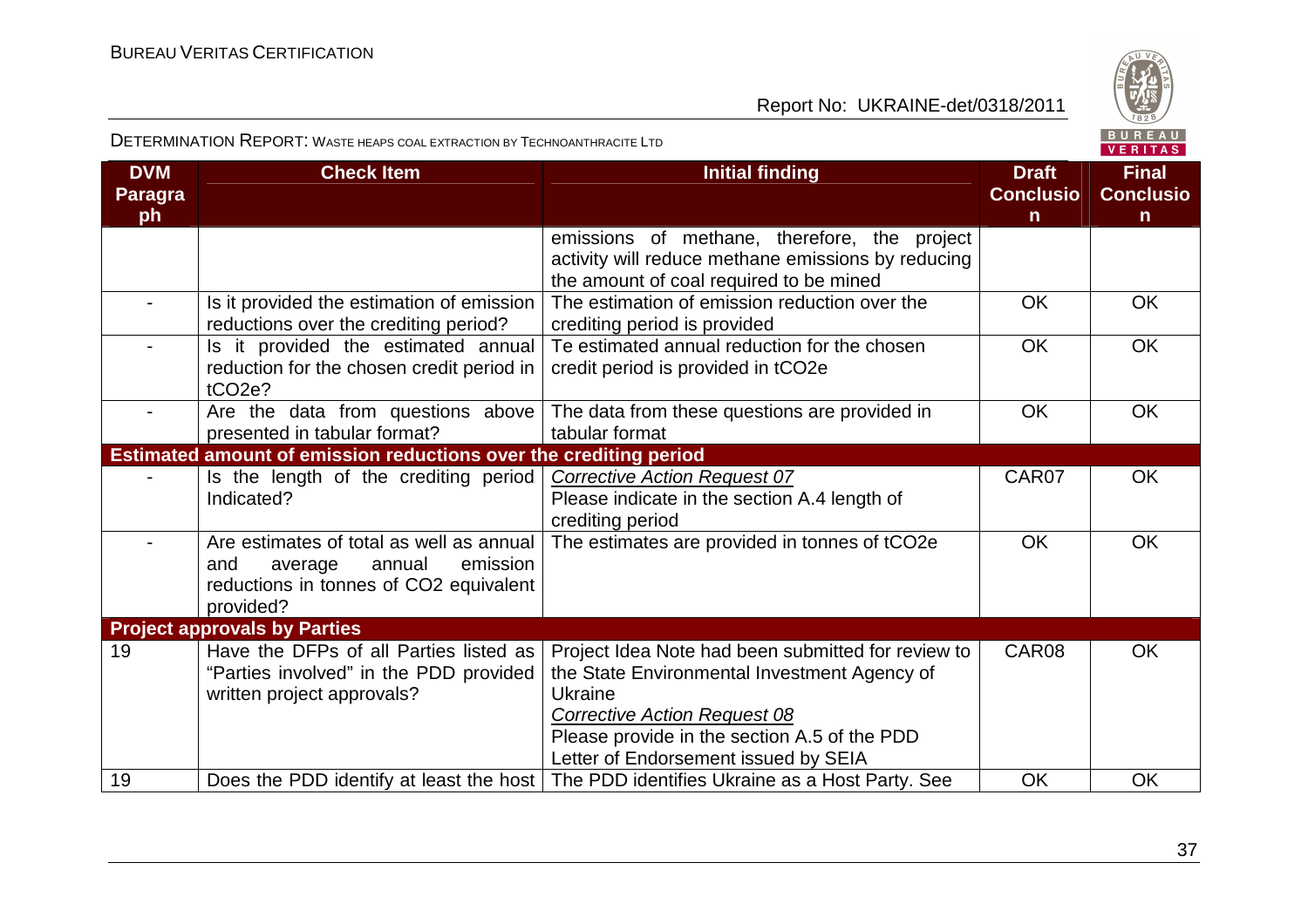

| <b>DVM</b><br><b>Paragra</b><br>ph | <b>Check Item</b>                                                                                                                                                                                                                                                                                                                                                                                                                     | <b>Initial finding</b>                                                                                                                                                                                                                                                                                                                                                               | <b>Draft</b><br><b>Conclusio</b><br>$\mathsf{n}$ | <b>Final</b><br><b>Conclusio</b><br>$\mathsf{n}$ |
|------------------------------------|---------------------------------------------------------------------------------------------------------------------------------------------------------------------------------------------------------------------------------------------------------------------------------------------------------------------------------------------------------------------------------------------------------------------------------------|--------------------------------------------------------------------------------------------------------------------------------------------------------------------------------------------------------------------------------------------------------------------------------------------------------------------------------------------------------------------------------------|--------------------------------------------------|--------------------------------------------------|
|                                    | Party as a "Party involved"?                                                                                                                                                                                                                                                                                                                                                                                                          | also CAR                                                                                                                                                                                                                                                                                                                                                                             |                                                  |                                                  |
| 19                                 | Has the DFP of the host Party issued a                                                                                                                                                                                                                                                                                                                                                                                                | <b>Corrective Action Request 09</b>                                                                                                                                                                                                                                                                                                                                                  | CAR09                                            | <b>Pending</b>                                   |
|                                    | written project approval?                                                                                                                                                                                                                                                                                                                                                                                                             | Please provide A.5 of the PDD Letter of Approval                                                                                                                                                                                                                                                                                                                                     |                                                  |                                                  |
|                                    |                                                                                                                                                                                                                                                                                                                                                                                                                                       | issued by the Host Party                                                                                                                                                                                                                                                                                                                                                             |                                                  |                                                  |
| 20                                 | Are all the written project approvals by                                                                                                                                                                                                                                                                                                                                                                                              | See section 19 of this protocol                                                                                                                                                                                                                                                                                                                                                      |                                                  |                                                  |
|                                    | Parties involved unconditional?                                                                                                                                                                                                                                                                                                                                                                                                       |                                                                                                                                                                                                                                                                                                                                                                                      |                                                  |                                                  |
|                                    | Authorization of project participants by Parties involved                                                                                                                                                                                                                                                                                                                                                                             |                                                                                                                                                                                                                                                                                                                                                                                      |                                                  |                                                  |
| 21                                 | Is each of the legal entities listed as $ $<br>in the PDD<br>participants<br>project<br>authorized by a Party<br>involved, which is also listed in the  <br>PDD, through:<br>- A written project approval by a Party  <br>involved, explicitly indicating the name<br>of the legal entity? or<br>- Any other form of project participant<br>writing,<br>authorization<br>in<br>explicitly<br>indicating the name of the legal entity? | After finishing of project determination report, the<br>with<br>PD <sub>D</sub><br>supporting<br>documents<br>and<br>Determination Report will be presented to National<br>Environmental Agency of Ukraine for receiving the<br>Letter of Approval that will authorize project<br>participants.<br>Also, see section 19 and section 20 of this protocol<br>above.                    | <b>OK</b>                                        | <b>OK</b>                                        |
| <b>Baseline setting</b>            |                                                                                                                                                                                                                                                                                                                                                                                                                                       |                                                                                                                                                                                                                                                                                                                                                                                      |                                                  |                                                  |
| 22                                 | Does the PDD explicitly indicate which<br>of the following approaches is used for<br>identifying the baseline?<br>- JI specific approach<br>- Approved CDM methodology<br>approach                                                                                                                                                                                                                                                    | In PDD indicated that JI specific approach is used<br>for identifying the baseline, since among the<br>methodologies approved by the CDM Executive<br>Board there is none fully matching the proposed JI<br>indentified<br>baseline<br><b>The</b><br>was<br>project.<br>-in<br>accordance with "Guidance on criteria of baseline<br>settings and monitoring" version 02. Also "Waste | <b>OK</b>                                        | <b>OK</b>                                        |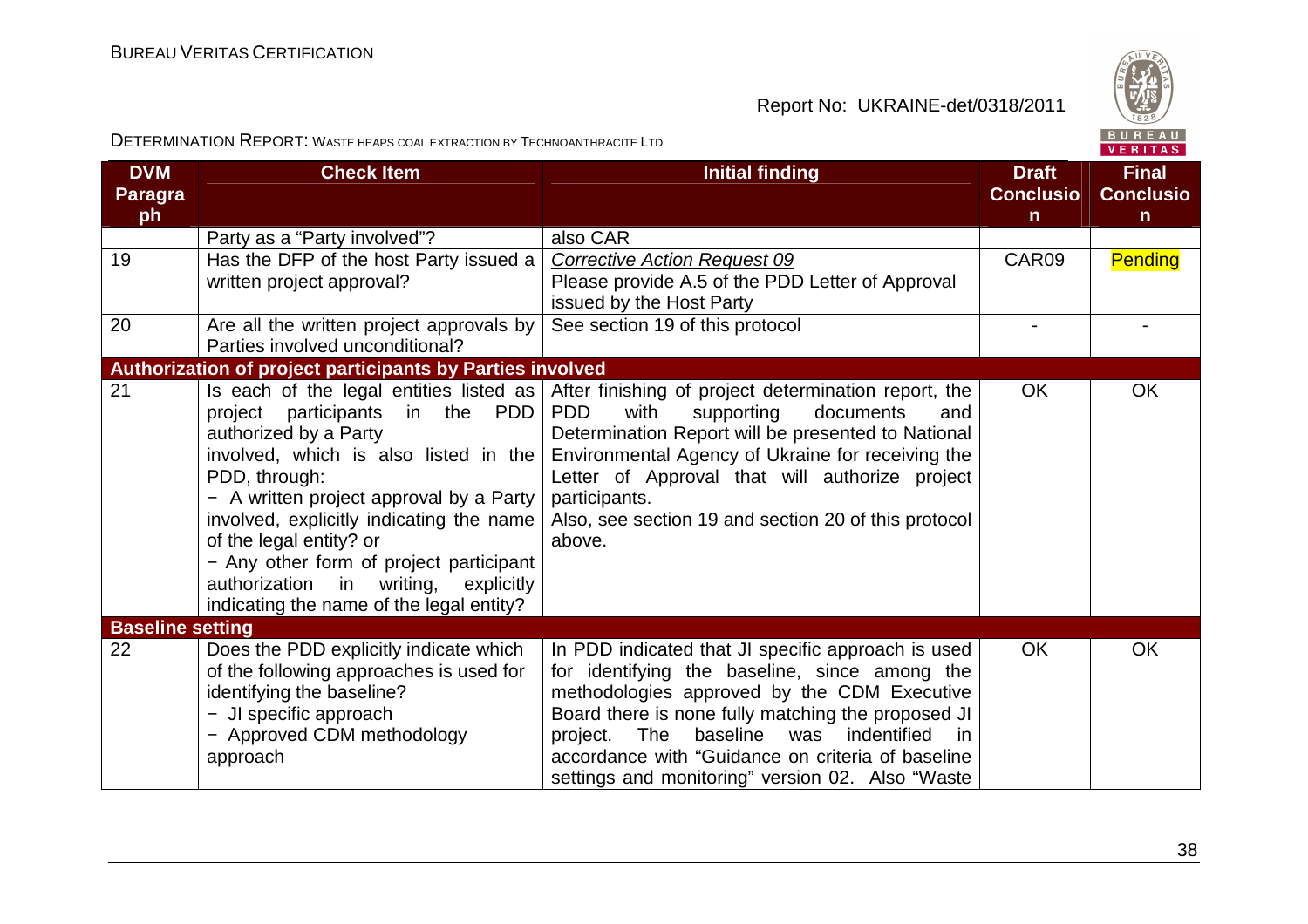

| <b>DVM</b><br><b>Paragra</b><br>ph | <b>Check Item</b>                                                                                                                                                                                                                                                                                                                                                                                                                                                                                                                                                                                                                                     | <b>Initial finding</b>                                                                                                                                                                                                                                                                                                                                                                                                                                                                                                                                                                                                                                                                                                                           | <b>Draft</b><br><b>Conclusio</b><br>$\mathsf{n}$ | <b>Final</b><br><b>Conclusio</b><br>$\mathsf{n}$ |
|------------------------------------|-------------------------------------------------------------------------------------------------------------------------------------------------------------------------------------------------------------------------------------------------------------------------------------------------------------------------------------------------------------------------------------------------------------------------------------------------------------------------------------------------------------------------------------------------------------------------------------------------------------------------------------------------------|--------------------------------------------------------------------------------------------------------------------------------------------------------------------------------------------------------------------------------------------------------------------------------------------------------------------------------------------------------------------------------------------------------------------------------------------------------------------------------------------------------------------------------------------------------------------------------------------------------------------------------------------------------------------------------------------------------------------------------------------------|--------------------------------------------------|--------------------------------------------------|
|                                    |                                                                                                                                                                                                                                                                                                                                                                                                                                                                                                                                                                                                                                                       | heaps dismantling with the aim of decreasing the<br>greenhouse gases emissions into the atmosphere"<br>was used for baseline indentifying                                                                                                                                                                                                                                                                                                                                                                                                                                                                                                                                                                                                        |                                                  |                                                  |
| 23                                 | JI specific approach only<br>Does the PDD provide a detailed<br>theoretical description in a complete<br>and transparent manner?                                                                                                                                                                                                                                                                                                                                                                                                                                                                                                                      | The PDD<br>provides a detailed theoretical<br>description of five plausible future scenarios in a<br>complete and transparent manner. First plausible<br>future scenario was chosen as baseline.                                                                                                                                                                                                                                                                                                                                                                                                                                                                                                                                                 | OK.                                              | <b>OK</b>                                        |
| 23                                 | Does the PDD provide justification that<br>the baseline is established:<br>(a) By listing and describing plausible<br>future scenarios on the basis of<br>conservative<br>assumptions<br>and<br>selecting the most plausible one?<br>(b) Taking into account relevant<br>national and/or sectoral policies and<br>circumstance?<br>- Are key factors that affect a baseline<br>taken into account?<br>In a transparent manner with<br>(c)<br>regard to the choice of approaches,<br>assumptions,<br>methodologies,<br>parameters, date sources and key<br>factors?<br>(d) Taking into account of uncertainties<br>and using conservative assumptions? | According to the information concerning in the<br>PDD, five plausible future scenarios presented in a<br>complete and transparent manner.<br>First plausible future scenario was chosen as<br>baseline. Identified possible scenarios were<br>analysed taking into account key factors of<br>national and/or sectoral policies that affect the<br>implementation of the regarded scenarios.<br>Also, in section B.1 all baseline data and<br>parameters are presented in a tabular format with<br>detailed explanation of each ones.<br><b>Clarification Request 01</b><br>Please, provide more detailed description of<br>project "Waste heaps dismantling with the aim of<br>decreasing the greenhouse gases emissions into<br>the atmosphere" | CL <sub>01</sub>                                 | <b>OK</b>                                        |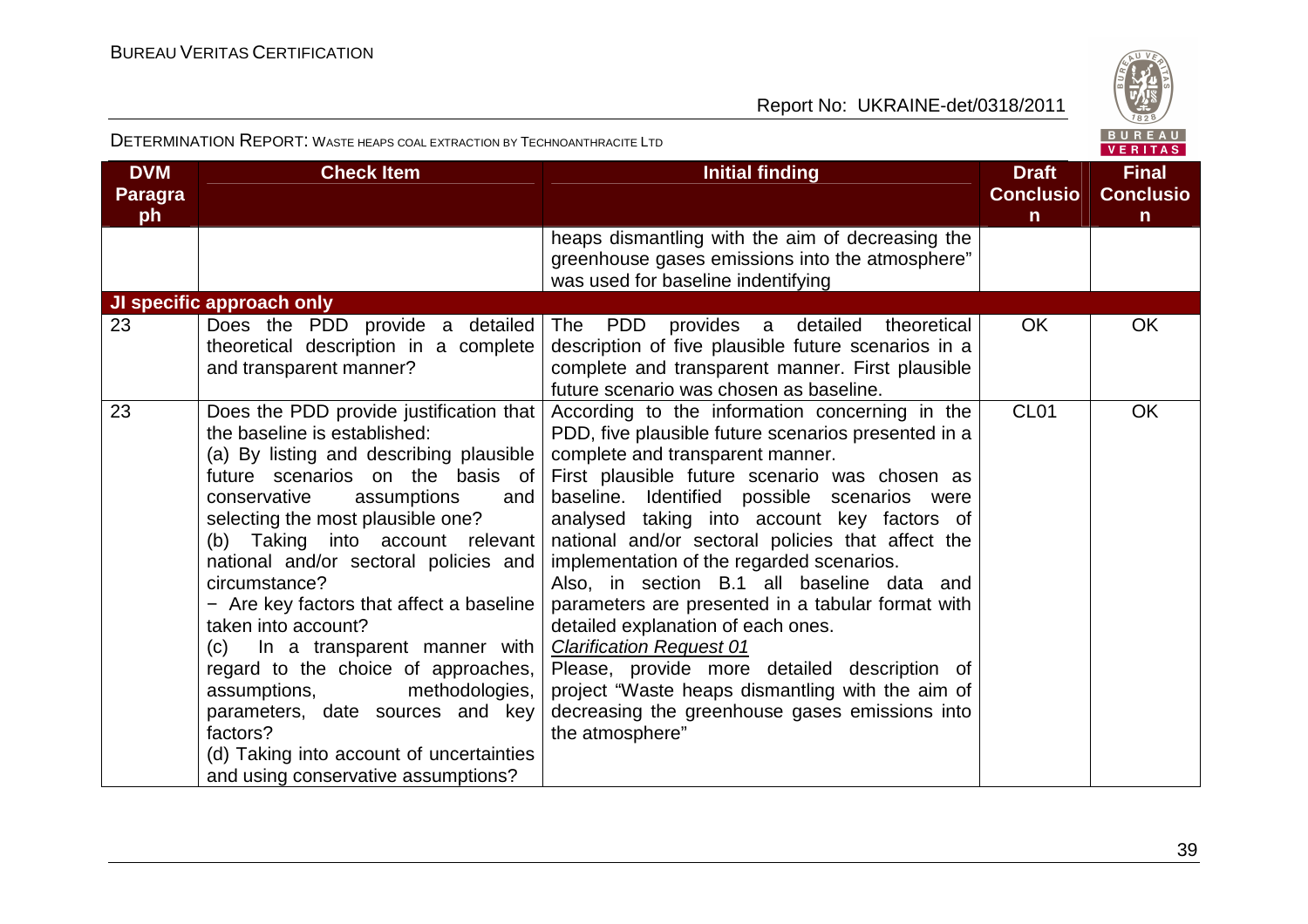

| <b>DVM</b><br><b>Paragra</b><br>ph | <b>Check Item</b>                                                                                                                                                                                                                                                                                                    | <b>Initial finding</b>                                                                                                                                                                                                                                                                                                            | <b>Draft</b><br><b>Conclusio</b><br>$\mathsf{n}$ | <b>Final</b><br><b>Conclusio</b><br>$\mathsf{n}$ |
|------------------------------------|----------------------------------------------------------------------------------------------------------------------------------------------------------------------------------------------------------------------------------------------------------------------------------------------------------------------|-----------------------------------------------------------------------------------------------------------------------------------------------------------------------------------------------------------------------------------------------------------------------------------------------------------------------------------|--------------------------------------------------|--------------------------------------------------|
|                                    | (e) In such a way that ERUs cannot be<br>earned for decreases in activity levels<br>outside the project or due to force<br>majeure?<br>(f) By drawing on the list of standard<br>variables contained in appendix B to<br>"Guidance on criteria for baseline<br>monitoring",<br>setting<br>and<br>as.<br>appropriate? |                                                                                                                                                                                                                                                                                                                                   |                                                  |                                                  |
| 24                                 | If selected elements or combinations of<br>approved CDM methodologies<br>or<br>methodological tools for baseline<br>setting are used, are the selected<br>elements or combinations together with<br>the elements supplementary developed<br>by the project participants in line with<br>23 above?                    | As indicated in the PDD any CDM methodologies<br>or methodological tools don't used for baseline<br>choice, justification and settings, because among<br>methodologies approved by the CDM<br>the<br>Executive Board there is none fully matching the<br>proposed JI project.                                                     | <b>OK</b>                                        | <b>OK</b>                                        |
| 25                                 | If a multi-project emission factor is<br><b>PDD</b><br>does<br>the<br>used,<br>provide<br>appropriate justification?                                                                                                                                                                                                 | <b>Corrective Action Request 10</b><br>For this project there is used multi-project Carbon<br>Emission Factor for fugitive methane emissions<br>from coal mining, which is assessed by "National<br>GHG inventory of Ukraine, period 1990-2009" for<br>JI projects developed in Ukraine.<br>Please, change section B.1 of the PDD | CAR <sub>10</sub>                                | <b>OK</b>                                        |
|                                    | Approved CDM methodology approach only                                                                                                                                                                                                                                                                               |                                                                                                                                                                                                                                                                                                                                   |                                                  |                                                  |
| 26(a)                              | Does the PDD<br>provide the title,                                                                                                                                                                                                                                                                                   | Not applicable                                                                                                                                                                                                                                                                                                                    | <b>Not</b>                                       | <b>Not</b>                                       |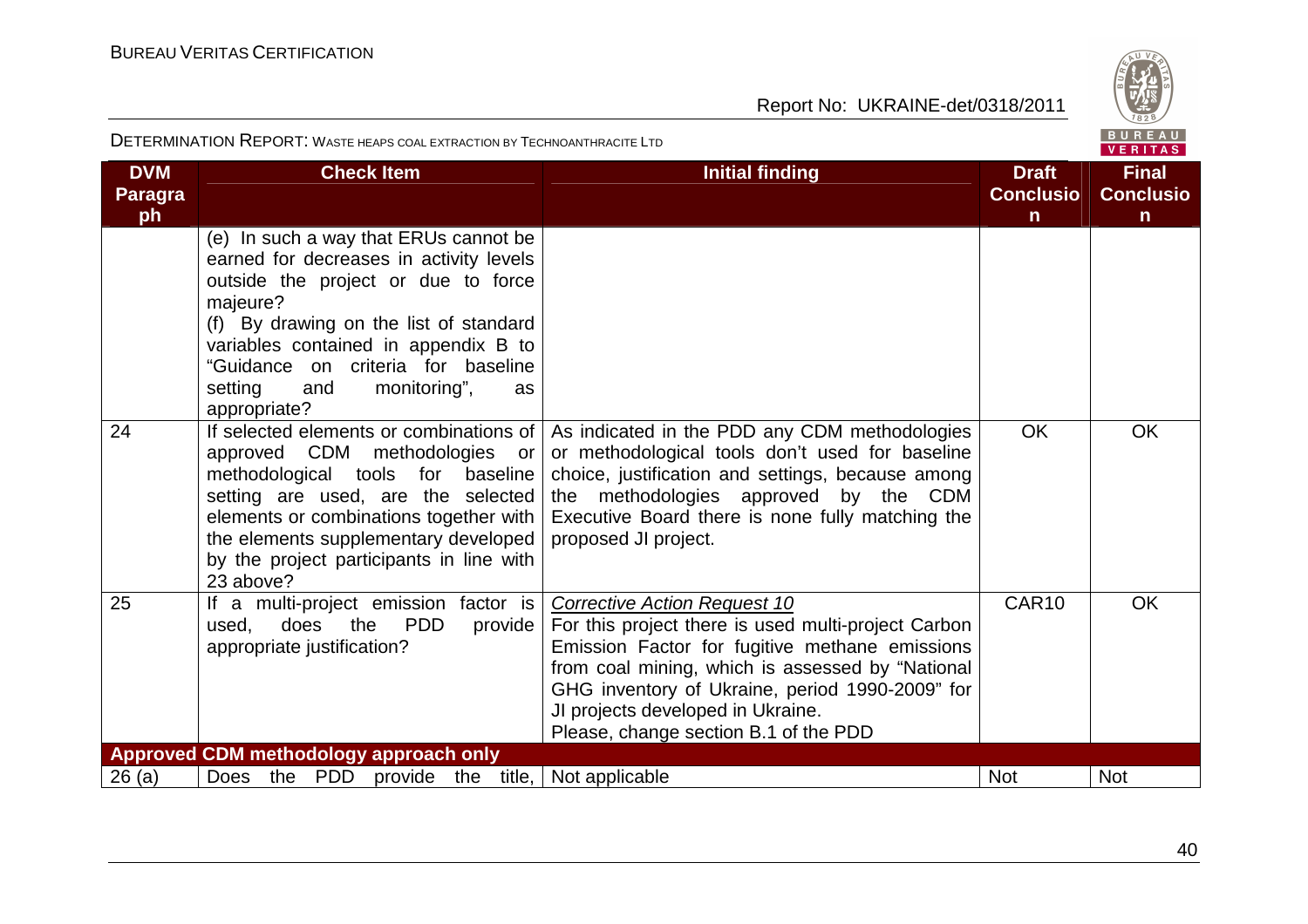

| <b>DVM</b>           | <b>Check Item</b>                         | <b>Initial finding</b>                               | <b>Draft</b>     | <b>Final</b>     |
|----------------------|-------------------------------------------|------------------------------------------------------|------------------|------------------|
| <b>Paragra</b>       |                                           |                                                      | <b>Conclusio</b> | <b>Conclusio</b> |
| ph                   |                                           |                                                      | n                | n                |
|                      | reference number and version of the       |                                                      | applicable       | applicable       |
|                      | approved CDM methodology used?            |                                                      |                  |                  |
| 26(a)                | Is the approved CDM methodology the       | Not applicable                                       | <b>Not</b>       | <b>Not</b>       |
|                      | most recent valid version when the        |                                                      | applicable       | applicable       |
|                      | PDD is submitted for publication? If not, |                                                      |                  |                  |
|                      | is the methodology still within the grace |                                                      |                  |                  |
|                      | period (was the methodology revised to    |                                                      |                  |                  |
|                      | a newer version in the past two           |                                                      |                  |                  |
|                      | months)?                                  |                                                      |                  |                  |
| 26(b)                | Does the PDD provide a description of     | Not applicable                                       | <b>Not</b>       | <b>Not</b>       |
|                      | why the approved CDM methodology is       |                                                      | applicable       | applicable       |
|                      | applicable to the project?                |                                                      |                  |                  |
| 26(c)                | Are all explanations, descriptions and    | Not applicable                                       | <b>Not</b>       | <b>Not</b>       |
|                      | analyses pertaining to the baseline in    |                                                      | applicable       | applicable       |
|                      | the PDD made in accordance with the       |                                                      |                  |                  |
|                      | referenced                                |                                                      |                  |                  |
|                      | approved CDM methodology?                 |                                                      |                  |                  |
| 26(d)                | Is the baseline identified appropriately  | Not applicable                                       | <b>Not</b>       | <b>Not</b>       |
|                      | as a result?                              |                                                      | applicable       | applicable       |
| <b>Additionality</b> |                                           |                                                      |                  |                  |
|                      | JI specific approach only                 |                                                      |                  |                  |
| 28                   | Does the PDD indicate which of the        | The PDD indicates that approved "Tool for            | <b>OK</b>        | <b>OK</b>        |
|                      | following approaches for demonstrating    | demonstration<br>additionality"<br>and<br>assessment |                  |                  |
|                      | additionality is used?                    | version 05.2<br>demonstration<br>was<br>used<br>for  |                  |                  |
|                      | (a)<br>Provision of traceable and         | additionality.                                       |                  |                  |
|                      | transparent information showing the       | The latest version of the tool was used.             |                  |                  |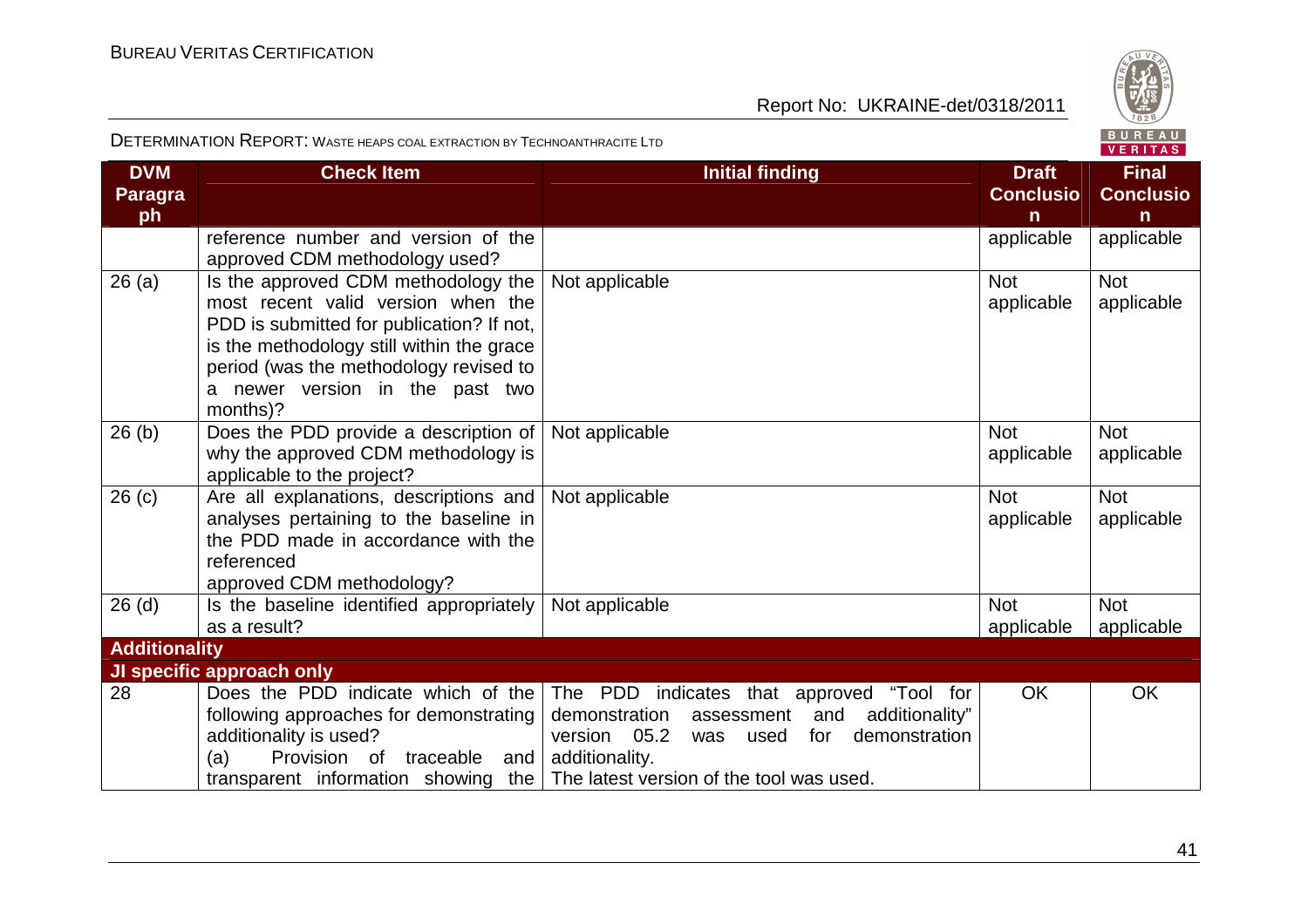

| <b>DVM</b><br><b>Paragra</b> | <b>Check Item</b><br><b>Initial finding</b>                                                                                                                                                                                                                                                                                                                                                                                                                                                                                                                                                                                                                                                                                                                                                      |                                                                                                                                                                                                                                                                     | <b>Draft</b><br><b>Conclusio</b> | <b>Final</b><br><b>Conclusio</b> |
|------------------------------|--------------------------------------------------------------------------------------------------------------------------------------------------------------------------------------------------------------------------------------------------------------------------------------------------------------------------------------------------------------------------------------------------------------------------------------------------------------------------------------------------------------------------------------------------------------------------------------------------------------------------------------------------------------------------------------------------------------------------------------------------------------------------------------------------|---------------------------------------------------------------------------------------------------------------------------------------------------------------------------------------------------------------------------------------------------------------------|----------------------------------|----------------------------------|
| ph                           |                                                                                                                                                                                                                                                                                                                                                                                                                                                                                                                                                                                                                                                                                                                                                                                                  |                                                                                                                                                                                                                                                                     | $\mathsf{n}$                     | $\mathsf{n}$                     |
|                              | baseline was identified on the basis of<br>conservative assumptions, that the<br>project scenario is not part of the<br>identified baseline scenario and that<br>the project will lead to emission<br>reductions<br>enhancements<br><sub>of</sub><br>or<br>removals:<br>(b) Provision<br>of traceable<br>and<br>transparent information that an AIE has<br>already positively determined that a<br>comparable<br>project<br>(to<br>be)<br>implemented<br>under<br>comparable<br>circumstances has additionality;<br>(c) Application of the most recent<br>version of the<br>"Tool for<br>the<br>demonstration and<br>assessment of<br>additionality. (allowing for a two-month<br>grace period) or any other method for<br>proving additionality approved by the<br><b>CDM Executive Board".</b> | Consideration that the project scenario is not part<br>of the identified baseline scenario and that the<br>project will lead to emission reductions were<br>performed by project developer and provided in<br>section B.2 of the PDD.                               |                                  |                                  |
| 29(a)                        | Does the PDD provide a justification of<br>the applicability of the approach with a<br>clear and transparent description?                                                                                                                                                                                                                                                                                                                                                                                                                                                                                                                                                                                                                                                                        | The PDD provides a justification of the applicability<br>of the approach reference on "Waste heaps<br>dismantling with the aim of decreasing the<br>greenhouse gases emissions into the atmosphere"<br>Global Carbon project which was successfully<br>implemented. | <b>OK</b>                        | <b>OK</b>                        |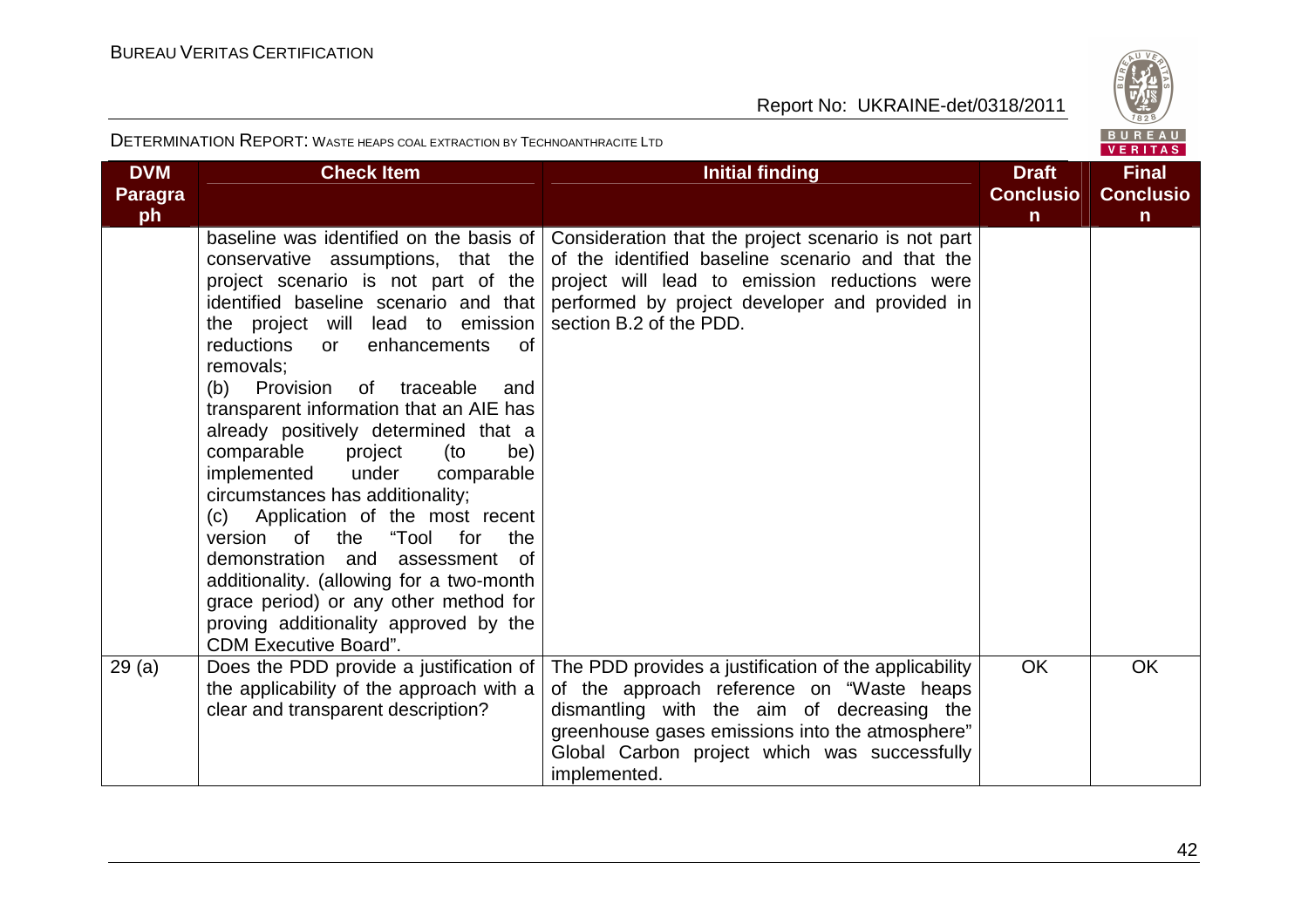

| <b>DVM</b><br><b>Paragra</b><br>ph | <b>Check Item</b>                                                                                                                                     | <b>Initial finding</b>             | <b>Draft</b><br><b>Conclusio</b><br>$\mathsf{n}$ | <b>Final</b><br><b>Conclusio</b><br>$\mathsf{n}$ |
|------------------------------------|-------------------------------------------------------------------------------------------------------------------------------------------------------|------------------------------------|--------------------------------------------------|--------------------------------------------------|
| 29(b)                              | Are additionality proofs provided?                                                                                                                    | See section 29(a) of this protocol | $\blacksquare$                                   | $\blacksquare$                                   |
| 29 <sub>(c)</sub>                  | additionality demonstrated<br>the<br>ls.<br>appropriately as a result?                                                                                | See section 29(a) of this protocol |                                                  |                                                  |
| 30                                 | If the approach 28 (c) is chosen, are all<br>descriptions<br>explanations,<br>and<br>analyses made in accordance with the<br>selected tool or method? | Approach 28(b) was used            | <b>OK</b>                                        | OK                                               |
|                                    | Approved CDM methodology approach only                                                                                                                |                                    |                                                  |                                                  |
| 31(a)                              | Does the PDD provide the title,<br>reference number and version of the<br>approved CDM methodology used?                                              | Not applicable                     | <b>Not</b><br>applicable                         | <b>Not</b><br>applicable                         |
| 31 <sub>(b)</sub>                  | Does the PDD provide a description of<br>why and how the referenced approved<br>CDM methodology is applicable to the<br>project?                      | Not applicable                     | <b>Not</b><br>applicable                         | <b>Not</b><br>applicable                         |
| 31 <sub>(c)</sub>                  | Are all explanations, descriptions and<br>analyses with regard to additionality<br>made in accordance with the selected<br>methodology?               | Not applicable                     | <b>Not</b><br>applicable                         | <b>Not</b><br>applicable                         |
| 31 <sub>(d)</sub>                  | Are additionality proofs provided?                                                                                                                    | Not applicable                     | <b>Not</b><br>applicable                         | <b>Not</b><br>applicable                         |
| 31(e)                              | additionality<br>ls.<br>the<br>demonstrated<br>appropriately as a result?                                                                             | Not applicable                     | <b>Not</b><br>applicable                         | <b>Not</b><br>applicable                         |
|                                    | <b>Project boundary (applicable except for JI LULUCF projects</b>                                                                                     |                                    |                                                  |                                                  |
|                                    | JI specific approach only                                                                                                                             |                                    |                                                  |                                                  |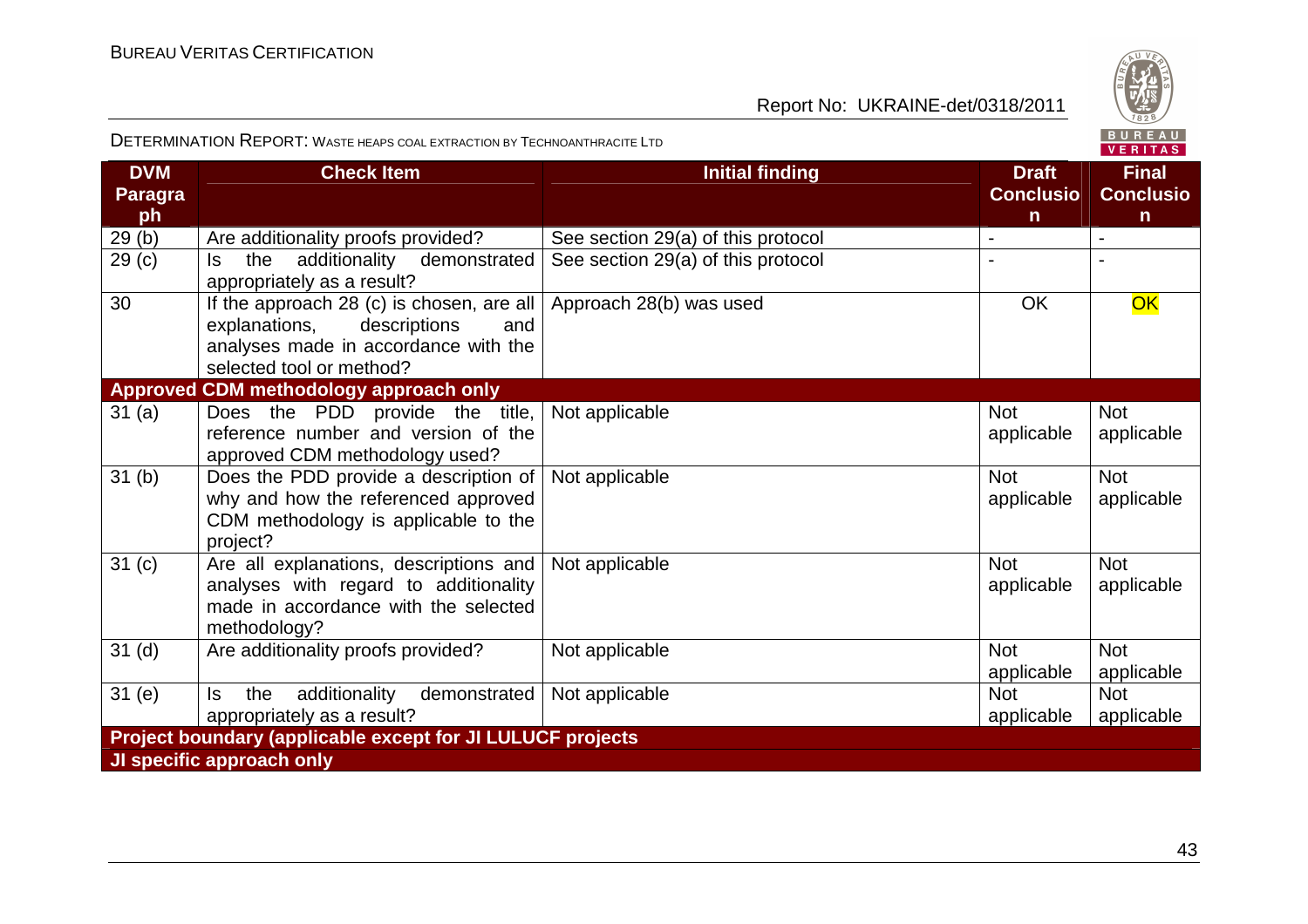

| <b>DVM</b><br><b>Paragra</b> | <b>Check Item</b>                                                                                                                                                                                                                                          | <b>Initial finding</b>                                                                                                                                                                                                                                                                                                                                                                                                                                                               | <b>Draft</b><br><b>Conclusio</b> | <b>Final</b><br><b>Conclusio</b> |
|------------------------------|------------------------------------------------------------------------------------------------------------------------------------------------------------------------------------------------------------------------------------------------------------|--------------------------------------------------------------------------------------------------------------------------------------------------------------------------------------------------------------------------------------------------------------------------------------------------------------------------------------------------------------------------------------------------------------------------------------------------------------------------------------|----------------------------------|----------------------------------|
| ph<br>32(a)                  | Does the project boundary defined in<br>the PDD encompass all anthropogenic<br>emissions<br>by sources of GHGs that are:<br>(i) Under the control of the project<br>participants?<br>(ii) Reasonably attributable to the<br>project?<br>(iii) Significant? | The project boundary is defined in the PDD<br>encompass all anthropogenic emissions by<br>sources of GHGs under control the project<br>participants, reasonably attributable to the project<br>and significant, such as GHG emissions from<br>electricity consumed during project activity, coal<br>consumption, diesel fuel consumption.                                                                                                                                            | $\mathsf{n}$<br><b>OK</b>        | $\mathsf{n}$<br><b>OK</b>        |
| 32(b)                        | Is the project boundary defined on the<br>basis of a case-by-case assessment<br>with regard to the criteria referred to in<br>32 (a) above?                                                                                                                | See section 32(a) of this protocol                                                                                                                                                                                                                                                                                                                                                                                                                                                   | <b>OK</b>                        | <b>OK</b>                        |
| 32(c)                        | Are the delineation of the project<br>boundary and the gases and sources<br>included appropriately described and<br>justified in the PDD by using a figure or<br>flow chart as appropriate?                                                                | The delineation of the project boundary and<br>sources included are described in the PDD by<br>using figure B.1 Emission sources located within<br>the project boundary.<br><b>Corrective Action Request 11</b><br>Please exclude Figure 8 Project boundaries in the<br>baseline scenario from the PDD<br><b>Corrective Action Request12</b><br>Please indicate at Figure 9 "Project boundaries in<br>project scenario" emissions of consumed diesel<br>fuel during project activity | CAR11<br>CAR12                   | <b>OK</b><br>OK                  |
| 32 <sub>(d)</sub>            | Are all gases and sources included<br>explicitly stated, and the exclusions of                                                                                                                                                                             | In section B.3 of the PDD all gases and sources<br>included are explicitly stated; the information                                                                                                                                                                                                                                                                                                                                                                                   | <b>OK</b>                        | <b>OK</b>                        |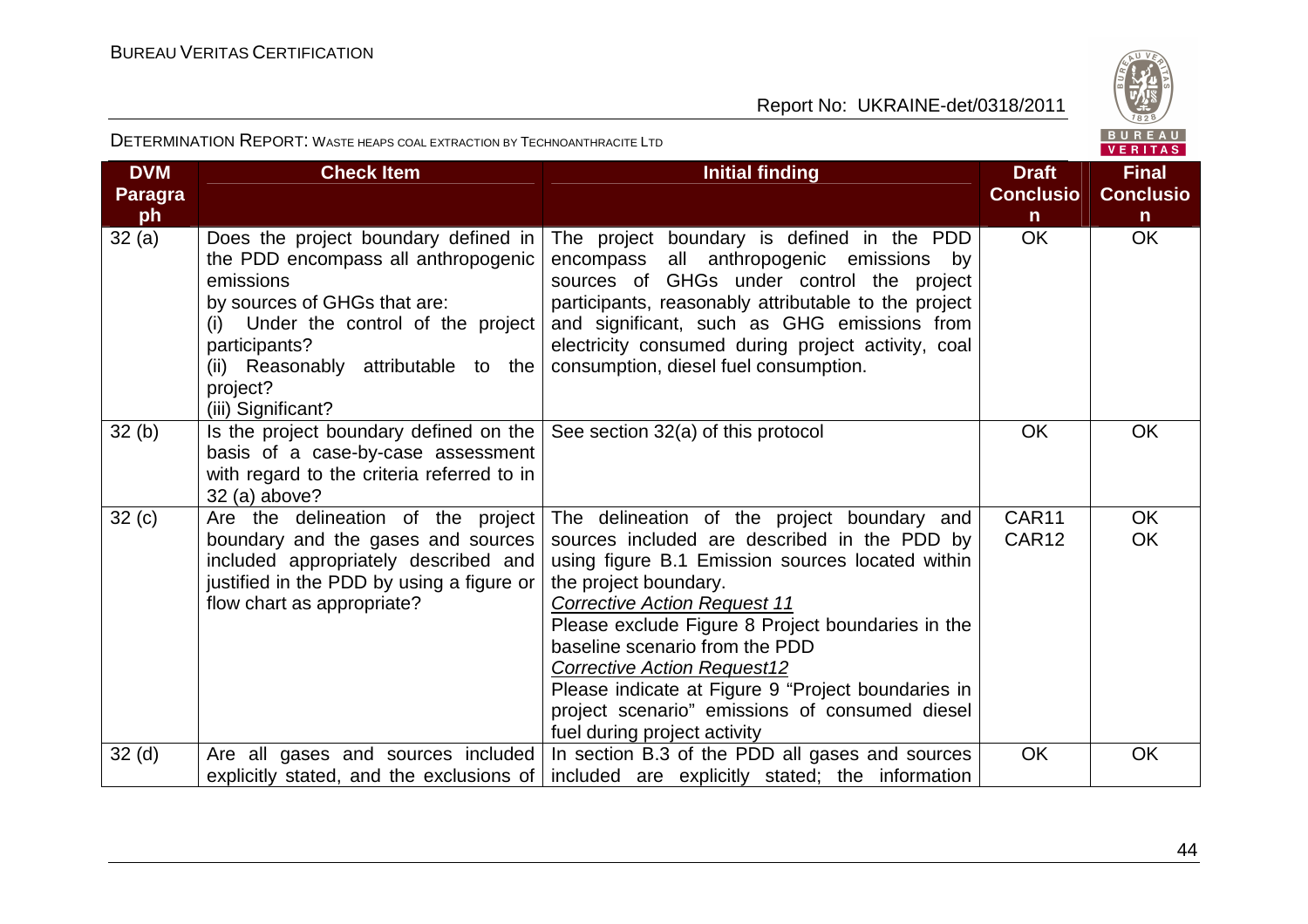

| <b>DVM</b><br><b>Paragra</b><br>ph | <b>Check Item</b>                                                                                                                                                          | <b>Initial finding</b>                                                                                                                                                                                                                  | <b>Draft</b><br><b>Conclusio</b><br>$\mathsf{n}$ | <b>Final</b><br><b>Conclusio</b><br>$\mathsf{n}$ |
|------------------------------------|----------------------------------------------------------------------------------------------------------------------------------------------------------------------------|-----------------------------------------------------------------------------------------------------------------------------------------------------------------------------------------------------------------------------------------|--------------------------------------------------|--------------------------------------------------|
|                                    | any sources related to the baseline or<br>the project are appropriately justified?                                                                                         | presented in table B.3.1.                                                                                                                                                                                                               |                                                  |                                                  |
|                                    | Approved CDM methodology approach only                                                                                                                                     |                                                                                                                                                                                                                                         |                                                  |                                                  |
| 33                                 | Is the project boundary defined in<br>accordance with the approved CDM<br>methodology?                                                                                     | Not applicable                                                                                                                                                                                                                          | <b>Not</b><br>applicable                         | <b>Not</b><br>applicable                         |
| <b>Crediting period</b>            |                                                                                                                                                                            |                                                                                                                                                                                                                                         |                                                  |                                                  |
| 34(a)                              | Does the PDD state the starting date of<br>the project as the date on which the<br>implementation or construction or real<br>action of the project will begin or<br>began? | The PDD indicates that the starting day of the<br>project is 23 June 2006.<br><b>Clarification Request 02</b><br>Please explain why 23/06/2006 was chosen as the<br>starting date of the project                                        | CL <sub>02</sub>                                 | OK.                                              |
| 34(a)                              | Is the starting date after the beginning<br>of 2000?                                                                                                                       | The starting date of the project is 2006 year                                                                                                                                                                                           | <b>OK</b>                                        | <b>OK</b>                                        |
| 34(b)                              | Does the PDD state the expected<br>operational lifetime of the project in<br>years and months?                                                                             | The expected operational lifetime of the project is<br>13 years or 156 months                                                                                                                                                           | <b>OK</b>                                        | <b>OK</b>                                        |
| 34 <sub>(c)</sub>                  | Does the PDD state the length of the<br>crediting period in years and months?                                                                                              | The PDD states the length of the crediting period<br>in 13 years (156 months) from 01/01/2008 till<br>31/12/2020<br><b>Clarification Request 03</b><br>Please clarify why 01/01/2008 was chosen as the<br>beginning of crediting period | CL <sub>03</sub>                                 | <b>OK</b>                                        |
| 34(c)                              | Is the starting date of the crediting<br>period on or after the date of the first<br>emission reductions or enhancements                                                   | In the PDD there is no information that the starting<br>date of the crediting period is before the date of<br>the first emission reductions generated by the JI                                                                         | <b>OK</b>                                        | <b>OK</b>                                        |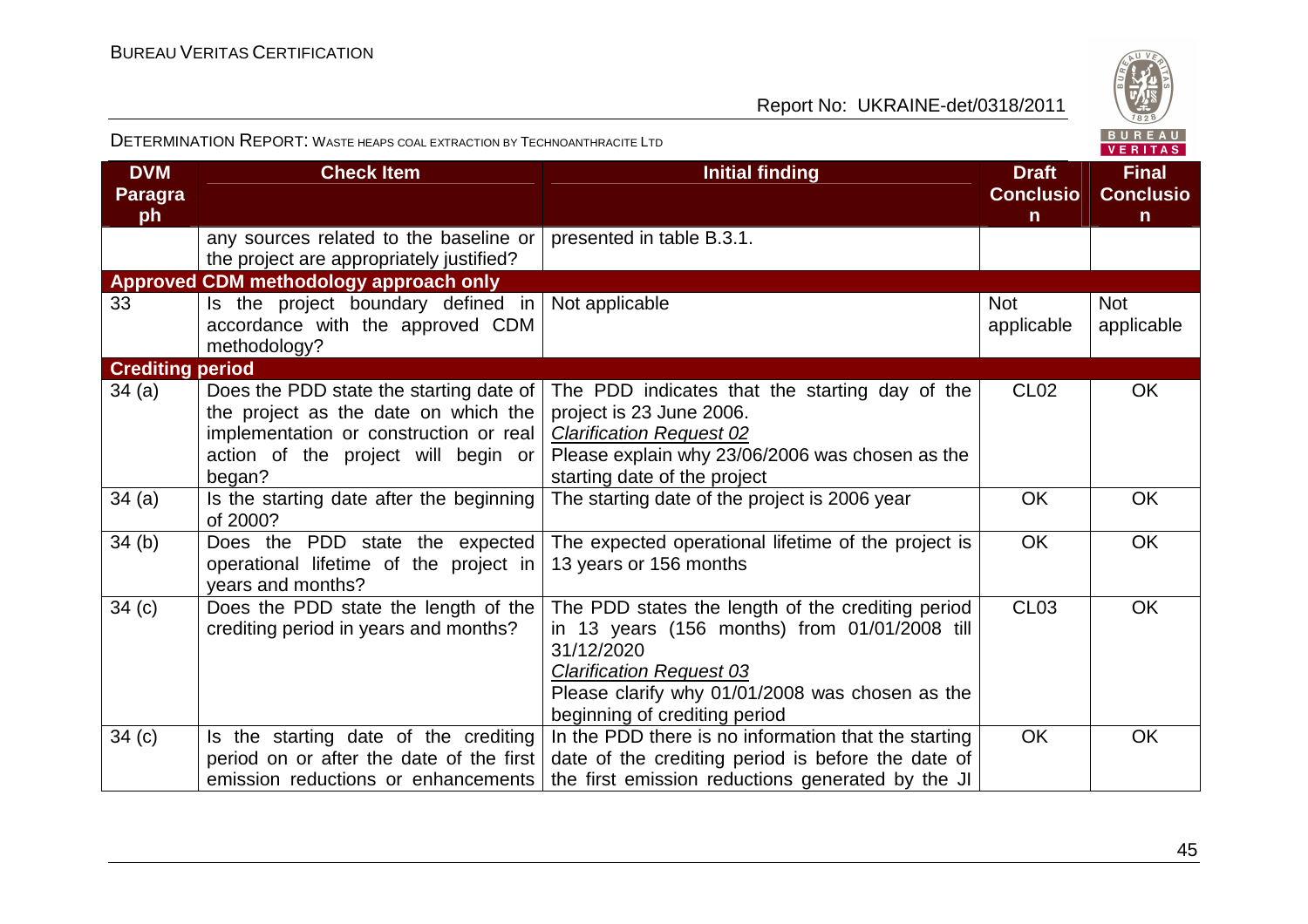

|  |  | BUREAU         |  |  |  |
|--|--|----------------|--|--|--|
|  |  | <b>VERITAS</b> |  |  |  |

| <b>DVM</b><br><b>Paragra</b> | <b>Check Item</b>                                                                                                                                                                                                                                                                                   | <b>Initial finding</b>                                                                                                                                                                                                                                                                                                           | <b>Draft</b><br><b>Conclusio</b> | <b>Final</b><br><b>Conclusio</b> |
|------------------------------|-----------------------------------------------------------------------------------------------------------------------------------------------------------------------------------------------------------------------------------------------------------------------------------------------------|----------------------------------------------------------------------------------------------------------------------------------------------------------------------------------------------------------------------------------------------------------------------------------------------------------------------------------|----------------------------------|----------------------------------|
| ph                           |                                                                                                                                                                                                                                                                                                     |                                                                                                                                                                                                                                                                                                                                  | $\mathsf{n}$                     | $\mathsf{n}$                     |
|                              | of net removals generated by the<br>project?                                                                                                                                                                                                                                                        | project.<br>Please, see CL02                                                                                                                                                                                                                                                                                                     |                                  |                                  |
| $34$ (d)                     | Does the PDD state that the crediting<br>period for issuance of ERUs starts only<br>after the beginning of 2008 and does<br>not extend beyond the operational<br>lifetime of the project?                                                                                                           | The crediting period starts after the beginning of<br>2008 (01/01/2008) and doesn't extend beyond the<br>operational lifetime of the project                                                                                                                                                                                     | <b>OK</b>                        | <b>OK</b>                        |
| 34 (d)                       | If the crediting period extends beyond<br>2012, does the PDD state that the<br>extension is subject to the host Party<br>approval?<br>emission<br>Are<br>the<br>estimates<br>0f<br>reductions or enhancements of net<br>removals presented separately for<br>those until 2012 and those after 2012? | The estimation of emission reduction due to the JI<br>project is provided for the period 2008-2020.<br>In the PDD the values of emission reductions<br>during the period 2008-2012 are presented in table<br>2. The values of emission reductions for the period<br>2012-2020 are presented separately in table 3 of<br>the PDD. | <b>OK</b>                        | <b>OK</b>                        |
| <b>Monitoring plan</b>       |                                                                                                                                                                                                                                                                                                     |                                                                                                                                                                                                                                                                                                                                  |                                  |                                  |
| 35                           | Does the PDD explicitly indicate which<br>of the following approaches is used?<br>- JI specific approach<br>Approved CDM methodology<br>approach                                                                                                                                                    | The PDD explicitly indicates that JI specific<br>approach was used for monitoring plan in<br>accordance with "Guidance on criteria for baseline<br>setting and monitoring", (Version 02).                                                                                                                                        | <b>OK</b>                        | <b>OK</b>                        |
|                              | JI specific approach only                                                                                                                                                                                                                                                                           |                                                                                                                                                                                                                                                                                                                                  |                                  |                                  |
| 36(a)                        | Does the monitoring plan describe:<br>All<br>relevant factors and<br>key<br>$\overline{\phantom{0}}$<br>characteristics that will be monitored?<br>- The period in which they will be                                                                                                               | The project developer uses JI specific approach<br>for monitoring plan establishing in accordance with<br>"Guidance on criteria for baseline settings and<br>monitoring".                                                                                                                                                        | CAR <sub>13</sub>                | <b>OK</b>                        |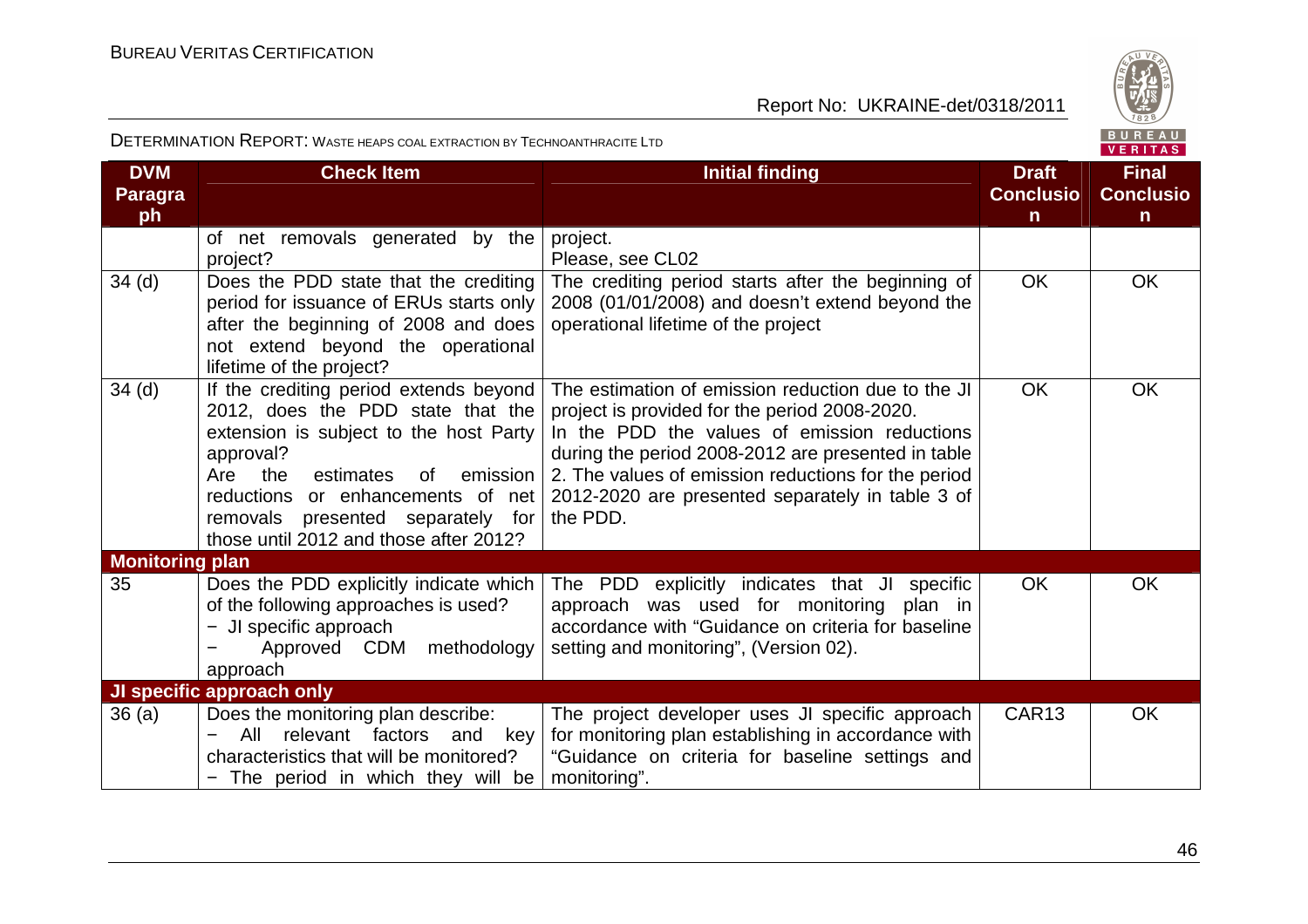

| <b>DVM</b><br><b>Paragra</b><br>ph | <b>Check Item</b>                                                                                                                                                                                                                                                                                                                        | <b>Initial finding</b>                                                                                                                                                                                                                                                                                                                                                                                                                             | <b>Draft</b><br><b>Conclusio</b><br>$\mathsf{n}$ | <b>Final</b><br><b>Conclusio</b><br>$\mathsf{n}$ |
|------------------------------------|------------------------------------------------------------------------------------------------------------------------------------------------------------------------------------------------------------------------------------------------------------------------------------------------------------------------------------------|----------------------------------------------------------------------------------------------------------------------------------------------------------------------------------------------------------------------------------------------------------------------------------------------------------------------------------------------------------------------------------------------------------------------------------------------------|--------------------------------------------------|--------------------------------------------------|
|                                    | monitored?<br>- All decisive factors for the control and<br>reporting of project performance?                                                                                                                                                                                                                                            | Monitoring plan for project was elaborated by<br>specific approach of JI with application of<br>methodology "Waste heaps dismantling with the<br>aim of decreasing the greenhouse gases<br>emissions into the atmosphere"<br><b>Correct Action Request 13</b><br>ACM-number and<br>Please provide reference<br>version of used Methodology                                                                                                         |                                                  |                                                  |
| 36 <sub>(b)</sub>                  | Does the monitoring plan specify the<br>indicators, constants and variables<br>used that are reliable, valid and provide<br>transparent picture of the emission<br>reductions or enhancements of net<br>removals to be monitored?                                                                                                        | The Monitoring Plan describes relevant indicators,<br>constants and variables such as amount of<br>produced coal, amount of consumed electricity,<br>emission factors of Ukraine national grid, for<br>fugitive methane emissions of coal mining etc.<br><b>Corrective Action Request14</b><br>For monitoring emission reductions constant<br>density of methane was used. Please indicate the<br>source of this value in the section D of the PDD | CAR14                                            | <b>OK</b>                                        |
| 36 <sub>(b)</sub>                  | If default values are used:<br>- Are accuracy and reasonableness<br>carefully balanced in their selection?<br>- Do the default values originate from<br>recognized sources?<br>- Are the default values supported by<br>statistical<br>analyses<br>providing<br>reasonable confidence levels?<br>- Are the default values presented in a | In monitoring plan global warming potential of<br>methane, net calorific values of diesel fuel and<br>coal, oxidation factors, carbon factor of diesel fuel<br>and coal are used as default value. The source of<br>this value is clarified in table D.1.1, namely,<br>"National GHG inventory of Ukraine, period 1990-<br>2009"                                                                                                                   | <b>OK</b>                                        | <b>OK</b>                                        |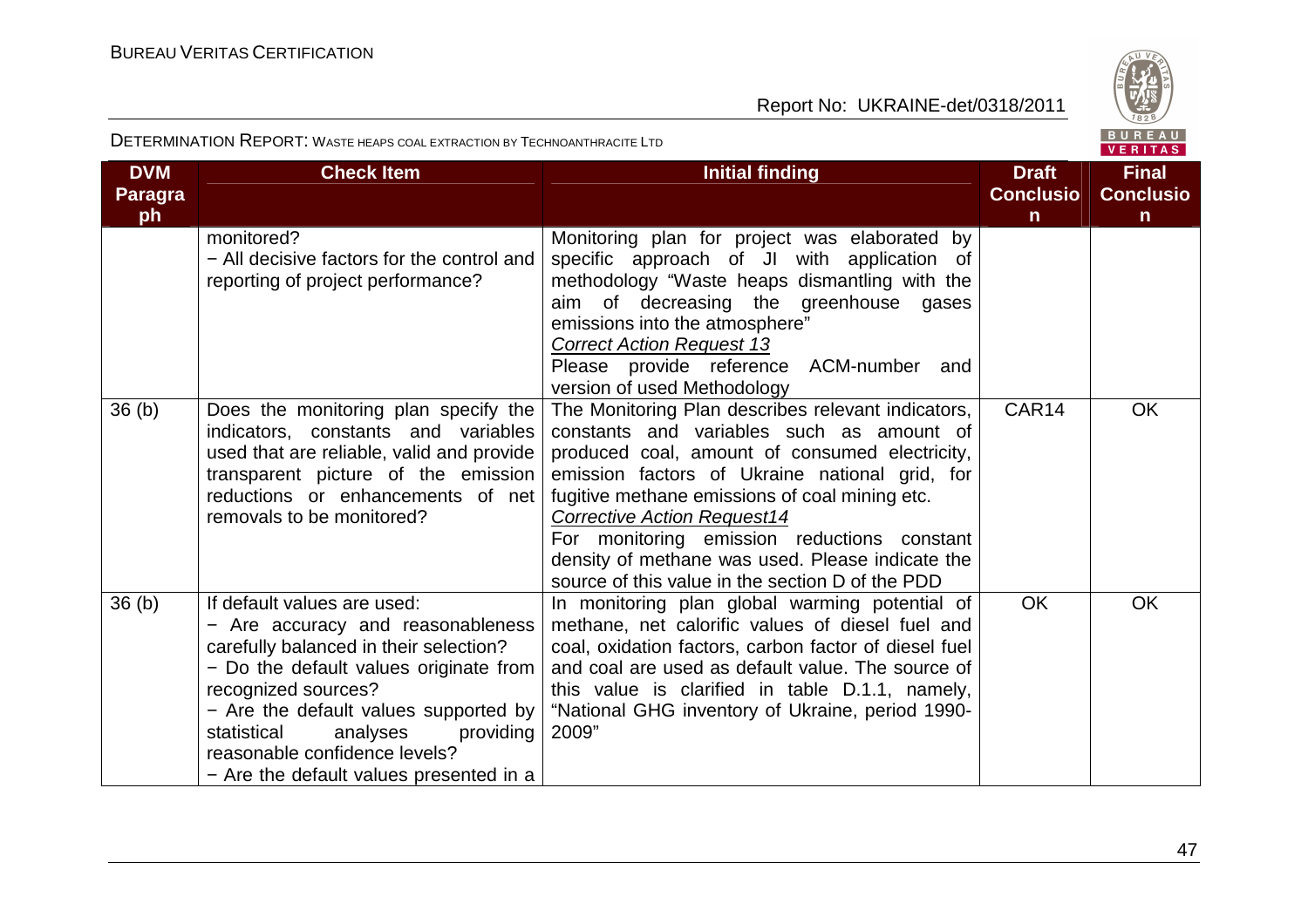

| <b>DVM</b><br><b>Paragra</b><br>ph | <b>Check Item</b>                                                                                                                                                                                  | <b>Initial finding</b>                                                                                                                                                     | <b>Draft</b><br><b>Conclusio</b><br>$\mathsf{n}$ | <b>Final</b><br><b>Conclusio</b><br>$\mathsf{n}$ |
|------------------------------------|----------------------------------------------------------------------------------------------------------------------------------------------------------------------------------------------------|----------------------------------------------------------------------------------------------------------------------------------------------------------------------------|--------------------------------------------------|--------------------------------------------------|
|                                    | transparent manner?                                                                                                                                                                                |                                                                                                                                                                            |                                                  |                                                  |
| 36 <sub>(b)</sub> <sub>(i)</sub>   | For those values that are to be<br>provided by the project participants,<br>does the monitoring plan clearly<br>indicate how the values are to be<br>selected and justified?                       | The monitoring plan indicates how the values are<br>to be selected and justified.                                                                                          | <b>OK</b>                                        | OK                                               |
| 36 (b) (ii)                        | For other values,<br>- Does the monitoring plan clearly<br>indicate the precise references from<br>which these values are taken?<br>- Is the conservativeness of the values<br>provided justified? | The monitoring plan clearly indicates references<br>from which these values are taken.                                                                                     | <b>OK</b>                                        | <b>OK</b>                                        |
| 36 (b) (iii)                       | For all<br>data<br>the<br>does<br>sources,<br>monitoring plan specify the procedures<br>to be followed if expected data are<br>unavailable?                                                        | <b>Corrective Action Request 15</b><br>Please, specify in the section D the procedures to<br>be followed if expected monitoring data are<br>unavailable.                   | CAR15                                            | <b>OK</b>                                        |
| 36<br>(b)<br>(iv)                  | Are International System Unit (SI units)<br>used?                                                                                                                                                  | International System Units aren't used, but some<br>units are used.                                                                                                        | <b>OK</b>                                        | OK                                               |
| 36 <sub>(b)</sub> <sub>(v)</sub>   | Does the monitoring plan note any<br>parameters, coefficients, variables, etc.<br>that are used to calculate baseline<br>emissions or net removals but are<br>obtained through monitoring?         | The monitoring plan doesn't note any parameters,<br>coefficients, variables, etc that are to be obtained<br>though monitoring in order to calculate baseline<br>emissions. | <b>OK</b>                                        | <b>OK</b>                                        |
| 36(b)(v)                           | Is the use of parameters, coefficients,<br>variables, etc. consistent between the<br>baseline and monitoring plan?                                                                                 | According to the monitoring plan and the PDD, the<br>use of parameters and variables are consistent<br>between the baseline and monitoring plan.                           | <b>OK</b>                                        | <b>OK</b>                                        |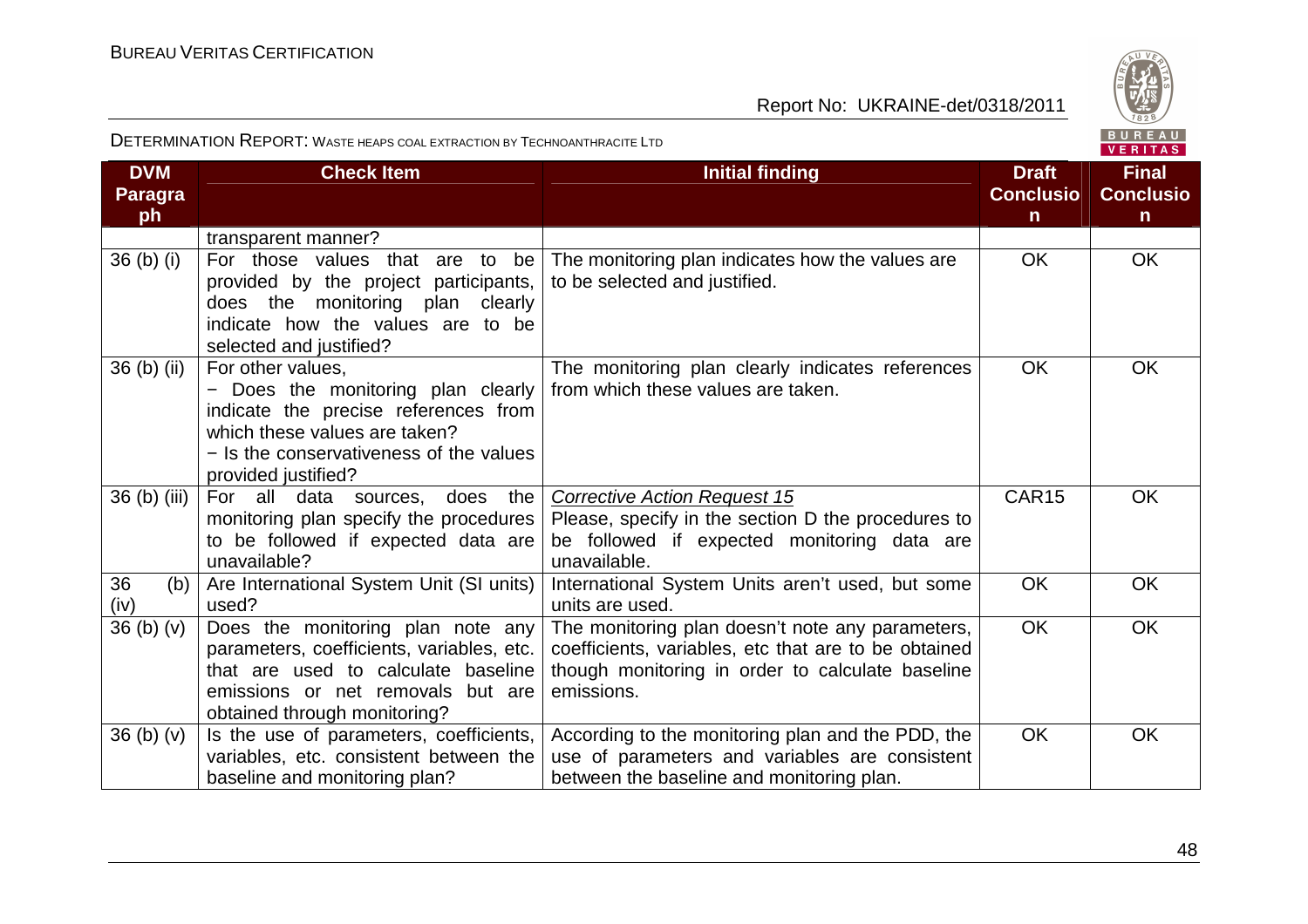

|                              |                                                                                                                                                                                                                                                                                                                                                                                                                                                                                                                                                                                                                                                                            |                                                                                                                                                                                                                                                                                                                    |                                  | $V = 11111149$                   |
|------------------------------|----------------------------------------------------------------------------------------------------------------------------------------------------------------------------------------------------------------------------------------------------------------------------------------------------------------------------------------------------------------------------------------------------------------------------------------------------------------------------------------------------------------------------------------------------------------------------------------------------------------------------------------------------------------------------|--------------------------------------------------------------------------------------------------------------------------------------------------------------------------------------------------------------------------------------------------------------------------------------------------------------------|----------------------------------|----------------------------------|
| <b>DVM</b><br><b>Paragra</b> | <b>Check Item</b>                                                                                                                                                                                                                                                                                                                                                                                                                                                                                                                                                                                                                                                          | <b>Initial finding</b>                                                                                                                                                                                                                                                                                             | <b>Draft</b><br><b>Conclusio</b> | <b>Final</b><br><b>Conclusio</b> |
| ph                           |                                                                                                                                                                                                                                                                                                                                                                                                                                                                                                                                                                                                                                                                            |                                                                                                                                                                                                                                                                                                                    | $\mathsf{n}$                     | n.                               |
| 36 <sub>(c)</sub>            | Does the monitoring plan draw on the<br>list of standard variables contained in<br>appendix B of "Guidance on criteria for<br>baseline setting and monitoring"?                                                                                                                                                                                                                                                                                                                                                                                                                                                                                                            | The monitoring plan is established taking into<br>account the list of standard variables contained in<br>appendix B of "Guidance on criteria for baseline<br>setting and monitoring". For instance, Carbon<br>Emission Factor for electricity (EF <sub>CO2e, electricity, y</sub> )<br>is used in given JI project | OK.                              | OK                               |
| 36 <sub>(d)</sub>            | Does the monitoring plan explicitly and<br>clearly distinguish:<br>(i) Data and parameters that are not<br>monitored throughout the crediting<br>period, but are determined only once<br>(and thus remain fixed throughout the<br>crediting period), and that are available<br>already at the stage of determination?<br>(ii) Data and parameters that are not<br>monitored throughout the crediting<br>period, but are determined only once<br>(and thus remain fixed throughout the<br>crediting period), but that are not<br>already available at the stage of<br>determination?<br>(iii) Data and parameters that are<br>monitored throughout the crediting<br>period? | See the PDD section D.1.<br>The data and parameters that are monitored<br>throughout the crediting period are clearly<br>indicated in the PDD (section D.1 and Annex 3).                                                                                                                                           | <b>OK</b>                        | <b>OK</b>                        |
| 36(e)                        |                                                                                                                                                                                                                                                                                                                                                                                                                                                                                                                                                                                                                                                                            | Does the monitoring plan describe the   The section D.1 of the PDD describes the methods  <br>methods employed for data monitoring employed for data monitoring including its                                                                                                                                      | <b>OK</b>                        | <b>OK</b>                        |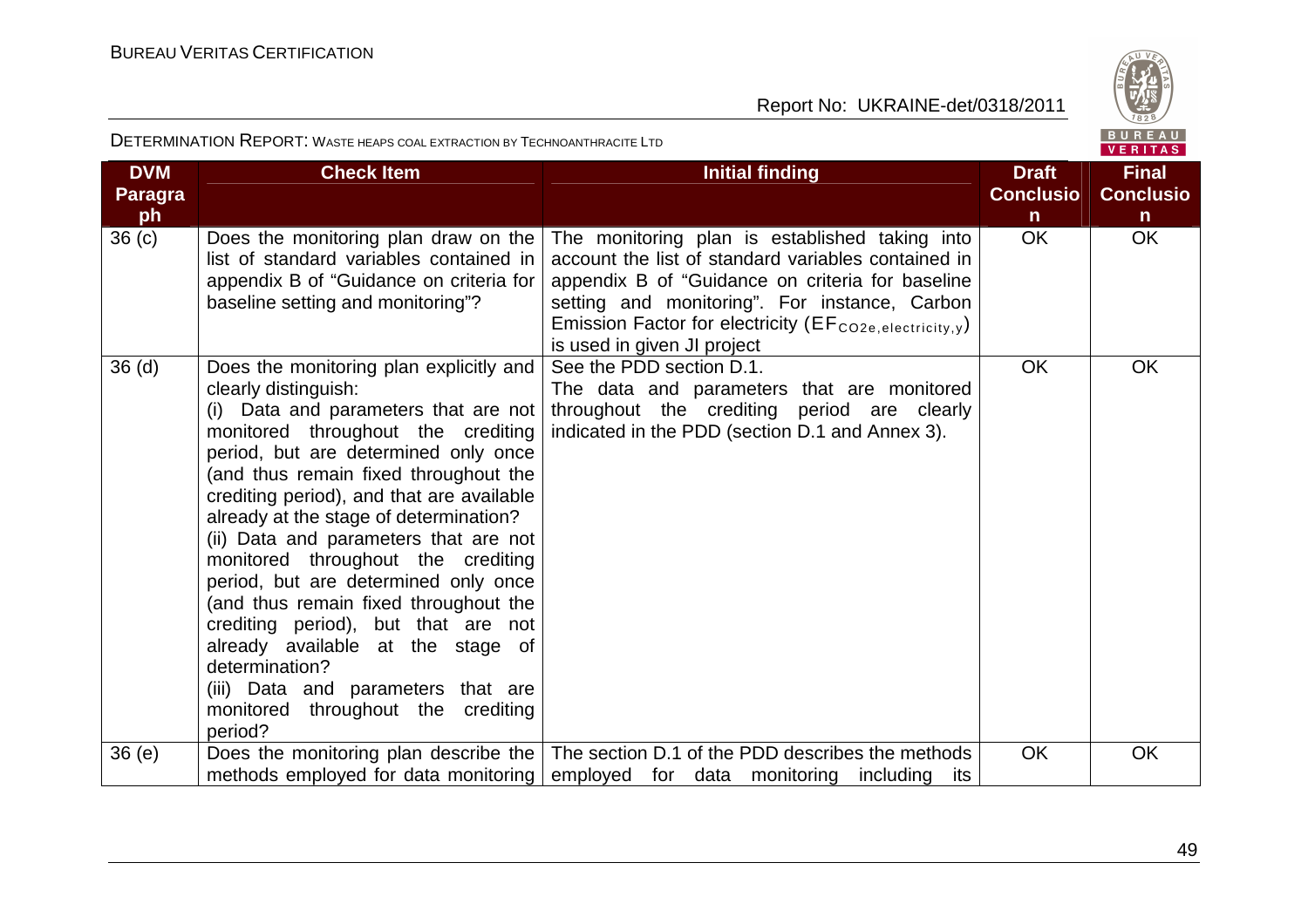

| <b>DVM</b><br>Paragra<br>ph | <b>Check Item</b>                                                                                                                                                                                                                                                                           | <b>Initial finding</b>                                                                                                                                                                                                                | <b>Draft</b><br><b>Conclusio</b><br>$\mathsf{n}$ | <b>Final</b><br><b>Conclusio</b><br>$\mathsf{n}$ |
|-----------------------------|---------------------------------------------------------------------------------------------------------------------------------------------------------------------------------------------------------------------------------------------------------------------------------------------|---------------------------------------------------------------------------------------------------------------------------------------------------------------------------------------------------------------------------------------|--------------------------------------------------|--------------------------------------------------|
|                             | (including its frequency) and recording?                                                                                                                                                                                                                                                    | frequency and recording                                                                                                                                                                                                               |                                                  |                                                  |
| 36(f)                       | Does the monitoring plan elaborate all<br>algorithms and formulae used for the<br>estimation/calculation<br>of<br>baseline<br>emissions/removals<br>project<br>and<br>emissions/removals<br>direct<br>or<br>monitoring of emission reductions from<br>the project, leakage, as appropriate? | All algorithms and formulae used for the estimation<br>of baseline and project emissions are indicated<br>and explained in the PDD.                                                                                                   | <b>OK</b>                                        | OK                                               |
| $36(f)$ (i)                 | Is the underlying rationale for the<br>algorithms/formulae explained?                                                                                                                                                                                                                       | The underlying rationale for the formulae is<br>presented                                                                                                                                                                             | <b>OK</b>                                        | <b>OK</b>                                        |
| 36 (f) (ii)                 | Are consistent variables,<br>equation<br>formats, subscripts etc. used?                                                                                                                                                                                                                     | All variables and equation formats are consistent<br>and used in appropriately way.                                                                                                                                                   | <b>OK</b>                                        | OK                                               |
| 36 (f) (iii)                | Are all equations numbered?                                                                                                                                                                                                                                                                 | Equations needed for calculations described in<br>section B and section D of the PDD. All equations<br>are numbered.<br><b>Corrective Action Request 16</b><br>Please provide correct numeration of equation in<br>the section D.1.4. | CAR16                                            | <b>OK</b>                                        |
| 36 (f) (iv)                 | Are all variables, with units indicated<br>defined?                                                                                                                                                                                                                                         | All variables with units indicated are defined                                                                                                                                                                                        | <b>OK</b>                                        | <b>OK</b>                                        |
| 36(f)(v)                    | conservativeness<br>$\mathsf{ls}$<br>the<br><b>of</b><br>the<br>algorithms/procedures justified?                                                                                                                                                                                            | The conservativeness of the procedures is justified                                                                                                                                                                                   | <b>OK</b>                                        | <b>OK</b>                                        |
| 36(f)(v)                    | To the extent possible, are methods to<br>quantitatively account for uncertainty in<br>key parameters included?                                                                                                                                                                             | Uncertainty level in key parameters identified as<br>low in table D.2 "Quality control and quality<br>for<br>procedures undertaken<br>data<br>assurance<br>monitored".                                                                | <b>OK</b>                                        | <b>OK</b>                                        |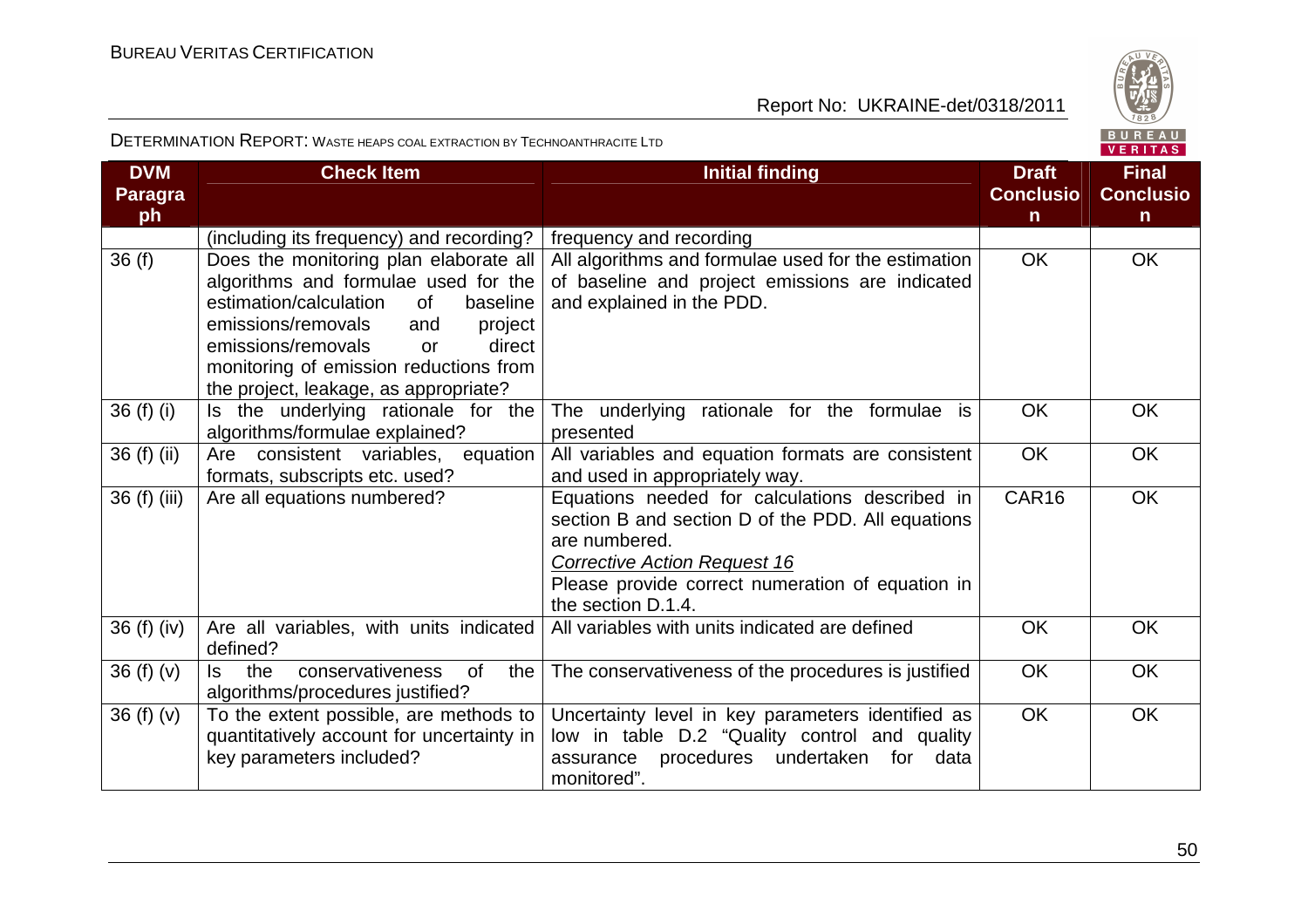

| <b>DVM</b><br><b>Paragra</b><br>ph | <b>Check Item</b>                                                                                                                                                                                | <b>Initial finding</b>                                                                                                                                                                                                                              | <b>Draft</b><br><b>Conclusio</b><br>$\mathsf{n}$ | <b>Final</b><br><b>Conclusio</b><br>n. |
|------------------------------------|--------------------------------------------------------------------------------------------------------------------------------------------------------------------------------------------------|-----------------------------------------------------------------------------------------------------------------------------------------------------------------------------------------------------------------------------------------------------|--------------------------------------------------|----------------------------------------|
| 36 (f) (vi)                        | Is consistency between the elaboration<br>of the<br>baseline scenario and the procedure<br>for calculating the emissions or net<br>removals of the baseline ensured?                             | There is consistency between the elaboration of<br>the baseline scenario and the procedure for<br>calculating the emissions of the baseline scenario.                                                                                               | <b>OK</b>                                        | OK                                     |
| 36 (f) (vii)                       | Are any parts of the algorithms or<br>formulae that are not self-evident<br>explained?                                                                                                           | Used formulae are explained                                                                                                                                                                                                                         | <b>OK</b>                                        | <b>OK</b>                              |
| 36 (f) (vii)                       | Is it justified that the procedure is<br>consistent with standard technical<br>procedures in the relevant sector?                                                                                | <b>PDD</b><br>the<br>project<br>$\ln$<br>developer<br>describes<br>procedures that are in compliance with technical<br>procedures at "Technoantracite Ltd"                                                                                          | <b>OK</b>                                        | OK                                     |
| 36 (f) (vii)                       | Are references provided as necessary?                                                                                                                                                            | References for documents required for ERUs<br>calculation are provided                                                                                                                                                                              | <b>OK</b>                                        | <b>OK</b>                              |
| 36 (f) (vii)                       | implicit<br>Are<br>and<br>explicit<br>key<br>assumptions explained in a transparent<br>manner?                                                                                                   | Key assumptions are explained in the PDD                                                                                                                                                                                                            | <b>OK</b>                                        | OK                                     |
| 36 (f) (vii)                       | Is it clearly stated which assumptions<br>procedures have<br>significant<br>and<br>uncertainty associated with them, and<br>how such uncertainty<br>is to be<br>addressed?                       | In the project design document there is not stated<br>any information about significant uncertainty level<br>of assumptions and procedures.                                                                                                         | <b>OK</b>                                        | OK                                     |
| 36 (f) (vii)                       | Is the uncertainty of key parameters<br>described and, where possible, is an<br>uncertainty range at 95% confidence<br>level for key parameters for the<br>calculation of emission reductions or | In the PDD project developer described the<br>uncertainty level of key parameters. Uncertainty<br>level of concerned data was assessed as low.<br>Measuring devices for monitoring<br>of<br>key<br>parameters are calibrated/verified in compliance | <b>OK</b>                                        | <b>OK</b>                              |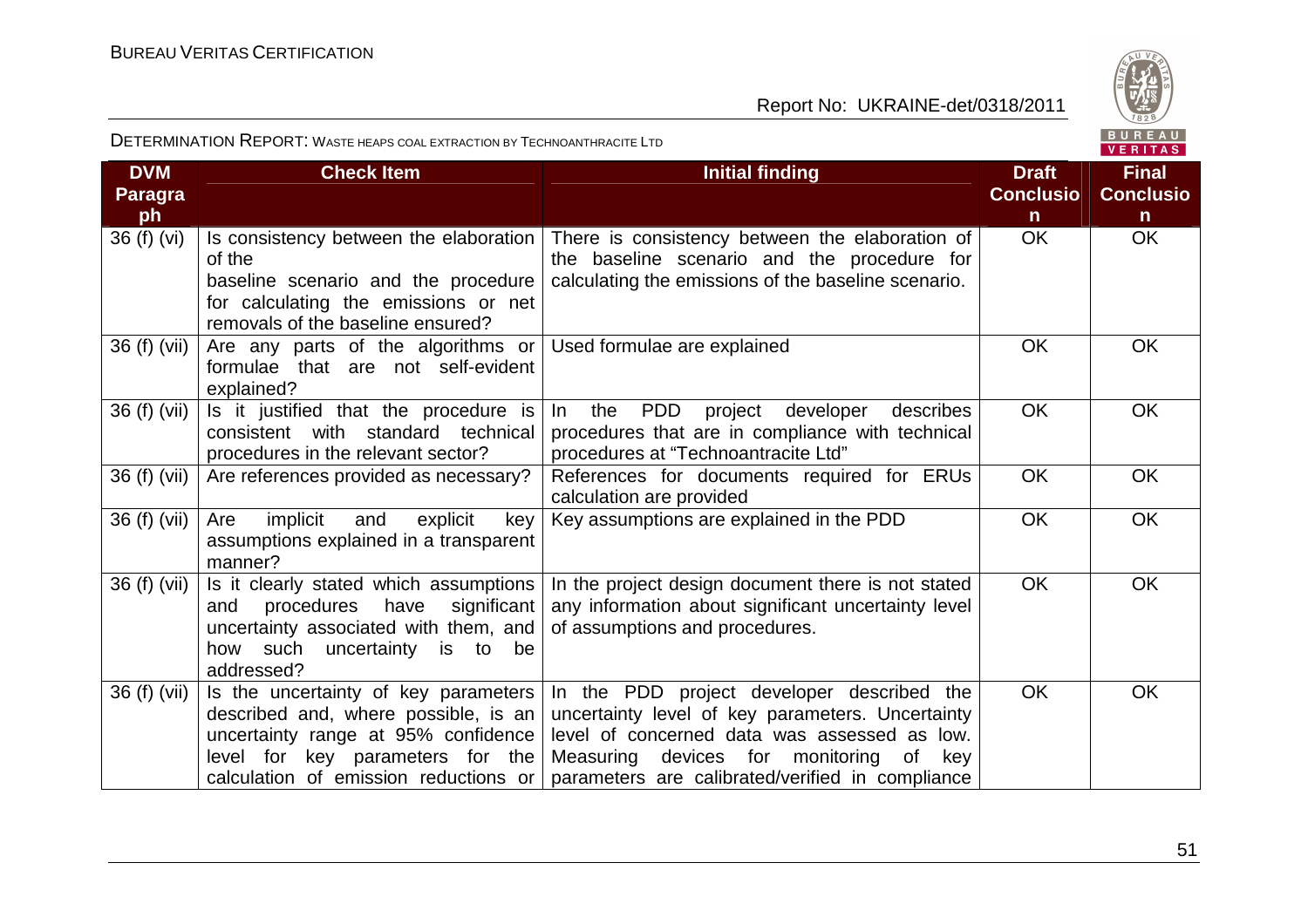

|  | . <u>.</u> |  |  |
|--|------------|--|--|
|  |            |  |  |
|  | FRITAS     |  |  |
|  |            |  |  |

| <b>DVM</b>           | <b>Check Item</b>                                                                                                                                                                                                                                                                                       | <b>Initial finding</b>                                                                                                                                                                                                                                                                                                    |                                  | <b>Final</b>                     |
|----------------------|---------------------------------------------------------------------------------------------------------------------------------------------------------------------------------------------------------------------------------------------------------------------------------------------------------|---------------------------------------------------------------------------------------------------------------------------------------------------------------------------------------------------------------------------------------------------------------------------------------------------------------------------|----------------------------------|----------------------------------|
| <b>Paragra</b><br>ph |                                                                                                                                                                                                                                                                                                         |                                                                                                                                                                                                                                                                                                                           | <b>Conclusio</b><br>$\mathsf{n}$ | <b>Conclusio</b><br>$\mathsf{n}$ |
|                      | of<br>enhancements<br>removals<br>net<br>provided?                                                                                                                                                                                                                                                      | with the state regulation, "Technoantracite Ltd"<br>procedures and approved methodologies in order<br>to assure quality control of monitoring data.                                                                                                                                                                       |                                  |                                  |
| 36 <sub>(g)</sub>    | Does the monitoring plan identify a<br>national or international monitoring<br>standard if such standard has to be<br>and/or is applied to certain aspects of<br>the project?<br>Does the monitoring plan provide a<br>reference as to where a detailed<br>description of the standard can be<br>found? | No national or international monitoring standard<br>are used for monitoring of the JI project<br>implementation.                                                                                                                                                                                                          | <b>OK</b>                        | <b>OK</b>                        |
| 36(h)                | Does the monitoring plan document   Not applicable for given JI project.<br>techniques, if used for<br>statistical<br>monitoring, and that they are used in a<br>conservative manner?                                                                                                                   |                                                                                                                                                                                                                                                                                                                           | <b>OK</b>                        | <b>OK</b>                        |
| 36 (i)               | Does the monitoring plan present the<br>quality<br>assurance<br>and<br>control<br>procedures for the monitoring process,<br>including, as appropriate, information<br>on calibration and on how records on<br>data and/or method validity and<br>accuracy are kept and made available<br>upon request?  | In monitoring plan section D.2 and D.3 of the<br>quality<br>assurance and control procedures,<br>including information about calibration and how<br>monitoring data are to be recorded and collected.<br><b>Corrective Action Request 17</b><br>Please, provide Calibration plan of JI project<br>measurement equipments. | CAR <sub>17</sub>                | <b>OK</b>                        |
| 36(j)                | Does the monitoring plan clearly                                                                                                                                                                                                                                                                        | <b>Corrective Action Request18</b><br>identify the responsibilities and the   Please identify the responsible departments and                                                                                                                                                                                             | CAR18                            | <b>OK</b>                        |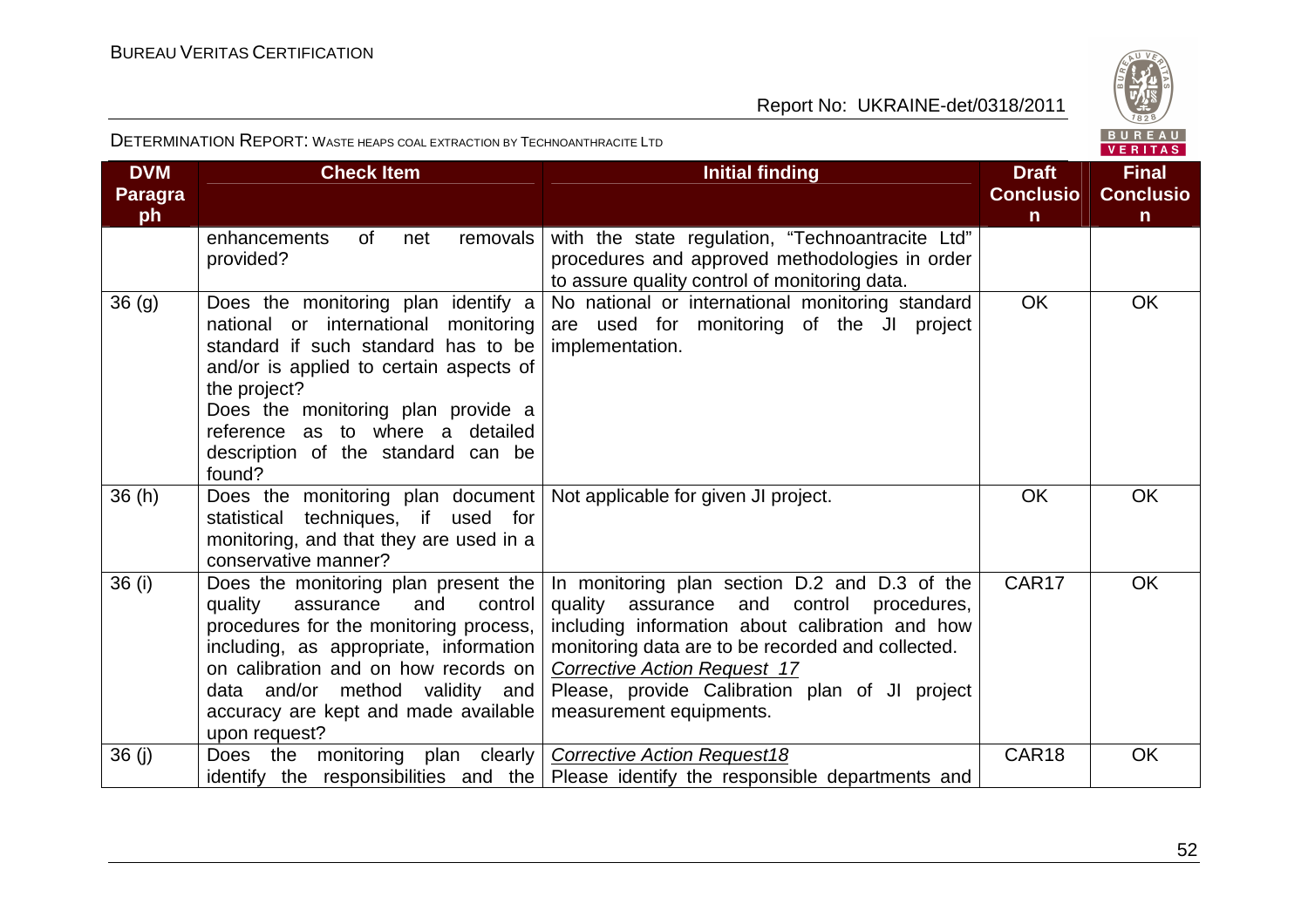

|  | .    |     |   |
|--|------|-----|---|
|  | FR I | - 7 | ∼ |

| <b>DVM</b><br><b>Paragra</b> | <b>Check Item</b>                                                                                                                                                                                                                                                                                               | <b>Initial finding</b>                                                                                                                                                                                                                                                                                                                                                       | <b>Draft</b><br><b>Conclusio</b> | <b>Final</b><br><b>Conclusio</b> |
|------------------------------|-----------------------------------------------------------------------------------------------------------------------------------------------------------------------------------------------------------------------------------------------------------------------------------------------------------------|------------------------------------------------------------------------------------------------------------------------------------------------------------------------------------------------------------------------------------------------------------------------------------------------------------------------------------------------------------------------------|----------------------------------|----------------------------------|
| ph                           |                                                                                                                                                                                                                                                                                                                 |                                                                                                                                                                                                                                                                                                                                                                              | $\mathsf{n}$                     | $\mathsf{n}$                     |
|                              | regarding<br>monitoring<br>authority<br>the<br>activities?                                                                                                                                                                                                                                                      | persons regarding monitoring activities of the JI<br>project in section D.2 of the PDD.                                                                                                                                                                                                                                                                                      |                                  |                                  |
| 36(k)                        | Does the monitoring plan, on the<br>reflect<br>whole,<br>good<br>monitoring<br>practices appropriate to the project<br>type?<br>If it is a JI LULUCF project, is the good<br>practice guidance developed by IPCC<br>applied?                                                                                    | According to the section B.2 of the PDD, no similar<br>activity to this project not identified in Ukraine, so<br>good monitoring practice to this type project is<br>unavailable.                                                                                                                                                                                            | <b>OK</b>                        | OK                               |
| $36$ (I)                     | Does the monitoring plan provide, in<br>tabular form, a complete compilation of<br>the data that need to be collected for its<br>application, including data that are<br>measured or sampled and data that are<br>collected from other sources but not<br>including data that are calculated with<br>equations? | Presented in the PDD monitoring plan provides a<br>complete compilation of the data that need to be<br>collected for its application, including data that are<br>measured or sampled and data that are collected<br>from other sources. Data connected with baseline<br>scenario and emission reduction calculation are<br>stated in tabular format in section D of the PDD. | <b>OK</b>                        | <b>OK</b>                        |
| 36(m)                        | Does the monitoring plan indicate that<br>the data monitored and required for<br>verification are to be kept for two years<br>after the last transfer of ERUs for the<br>project?                                                                                                                               | The monitoring plan indicates that the data<br>monitored and required for emission reduction<br>calculation will be kept for two years after the last<br>transfer of ERUs                                                                                                                                                                                                    | <b>OK</b>                        | <b>OK</b>                        |
| 37                           | If selected elements or combinations of<br>approved CDM<br>methodologies<br>or<br>methodological tools are used<br>for<br>establishing the monitoring plan, are                                                                                                                                                 | Not applicable                                                                                                                                                                                                                                                                                                                                                               | OK                               | OK                               |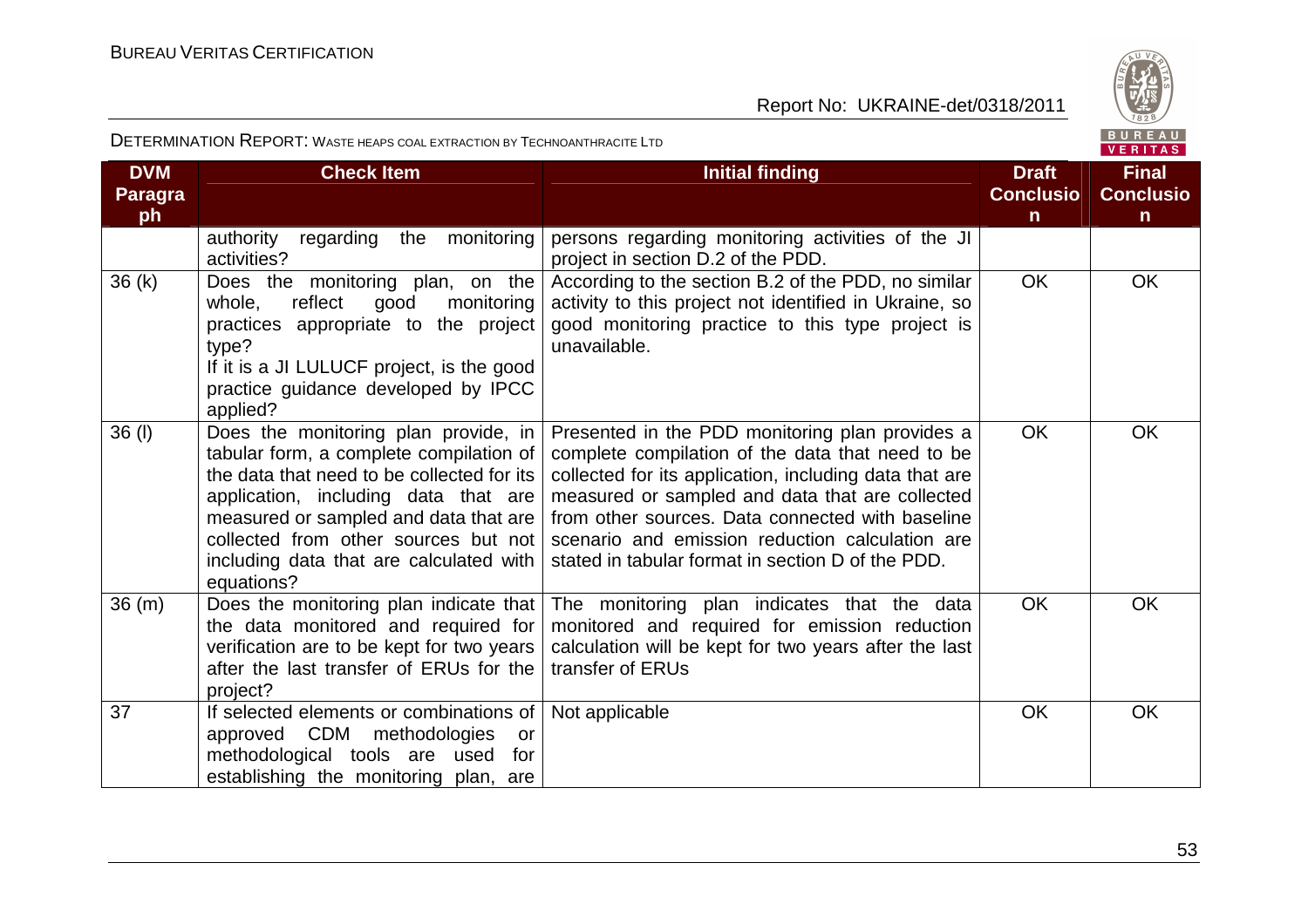

| <b>DVM</b><br><b>Paragra</b><br>ph | <b>Check Item</b>                                                                                                                                                                                                                                            | <b>Initial finding</b> | <b>Draft</b><br><b>Conclusio</b><br>$\mathsf{n}$ | <b>Final</b><br><b>Conclusio</b><br>$\mathsf{n}$ |
|------------------------------------|--------------------------------------------------------------------------------------------------------------------------------------------------------------------------------------------------------------------------------------------------------------|------------------------|--------------------------------------------------|--------------------------------------------------|
|                                    | the selected elements or combination,<br>together with elements supplementary<br>developed by the project participants in<br>line with 36 above?                                                                                                             |                        |                                                  |                                                  |
|                                    | <b>Approved CDM methodology approach only</b>                                                                                                                                                                                                                |                        |                                                  |                                                  |
| 38(a)                              | Does the PDD provide the title,<br>reference number and version of the<br>approved CDM methodology used?                                                                                                                                                     | Not applicable         | <b>Not</b><br>applicable                         | <b>Not</b><br>applicable                         |
| 38(a)                              | Is the approved CDM methodology the<br>most recent valid version when the<br>PDD is submitted for publication? If not,<br>is the methodology still within the grace<br>period (was the methodology revised to<br>a newer version in the past two<br>months)? | Not applicable         | <b>Not</b><br>applicable                         | <b>Not</b><br>applicable                         |
| 38 <sub>(b)</sub>                  | Does the PDD provide a description of<br>why the approved CDM methodology is<br>applicable to the project?                                                                                                                                                   | Not applicable         | <b>Not</b><br>applicable                         | <b>Not</b><br>applicable                         |
| 38 <sub>(c)</sub>                  | Are all explanations, descriptions and<br>analyses pertaining to monitoring in the<br>PDD made in accordance with the<br><b>CDM</b><br>referenced<br>approved<br>methodology?                                                                                | Not applicable         | <b>Not</b><br>applicable                         | <b>Not</b><br>applicable                         |
| 38 <sub>(d)</sub>                  | Is the monitoring plan established<br>appropriately as a result?                                                                                                                                                                                             | Not applicable         | <b>Not</b><br>applicable                         | <b>Not</b><br>applicable                         |
|                                    | Applicable to both JI specific approach and approved CDM methodology approach                                                                                                                                                                                |                        |                                                  |                                                  |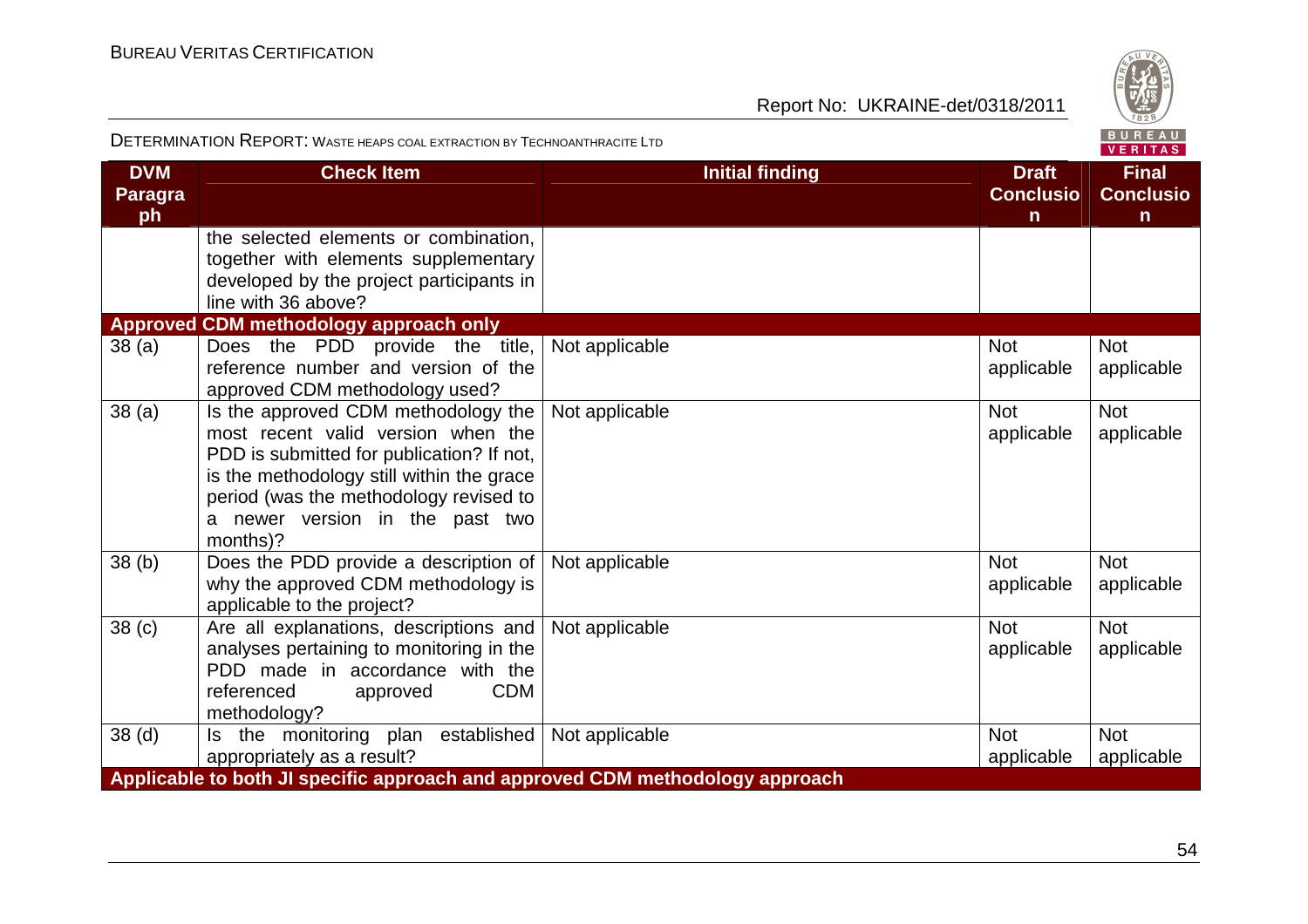

| <b>DVM</b><br><b>Paragra</b><br>ph | <b>Check Item</b>                                                                                                                                                                                                                                                                                                                                                                                                                                                                                                                                                                                                                                                                                                                                                                                                                                                                                                                                                                                                  | <b>Initial finding</b> | <b>Draft</b><br><b>Conclusio</b><br>$\mathsf{n}$ | <b>Final</b><br><b>Conclusio</b><br>$\mathsf{n}$ |
|------------------------------------|--------------------------------------------------------------------------------------------------------------------------------------------------------------------------------------------------------------------------------------------------------------------------------------------------------------------------------------------------------------------------------------------------------------------------------------------------------------------------------------------------------------------------------------------------------------------------------------------------------------------------------------------------------------------------------------------------------------------------------------------------------------------------------------------------------------------------------------------------------------------------------------------------------------------------------------------------------------------------------------------------------------------|------------------------|--------------------------------------------------|--------------------------------------------------|
| 39                                 | monitoring<br>indicates<br>plan<br>lf.<br>the<br>overlapping monitoring periods during<br>the crediting period:<br>(a) Is the underlying project composed<br>of clearly identifiable components for<br>reductions<br>which<br>emission<br>or<br>enhancements of removals can be<br>calculated independently?<br>(b) Can monitoring be performed<br>independently for each of these<br>components (i.e. the data/parameters<br>monitored for one component are not<br>dependent on/effect data/parameters to<br>be monitored for another component)?<br>(c) Does the monitoring plan ensure<br>that monitoring is performed for all<br>components and that in these cases all<br>the requirements of the JI guidelines<br>and further guidance by the JISC<br>regarding monitoring are met?<br>(d) Does the monitoring plan explicitly<br>provide for overlapping monitoring<br>periods of clearly defined project<br>components, justify its need and state<br>how the conditions mentioned in (a)-(c)<br>are met? |                        |                                                  |                                                  |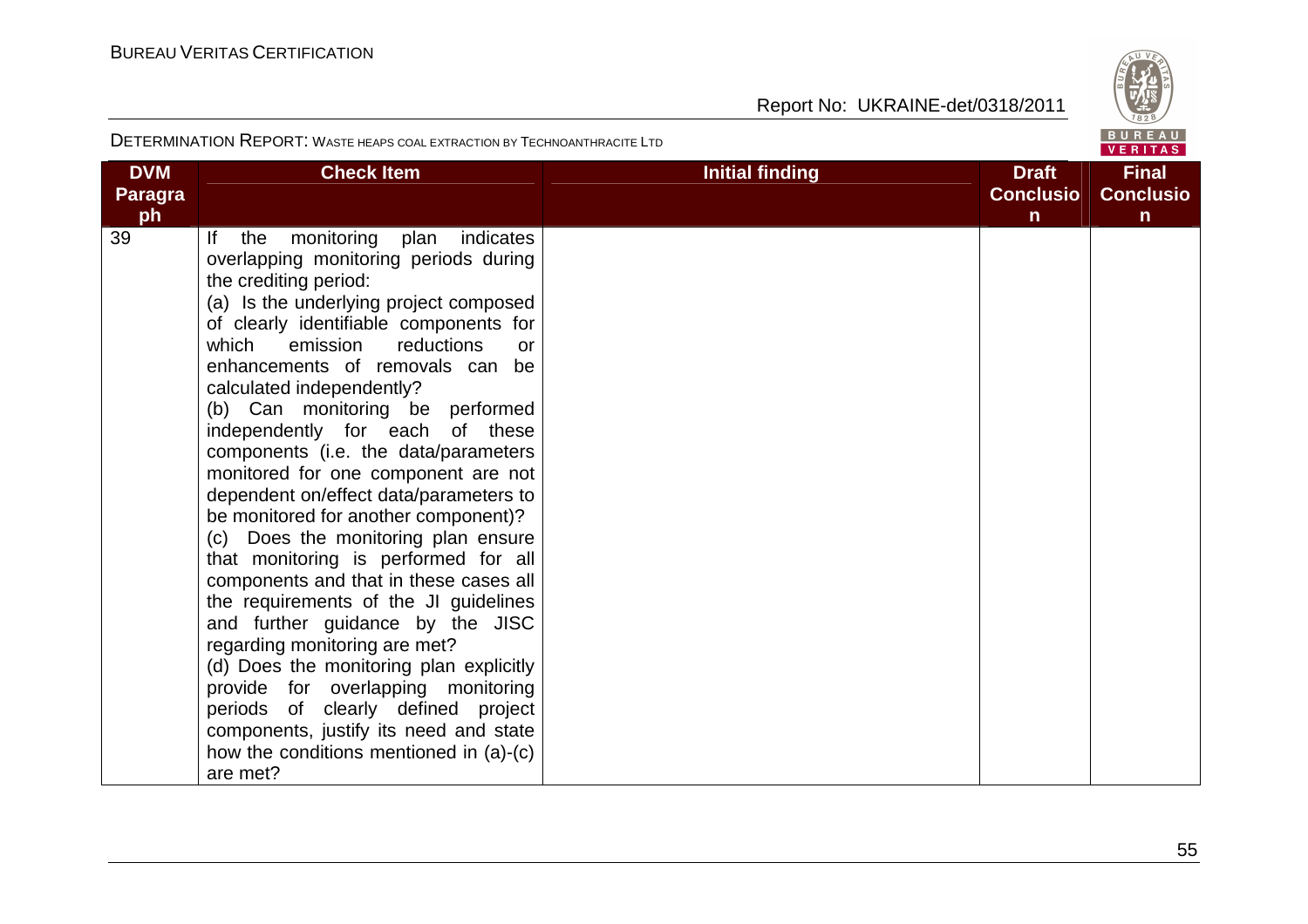

| <b>DVM</b><br><b>Paragra</b><br>ph | <b>Check Item</b>                                                                                                                                                                                                                   | <b>Initial finding</b>                                                                                                                                                                                                                   | <b>Draft</b><br><b>Conclusio</b><br>$\mathsf{n}$ | <b>Final</b><br><b>Conclusio</b><br>$\mathsf{n}$ |
|------------------------------------|-------------------------------------------------------------------------------------------------------------------------------------------------------------------------------------------------------------------------------------|------------------------------------------------------------------------------------------------------------------------------------------------------------------------------------------------------------------------------------------|--------------------------------------------------|--------------------------------------------------|
| Leakage                            |                                                                                                                                                                                                                                     |                                                                                                                                                                                                                                          |                                                  |                                                  |
|                                    | JI specific approach only                                                                                                                                                                                                           |                                                                                                                                                                                                                                          |                                                  |                                                  |
| 40(a)                              | Does the PDD appropriately describe<br>an assessment of the potential leakage<br>of the project and appropriately explain  <br>which sources of leakage are to be<br>calculated<br>and which can<br>be<br>neglected?                | As developers of project design document regard,<br>project<br>activity<br>doesn't<br>relate<br>the<br>with<br>transportation, firing, or production, so additional<br>amount of fuel is not needed. Thus, project<br>leakage is absent. | <b>OK</b>                                        | <b>OK</b>                                        |
| 40(b)                              | Does the PDD provide a procedure for<br>an ex ante estimate of leakage?                                                                                                                                                             | According to the information and justification<br>stated in the PDD, leakage is absent. Please, refer<br>to section B.3 of the PDD.                                                                                                      | <b>OK</b>                                        | <b>OK</b>                                        |
|                                    | <b>Approved CDM methodology approach only</b>                                                                                                                                                                                       |                                                                                                                                                                                                                                          |                                                  |                                                  |
| 41                                 | Are the leakage and the procedure for<br>its estimation defined in accordance<br>with the approved CDM methodology?                                                                                                                 | Not applicable                                                                                                                                                                                                                           | <b>Not</b><br>applicable                         | <b>Not</b><br>applicable                         |
|                                    | <b>Estimation of emission reductions or enhancements of net removals</b>                                                                                                                                                            |                                                                                                                                                                                                                                          |                                                  |                                                  |
| 42                                 | Does the PDD indicate which of the<br>following approaches it chooses?<br>(a) Assessment of emissions or net<br>removals in the baseline scenario and<br>in the project scenario<br>(b) Direct assessment of emission<br>reductions | The PDD indicates that assessment of emission<br>reductions in baseline scenario and in the project<br>scenario was chosen                                                                                                               | OK.                                              | <b>OK</b>                                        |
| 43                                 | If the approach (a) in 42 is chosen,<br>does the PDD provide ex ante<br>estimates of:                                                                                                                                               | The PDD provides ex ante estimates for project<br>and baseline scenario. Leakages considered as<br>absent.                                                                                                                               | <b>OK</b>                                        | <b>OK</b>                                        |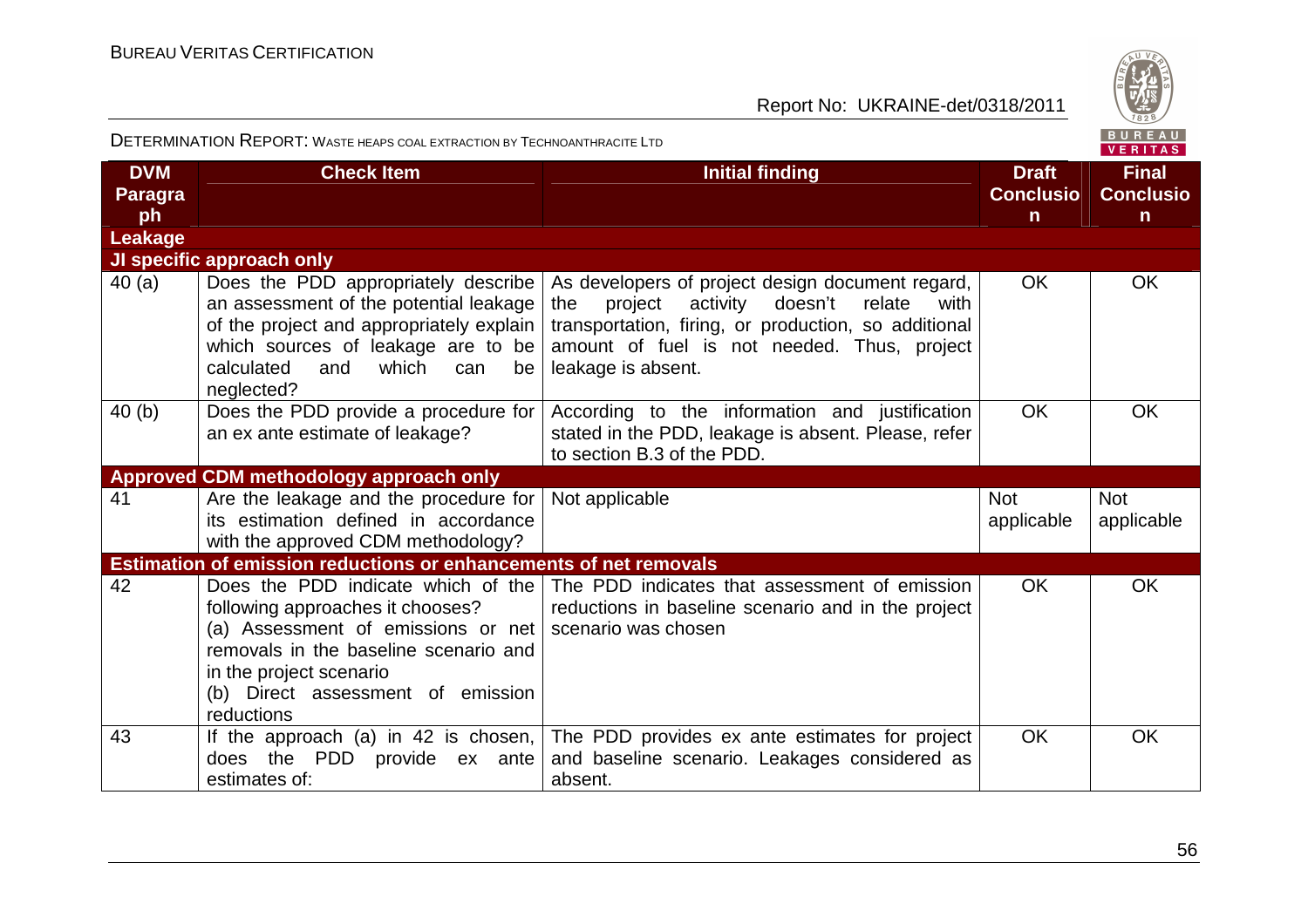

| <b>DVM</b><br><b>Paragra</b><br>ph | <b>Check Item</b>                                                                                                                                                                                                                                                                                                                                                  | <b>Initial finding</b>                                                                                                                                                                                                                                                            | <b>Draft</b><br><b>Conclusio</b><br>$\mathsf{n}$ | <b>Final</b><br><b>Conclusio</b><br>$\mathsf{n}$ |
|------------------------------------|--------------------------------------------------------------------------------------------------------------------------------------------------------------------------------------------------------------------------------------------------------------------------------------------------------------------------------------------------------------------|-----------------------------------------------------------------------------------------------------------------------------------------------------------------------------------------------------------------------------------------------------------------------------------|--------------------------------------------------|--------------------------------------------------|
|                                    | (a) Emissions or net removals for the<br>project scenario (within the project<br>boundary)?<br>(b) Leakage, as applicable?<br>(c) Emissions or net removals for the<br>baseline scenario (within the project<br>boundary)?<br>Emission<br>(d)<br>reductions<br>or<br>enhancements<br>0f<br>removals<br>net                                                         |                                                                                                                                                                                                                                                                                   |                                                  |                                                  |
| 44                                 | adjusted by leakage?<br>If the approach (b) in 42 is chosen, $\vert$<br>does the PDD provide ex ante<br>estimates of:<br>reductions<br>(a)<br>Emission<br>or<br>enhancements of net removals (within<br>the project boundary)?<br>(b) Leakage, as applicable?<br>Emission<br>(c)<br>reductions<br>or<br>enhancements of<br>net<br>removals<br>adjusted by leakage? | Not applicable                                                                                                                                                                                                                                                                    | <b>Not</b><br>applicable                         | <b>Not</b><br>applicable                         |
| 45                                 | For both approaches in 42<br>(a) Are the estimates in 43 or 44 given:<br>(i) On a periodic basis?<br>(ii) At least from the beginning until<br>the end of the crediting period?<br>(iii) On a source-by-source/sink-by-                                                                                                                                            | estimation of baseline<br>The<br>emissions<br>and<br>emission reduction are made on a periodic basis<br>from beginning to the end of the crediting period<br>for each year.<br>Estimations of emission reductions are carried out<br>for CO2e as greenhouse gas. Calculations are | CAR19<br>CAR <sub>20</sub>                       | <b>OK</b><br><b>OK</b>                           |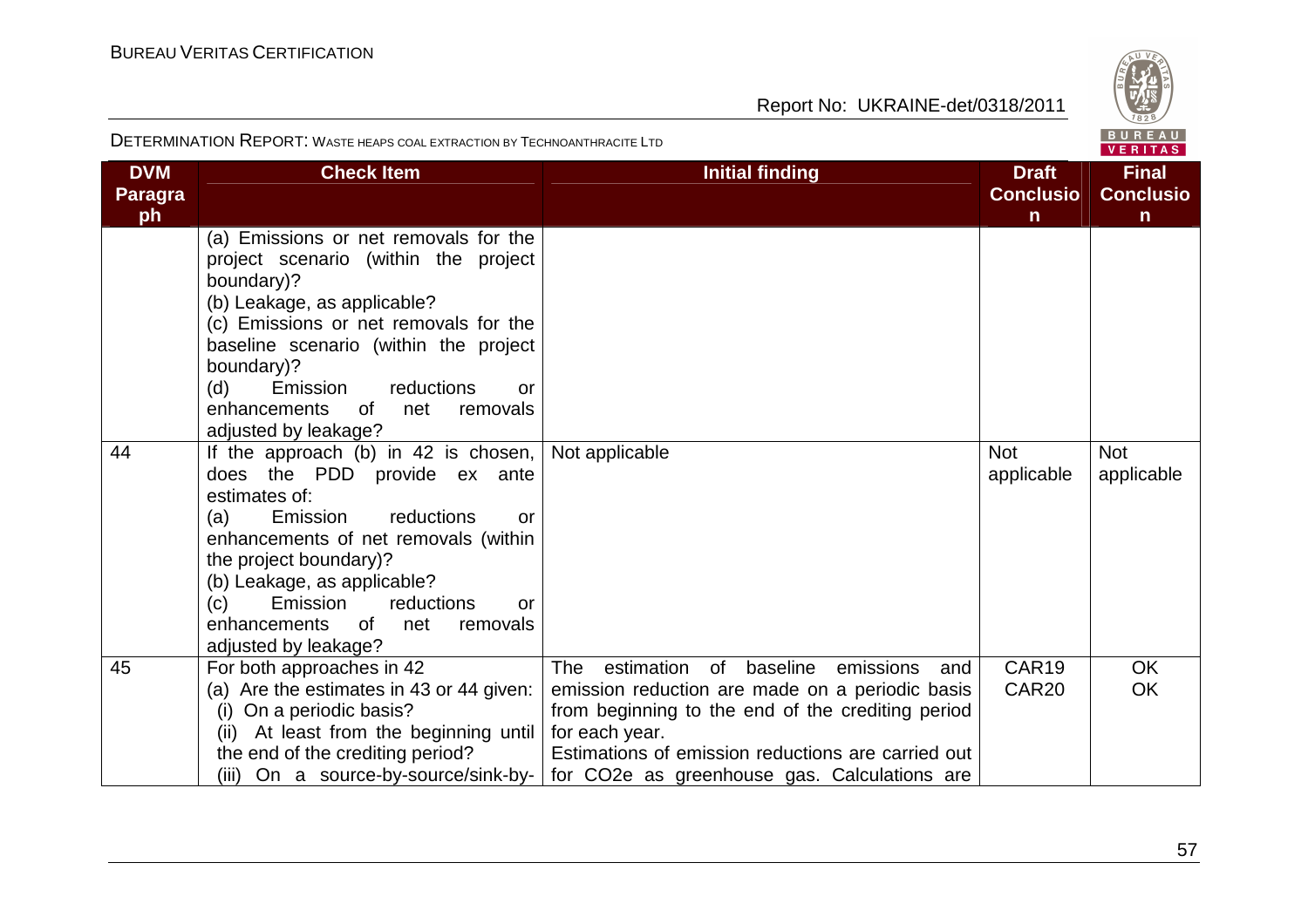

| <b>DVM</b>    | <b>Check Item</b>                                                                                                                                                                                                                                                                                                                                                                                                                                                                                                                                                                                                                                                                                                                                                                                                                                                                                                    | <b>Initial finding</b>                                                                                                                                                                                                                                                                                                                                                                                                                                                                                                                                                                                                                                                                                                                                                                                                                                                                                                                                                                                                                                                                                             | <b>Draft</b><br><b>Conclusio</b> | <b>Final</b><br><b>Conclusio</b> |
|---------------|----------------------------------------------------------------------------------------------------------------------------------------------------------------------------------------------------------------------------------------------------------------------------------------------------------------------------------------------------------------------------------------------------------------------------------------------------------------------------------------------------------------------------------------------------------------------------------------------------------------------------------------------------------------------------------------------------------------------------------------------------------------------------------------------------------------------------------------------------------------------------------------------------------------------|--------------------------------------------------------------------------------------------------------------------------------------------------------------------------------------------------------------------------------------------------------------------------------------------------------------------------------------------------------------------------------------------------------------------------------------------------------------------------------------------------------------------------------------------------------------------------------------------------------------------------------------------------------------------------------------------------------------------------------------------------------------------------------------------------------------------------------------------------------------------------------------------------------------------------------------------------------------------------------------------------------------------------------------------------------------------------------------------------------------------|----------------------------------|----------------------------------|
| Paragra<br>ph |                                                                                                                                                                                                                                                                                                                                                                                                                                                                                                                                                                                                                                                                                                                                                                                                                                                                                                                      |                                                                                                                                                                                                                                                                                                                                                                                                                                                                                                                                                                                                                                                                                                                                                                                                                                                                                                                                                                                                                                                                                                                    | n                                | $\mathsf{n}$                     |
|               | sink<br>basis?<br>(iv) For each GHG?<br>(v) In tones of CO2 equivalent, using  <br>global warming potentials defined by<br>decision $2/CP.3$ or as subsequently<br>revised in accordance with Article 5 of<br>the Kyoto Protocol?<br>(b) Are the formula used for calculating<br>the<br>estimates in 43 or 44 consistent<br>throughout the PDD?<br>(c) For calculating estimates in 43 or<br>baseline emissions or removals and the  <br>activity level of the project and the<br>emissions or net removals as well as<br>risks associated with the project taken<br>into account, as appropriate?<br>Are data sources used for<br>(d)<br>calculating the estimates in 43 or 44<br>reliable<br>clearly<br>identified,<br>and<br>transparent?<br>Are emission factors (including)<br>(e)<br>default emission factors) if used for $\vert$ value of CO2e emission reductions.<br>calculating the estimates in 43 or 44 | regarded in tCO2 equivalent.<br>Formulae used for calculating the estimates<br>concerning in section D and section E are<br>consistent throughout the PDD.<br>Data sources used for calculating the estimates<br>are clearly identified.<br>Among key factors influencing the baseline<br>emissions or the activity level of the project as well<br>as risks associated with the project is taken into<br>account.<br>Conservative assumptions are taken into account<br>while estimating emission reduction.<br>In the PDD there are provided tables with<br>44, are key factors influencing the calculation results of CO2e emission reductions.<br>As a fact, estimated total value of CO2e emission<br>reductions for the first crediting period is 500 898<br>tCO2e; moreover, estimated total value of CO2e<br>emission reductions for the period 2013-2020 792<br>000 tCO <sub>2</sub> e.<br><b>Corrective Action Request 19</b><br>Please, correct in the PDD table numerations<br>according to the JI PDD form.<br><b>Corrective Action Request 20</b><br>Please, provide in the section E annual average |                                  |                                  |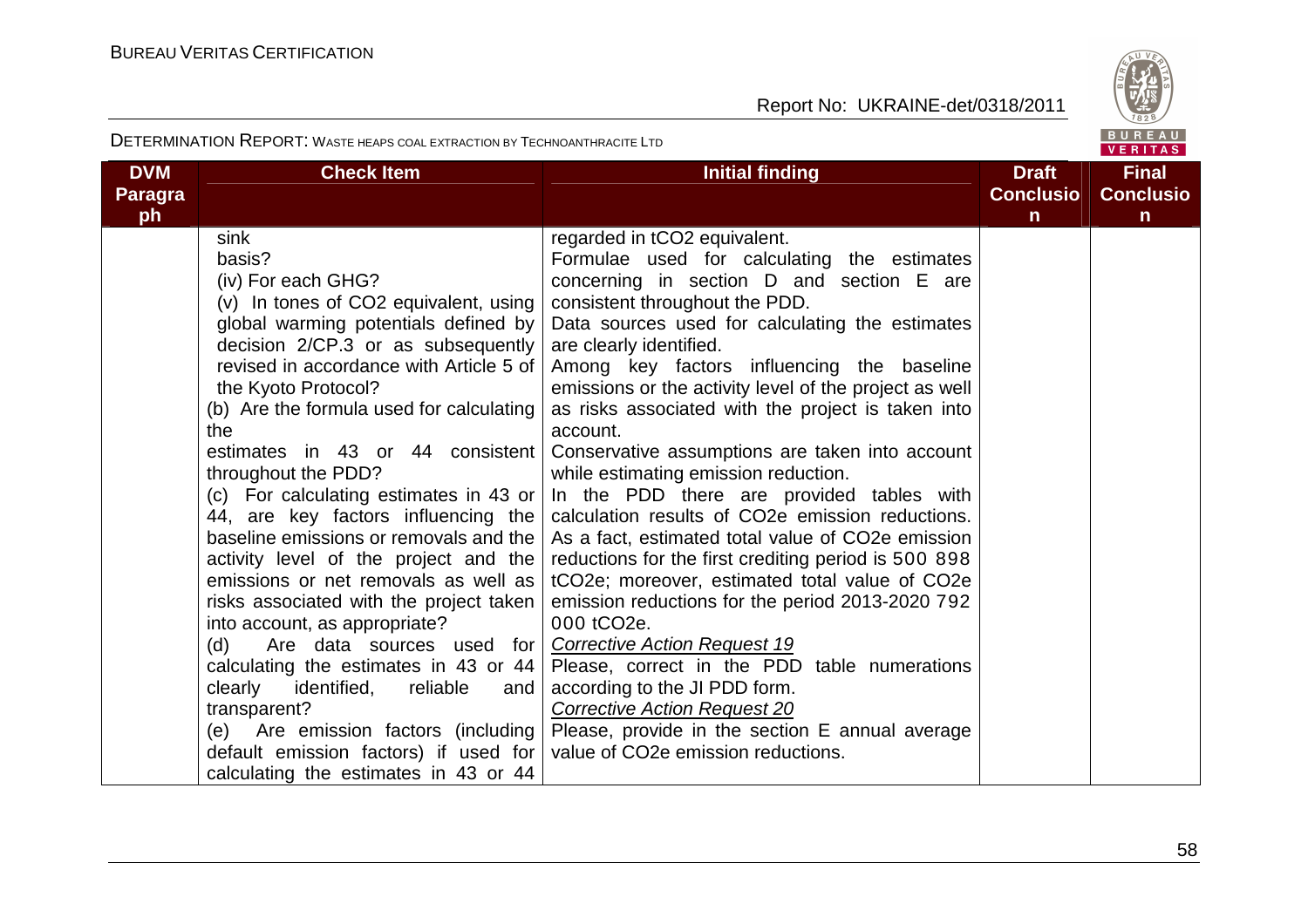

| <b>DVM</b><br><b>Paragra</b><br>ph | <b>Check Item</b>                                                                                                                                                                                                                                                                                                                                                                                                                                                                                                                                                                                                                                                        | <b>Initial finding</b>                                                                                                                                                                                                           | <b>Draft</b><br><b>Conclusio</b><br>$\mathsf{n}$ | <b>Final</b><br><b>Conclusio</b><br>$\mathsf{n}$ |
|------------------------------------|--------------------------------------------------------------------------------------------------------------------------------------------------------------------------------------------------------------------------------------------------------------------------------------------------------------------------------------------------------------------------------------------------------------------------------------------------------------------------------------------------------------------------------------------------------------------------------------------------------------------------------------------------------------------------|----------------------------------------------------------------------------------------------------------------------------------------------------------------------------------------------------------------------------------|--------------------------------------------------|--------------------------------------------------|
|                                    | carefully<br>balancing<br>selected<br>by<br>accuracy and reasonableness, and<br>appropriately justified of the choice?<br>(f) Is the estimation in 43 or 44 based<br>on conservative assumptions and the<br>plausible<br>scenarios<br>most<br>in<br>a a<br>transparent manner?<br>(g) Are the estimates in 43 or 44<br>consistent throughout the PDD?<br>(h) Is the annual average of estimated<br>emission reductions or enhancements<br>of net removals calculated by dividing<br>the total estimated emission reductions<br>or enhancements of net removals over<br>the crediting period by the total months<br>of the crediting period and multiplying<br>by twelve? |                                                                                                                                                                                                                                  |                                                  |                                                  |
| 46                                 | If the calculation of the baseline<br>emissions or<br>net removals is to be performed ex<br>post, does the PDD include an<br>illustrative ex ante emissions or net<br>removals calculation?                                                                                                                                                                                                                                                                                                                                                                                                                                                                              | The calculation of baseline emissions is to be<br>performed ex post. In the PDD there are provided<br>ex ante calculation of emissions. All estimated<br>values are presented in section E of the PDD and<br>Excel spreadsheets. | <b>OK</b>                                        | <b>OK</b>                                        |
|                                    | <b>Approved CDM methodology approach only</b>                                                                                                                                                                                                                                                                                                                                                                                                                                                                                                                                                                                                                            |                                                                                                                                                                                                                                  |                                                  |                                                  |
| 47(a)                              | Is the estimation of emission reductions<br>or enhancements of net removals                                                                                                                                                                                                                                                                                                                                                                                                                                                                                                                                                                                              | Not applicable                                                                                                                                                                                                                   | <b>Not</b><br>applicable                         | <b>Not</b><br>applicable                         |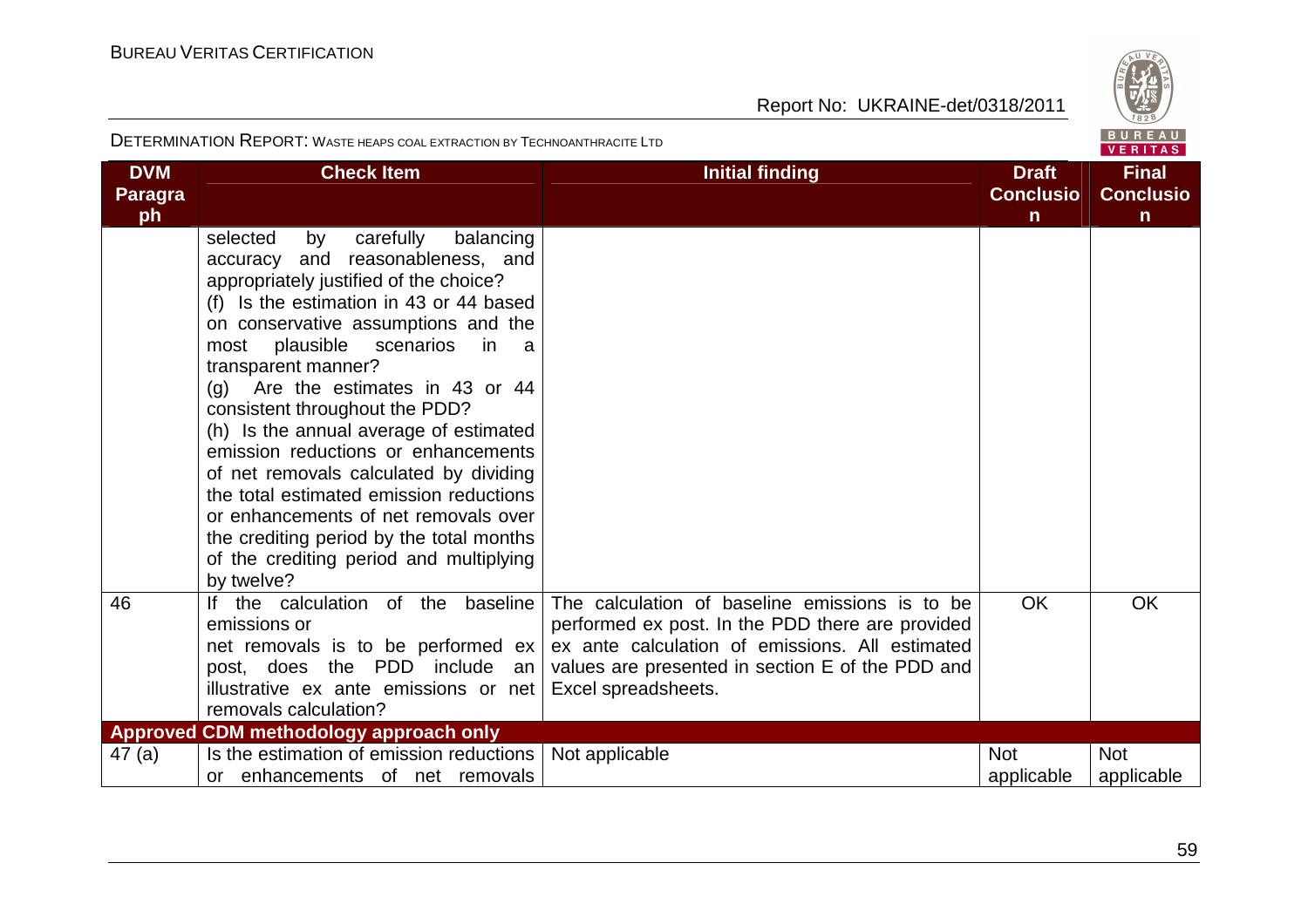

| <b>DVM</b><br><b>Paragra</b><br>ph | <b>Check Item</b>                                                                                                                                                                                                                                                                                                                                                                                                                                                                                                                                                                                                                                                                                                                                                                                         | <b>Initial finding</b> | <b>Draft</b><br><b>Conclusio</b><br>$\mathsf{n}$ | <b>Final</b><br><b>Conclusio</b><br>$\mathsf{n}$ |
|------------------------------------|-----------------------------------------------------------------------------------------------------------------------------------------------------------------------------------------------------------------------------------------------------------------------------------------------------------------------------------------------------------------------------------------------------------------------------------------------------------------------------------------------------------------------------------------------------------------------------------------------------------------------------------------------------------------------------------------------------------------------------------------------------------------------------------------------------------|------------------------|--------------------------------------------------|--------------------------------------------------|
|                                    | made in accordance with the approved<br>CDM methodology?                                                                                                                                                                                                                                                                                                                                                                                                                                                                                                                                                                                                                                                                                                                                                  |                        |                                                  |                                                  |
| 47(b)                              | Is the estimation of emission reductions<br>or enhancements of net removals<br>presented in the PDD:<br>- On a periodic basis?<br>- At least from the beginning until the<br>end of the crediting period?<br>- On a source-by-source/sink-by-sink<br>basis?<br>- For each GHG?<br>- In tones of CO2 equivalent, using<br>global warming potentials defined by<br>decision 2/CP.3 or as subsequently<br>revised in accordance with Article 5 of<br>the Kyoto Protocol?<br>- Are the formula used for calculating<br>the estimates consistent throughout the<br>PDD?<br>consistent<br>Are<br>the<br>estimates<br>throughout the<br>PDD?<br>- Is the annual average of estimated<br>emission reductions or enhancements<br>of net removals calculated by dividing<br>the total estimated emission reductions | Not applicable         | <b>Not</b><br>applicable                         | <b>Not</b><br>applicable                         |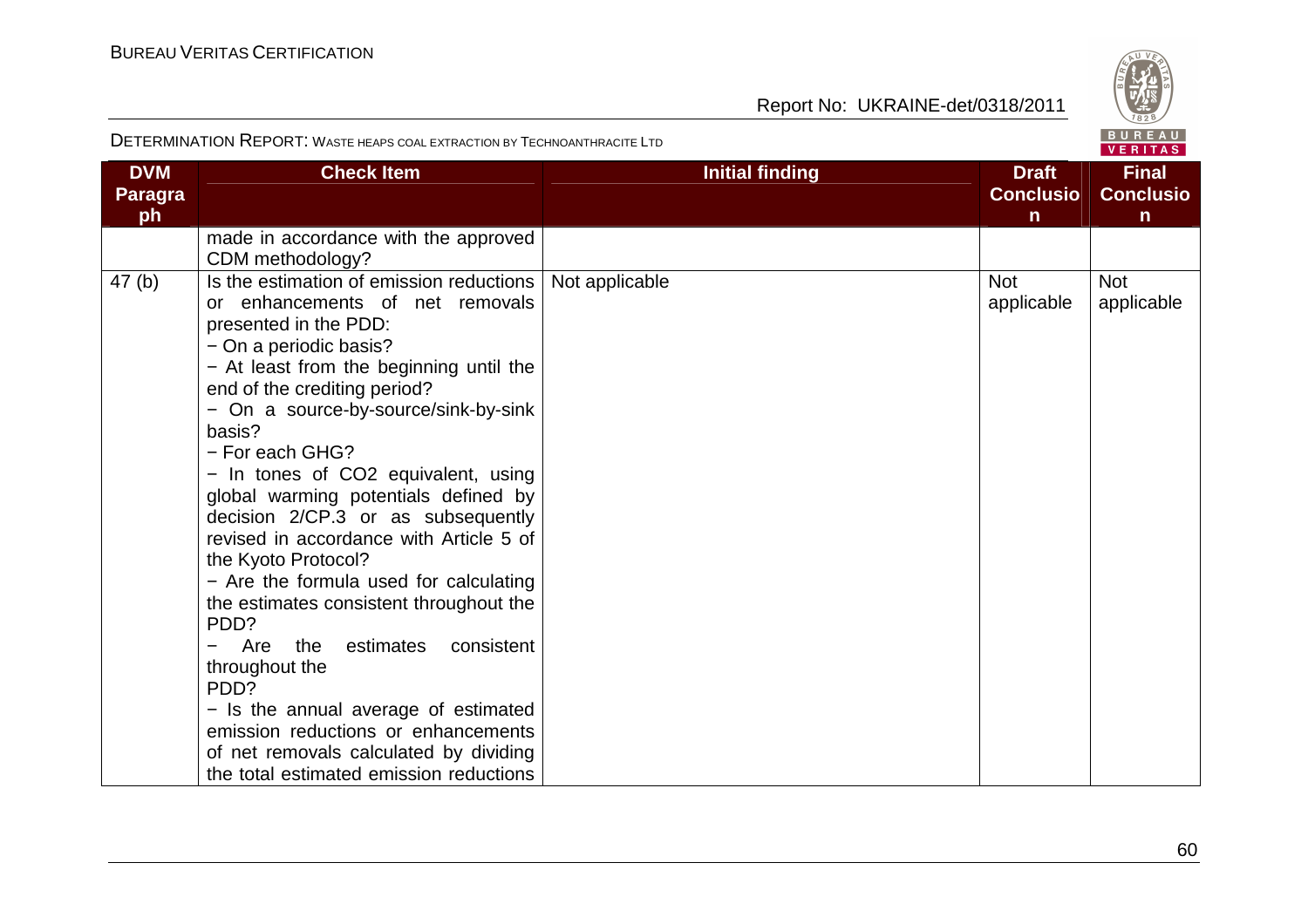

| <b>DVM</b><br><b>Paragra</b><br>ph | <b>Check Item</b>                                                                                                                                                                                                                                                                                                                                                                                 | <b>Initial finding</b>                                                                                                                                                                                                                                                                                                                                        | <b>Draft</b><br><b>Conclusio</b><br>$\mathsf{n}$ | <b>Final</b><br><b>Conclusio</b><br>$\mathbf n$ |
|------------------------------------|---------------------------------------------------------------------------------------------------------------------------------------------------------------------------------------------------------------------------------------------------------------------------------------------------------------------------------------------------------------------------------------------------|---------------------------------------------------------------------------------------------------------------------------------------------------------------------------------------------------------------------------------------------------------------------------------------------------------------------------------------------------------------|--------------------------------------------------|-------------------------------------------------|
|                                    | or enhancements of net removals over<br>the crediting period by the total months<br>of the crediting period and multiplying<br>by twelve?                                                                                                                                                                                                                                                         |                                                                                                                                                                                                                                                                                                                                                               |                                                  |                                                 |
|                                    | <b>Environmental impacts</b>                                                                                                                                                                                                                                                                                                                                                                      |                                                                                                                                                                                                                                                                                                                                                               |                                                  |                                                 |
| 48 (a)                             | the<br><b>PDD</b><br><b>Does</b><br>attach<br>list<br>and<br>documentation on the analysis of the<br>environmental impacts of the project,<br>including transboundary impacts, in<br>accordance<br>with<br>procedures<br>as<br>determined by the host Party?                                                                                                                                      | The PDD<br>provides detailed<br>description<br>on<br>environmental impacts in the section F.1.<br>Transboundary impacts are not observed for this<br>project. The full environmental analysis<br>in.<br>accordance with the Ukrainian legislation has been<br>conducted for the proposed project in 2005-2006<br>by the local developer SPE "Company Nature". | <b>OK</b>                                        | <b>OK</b>                                       |
| 48 (b)                             | If the analysis in 48 (a) indicates that<br>environmental<br>the<br>impacts<br>are<br>considered significant by the project<br>participants or the host Party, does the<br>PDD provide conclusion<br>and all<br>references<br>to<br>supporting<br>documentation of an environmental<br>impact assessment<br>undertaken<br>-in<br>accordance with the procedures as<br>required by the host Party? | The PDD provides conclusion and references to<br>supporting documentation of an environmental<br>impact assessment in accordance with the<br>procedures required by Ukraine legislation                                                                                                                                                                       | OK                                               | OK                                              |
|                                    | <b>Stakeholder consultation</b>                                                                                                                                                                                                                                                                                                                                                                   |                                                                                                                                                                                                                                                                                                                                                               |                                                  |                                                 |
| 49                                 | consultation<br> f <br>stakeholder<br>was<br>undertaken in<br>accordance with the procedure as                                                                                                                                                                                                                                                                                                    | The Host Party doesn't require stakeholder<br>consultation process for the JI project.<br>No stakeholders comments connected with JI                                                                                                                                                                                                                          | <b>OK</b>                                        | <b>OK</b>                                       |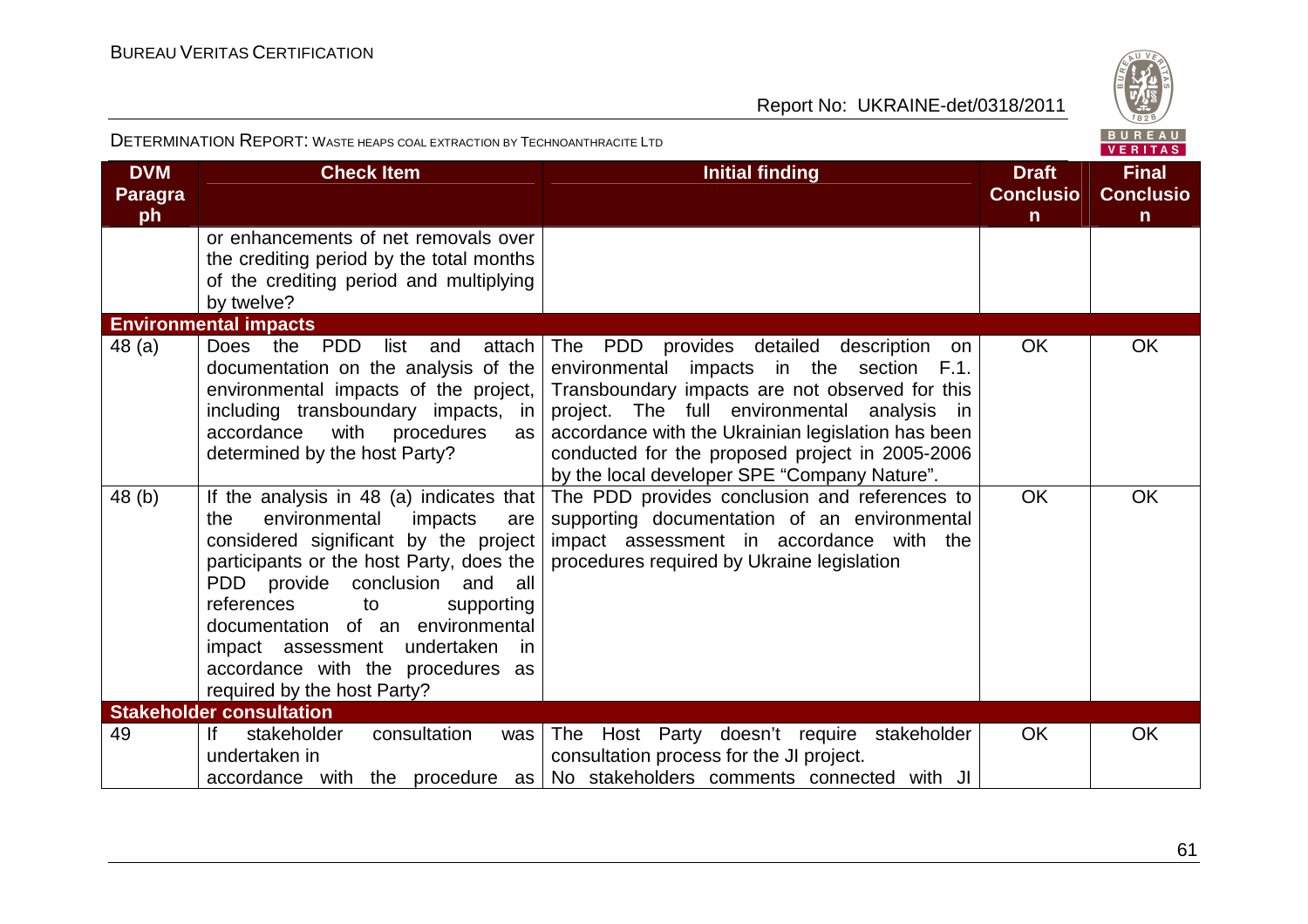

| <b>DVM</b><br><b>Paragra</b><br>ph                                                | <b>Check Item</b>                                                                                                                                                                                                                                                       | <b>Initial finding</b>                                                                                                   | <b>Draft</b><br><b>Conclusio</b><br>n. | <b>Final</b><br><b>Conclusio</b><br>$\mathsf{n}$ |  |  |
|-----------------------------------------------------------------------------------|-------------------------------------------------------------------------------------------------------------------------------------------------------------------------------------------------------------------------------------------------------------------------|--------------------------------------------------------------------------------------------------------------------------|----------------------------------------|--------------------------------------------------|--|--|
|                                                                                   | required by the host Party, does the<br>PDD provide:<br>(a) A list of stakeholders from whom<br>comments on the projects have been<br>received, if any?<br>(b) The nature of the comments?<br>(c) A description on whether and how<br>the comments have been addressed? | project were<br>obtained.<br>Also,<br>stakeholder's<br>comments will be collected during determination<br>procedure      |                                        |                                                  |  |  |
| Determination regarding small-scale projects (additional elements for assessment) |                                                                                                                                                                                                                                                                         |                                                                                                                          |                                        |                                                  |  |  |
|                                                                                   |                                                                                                                                                                                                                                                                         | Determination regarding land use, land-use change and forestry projects (additional/alternative elements for assessment) |                                        |                                                  |  |  |
|                                                                                   |                                                                                                                                                                                                                                                                         | Determination regarding programmes of activities (additional/alternative elements for assessment)                        |                                        |                                                  |  |  |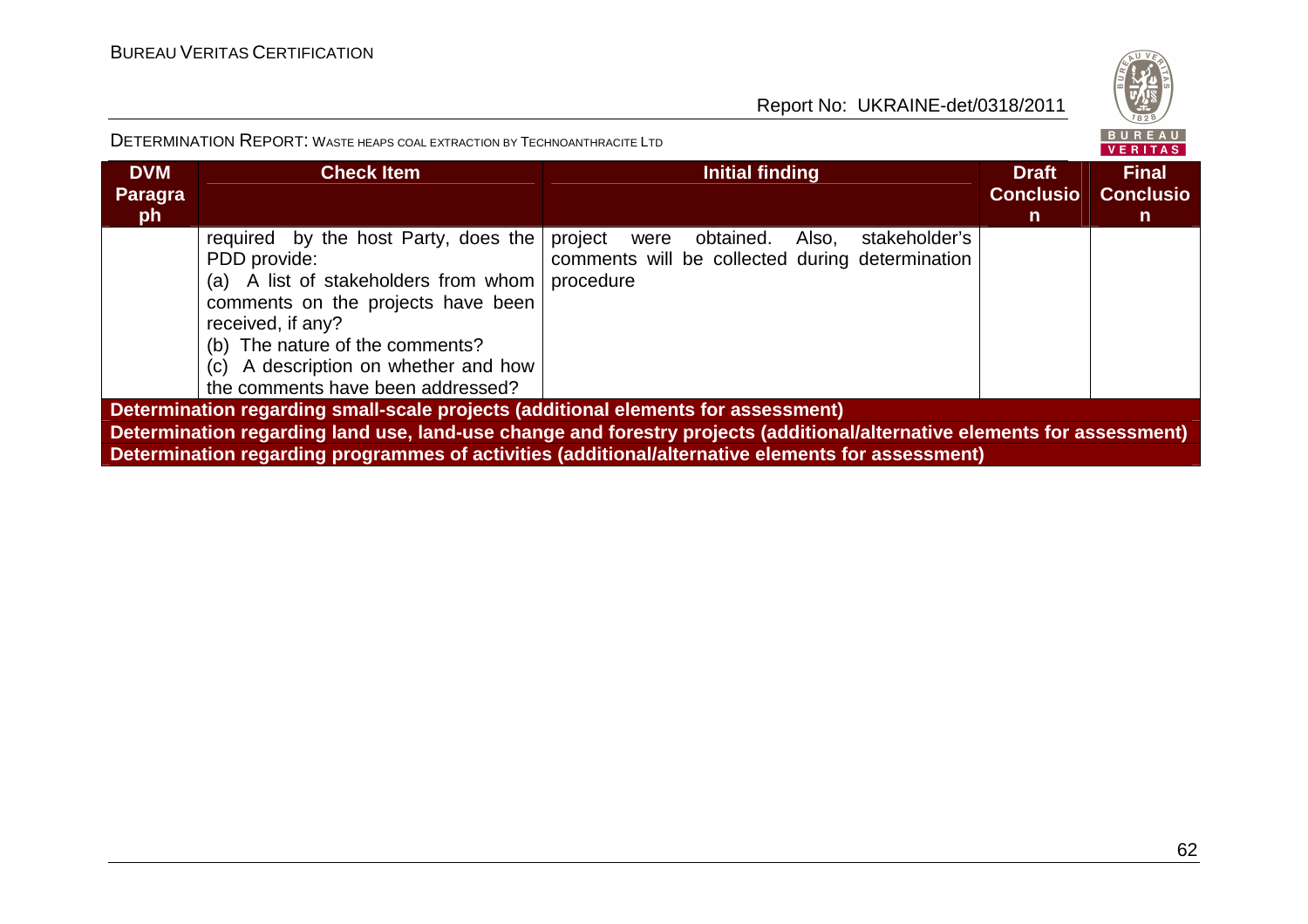

DETERMINATION REPORT: <sup>W</sup>ASTE HEAPS COAL EXTRACTION BY TECHNOANTHRACITE LTD

## **Table 2 Resolution of Corrective Action and Clarification Requests**

| Draft report clarifications and corrective<br>action requests by validation team                               | Ref. to<br>checklis<br>questio<br>n in<br>table 1 | Summary of project participant<br>response                                                                                                                                                                                                                                                                                                                                                                                                                                                                                                                                                         | <b>Determination team</b><br>conclusion                                                                       |
|----------------------------------------------------------------------------------------------------------------|---------------------------------------------------|----------------------------------------------------------------------------------------------------------------------------------------------------------------------------------------------------------------------------------------------------------------------------------------------------------------------------------------------------------------------------------------------------------------------------------------------------------------------------------------------------------------------------------------------------------------------------------------------------|---------------------------------------------------------------------------------------------------------------|
| <b>Corrective Action Request 01</b><br>Please clearly formulate main goal of the<br>project in the section A.2 |                                                   | Corrected. Following text added<br>to the Section A.2 of the PDD<br>ver.2. "This Project is aimed at<br>coal extraction from the mine's<br>waste heaps near the town of<br>Sverdlovsk, Lugansk Region,<br>Ukraine. This will prevent<br>greenhouse gas emissions into<br>the atmosphere during<br>combustion of the heaps and<br>will contribute an additional<br>amount of coal, without the<br>need for mining. The Project<br>includes the installation of coal<br>extraction units and the grading<br>of the extracted coal. Extracted<br>coal is then sold for heat and<br>power production." | The Aim of the project was<br>provided in the PDD<br>version 2 (page 3, section<br>A.2). The issue is closed. |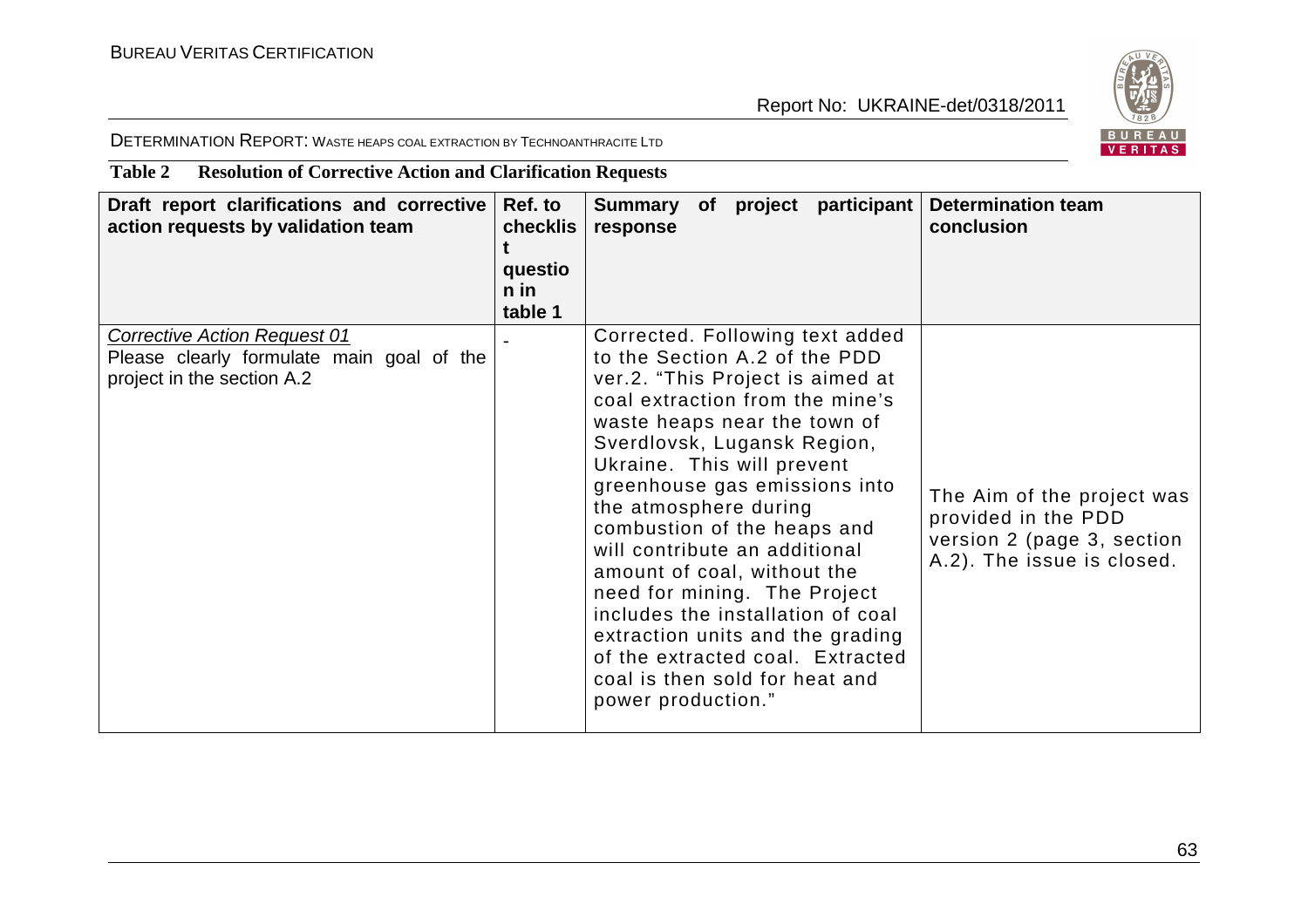Corrective Action Request 02

Report No: UKRAINE-det/0318/2011



DETERMINATION REPORT: <sup>W</sup>ASTE HEAPS COAL EXTRACTION BY TECHNOANTHRACITE LTD

| Please describe in the section A.2 of the PDD<br>next follows:                                                                                                            | to the Section A.2 of the PDD<br>ver.2.:                                                                                                                                                                                                                                                                                                                          |                                                                                     |
|---------------------------------------------------------------------------------------------------------------------------------------------------------------------------|-------------------------------------------------------------------------------------------------------------------------------------------------------------------------------------------------------------------------------------------------------------------------------------------------------------------------------------------------------------------|-------------------------------------------------------------------------------------|
| a) situation existing before the starting date<br>of the project<br>b) baseline scenario<br>c) project scenario including a technical<br>description and expected outcome | In the past, <i>before the starting</i><br>of the project, very often it was<br>not economically feasible to<br>extract all 100% of coal from the<br>rock mass. Therefore, waste<br>heaps of Donbas contains a<br>large amount of coal, which is                                                                                                                  |                                                                                     |
|                                                                                                                                                                           | self-ignited later on. According<br>to different estimations, the rock  <br>mass, which is mined from the<br>coal mine, contains only around<br>65-70% of coal, while the rest is<br>a waste. Up to 60% of this rock<br>mass is formed in coal<br>containing waste heaps.<br>According to experts'<br>estimations, percentage of<br>combustible substances in the | The above mentioned<br>information was added in<br>the PDD. The issue is<br>closed. |

 coal containing waste heaps is around 15-30%, when at the same time the coal content

varies from 7% and till 28-32%.

- Corrected. Following text added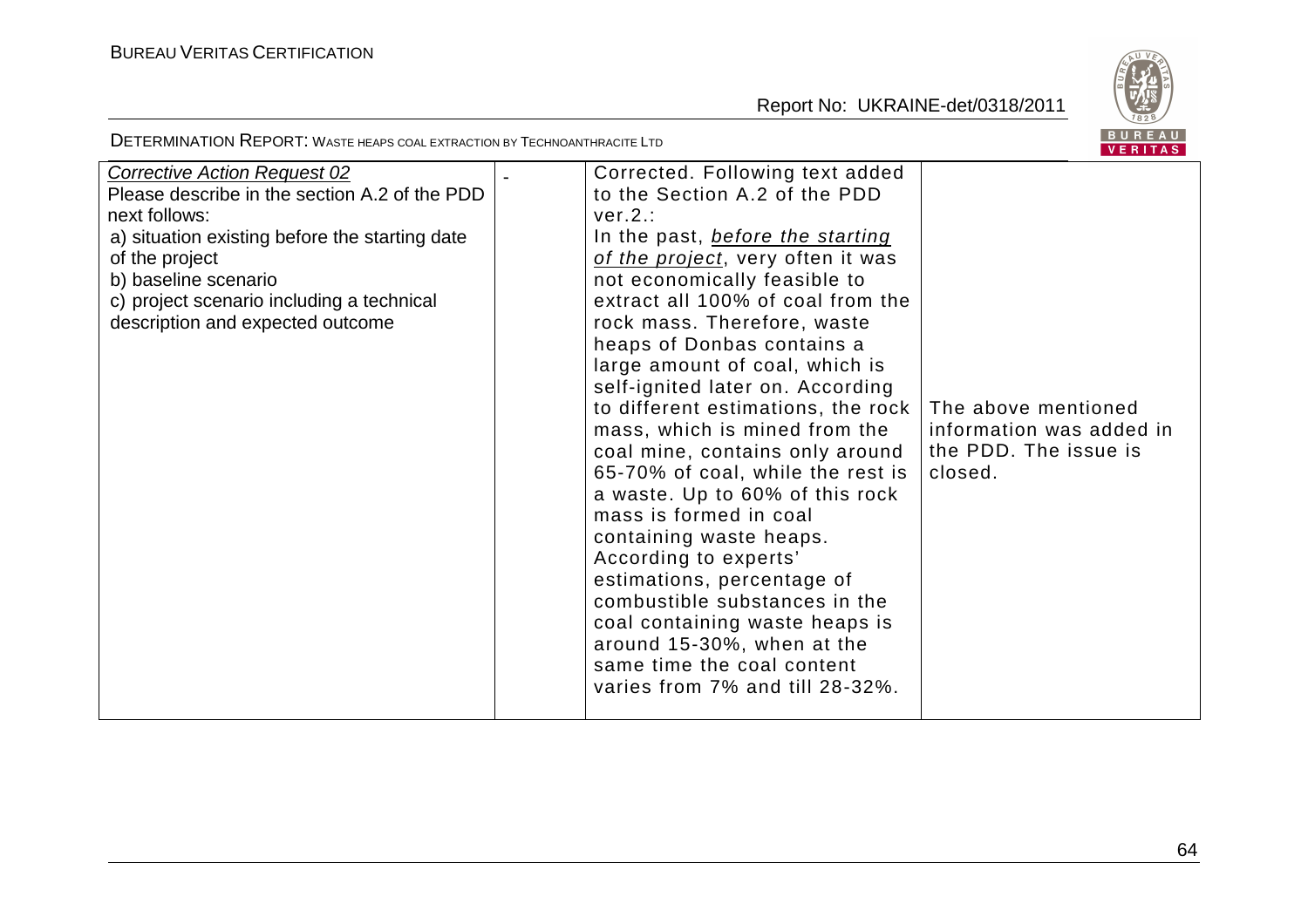

| In the baseline scenario it is    |  |
|-----------------------------------|--|
| assumed that this common          |  |
| practice will continue and waste  |  |
| heaps will be burning and         |  |
| emitting GHG into the             |  |
| atmosphere until the coal is      |  |
| consumed. Whereas using           |  |
| improved extraction techniques,   |  |
| proposed in this project, the     |  |
| residual coal can be extracted    |  |
| from the waste heaps and the      |  |
| coal can be used to for the       |  |
| energy needs of local             |  |
| consumers. The reclaimed coal     |  |
| will replace coal that would have |  |
| otherwise been mined, causing     |  |
| fugitive emissions of methane     |  |
| during the mining process.        |  |
| Therefore, in the project         |  |
| scenario the coal extracted from  |  |
| the waste heaps will partly       |  |
| substitute the coal from the      |  |
| mine, decreasing fugitive         |  |
| methane emissions, and reduce     |  |
| emissions GHG emissions due       |  |
| to waste heap combustion by       |  |
| extracted all the combustible     |  |
| material from the waste heaps.    |  |
|                                   |  |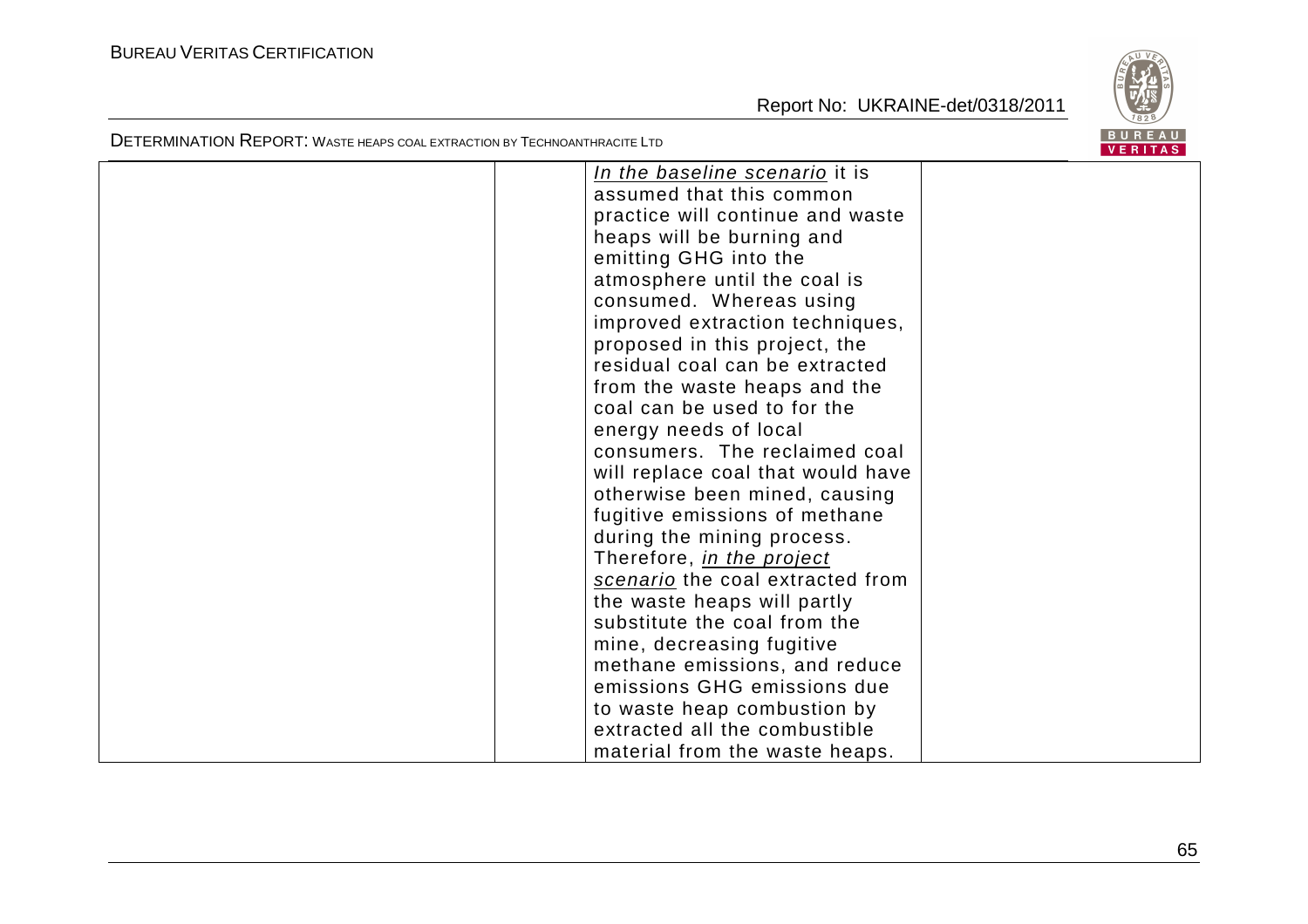

| <b>Corrective Action Request 03</b><br>Please, briefly summarise the history of the<br>project including its JI component | Corrected. Following text added<br>to the Section A.2 of the PDD<br>ver.2."Brief summary of the<br>history of the project: The<br>project has been initiated in the<br>mid 2006. Project design has<br>been completed by end of 2006<br>and installation and construction<br>works were done by the end of<br>the 2007. The JI was one of the<br>drivers for the project from the<br>start and financial benefits<br>provided by the JI mechanism<br>were considered as one of the<br>reasons to start the project." | The history of the project<br>has been included in the<br>section A.2 of the PDD.<br>The issue is closed. |
|---------------------------------------------------------------------------------------------------------------------------|----------------------------------------------------------------------------------------------------------------------------------------------------------------------------------------------------------------------------------------------------------------------------------------------------------------------------------------------------------------------------------------------------------------------------------------------------------------------------------------------------------------------|-----------------------------------------------------------------------------------------------------------|
| Corrective Action Request 04<br>Please indicate second Party involved                                                     | The second Party involved<br>added to the Section A.3 of the<br>PDD ver.2.                                                                                                                                                                                                                                                                                                                                                                                                                                           | The second party involved<br>Rutek Trading AG,<br>Switzerland was indicated.<br>The issue is closed       |
| <b>Corrective Action Request 05</b><br>Please provide in Annex 1 more detailed<br>information about project participants  | Provided. See Annex 1 of the<br>PDD ver.2                                                                                                                                                                                                                                                                                                                                                                                                                                                                            | Information on project<br>participants was included<br>in Annex 1. The issue is<br>closed                 |
| <b>Corrective Action Request 06</b><br>Please provide section A.4.1.4 that it doesn't<br>exceed one page                  | Provided. See Section A.4.1.4<br>of the PDD ver.2                                                                                                                                                                                                                                                                                                                                                                                                                                                                    | The section A.4.1.4 was<br>corrected. The issue is<br>closed.                                             |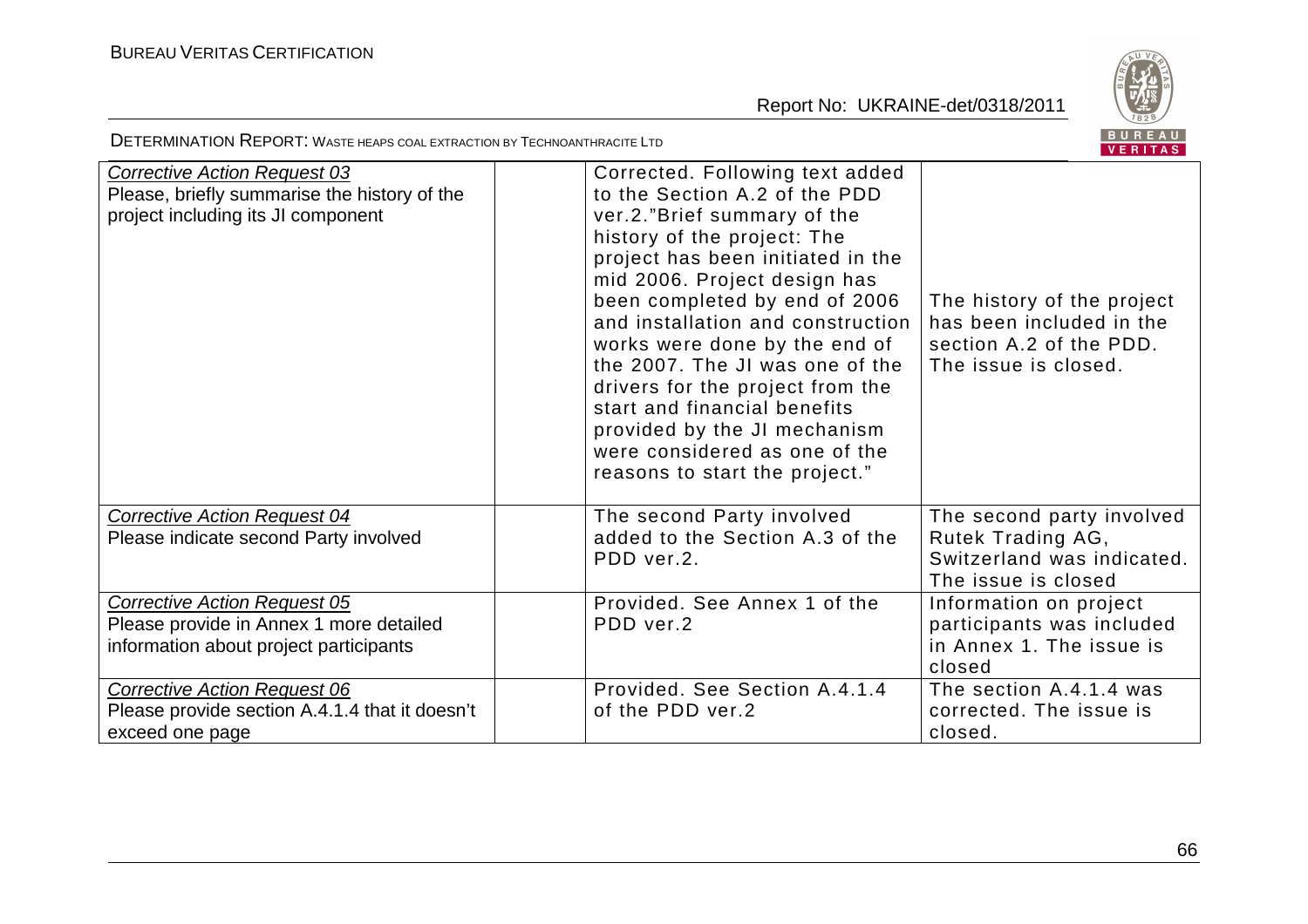

|                                                                                                                             |    |                                                                                                                                                                                                                                                                                                         | VERITAS                                                                                                                                                 |
|-----------------------------------------------------------------------------------------------------------------------------|----|---------------------------------------------------------------------------------------------------------------------------------------------------------------------------------------------------------------------------------------------------------------------------------------------------------|---------------------------------------------------------------------------------------------------------------------------------------------------------|
| Corrective Action Request 07<br>Please indicate in the section A.4 length of<br>crediting period                            |    | Provided, See Section A.4.3.1<br>of the PDD ver.2                                                                                                                                                                                                                                                       | Corrections in the section<br>A.4.3.1 were provided.<br>The issue is closed.                                                                            |
| <b>Corrective Action Request 08</b><br>Please provide in the section A.5 of the PDD<br>Letter of Endorsement issued by SEIA | 18 | Provided. The project has been<br>officially presented for<br>endorsement to the Ukrainian<br>authorities. Letter of<br>Endorsement $#$ 2810/23/7 has<br>been issued by the State<br><b>Environmental Investment</b><br>Agency of Ukraine on the 28 <sup>th</sup> of<br>September 2011 for this project | The Letter of Endorsement<br>#2810/23/7 dated<br>28/09/2011 has been<br>provided to determination<br>team by project developer.<br>The issue is closed. |
| Corrective Action Request 09<br>Please provide A.5 of the PDD Letter of<br>Approval issued by the Host Party                | 20 | Corrected. The project<br>participants will submit<br>necessary documents in order to<br>obtain approval from the Host<br>Party after the determination<br>report will be issued as<br>indicated by the project<br>approval procedures of the Host<br>Party.                                            | The CAR is pending                                                                                                                                      |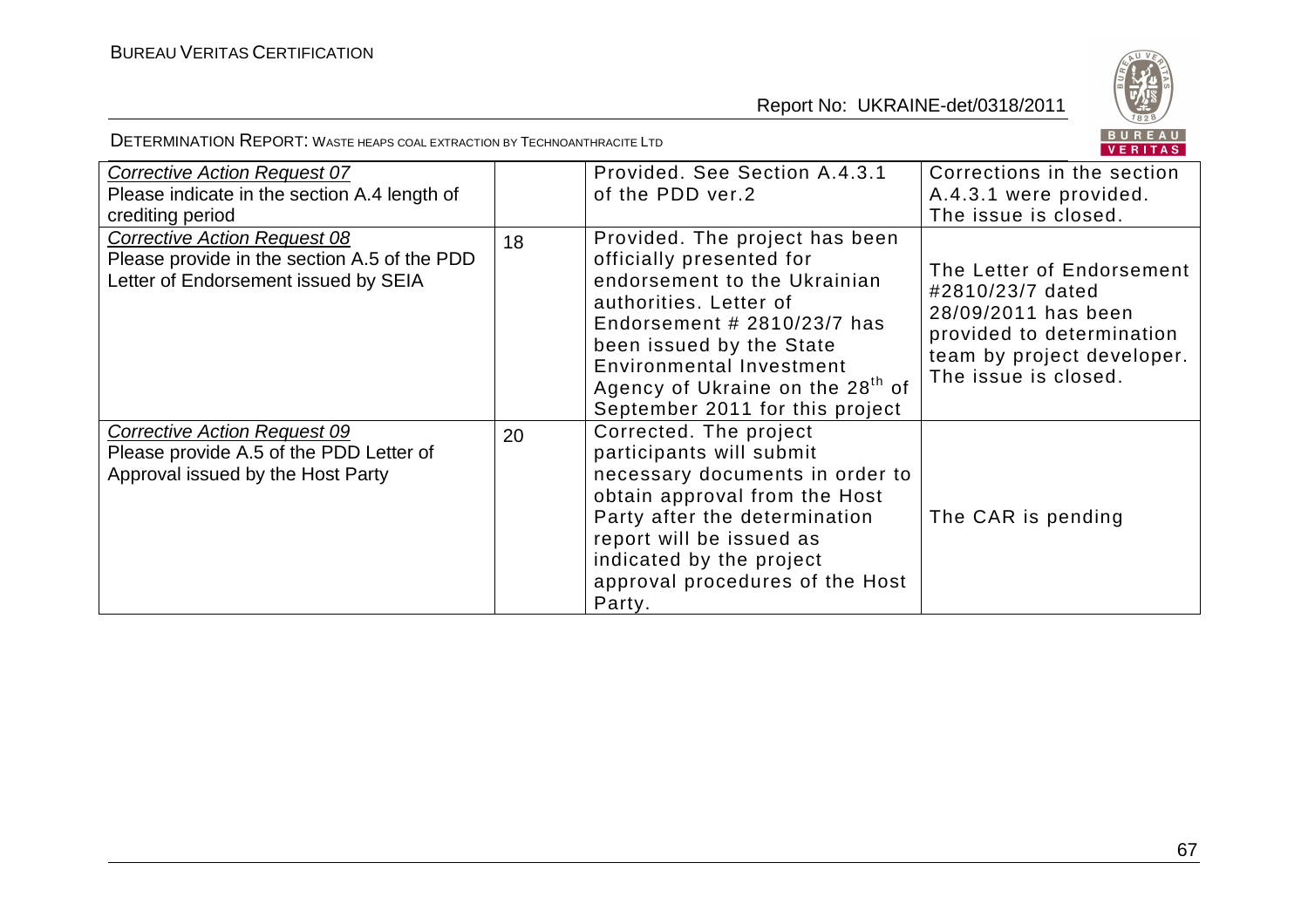

| Corrective Action Request 10<br>For this project there is used multi-project<br>Carbon Emission Factor for fugitive methane<br>emissions from coal mining, which is<br>assessed by "National GHG inventory of<br>Ukraine, period 1990-2009" for JI projects<br>developed in Ukraine.<br>Please, change section B.1 of the PDD | 25    | Corrected. For this project there<br>is used multi-project Carbon<br><b>Emission Factor for fugitive</b><br>methane emissions from coal<br>mining, which is assessed by<br>"National GHG inventory of<br>Ukraine, period 1990-2009" for<br>JI projects developed in<br>Ukraine. See Section B1 of the | The corrections of the<br>section B.1 was found<br>satisfactory. The issue is<br>closed.                                            |
|-------------------------------------------------------------------------------------------------------------------------------------------------------------------------------------------------------------------------------------------------------------------------------------------------------------------------------|-------|-------------------------------------------------------------------------------------------------------------------------------------------------------------------------------------------------------------------------------------------------------------------------------------------------------|-------------------------------------------------------------------------------------------------------------------------------------|
|                                                                                                                                                                                                                                                                                                                               |       | PDD ver.2                                                                                                                                                                                                                                                                                             |                                                                                                                                     |
| <b>Corrective Action Request 11</b><br>Please exclude Figure 8 Project boundaries<br>in the baseline scenario from the PDD                                                                                                                                                                                                    | 32(c) | Excluded. See Section B.3 of<br>the PDD ver.2                                                                                                                                                                                                                                                         | The project developer<br>provides delineation of<br>project boundaries in<br>Figure 8 in appropriately<br>way. The issue is closed. |
| <b>Corrective Action Request 12</b><br>Please indicate at Figure 9 "Project"<br>boundaries in project scenario" emissions of<br>consumed diesel fuel during project activity                                                                                                                                                  | 32(c) | Indicated. See Figure 8 of the<br>Section B3 of of the PDD ver.2                                                                                                                                                                                                                                      | The project developer<br>indicates diesel fuel<br>emissions in project<br>boundaries. The issue is<br>closed                        |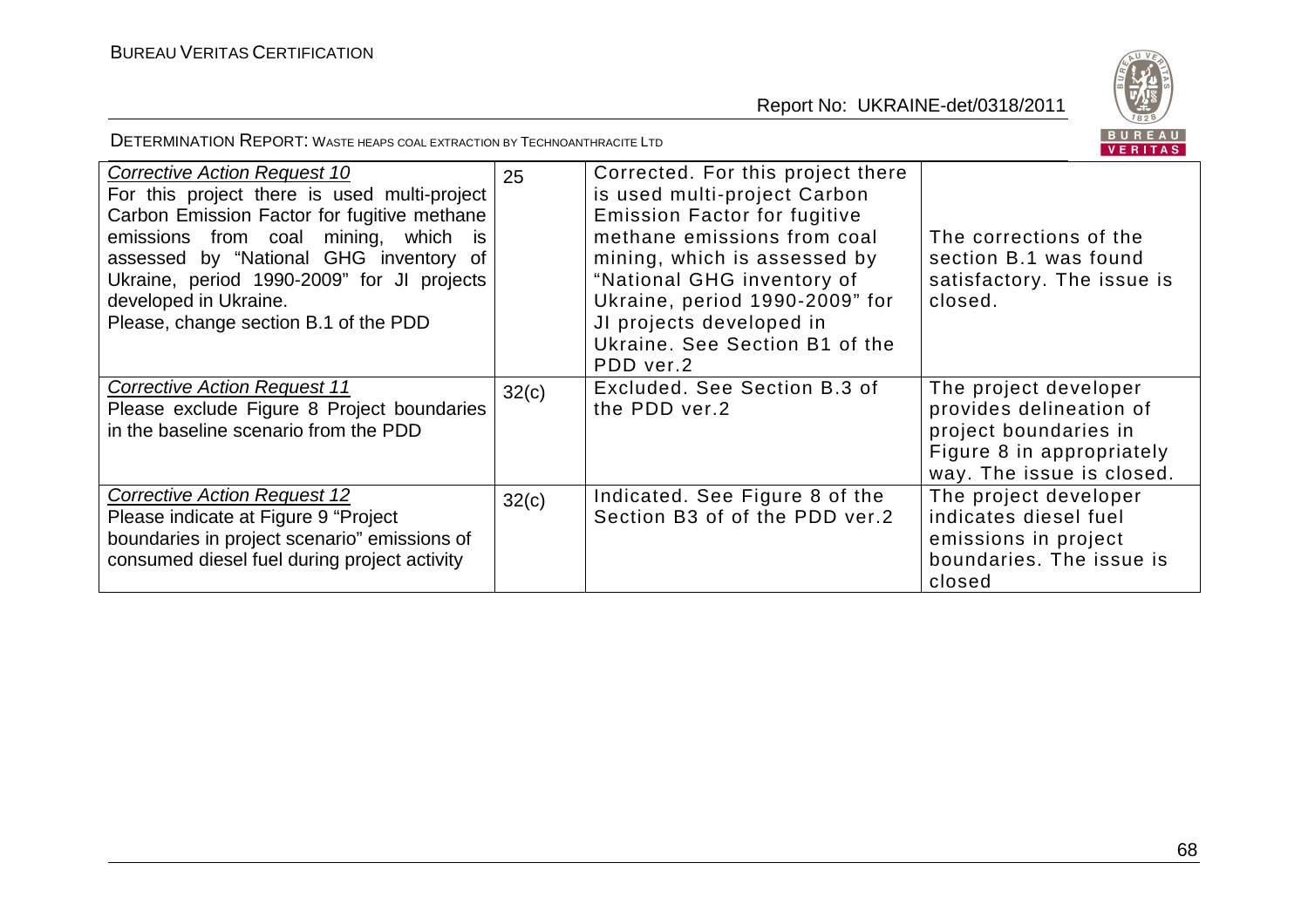

| <b>Correct Action Request 13</b>                                                                 | 36(a) | The monitoring plan was not                                   |                            |
|--------------------------------------------------------------------------------------------------|-------|---------------------------------------------------------------|----------------------------|
| Please provide reference ACM-number and                                                          |       | elaborated by Methodology with                                |                            |
| version of used Methodology                                                                      |       | ACM-number and number of the                                  |                            |
|                                                                                                  |       | version. The following already                                |                            |
|                                                                                                  |       | mentioned at Section D1 of the                                |                            |
|                                                                                                  |       | PDD ver.2 "The monitoring plan                                | The used JI specific       |
|                                                                                                  |       | is fully based on JI specific                                 | approach based on project  |
|                                                                                                  |       | approach which is identical to                                | developer own              |
|                                                                                                  |       | the JI specific approach that                                 | methodology is indicated   |
|                                                                                                  |       | was applied in the already                                    | in the section D.1. The    |
|                                                                                                  |       | registered JI project (under                                  | issue is closed.           |
|                                                                                                  |       | Track 2, reference # UA2000020                                |                            |
|                                                                                                  |       | ) – "Waste heaps dismantling                                  |                            |
|                                                                                                  |       | with the aim of decreasing the                                |                            |
|                                                                                                  |       | greenhouse gases emissions                                    |                            |
|                                                                                                  |       | into the atmosphere".                                         |                            |
| <b>Corrective Action Request 14</b>                                                              | 36(b) | Corrected. The following added                                |                            |
| For monitoring emission reductions constant                                                      |       | methane density to Section<br>D.1.1.1 of the PDD ver.2: "2006 |                            |
| density of methane was used. Please indicate<br>the source of this value in the section D of the |       | <b>IPCC Guidelines for National</b>                           |                            |
| <b>PDD</b>                                                                                       |       | Greenhouse Gas Inventories,                                   | The methane density        |
|                                                                                                  |       | Volume 2, Energy, p 4.12                                      | source was provided in the |
|                                                                                                  |       | (http://www.ipcc-                                             | section D.1.               |
|                                                                                                  |       | nggip.iges.or.jp/public/2006gl/pd                             |                            |
|                                                                                                  |       | f/2_Volume2/V2_4_Ch4_Fugitive                                 |                            |
|                                                                                                  |       | Emissions.pdf)"                                               |                            |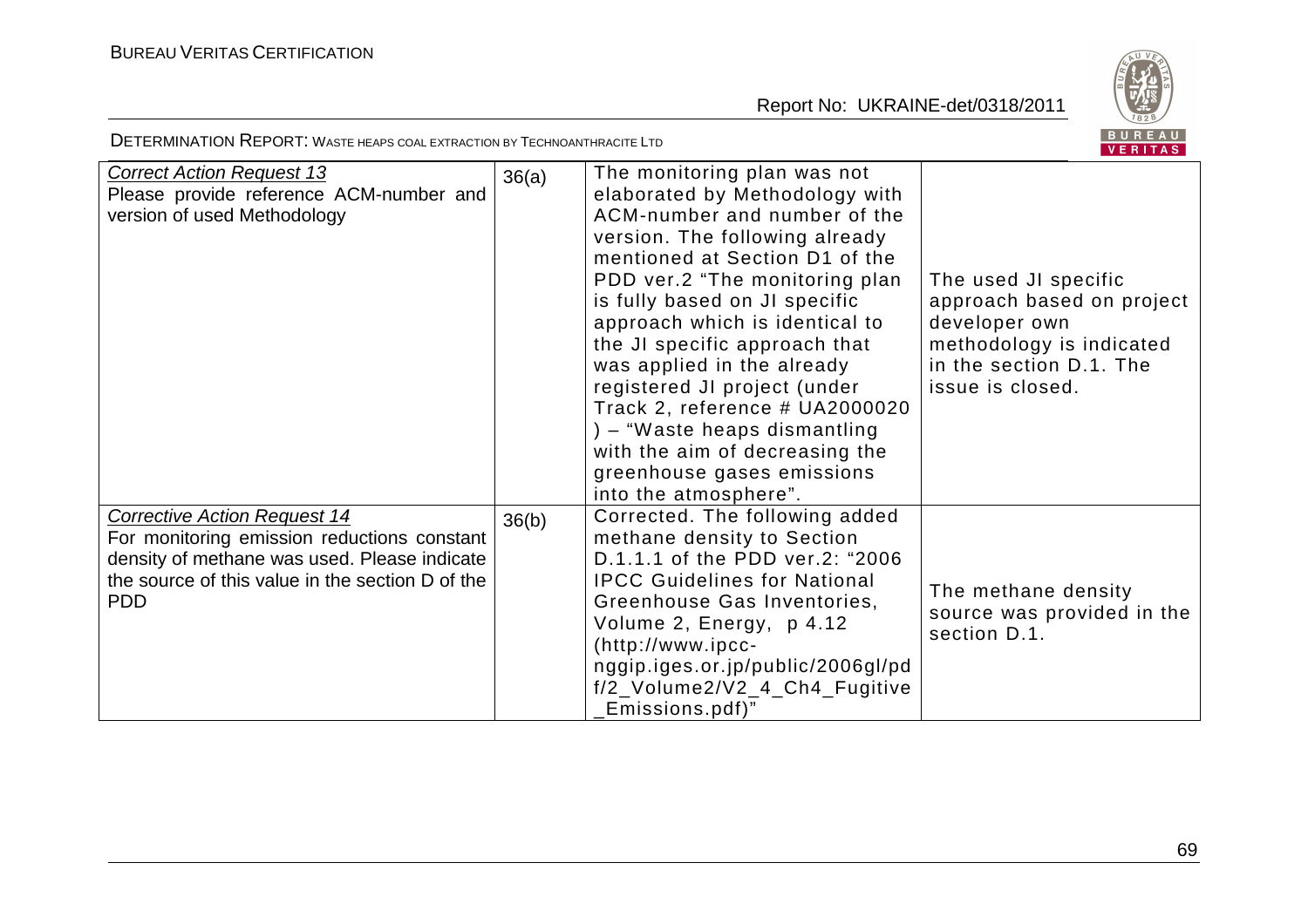

| <b>Corrective Action Request 15</b><br>Please, specify in the section<br>the<br>D<br>procedures to be followed if<br>expected<br>monitoring data are unavailable. | 36(b)(iii) | Specified. In case of having<br>problems with certain monitoring<br>devices, the accounting system<br>is organized in such way that<br>allows double checking of all the<br>data. Ultimately all information<br>can be proven by independent<br>invoices with the third parties.<br>However, such a risk is very low<br>and was not appeared in the<br>suggested monitoring period.<br>See section D2 of the PDD ver.2 | Answer for this request<br>was provided in section<br>$D.2$ (page 43) of PDD<br>ver2. Please put answer in<br>accordance with JI PDD<br>form and provide<br>evidences of proposed<br>monitoring system. |
|-------------------------------------------------------------------------------------------------------------------------------------------------------------------|------------|------------------------------------------------------------------------------------------------------------------------------------------------------------------------------------------------------------------------------------------------------------------------------------------------------------------------------------------------------------------------------------------------------------------------|---------------------------------------------------------------------------------------------------------------------------------------------------------------------------------------------------------|
| <b>Corrective Action Request 16</b><br>Please provide correct numeration<br>0f<br>equation in the section D.1.4.                                                  | 36(f)(iii) | Corrected. Word "Equation"<br>replaced by word "Formula".<br>See section D.1.4 of the PDD<br>ver.2.                                                                                                                                                                                                                                                                                                                    | Correction was provided.<br>The issue is closed.                                                                                                                                                        |
| <b>Corrective Action Request 17</b><br>Please, provide Calibration plan of JI project<br>measurement equipments.                                                  | 36(i)      | Provided. The following was<br>added to Section D of the PDD<br>ver.2 "Calibration of<br>measurement equipments<br>participated in project is done<br>by special metrological<br>organisations with regularity<br>established by current rules and<br>standards. See supporting<br>document weight 1.pdf                                                                                                               | The project participant<br>answer was found<br>satisfactory. The issue is<br>closed.                                                                                                                    |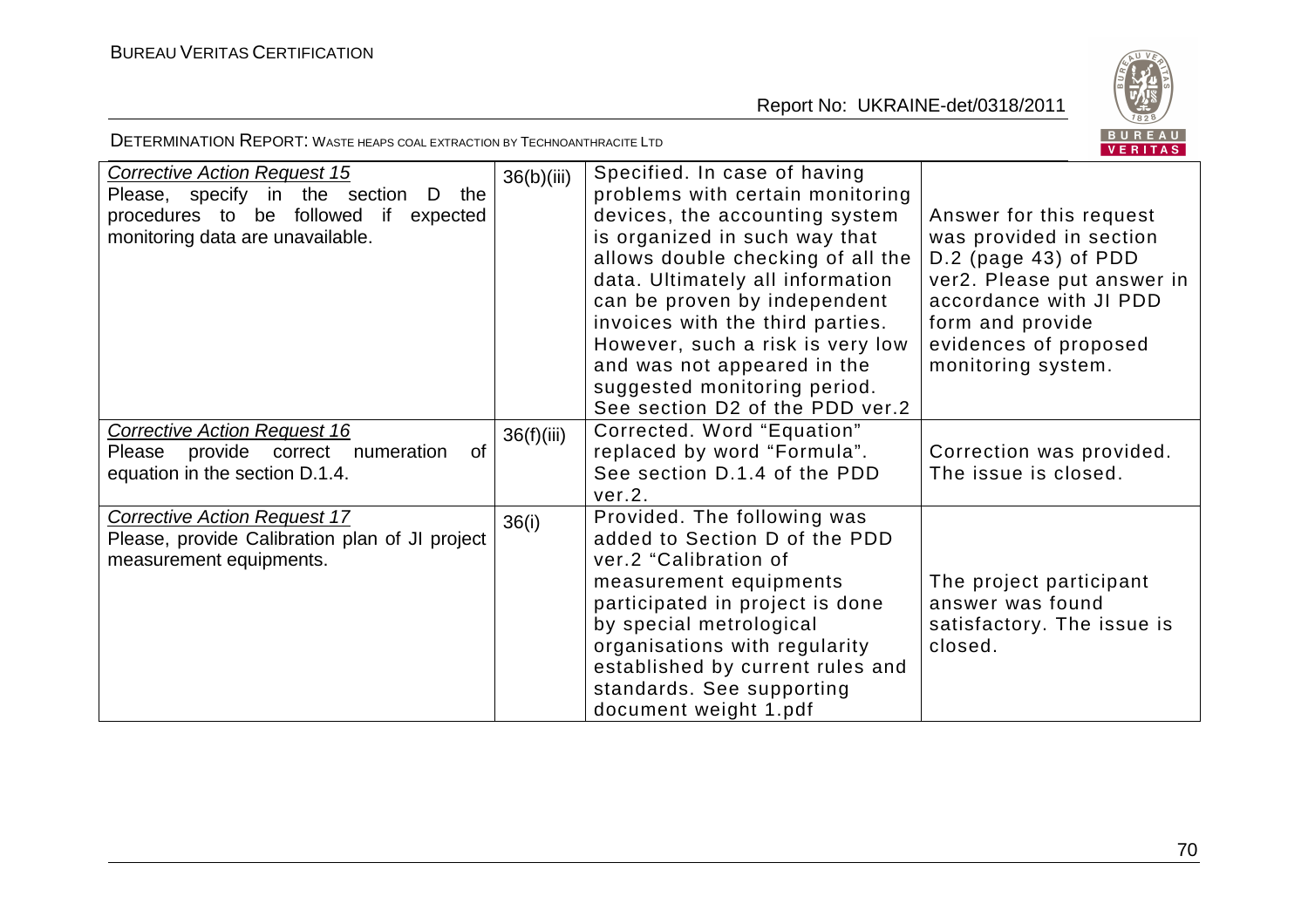

| <b>Corrective Action Request 18</b><br>Please identify the responsible departments<br>and persons regarding monitoring activities of<br>the JI project in section D.2 of the PDD. | 36(i) | Corrected. The principle<br>structure presents on the<br>following flow-chart (see section<br>D.3. of PDD ver.2 and<br>supporting documents). | The appropriate flow-<br>scheme was presented in<br>the section D.3 of the<br>PDD.                        |
|-----------------------------------------------------------------------------------------------------------------------------------------------------------------------------------|-------|-----------------------------------------------------------------------------------------------------------------------------------------------|-----------------------------------------------------------------------------------------------------------|
| <b>Corrective Action Request 19</b><br>Please, correct in the PDD table numerations<br>according to the JI PDD form.                                                              | 45    | Corrected, Numerations<br>changed in tables 4,5,6 of the<br>PDD ver.2                                                                         | Please check table<br>numerations in the section<br>E of the PDD                                          |
| <b>Corrective Action Request 20</b><br>Please, provide in the section E annual<br>average value of CO2e emission reductions.                                                      | 45    | Provided. See tables 13,14 of<br>the Section E of the PDD ver.2                                                                               | Annual average value of<br>emission reductions were<br>indicated in tables 13,14.<br>The issue is closed. |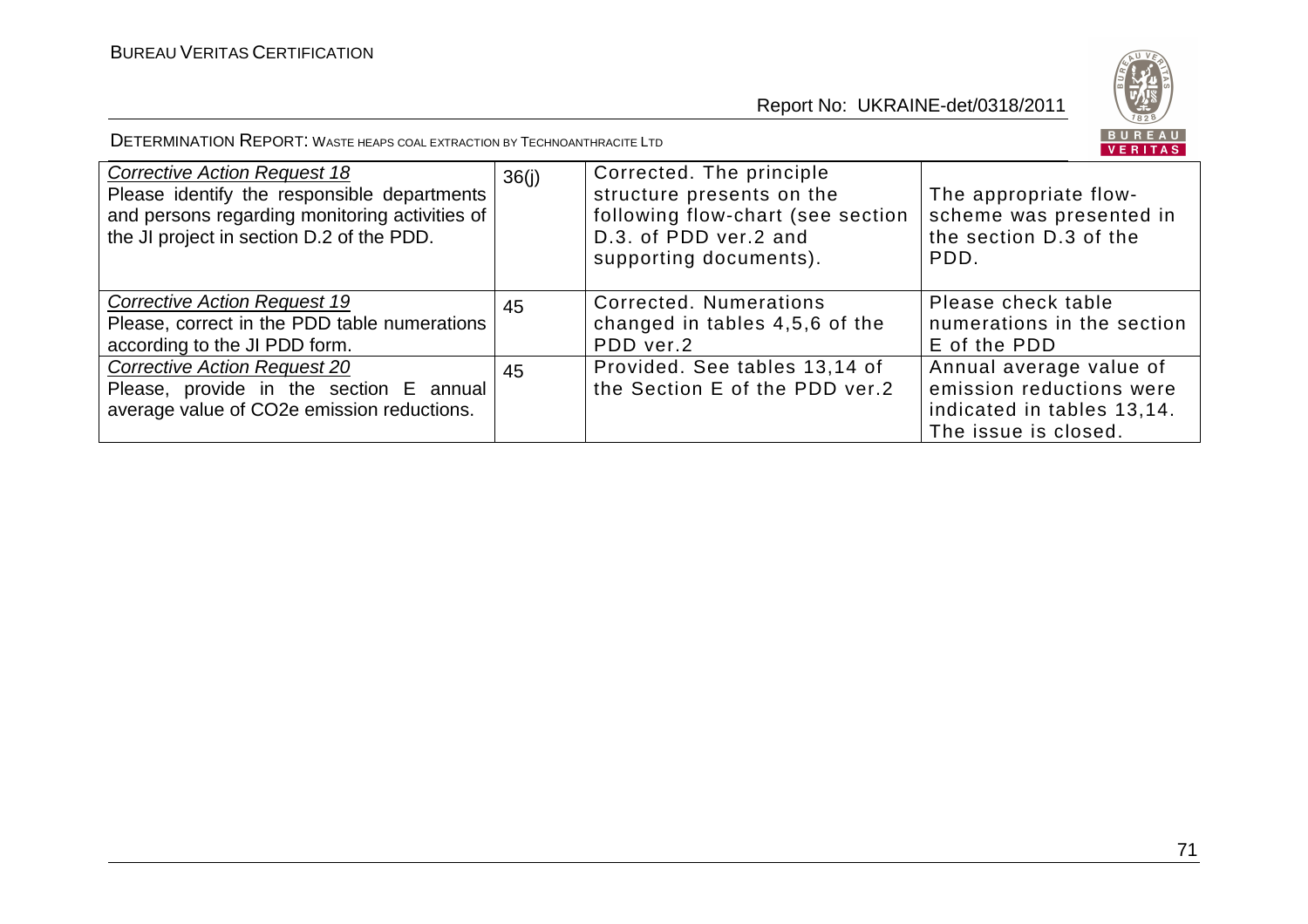Report No: UKRAINE-det/0318/2011



DETERMINATION REPORT: <sup>W</sup>ASTE HEAPS COAL EXTRACTION BY TECHNOANTHRACITE LTD

| <b>Clarification Request 01</b><br>Please, provide more detailed description of | 23    | This Project is aimed at coal<br>extraction from the mine's waste   |                                      |
|---------------------------------------------------------------------------------|-------|---------------------------------------------------------------------|--------------------------------------|
| project "Waste heaps dismantling with the                                       |       | heaps near the town of Snizhne,                                     |                                      |
| aim of decreasing the greenhouse gases                                          |       |                                                                     |                                      |
|                                                                                 |       | Donetsk Region, Ukraine. This                                       |                                      |
| emissions into the atmosphere"                                                  |       | will prevent greenhouse gas                                         |                                      |
|                                                                                 |       | emissions into the atmosphere                                       |                                      |
|                                                                                 |       | during combustion of the heaps<br>and will contribute an additional |                                      |
|                                                                                 |       |                                                                     | The answer was found                 |
|                                                                                 |       | amount of coal, without the<br>need for mining. The Project         |                                      |
|                                                                                 |       | includes the installation of coal                                   | satisfactory. The issue is<br>closed |
|                                                                                 |       | extraction units and the grading                                    |                                      |
|                                                                                 |       | of the extracted coal. Extracted                                    |                                      |
|                                                                                 |       | coal is then sold for heat and                                      |                                      |
|                                                                                 |       | power production. More detailed                                     |                                      |
|                                                                                 |       | description at link                                                 |                                      |
|                                                                                 |       | http://ji.unfccc.int/UserManagem                                    |                                      |
|                                                                                 |       | ent/FileStorage/IE7LK2SZF1NO                                        |                                      |
|                                                                                 |       | XRVB4CYG65WQPJMHA3                                                  |                                      |
| <b>Clarification Request 02</b>                                                 | 34(a) | This date was chosen as date of                                     |                                      |
| Please explain why 23/06/2006 was chosen                                        |       | factory project design ordered.                                     |                                      |
| as the starting date of the project                                             |       | Would be more correct to                                            |                                      |
|                                                                                 |       | choose the date $03/08/2006$                                        | <b>Explanation has been</b>          |
|                                                                                 |       | when joint venture contract was                                     | included in section C of             |
|                                                                                 |       | signed between Tehnoathracite                                       | the PDD. The issue is                |
|                                                                                 |       | and Termoanthracite, See                                            | closed                               |
|                                                                                 |       | supporting document. Date                                           |                                      |
|                                                                                 |       | changed. See Section C.1 of the                                     |                                      |
|                                                                                 |       | PDD ver.2                                                           |                                      |